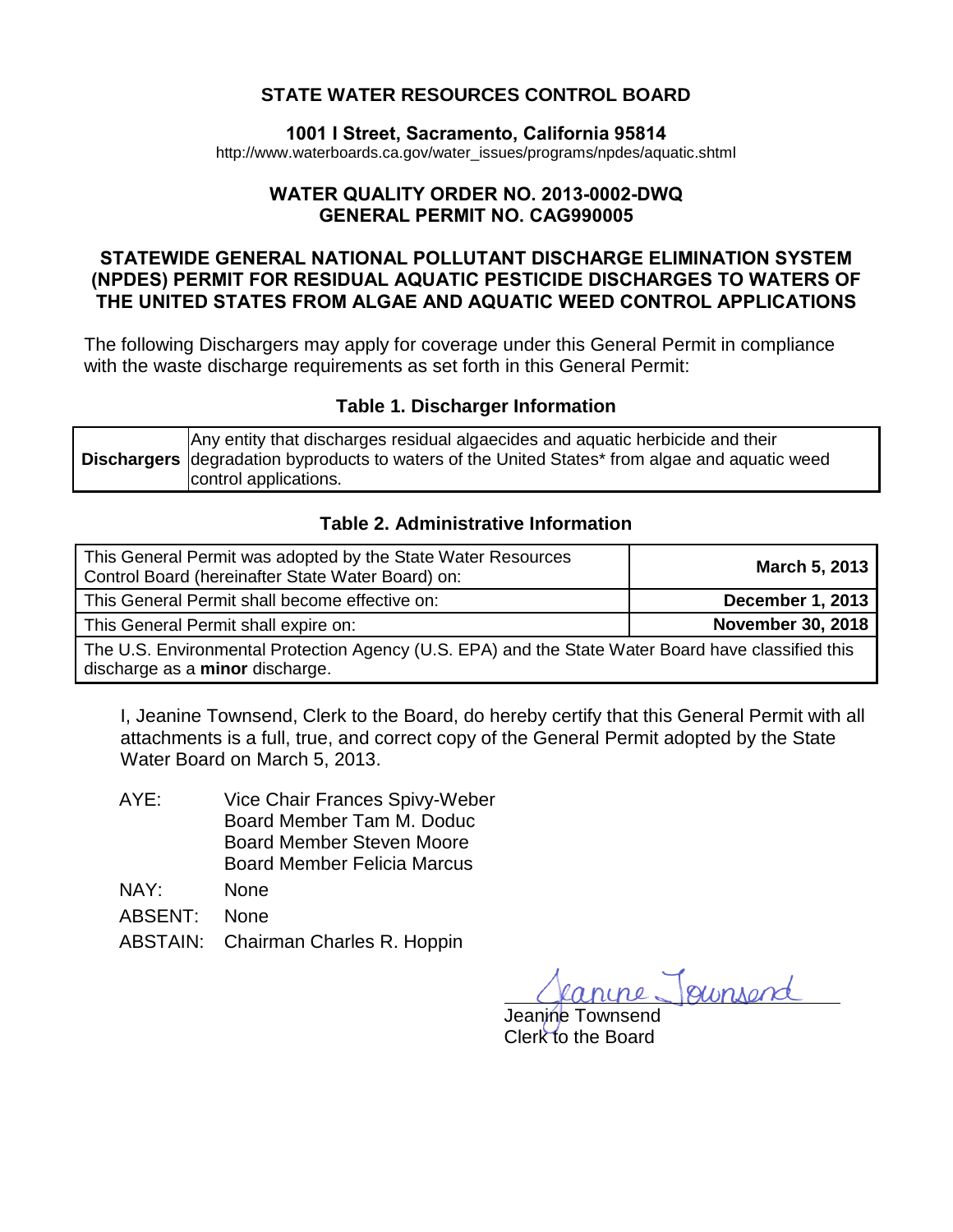## **Table of Contents**

| Ш.    |    |  |
|-------|----|--|
|       |    |  |
|       | B. |  |
|       |    |  |
|       | D. |  |
|       |    |  |
| III.  |    |  |
| IV.   |    |  |
| V.    |    |  |
| VI.   |    |  |
| VII.  |    |  |
| VIII. |    |  |
|       |    |  |
|       | B. |  |
|       | C. |  |
|       | D. |  |
|       | Е. |  |
| IX.   |    |  |
|       | Α. |  |
|       | В. |  |
|       |    |  |
| Х.    |    |  |

## **List of Tables**

## **List of Attachments**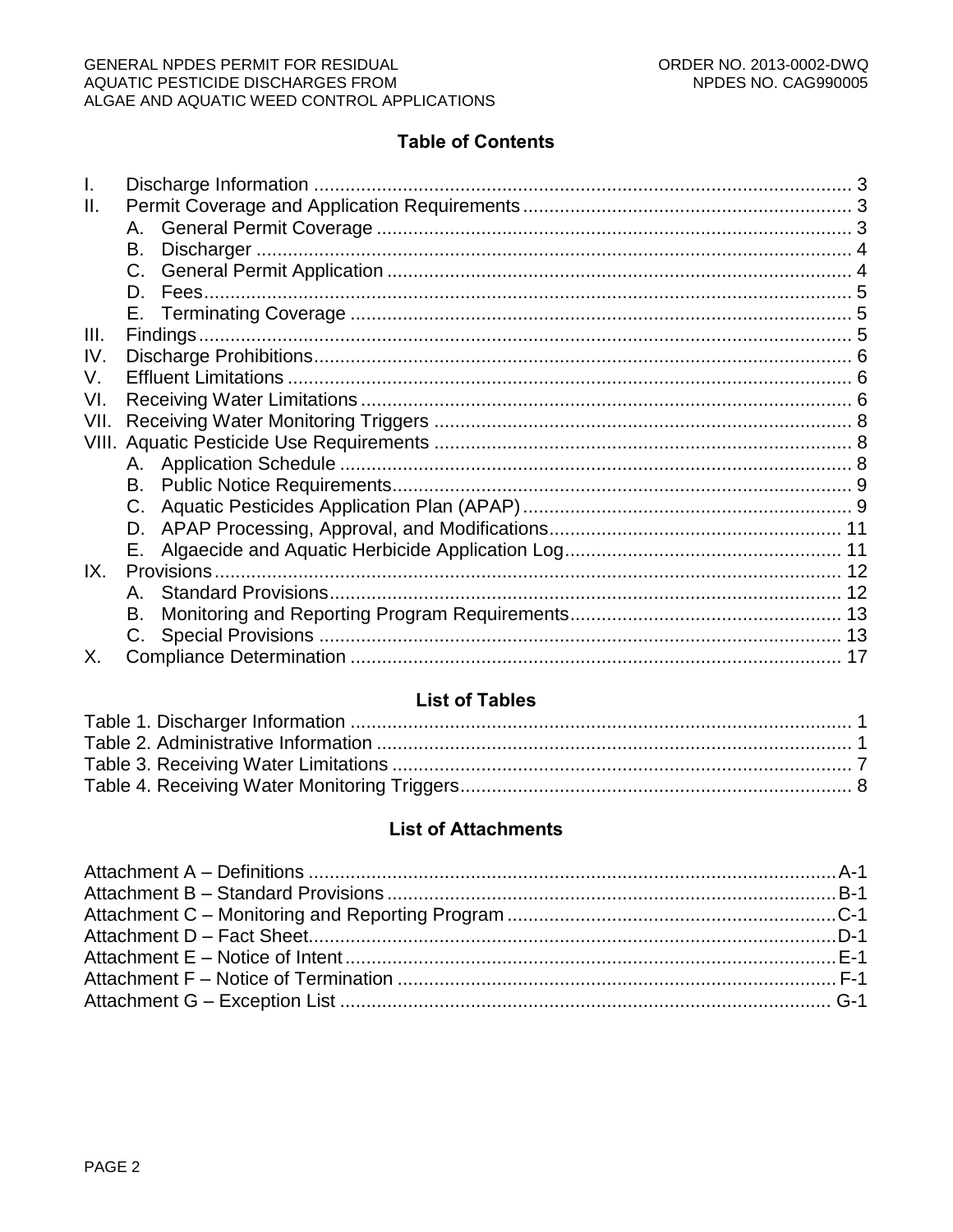## <span id="page-2-0"></span>**I. DISCHARGE INFORMATION**

Pesticide formulations may include "active ingredients"\* and "inert ingredients."\* Adjuvants\* or surfactants may be added to the ingredients in the application equipment used in delivery of the pesticide. As part of the registration process of pesticides for use in California, U.S. EPA and the California Department of Pesticide Regulation (DPR) evaluate data submitted by registrants to ensure that a product used according to label instructions will cause no harm or adverse impact on non-target organisms that cannot be reduced or mitigated with protective measures or use restrictions. The Clean Water Act (CWA) section 301(a) broadly prohibits the discharge of any pollutant to waters of the United States, except in compliance with an NPDES permit. Residual pesticides**\*** discharged into surface waters constitute pollutants within the meaning of the CWA even if the discharge is in compliance with the registration requirements of the Federal Insecticide, Fungicide, and Rodenticide Act (FIFRA). Therefore, coverage under an NPDES permit is required.

The discharge of algaecides and aquatic herbicides and their residues to surface waters for algae and aquatic weed control throughout the State of California may pose a threat to existing and potential beneficial uses of waters of the United States if not properly controlled and regulated.

This General Permit regulates the discharge of aquatic pesticides\* (algaecides and aquatic herbicides) used for algae and aquatic weed control to waters of the United States. These are algaecides and aquatic herbicides with registration labels that explicitly allow direct application to water bodies.

## <span id="page-2-2"></span><span id="page-2-1"></span>**II. PERMIT COVERAGE AND APPLICATION REQUIREMENTS**

## **A. General Permit Coverage**

Except for discharges on tribal lands that are regulated by a federal permit, this General Permit covers the point source\* discharge to waters of the United States of residues resulting from pesticide applications using products containing 2,4-D, acrolein, copper, diquat, endothall, fluridone, glyphosate, imazamox, imazapyr, penoxsulam, sodium carbonate peroxyhydrate, and triclopyr-based algaecides and aquatic herbicides, and adjuvants containing ingredients represented by the surrogate nonylphenol. This General Permit covers only discharges of algaecides, and aquatic herbicides that are currently registered for use in California, or that become registered for use and contain the above-listed active ingredients and ingredients represented by the surrogate of nonylphenol.

 $\overline{a}$ 

<sup>\*</sup> An asterisk means the term is defined in Attachment A. This applies to all sections of this General permit.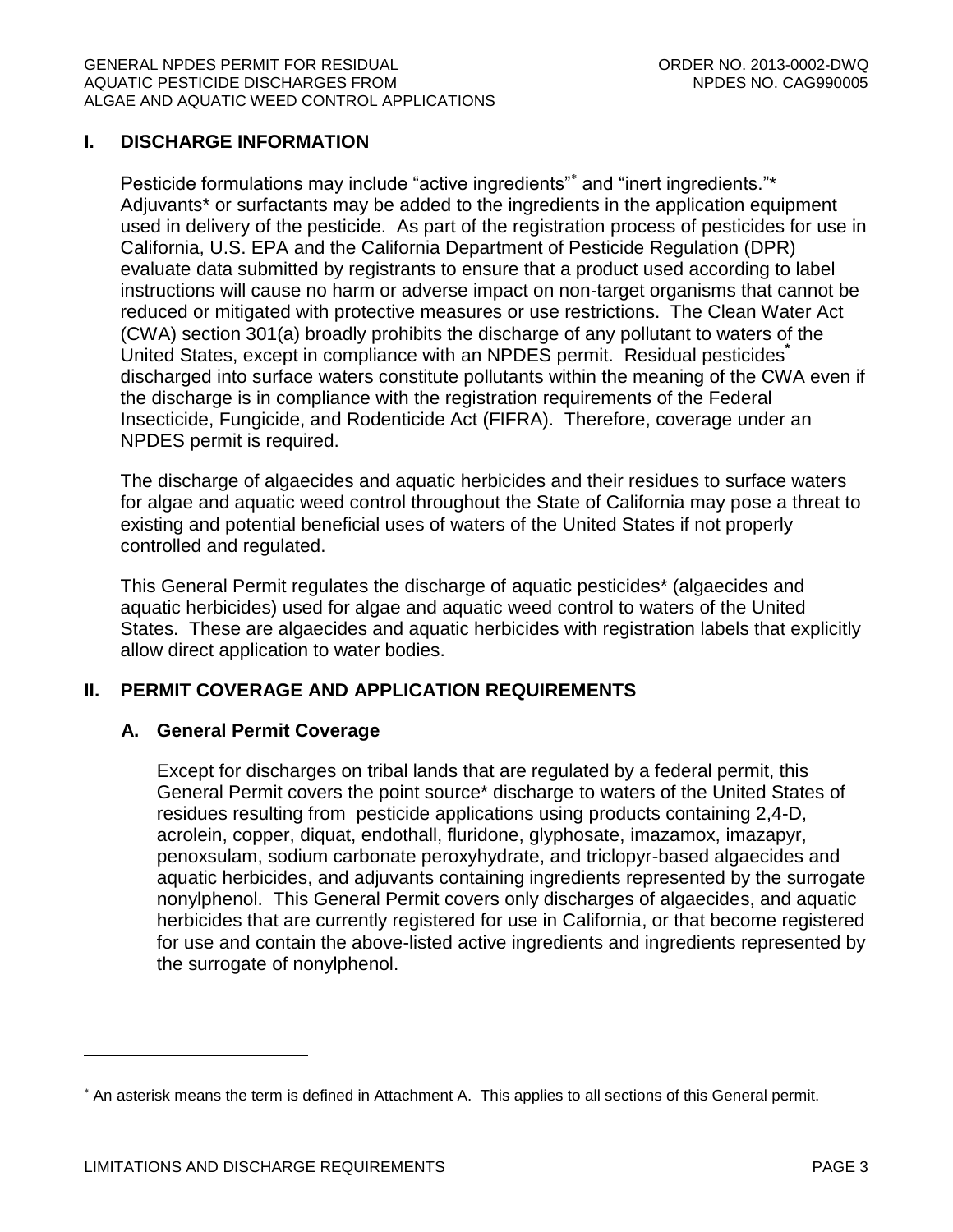This General Permit does not cover agricultural storm water discharges or return flows from irrigated agriculture because these discharges are not defined as "point sources" and do not require coverage under an NPDES permit. This General Permit also does not cover other indirect or nonpoint source discharges from applications of algaecides and aquatic herbicides, including discharges of pesticides to land that may be conveyed in storm water or irrigation runoff.

As shown in Table 1, this General Permit becomes effective on December 1, 2013. To obtain coverage under this General Permit on or after that date, Dischargers must submit their application for coverage as set forth in Section II.C below, at least 90 days prior to their first pesticide application.

### <span id="page-3-0"></span>**B. Discharger**

A Discharger under this General Permit includes any entity involved in the application of algaecides and aquatic herbicides that results in a discharge of algaecides and aquatic herbicides and their residues and degradation byproducts to waters of the United States, and meets either or both of the following two criteria:

The entity has control over the financing for or the decision to perform algaecide and aquatic herbicide applications that result in discharges, including the ability to modify those decisions; or

The entity has day-to-day control of algaecide and aquatic herbicide applications or performs activities that are necessary to ensure compliance with this General Permit. For example, the entity is authorized to direct workers to carry out activities required by this General Permit or perform such activities themselves.

## <span id="page-3-1"></span>**C. General Permit Application**

To obtain authorization under this General Permit, Dischargers must submit to the State Water Board a complete application that consists of the following:

- 1. A Notice of Intent (NOI) shown as Attachment E, signed in accordance with the signatory requirements of the Standard Provisions in Attachment B;
- 2. An application fee. A fee is required only for new Dischargers. Dischargersenrolled under Order No. 2004-0009-DWQ and applying for coverage under this Permit will be billed during the regular billing cycle; and
- 3. An Aquatic Pesticide\* Application Plan (APAP).

Within 90 days of receipt of an application, the State Water Board's Deputy Director of the Division of Water Quality (Deputy Director) will either issue a Notice of Applicability (NOA) or deny the application. The NOA will specify the permitted algaecide and aquatic herbicide active ingredients that may be used, and any regionspecific conditions and requirements not stated in this General Permit. Any such region-specific conditions and requirements shall be enforceable. The Discharger is authorized to discharge starting on the date of the NOA.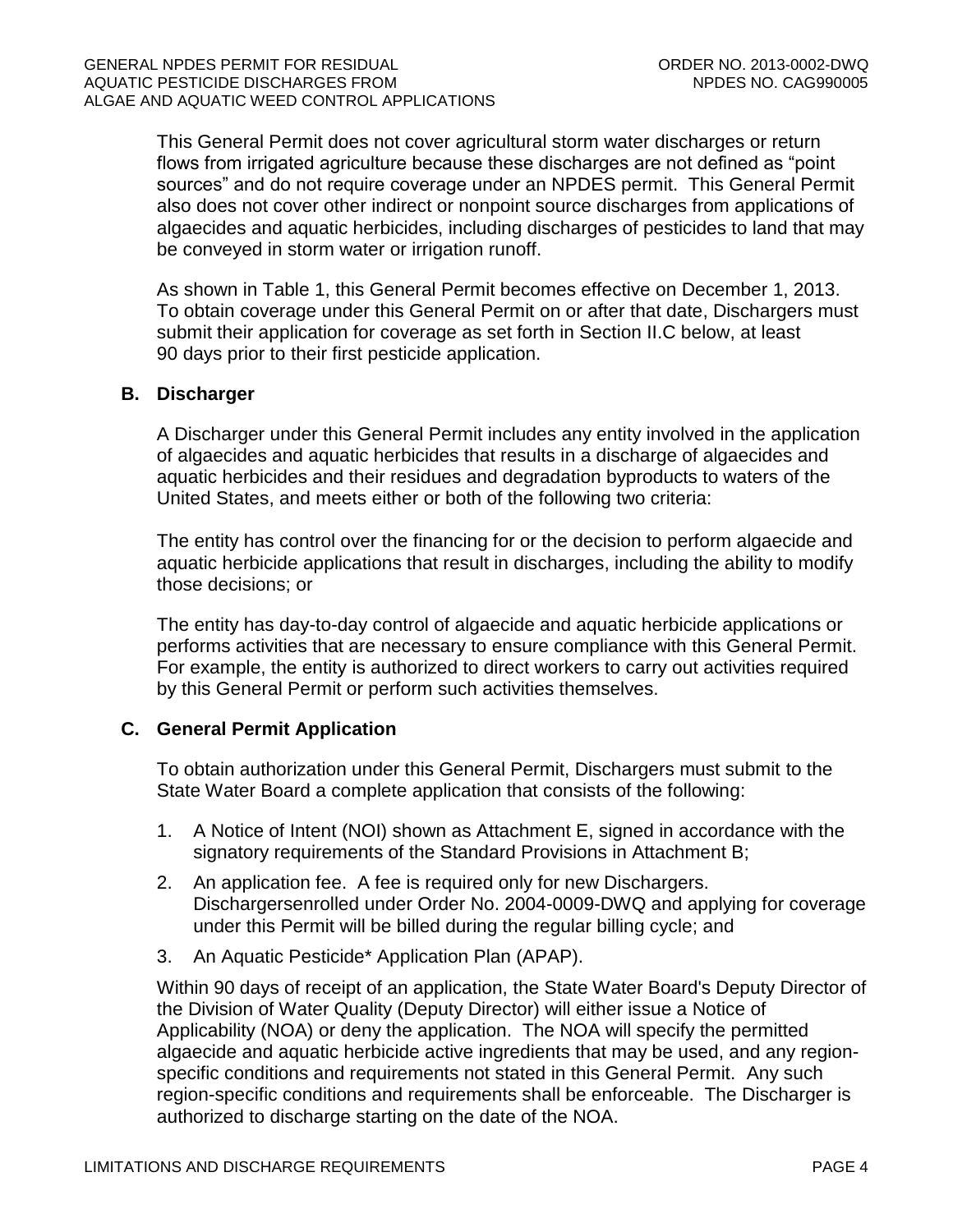Alternatively, the Deputy Director or a Regional Water Board Executive Officer may issue a Notice of Exclusion (NOE)**,** <sup>1</sup> which either terminates the permit coverage or requires submittal of an application for an individual permit or alternative general permit.

## <span id="page-4-0"></span>**D. Fees**

The fee for enrollment under this General Permit shall be based on section 2200(b)(9) category 3 of title 23, California Code of Regulations, which is available at http://www.waterboards.ca.gov/resources/fees/docs/fy1112fee\_schdl\_npdes\_prmt.pdf and is payable to the State Water Board.

### <span id="page-4-1"></span>**E. Terminating Coverage**

To terminate permit coverage, a Discharger must submit a complete and accurate Notice of Termination (NOT) provided in Attachment F. The Discharger's authorization to discharge under this General Permit terminates on the day of the coverage termination letter issued by the Deputy Director. Prior to the termination effective date, the Discharger is subject to the terms and conditions of this General Permit and is responsible for submitting the annual fee and all reports associated with this General Permit.

A Discharger must submit an NOT when one of the following conditions occurs:

- 1. A new operator has taken over responsibility of the Discharger's algae or aquatic weed control activities covered under an existing NOA;
- 2. The Discharger has ceased all discharges from the application of algaecides and aquatic herbicide for which it obtained General Permit coverage and does not expect to discharge during the remainder of this General Permit term; or
- 3. The Discharger has obtained coverage under an individual permit or an alternative general permit for all discharges required to be covered by an NPDES permit.

## <span id="page-4-2"></span>**III. FINDINGS**

 $\overline{a}$ 

The Fact Sheet (Attachment D), which contains the background information and rationale for the requirements in this General Permit, is hereby incorporated into this General Permit and constitutes its findings. All other attachments (A, B, C, and E through G) are also incorporated into this General Permit.

<sup>1</sup> An NOE is a one-page notice that indicates and justifies why the Discharger or proposed Discharger is not eligible for coverage under this General Permit and states the reason why. This justification can include, but is not limited to, necessity to comply with a total maximum daily load or to protect sensitive water bodies. The NOE can also indicate that the coverage is denied if feasible alternatives to the selected pesticide application project are not analyzed.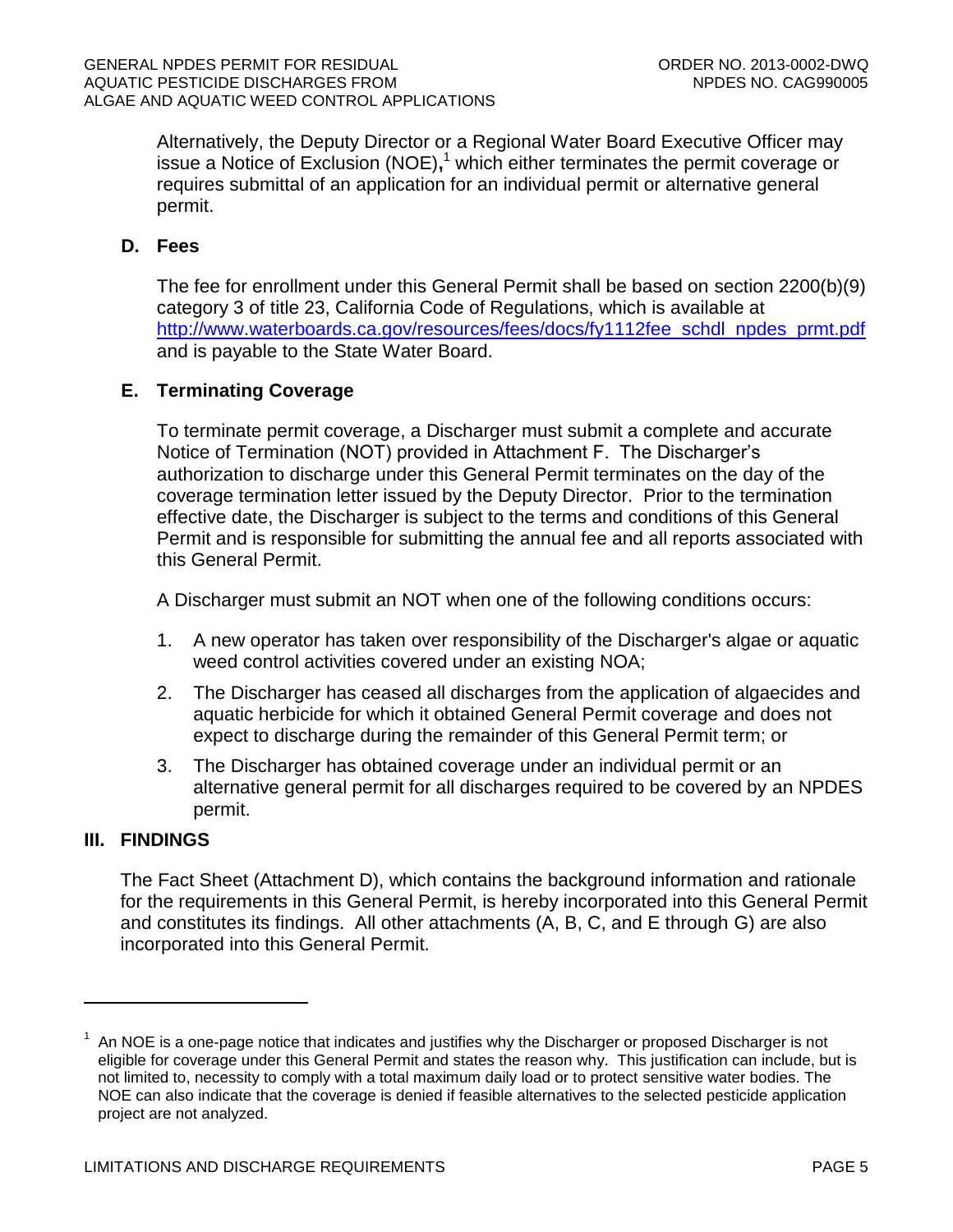THEREFORE, IT IS HEREBY ORDERED that this General Permit supersedes Order No. 2004-0009-DWQ except for enforcement purposes, and in order to meet the provisions contained in division 7 of the Water Code (commencing with §13000) and regulations adopted thereunder, and the provisions of the CWA and regulations and guidelines adopted thereunder, the Discharger shall comply with the requirements in this Order.

## <span id="page-5-0"></span>**IV. DISCHARGE PROHIBITIONS**

- A. The discharge of residual algaecides and aquatic herbicides in a manner different from that described in this General Permit is prohibited.
- B. The discharge of residual algaecides and aquatic herbicides shall not create a nuisance as defined in section 13050 of the California Water Code.
- C. The discharge shall not cause, have a reasonable potential to cause, or contribute to an in-stream excursion above any applicable standard or criterion promulgated by U.S. EPA pursuant to section 303 of the CWA, or water quality objective adopted by the State or Regional Water Boards.
- D. All pesticides are prohibited from the waters of the Lahontan Region (Region 6). The use of this permit is invalid in the Lahontan Region unless the discharger has requested a prohibition exemption from the Lahontan Water Board and the Lahontan Water Board has granted an exemption for the use of algaecides or aquatic herbicides.

## <span id="page-5-1"></span>**V. EFFLUENT LIMITATIONS**

- A. The discharge of residual algaecides and aquatic herbicides must meet applicable water quality standards; and
- B. Dischargers shall implement Best Management Practices (BMPs) when applying aquatic algaecides and aquatic herbicides. The BMPs must be provided in the APAP which is described in Section VIII.C below.

## <span id="page-5-2"></span>**VI. RECEIVING WATER LIMITATIONS**

The discharge shall not result in any of the following:

A. The discharge of residual algaecides and aquatic herbicides shall not cause or contribute to an exceedance of the following limitations in the receiving water:\*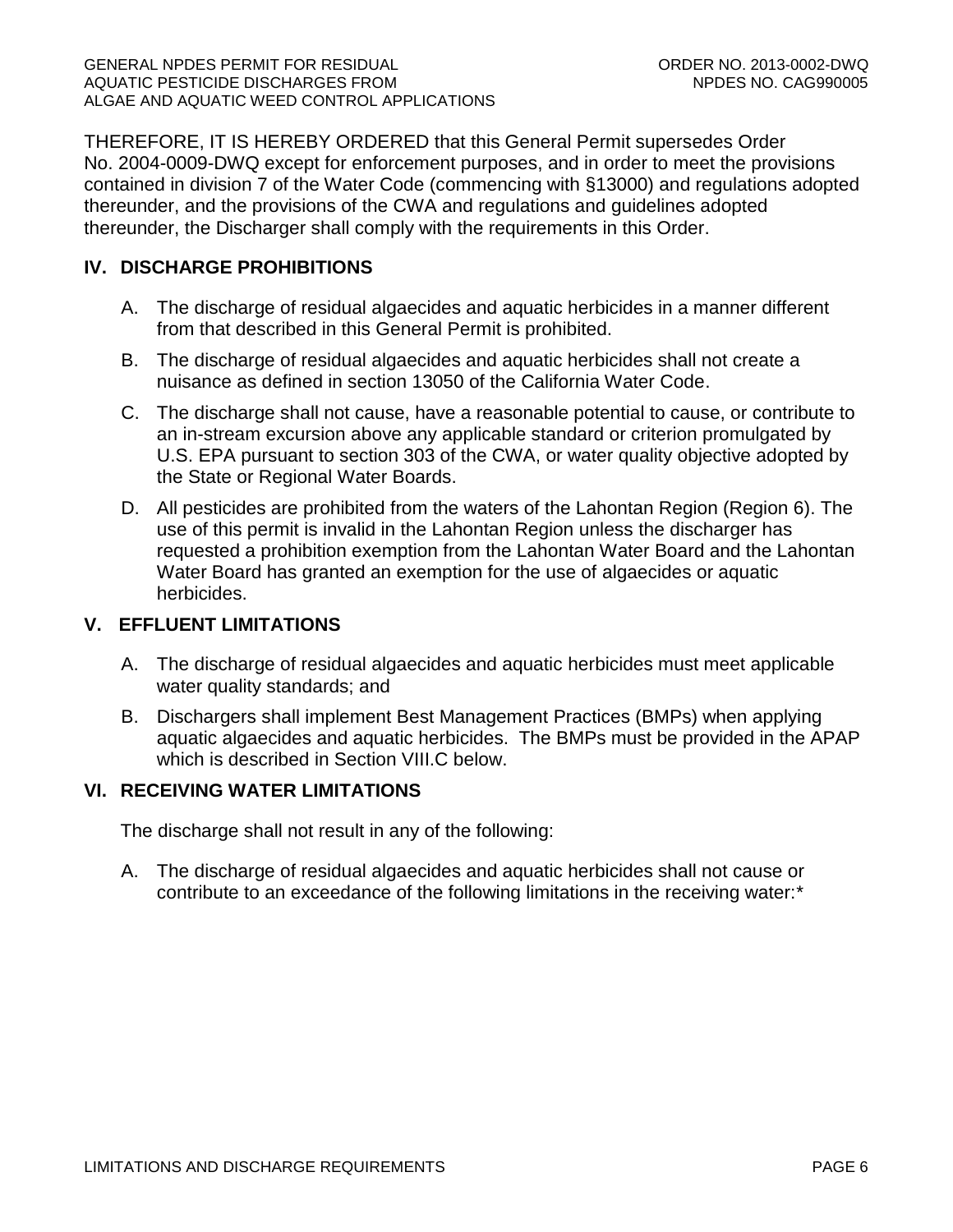#### GENERAL NPDES PERMIT FOR RESIDUAL CHARGE ORDER NO. 2013-0002-DWQ AQUATIC PESTICIDE DISCHARGES FROM NEW ROOM NEEDS NO. CAG990005 ALGAE AND AQUATIC WEED CONTROL APPLICATIONS

<span id="page-6-0"></span>

| Constituent/<br><b>Parameter</b> | MUN,<br>µg/L                                                                                                     | <b>WARM or</b><br>COLD,<br>µg/L | Other than<br>MUN, WARM,<br>or COLD, µg/L | <b>All Designations</b>                                                                                                                                                                                                                                                | <b>Basis</b>                                                                 |
|----------------------------------|------------------------------------------------------------------------------------------------------------------|---------------------------------|-------------------------------------------|------------------------------------------------------------------------------------------------------------------------------------------------------------------------------------------------------------------------------------------------------------------------|------------------------------------------------------------------------------|
| $2,4-D$                          | 70                                                                                                               |                                 |                                           |                                                                                                                                                                                                                                                                        | <b>U.S. EPA MCL</b>                                                          |
| Acrolein <sup>2</sup>            | 320                                                                                                              | 21                              | 780                                       |                                                                                                                                                                                                                                                                        | U.S. EPA Water<br>Quality Criteria,<br>1986.                                 |
| Copper <sup>2</sup>              |                                                                                                                  |                                 |                                           | Dissolved Freshwater <sup>3</sup><br>Copper Chronic = $0.960 \exp\{0.8545$<br>[In(hardness <sup>4</sup> )] - 1.702} <sup>5,6</sup><br>Dissolved saltwater <sup>3</sup><br>Copper Chronic = $0.83 \exp\{0.8545$<br>[ln(hardness <sup>4</sup> )] - 1.702} <sup>5,6</sup> | California Toxics<br>Rule                                                    |
| Diquat                           | 20                                                                                                               |                                 |                                           |                                                                                                                                                                                                                                                                        | <b>U.S. EPA MCL</b>                                                          |
| Endothall                        | 100                                                                                                              |                                 |                                           |                                                                                                                                                                                                                                                                        | U.S. EPA MCL                                                                 |
| Fluridone                        | 560                                                                                                              |                                 |                                           |                                                                                                                                                                                                                                                                        | U.S. EPA<br><b>Integrated Risk</b><br>Information<br>System                  |
| Glyphosate                       | 700                                                                                                              |                                 |                                           |                                                                                                                                                                                                                                                                        | <b>U.S. EPA MCL</b>                                                          |
| Nonylphenol                      |                                                                                                                  |                                 |                                           | Freshwater Chronic Criterion =<br>$6.6 \mu g/L$<br>Saltwater Chronic Criterion =<br>$1.7 \mu g/L$                                                                                                                                                                      | U.S. EPA National<br>Recommended<br>Ambient Water<br><b>Quality Criteria</b> |
| <b>Toxicity</b>                  | Algaecide and aquatic herbicide applications shall not cause or contribute to<br>toxicity in receiving water(s). |                                 |                                           | <b>Regional Water</b><br>Boards' Basin<br>Plans                                                                                                                                                                                                                        |                                                                              |

#### **Table 3. Receiving Water Limitations**

Notes:

- 1. See Regional Water Boards' Water Quality Control Plans (Basin Plans) for beneficial use definitions.
- 2. Public entities and mutual water companies\* listed in Attachment G are not required to meet these limitations in receiving waters during the exception period described in the APAP and Section VIII.C.10 below.
- 3. For waters in which the salinity is equal to or less than 1 part per thousand 95% or more of the time, the freshwater criteria apply. For waters in which the salinity is equal to or greater than 10 parts per thousand 95% or more of the time, saltwater criteria apply. For waters in which the salinity is between 1 and 10 parts per thousand, the applicable criteria are the more stringent of the freshwater or saltwater criteria.
- 4. For freshwater aquatic life criteria, waters with a hardness 400 mg/L or less as calcium carbonate, the actual ambient hardness of surface water shall be used. For waters with a hardness of over 400 mg/L as calcium carbonate, a hardness of 400 mg/L as calcium carbonate shall be used with a default Water-Effect Ratio of 1.
- 5. Values should be rounded to two significant figures.
- 6. This limitation does not apply to the Sacramento River and its tributaries above the State Highway 32 Bridge at Hamilton City. See Table III-1 of the Basin Plan for the Sacramento and San Joaquin River Basins for copper limitation.
	- B. **Dissolved Oxygen.** Dissolved oxygen to be below the Regional Water Board Basin Plans' dissolved oxygen objectives for the receiving water.
	- C. **Floating Material.** Floating material to be present in the amounts that cause nuisance or adversely affect beneficial uses.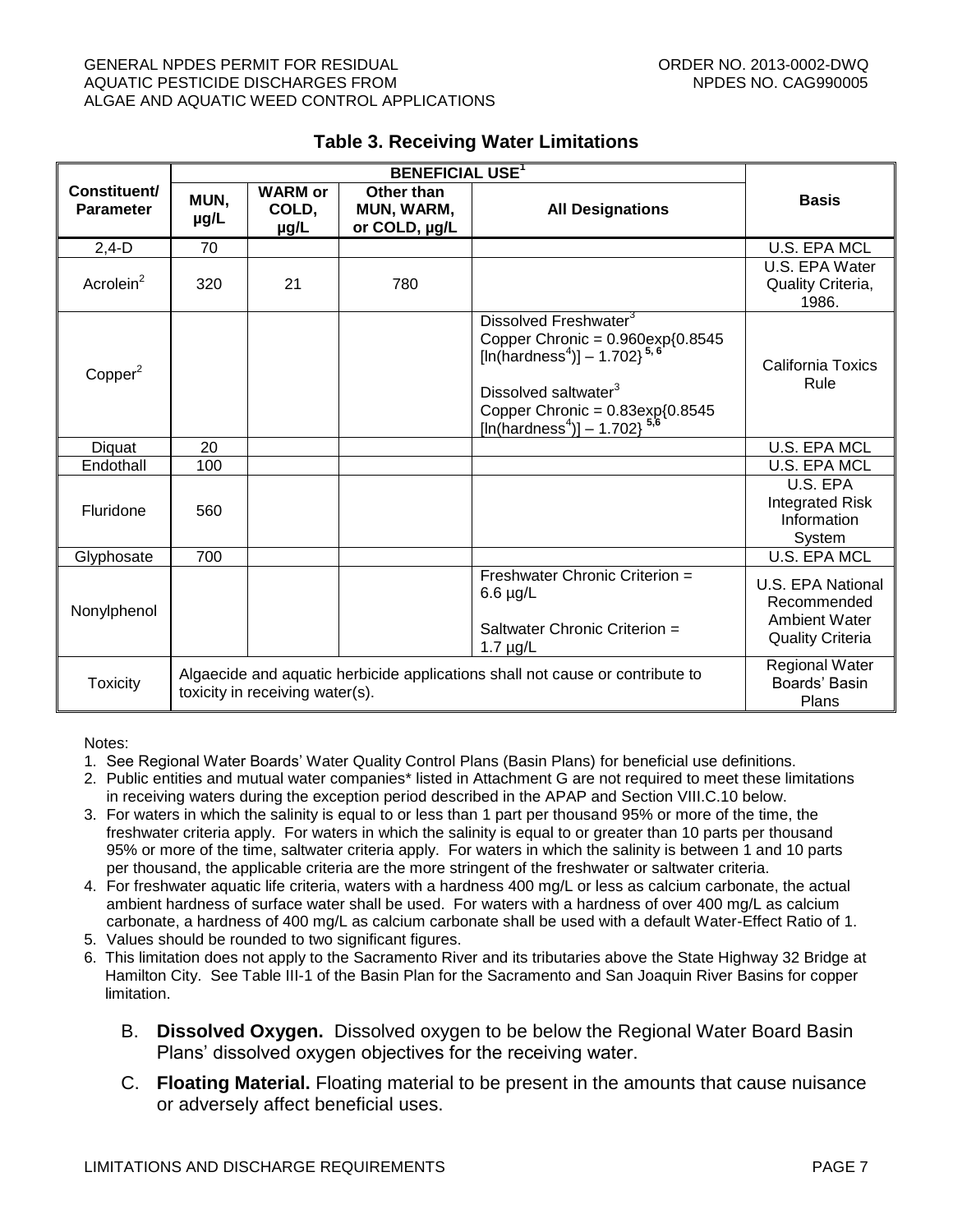- D. **Settleable Substances.** Settleable substances to be present in concentrations that result in the deposition of material that causes nuisance or adversely affects beneficial uses.
- E. **Suspended Material.** Suspended material to be present in concentrations that cause nuisance or adversely affect beneficial uses.
- F. **Taste and Odors.** Taste- or odor-producing substances to be present in concentrations that impart undesirable tastes or odors to fish flesh or other edible products of aquatic origin, or that cause nuisance, or otherwise adversely affect beneficial uses or domestic or municipal water supplies.
- G. **Toxic Pollutants.** Toxic pollutants to be present in the water column, sediments, or biota in concentrations that adversely affect beneficial uses; that produce detrimental response in human, plant, animal, or aquatic life; or that bioaccumulate in aquatic resources at levels which are harmful to human health.
- H. **Color.** Esthetically undesirable discoloration.
- I. **Aquatic Communities.** Aquatic communities and populations, including vertebrates, invertebrates, and non-target plant species to be degraded.

## <span id="page-7-0"></span>**VII. RECEIVING WATER MONITORING TRIGGERS**

In the absence of Receiving Water Limitations, the Receiving Water Monitoring Triggers shown in Table 4 below will be used to assess compliance with the narrative receiving water toxicity limitation. However, exceeding the monitoring trigger does not constitute a violation of this General Permit as long as the Discharger performs the following actions: (1) initiates additional investigations for the cause of the exceedance; (2) implements additional BMPs to reduce the algaecide and aquatic herbicide residue concentration to be below the monitoring triggers in future applications; and (3) evaluates the appropriateness of using alternative products.

<span id="page-7-3"></span>

| Ingredient                 | Unit | <b>Instantaneous Maximum</b><br><b>Monitoring Trigger</b> | <b>Basis</b>                                                 |
|----------------------------|------|-----------------------------------------------------------|--------------------------------------------------------------|
| Imazapyr                   | mg/L | 11.2                                                      | U.S. EPA Office of Pesticides<br><b>Ecotoxicity Database</b> |
| Triclopyr<br>Triethylamine | mg/L | 13.0                                                      | U.S. EPA Office of Pesticides<br><b>Ecotoxicity Database</b> |

## **Table 4. Receiving Water Monitoring Triggers**

## <span id="page-7-2"></span><span id="page-7-1"></span>**VIII. AQUATIC PESTICIDE USE REQUIREMENTS**

## **A. Application Schedule**

The Discharger shall provide a phone number or other specific contact information to all persons who request the Discharger's application schedule. The Discharger shall provide the requester with the most current application schedule and inform the requester if the schedule is subject to change. Information may be made available by electronic means, including posting prominently on a well-known website.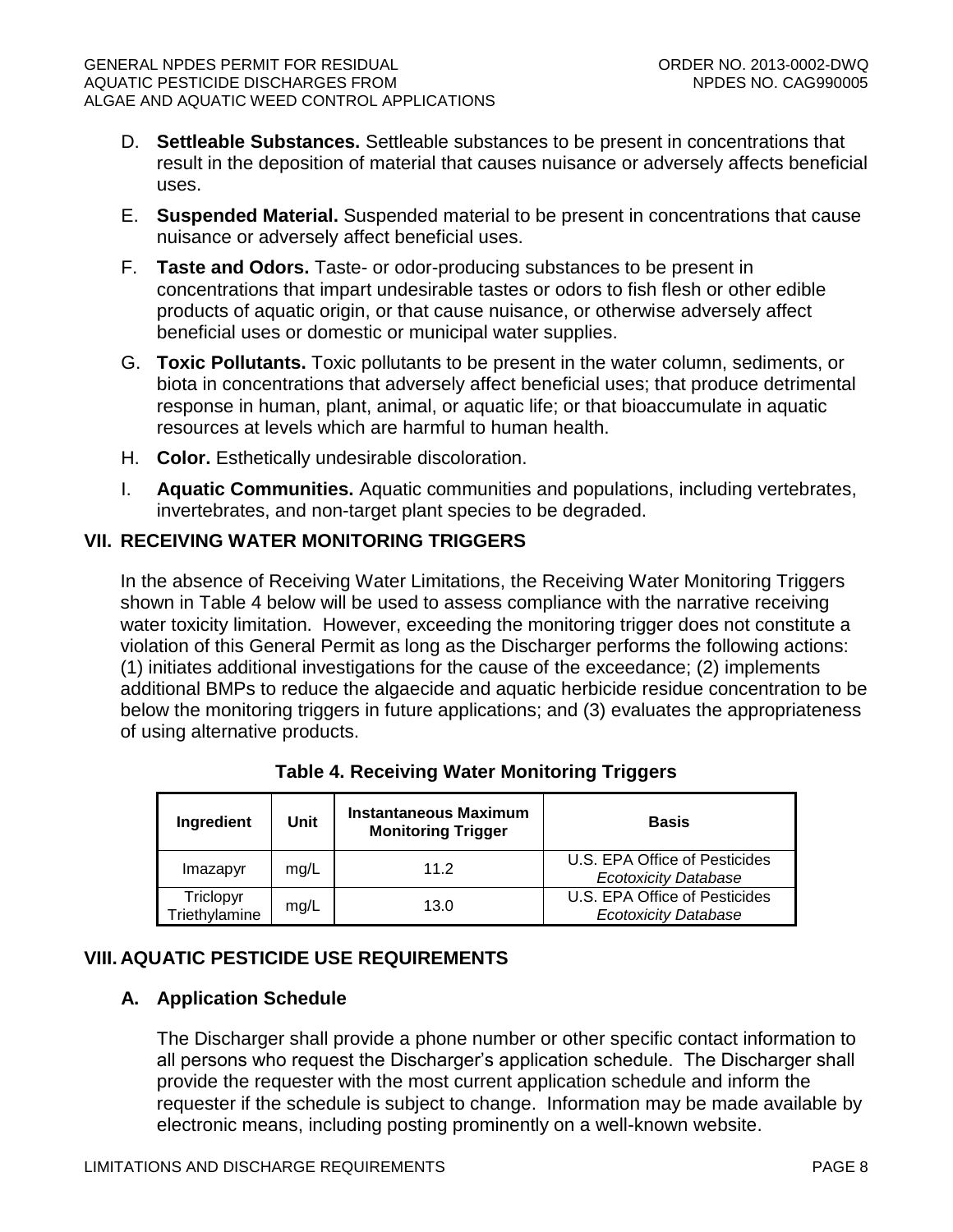## <span id="page-8-0"></span>**B. Public Notice Requirements**

Every calendar year, at least 15 days prior to the first application of algaecide or aquatic herbicide, the Discharger shall notify potentially affected public agencies. The Discharger shall post the notification on its website if available. The notification shall include the following information:

- 1. A statement of the discharger's intent to apply algaecide or aquatic herbicide(s);
- 2. Name of algaecide and aquatic herbicide(s);
- 3. Purpose of use;
- 4. General time period and locations of expected use;
- 5. Any water use restrictions or precautions during treatment; and
- 6. A phone number that interested persons may call to obtain additional information from the Discharger.

### <span id="page-8-1"></span>**C. Aquatic Pesticides Application Plan (APAP)**

Dischargers shall submit an APAP at least 90 days before the expected day of permit coverage. The APAP shall contain, but not be limited to, the following elements sufficient to address each proposed treatment area:\*

- 1. Description of the water system to which algaecides and aquatic herbicides are being applied;
- 2. Description of the treatment area in the water system;
- 3. Description of types of weed(s) and algae that are being controlled and why;
- 4. Algaecide and aquatic herbicide products or types of algaecides and aquatic herbicides expected to be used and if known their degradation byproducts, the method in which they are applied, and if applicable, the adjuvants and surfactants used;
- 5. Discussion of the factors influencing the decision to select algaecide and aquatic herbicide applications for algae and weed control;
- 6. If applicable, list the gates or control structures to be used to control the extent of receiving waters potentially affected by algaecide and aquatic herbicide application and provide an inspection schedule of those gates or control structures to ensure they are not leaking;
- 7. If the Discharger has been granted a short-term or seasonal exception under State Water Board *Policy for Implementation of Toxics Standards for Inland Surface Waters, Enclosed Bays,\* and Estuaries of California* (Policy) section 5.3 from meeting acrolein and copper receiving water limitations, provide the beginning and ending dates of the exception period, and justification for the needed time for the exception. If algaecide and aquatic herbicide applications occur outside of the exception period, describe plans to ensure that receiving water criteria are not exceeded because the Dischargers must comply with the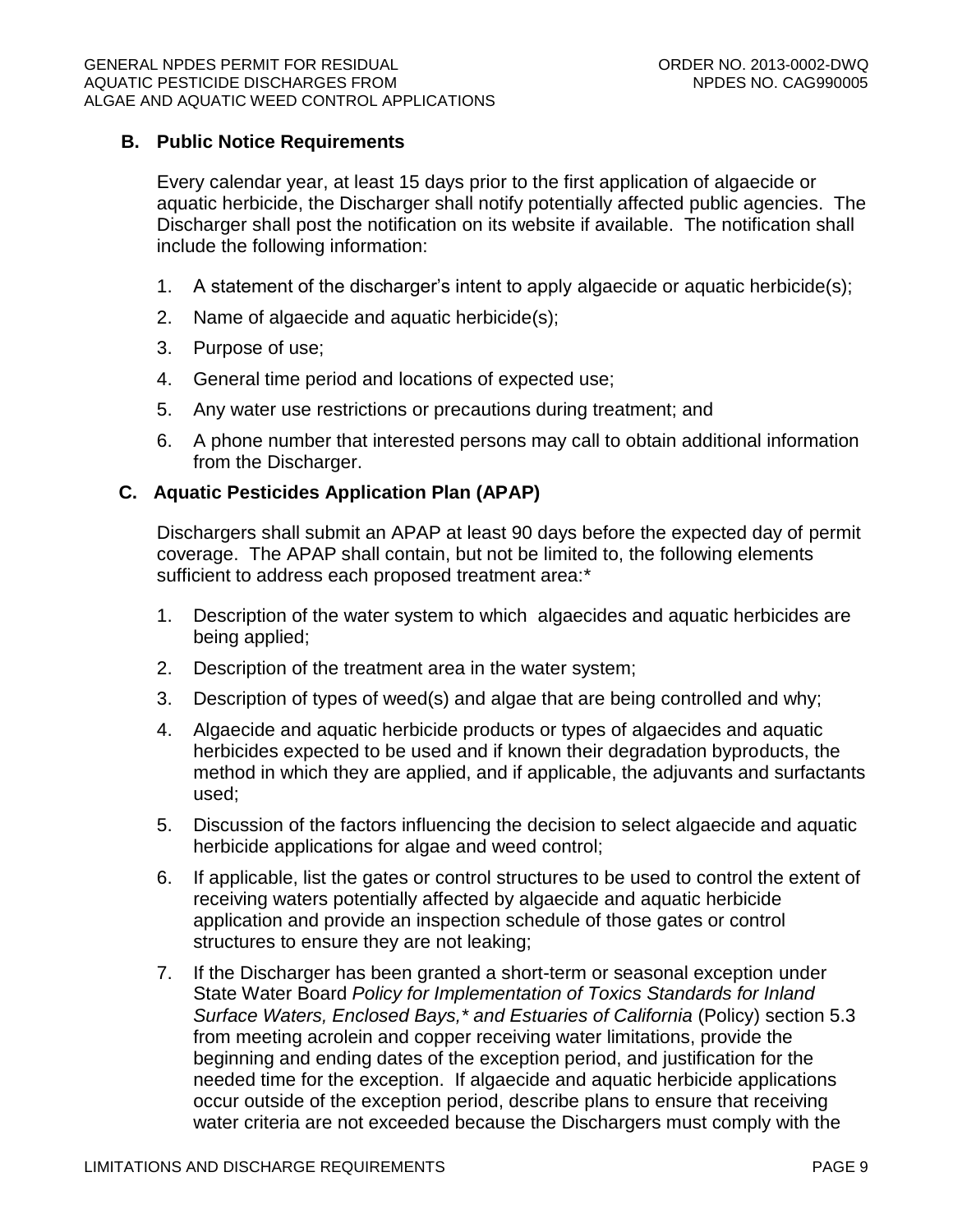acrolein and copper receiving water limitations for all applications that occur outside of the exception period;

- 8. Description of monitoring program;
- 9. Description of procedures used to prevent sample contamination from persons, equipment, and vehicles associated with algaecide and aquatic herbicide application;
- 10. Description of the BMPs to be implemented. The BMPs shall include, at the minimum:
	- a. Measures to prevent algaecide and aquatic herbicide spill and for spill containment during the event of a spill;
	- b. Measures to ensure that only an appropriate rate of application consistent with product label requirements is applied for the targeted weeds or algae;
	- c. The Discharger's plan in educating its staff and algaecide and aquatic herbicide applicators on how to avoid any potential adverse effects<sup>\*</sup> from the algaecide and aquatic herbicide applications;
	- d. Discussion on planning and coordination with nearby farmers and agencies with water rights diversion so that beneficial uses of the water (irrigation, drinking water supply, domestic stock water, etc.) are not impacted during the treatment period; and
	- e. A description of measures that will be used for preventing fish kill when algaecides and aquatic herbicides will be used for algae and aquatic weed controls.
- 11. Examination of Possible Alternatives. Dischargers should examine the alternatives to algaecide and aquatic herbicide use to reduce the need for applying algaecides and herbicides. Such methods include:
	- a. Evaluating the following management options, in which the impact to water quality, impact to non-target organisms including plants, algaecide and aquatic herbicide resistance, feasibility, and cost effectiveness should be considered:
		- i. No action;
		- ii. Prevention;
		- iii. Mechanical or physical methods;
		- iv. Cultural methods;
		- v. Biological control agents; and
		- vi. Algaecides and aquatic herbicides;

If there are no alternatives to algaecides and aquatic herbicides, Dischargers shall use the minimum amount of algaecides and aquatic herbicides that is necessary to have an effective control program and is consistent with the algaecide and aquatic herbicide product label requirements.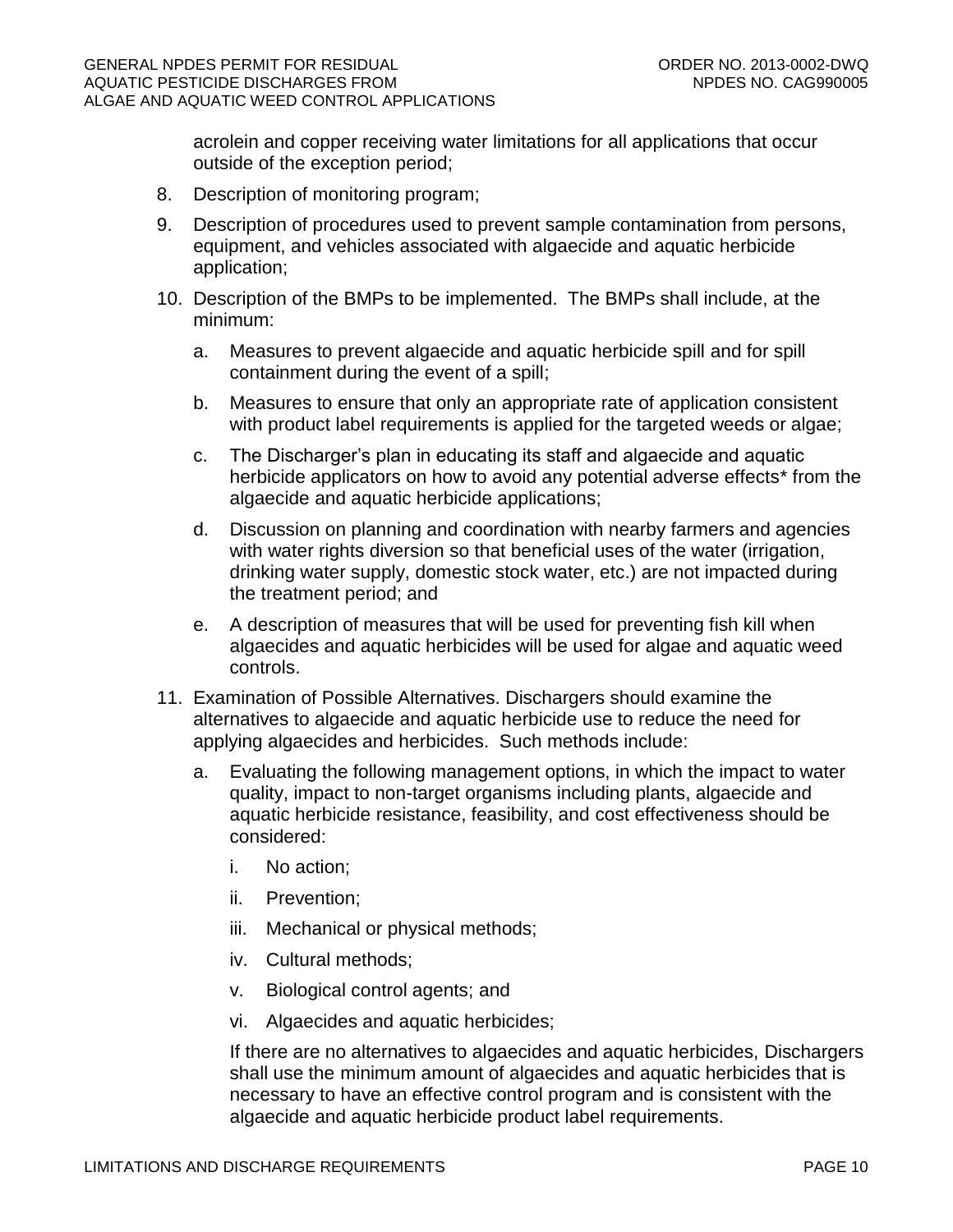- b. Using the least intrusive method of algaecide and aquatic herbicide application; and
- c. Applying a decision matrix concept to the choice of the most appropriate formulation.

## <span id="page-10-0"></span>**D. APAP Processing, Approval, and Modifications**

Upon receipt of an APAP, staff will post it on the State Water Board's website for a 30-day public comment period<sup>2</sup> and will distribute a notice via the State Water Board's Lyris list that an APAP has been posted. Staff will coordinate with Regional Water Board staff in reviewing the application package for completeness and applicability to this General Permit. If no comments are received and State and Regional Water Board staff deem the APAP complete, the Deputy Director will issue an NOA within five (5) working days of closure of the comment period. If comments are received, staff will work with Regional Water Board staff and the Discharger to address the comments to allow the Deputy Director to issue an NOA as expeditiously as possible. Permit coverage will begin when the Discharger receives the NOA.

Major changes to the APAP shall be submitted to the Deputy Director for approval. Examples of major changes include using a different product other than what is specified in the APAP, changing an application method that may result in different amounts of pesticides being applied, or adding or deleting BMPs.

## <span id="page-10-1"></span>**E. Algaecide and Aquatic Herbicide Application Log**

The Discharger shall maintain a log for each algaecide and aquatic herbicide application. The application log shall contain, at a minimum, the following information:

- 1. Date of application;
- 2. Location of application;
- 3. Name of applicator;
- 4. Type and amount of algaecide and aquatic herbicide used;
- 5. Application details, such as flow and level of water body, time application started and stopped, algaecide and aquatic herbicide application rate and concentration;
- 6. Visual monitoring assessment; and
- 7. Certification that applicator(s) followed the APAP.

 $\overline{a}$ 

 $^2$  See Waterkeeper Alliance, Inc. v. EPA, 399 F.3d 486 (2nd Cir. 2005).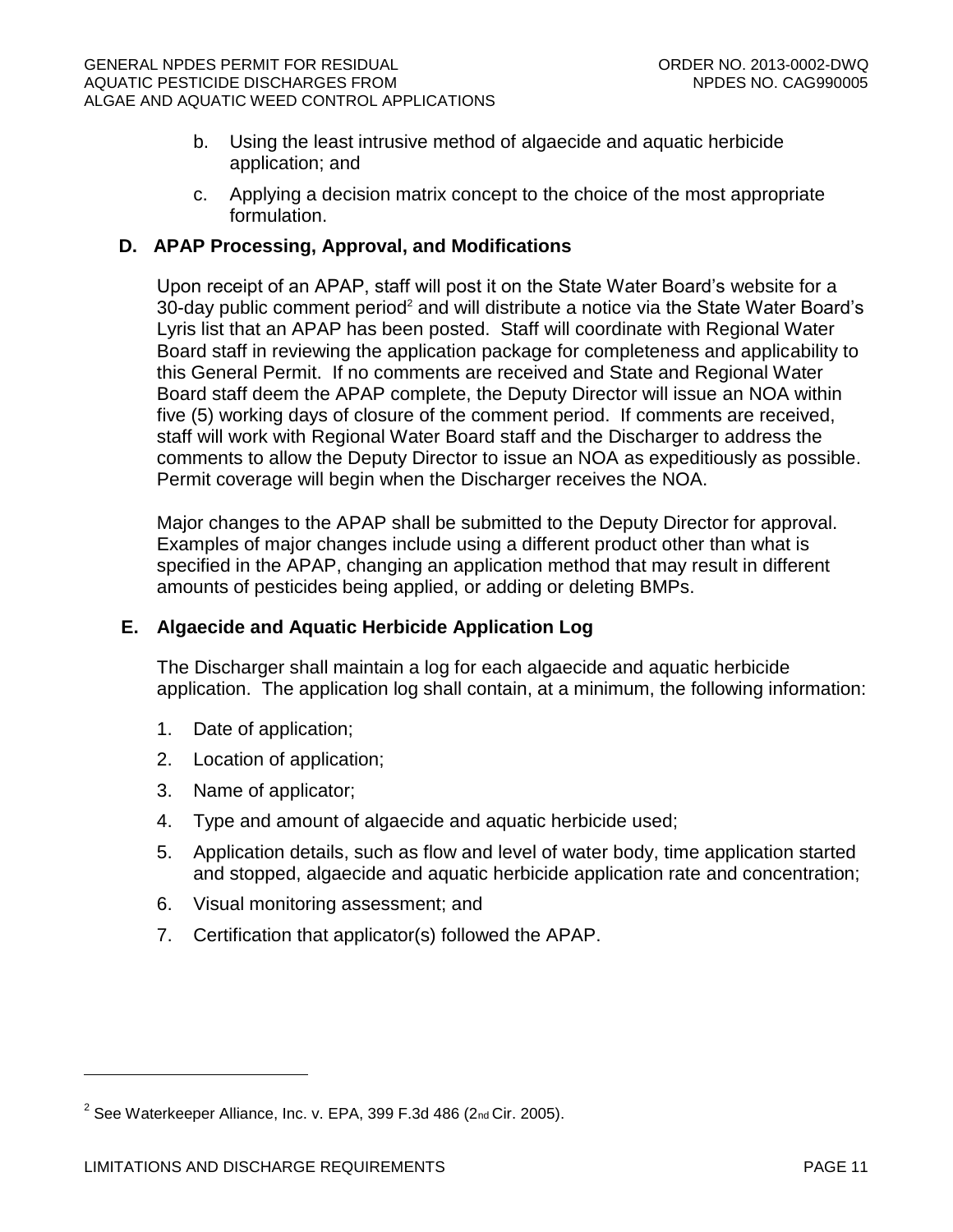## <span id="page-11-0"></span>**IX. PROVISIONS**

#### <span id="page-11-1"></span>**A. Standard Provisions**

- 1. All Dischargers authorized to discharge under this General Permit shall comply with the Federal Standard Provisions included in Attachment B of this General Permit.
- 2. This General Permit does not authorize the discharge of residual algaecides and aquatic herbicides or their degradation byproducts to waters of the United States that are impaired by the active ingredient of the algaecides and herbicides used. Impaired waters are those waters not meeting water quality standards pursuant to section 303(d) of the CWA. California impaired waters are listed on: [http://www.waterboards.ca.gov/water\\_issues/programs/tmdl/2010state\\_ir\\_reports](http://www.waterboards.ca.gov/water_issues/programs/tmdl/2010state_ir_reports/2010_combo303d.xls) [/2010\\_combo303d.xls.](http://www.waterboards.ca.gov/water_issues/programs/tmdl/2010state_ir_reports/2010_combo303d.xls)
- 3. This General Permit does not authorize any take of endangered species. The discharge is prohibited from adversely impacting biologically sensitive or critical habitats, including, but not limited to, habitat of species listed under federal or state endangered species laws. To ensure that endangered species issues are raised to the responsible agencies, the State Water Board has notified the U.S. Fish and Wildlife Service, the National Marine Fisheries Service, and the California Department of Fish and Wildlife of this General Permit.
- 4. The State Water Board may use this General Permit to regulate the discharge of algaecides and aquatic herbicides and their residues to a surface water classified as Outstanding National Resource Waters or as a water body impaired by unknown toxicity only after the following conditions are satisfied: (1) the proposed project will comply with the limitations and discharge requirements specified in the General Permit; and (2) if required, the proposed algaecide and aquatic herbicide application qualifies for and has been granted a Basin Plan prohibition exception prior to discharge. The two bodies of water that are classified as Outstanding National Resource Waters in California are Lake Tahoe and Mono Lake.
- 5. The Discharger must follow all FIFRA pesticide label instructions and any Restricted Material Use Permits issued by a County Agricultural Commissioner.
- 6. All adjuvants used with the algaecides and aquatic herbicides must be labeled for aquatic use.
- 7. The Discharger must comply with effluent and receiving water limitations and must develop and implement an APAP.
- 8. To reduce the potential impacts to water quality, Dischargers shall implement the feasible alternatives to algaecide and aquatic herbicide use that are identified in the APAP.
- 9. All Dischargers authorized to discharge under this General Permit shall comply with discharge prohibitions and other requirements contained in Basin Plans, as implemented by the State and the nine Regional Water Boards.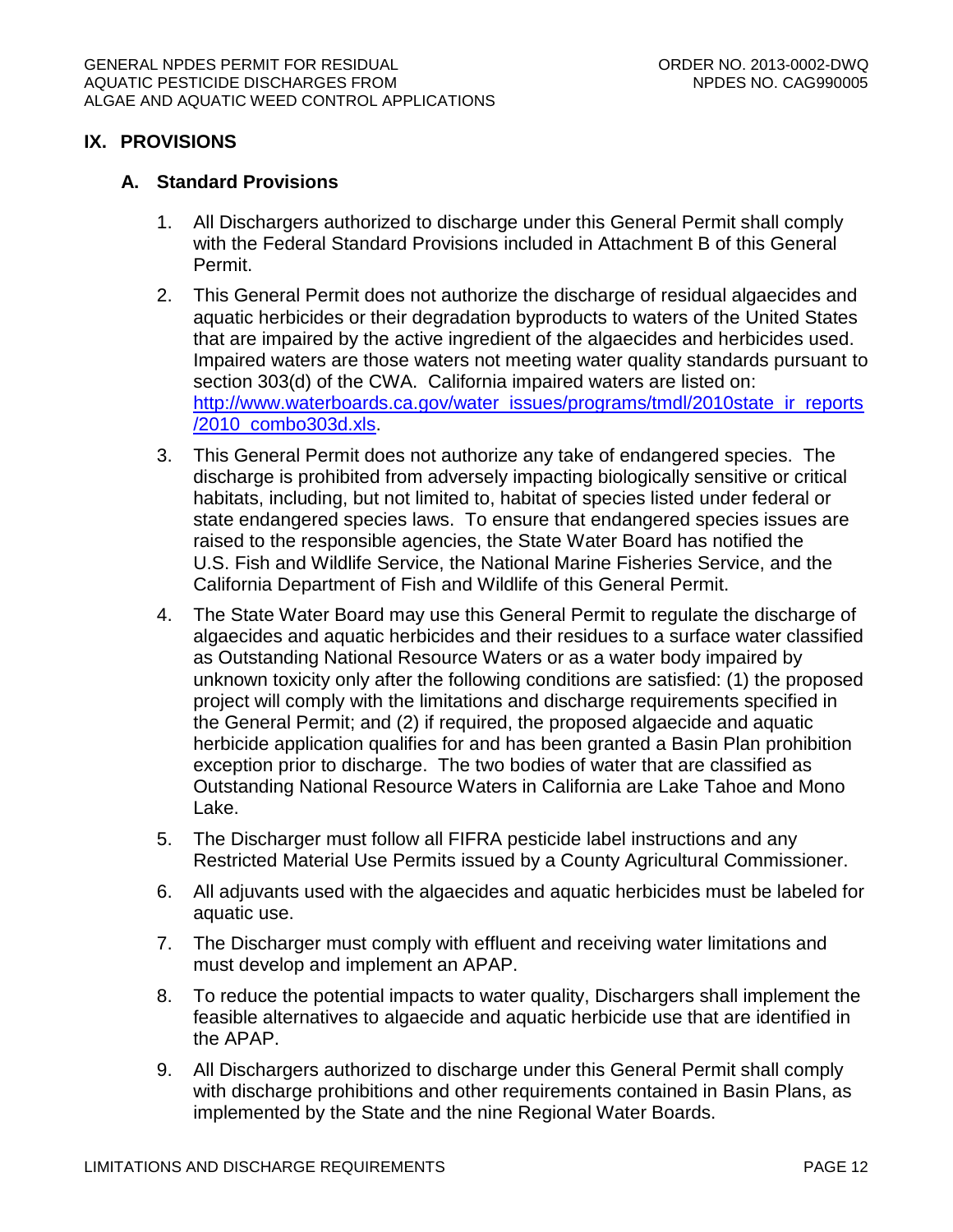- 10. All Dischargers authorized to discharge under this General Permit shall comply with the following provisions:
	- a. After notice and opportunity for a hearing, this General Permit may be terminated or modified for cause, including, but not limited to:
		- i. Violation of any term or condition contained in this General Permit;
		- ii. Obtaining this General Permit by misrepresentation or by failing to disclose fully all relevant facts;
		- iii. A change in any condition that requires either a temporary or permanent reduction or elimination of the authorized discharge; and
		- iv. A material change in the character, location, or volume of discharge (if applicable).
	- b. The provisions of this General Permit are severable. If any provision of this General Permit is found invalid, the remainder of this General Permit shall not be affected.
	- c. The Discharger shall maintain a copy of this General Permit and make it available at all times to operating personnel. Key operating personnel shall be familiar with its content.
	- d. Laboratories that perform sample analyses must be identified in all monitoring reports submitted to the State and Regional Water Boards.
	- e. All monitoring and analysis instruments and devices used by the Discharger to fulfill the prescribed monitoring program shall be properly maintained and calibrated based on manufacturer's recommendations to ensure their continued accuracy.
	- f. Each Discharger shall file with the State Water Board and the appropriate Regional Water Board technical reports on self monitoring\* performed according to the detailed specifications contained in the Monitoring and Reporting Program attached to this General Permit.
	- g. The State and Regional Water Board are authorized to enforce the terms of this General Permit under provisions of the California Water Code, including, but not limited to, sections 13385, 13386, and 13387.

## <span id="page-12-0"></span>**B. Monitoring and Reporting Program Requirements**

The Discharger shall comply with the Monitoring and Reporting Program, and future revisions thereto, in Attachment C of this General Permit.

## <span id="page-12-1"></span>**C. Special Provisions**

## 1. **Reopener Provisions**

This General Permit may be reopened for modification and reissuance in accordance with the provisions contained in title 40 Code Federal Regulation (40 C.F.R.) section 122.62, and for the following reasons: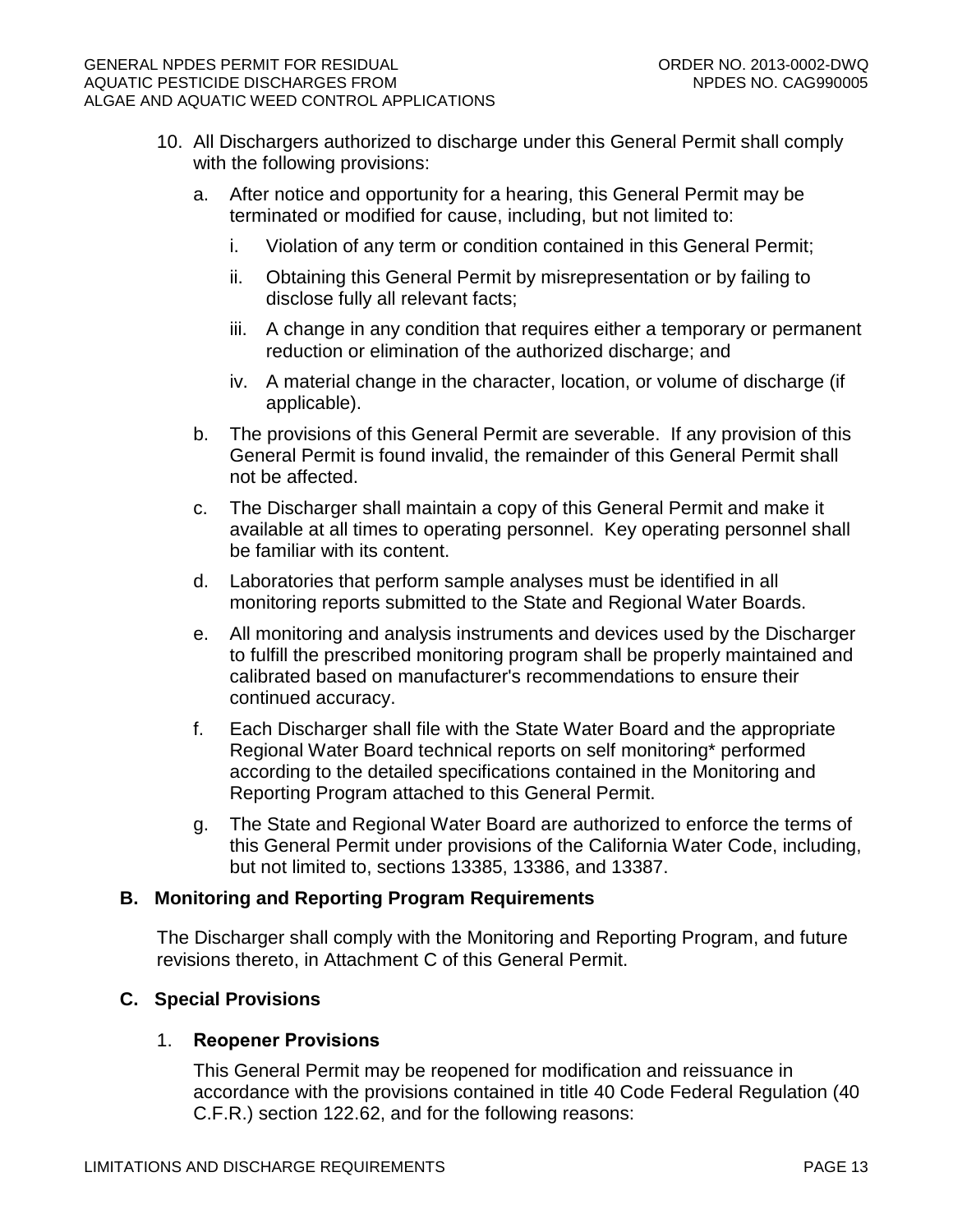- a. **Addition to the Public Entity List**. This General Permit may be reopened to modify Attachment G if any additional entity becomes qualified for a Policy section 5.3 exception.
- b. **Addition of Aquatic Pesticide Active Ingredients**. This General Permit may be reopened to add additional algaecide and aquatic herbicide active ingredients if new active ingredients are registered by U.S. EPA and DPR.
- c. **Acute and Chronic Toxicity.** If the State Water Board revises the Policy toxicity control provisions that would require new implementation procedures including the establishment of numeric chronic toxicity limitations, this General Permit may be reopened to include numeric acute and/or chronic toxicity receiving water limitations based on the new provisions.
- d. **Receiving Water Limitations.** This General Permit may be reopened to add numeric Receiving Water Limitations for the residual algaecide and aquatic herbicides\* exceeding the triggers if the additional investigation results show necessary.
- e. **Endangered Species Act**. If U.S. EPA develops biological opinions regarding algaecides and aquatic herbicides included in this General Permit, this General Permit may be re-opened to add or modify Receiving Water Limitations/Monitoring Triggers for aquatic herbicides and algaecides and their residues of concern, if necessary.

## 2. **Change of Discharger**

In the event of any change in the Discharger that has obtained coverage under this General Permit, the previous Discharger shall notify the new Discharger of the existence of this General Permit by letter. A copy of the letter shall be immediately forwarded to the Deputy Director. After receipt of the letter, the Deputy Director will terminate the permit coverage to the previous Discharger. The new Discharger shall complete and submit to the Deputy Director a revised NOI form (Attachment E), and any revisions to the APAP prepared by the previous control entity or a new APAP.

## 3. **Application Package**

Dischargers who seek coverage under this General Permit shall file a complete application package at least 90 days before the expected date of algaecide and aquatic herbicide application. The application package shall include an NOI, APAP, and application fee. Enrolled Dischargers will be billed annually thereafter.

## 4. **Special Studies, Technical Reports, and Additional Monitoring Requirements**

## a. **Additional Investigation**

Each Discharger must conduct additional investigations when the chemical monitoring shows exceedance of any receiving water limitation or monitoring trigger. The additional investigations shall identify corrective actions to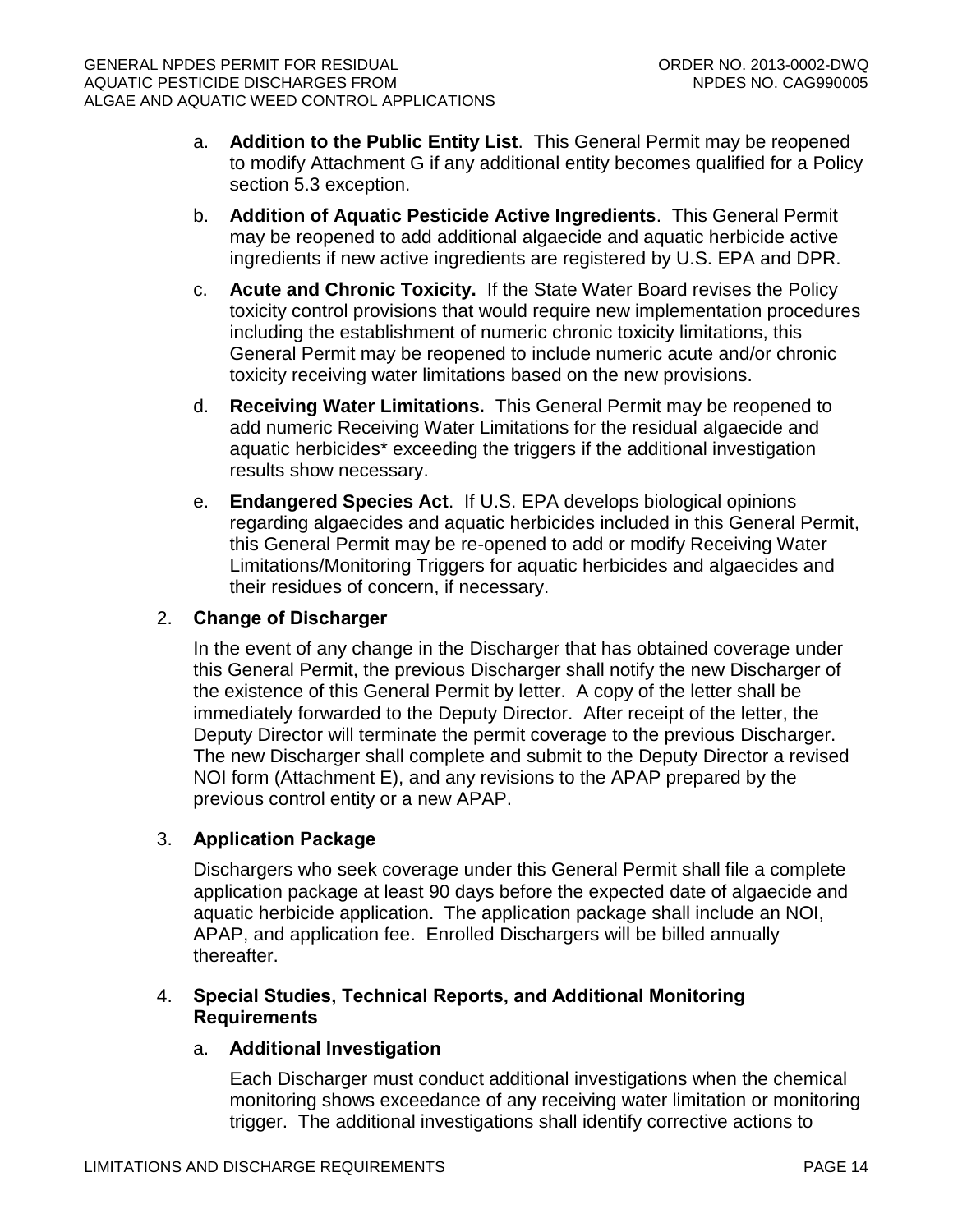eliminate exceedance of receiving water limitations or monitoring triggers caused by the algaecide and aquatic herbicide application. The investigation shall include, but not be limited to evaluating the need to implement one or more of the following actions: revising and improving the existing BMPs, revising the mode of application, using less toxic algaecide and aquatic herbicide products, or selecting alternative methods for algae and aquatic weed control.

## b. **Qualified Biologist Certification Following Project Completion**

Upon completion of an algaecide and aquatic herbicide project, public entities and mutual water companies listed in Attachment G of this General Permit shall provide certification by a qualified biologist\* that beneficial uses of receiving waters have been restored.

### 5. **Corrective Action**

## a. **Exceedance of Receiving Water Limitations or Monitoring Triggers.**

If a Receiving Water Limitation in Table 3 or a Monitoring Trigger in Table 4 is exceeded in the Event or Post-Event sample, the Discharger shall perform the following actions: (1) initiate additional investigations for the cause of the exceedance, (2) implement appropriate BMPs to reduce the algaecide and aquatic herbicide concentration to be below the applicable receiving water limitation or monitoring triggers in future applications, and (3) evaluate the appropriateness of using alternative products.

## b. **Revision of Control Measures.**

If any of the following situations occur, the Discharger must review and, as necessary, revise the evaluation and selection of the control measures to ensure that the situation is eliminated and will not be repeated in the future:

- i. An unauthorized release or discharge associated with the application of algaecides and aquatic herbicides (e.g., spill, leak, or discharge not authorized by this or another NPDES permit) occurs;
- ii. The Discharger becomes aware, or the State Water Board concludes, that the control measures are not adequate/sufficient for the discharge to meet applicable water quality standards;
- iii. Any monitoring activities indicate that the Discharger failed to:
	- a) Follow the label instructions for the product used;
	- b) Use the minimum amount of algaecide and aquatic herbicide product per application and optimum frequency of algaecide and aquatic herbicide applications that are necessary for an effective control program consistent with reducing the potential for development of resistance and the algaecide and aquatic herbicide product label requirements;
	- c) Perform regular maintenance activities to reduce leaks, spills, or other unintended discharges of algaecides and aquatic herbicides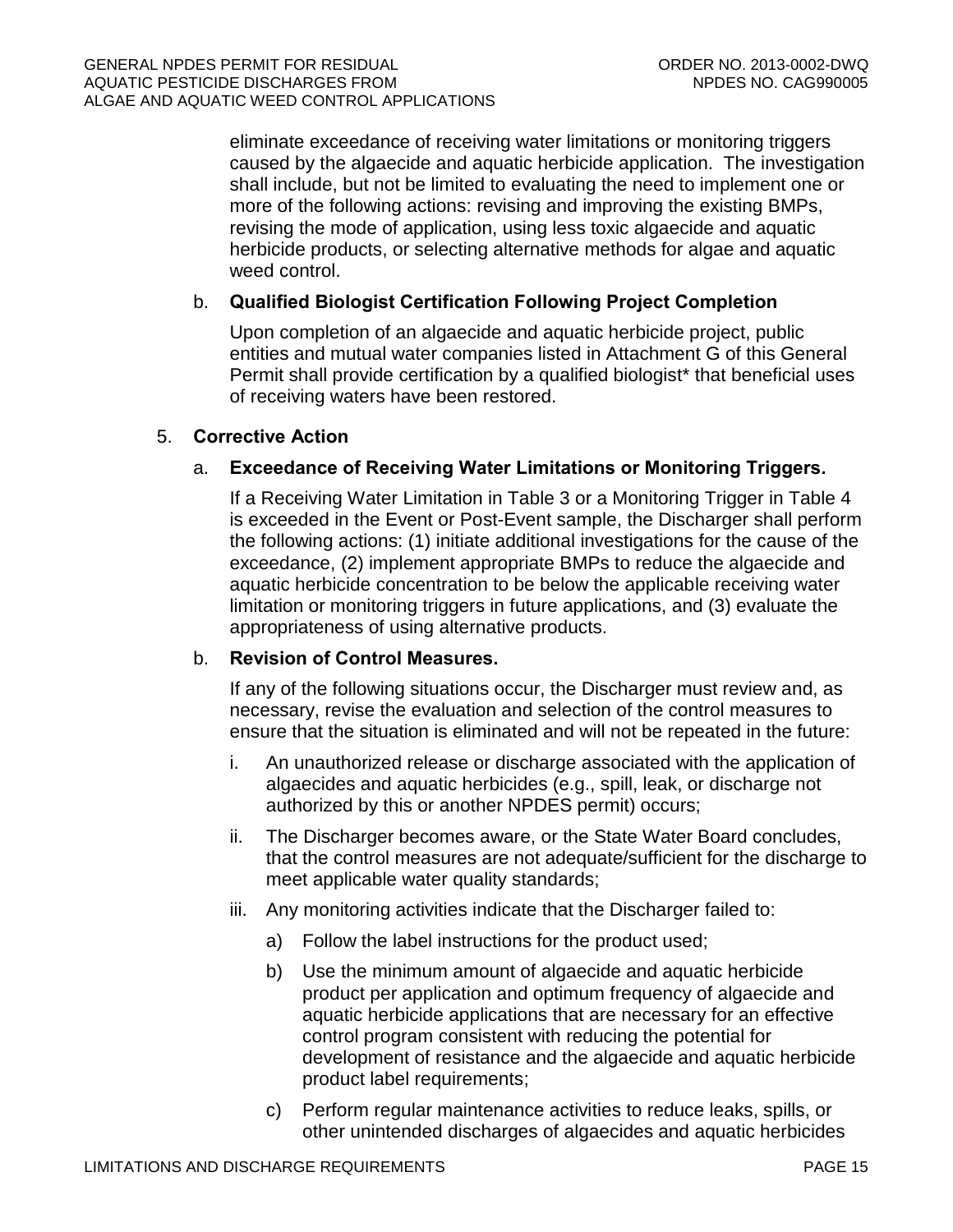associated with the application of algaecides and aquatic herbicides covered under this General Permit; or

d) Maintain algaecide and aquatic herbicide application equipment in proper operating condition by adhering to any manufacturer's conditions and industry practices, and by calibrating, cleaning, and repairing such equipment on a regular basis to ensure effective algaecide and aquatic herbicide application and algae and aquatic weed control. The Discharger must ensure that the equipment's rate of algaecide and aquatic herbicide application is calibrated to deliver the minimum quantity of algaecides and aquatic herbicides that is needed to have an effective control program and is consistent with the algaecide and aquatic herbicide product label requirements.

## c. **Corrective Action Deadlines**

If the Discharger determines that changes to the control measures are necessary to eliminate any situation identified above, the Discharger shall make such changes within 60 days. The Discharger shall take the corrective action before any further discharge of the algaecides and aquatic herbicides and their residues will be allowed.

## d. **Effect of Corrective Action**

The occurrence of a situation identified in Section C.5.b above may constitute a violation of this General Permit. Correcting the situation according to Corrective Action Section C.5.c above does not absolve the Discharger of liability for any original violation. However, failure to comply with any Corrective Action as required by Section C.5.c above constitutes an additional permit violation. The State and Regional Water Boards will consider the appropriateness and promptness of corrective action in determining enforcement responses to permit violations.

The State Water Board and the appropriate Regional Water Boards may impose additional requirements and schedules of compliance, including requirements to submit additional information concerning the condition(s) triggering corrective action or schedules and requirements more stringent than specified in this General Permit. Those requirements and schedules will supersede those in the Corrective Action Section above if such requirements conflict.

# 6. **Adverse Incident to Threatened or Endangered Species or Critical Habitat**

If the Discharger becomes aware of an adverse incident<sup>\*</sup> to a federally-listed threatened or endangered species or its federally-designated critical habitat, that may have resulted from the Discharger's algaecides and aquatic herbicides application, the Discharger must immediately notify the National Marine Fisheries Service (NMFS) Santa Rosa office by phone at (707) 575-6050 in the case of an anadromous or marine species, or the U.S. Fish and Wildlife Service (FWS) at (916) 414-6600 in the case of a terrestrial or freshwater species. This notification must be made by telephone immediately when the Discharger becomes aware of the adverse incident and must include at least the following information: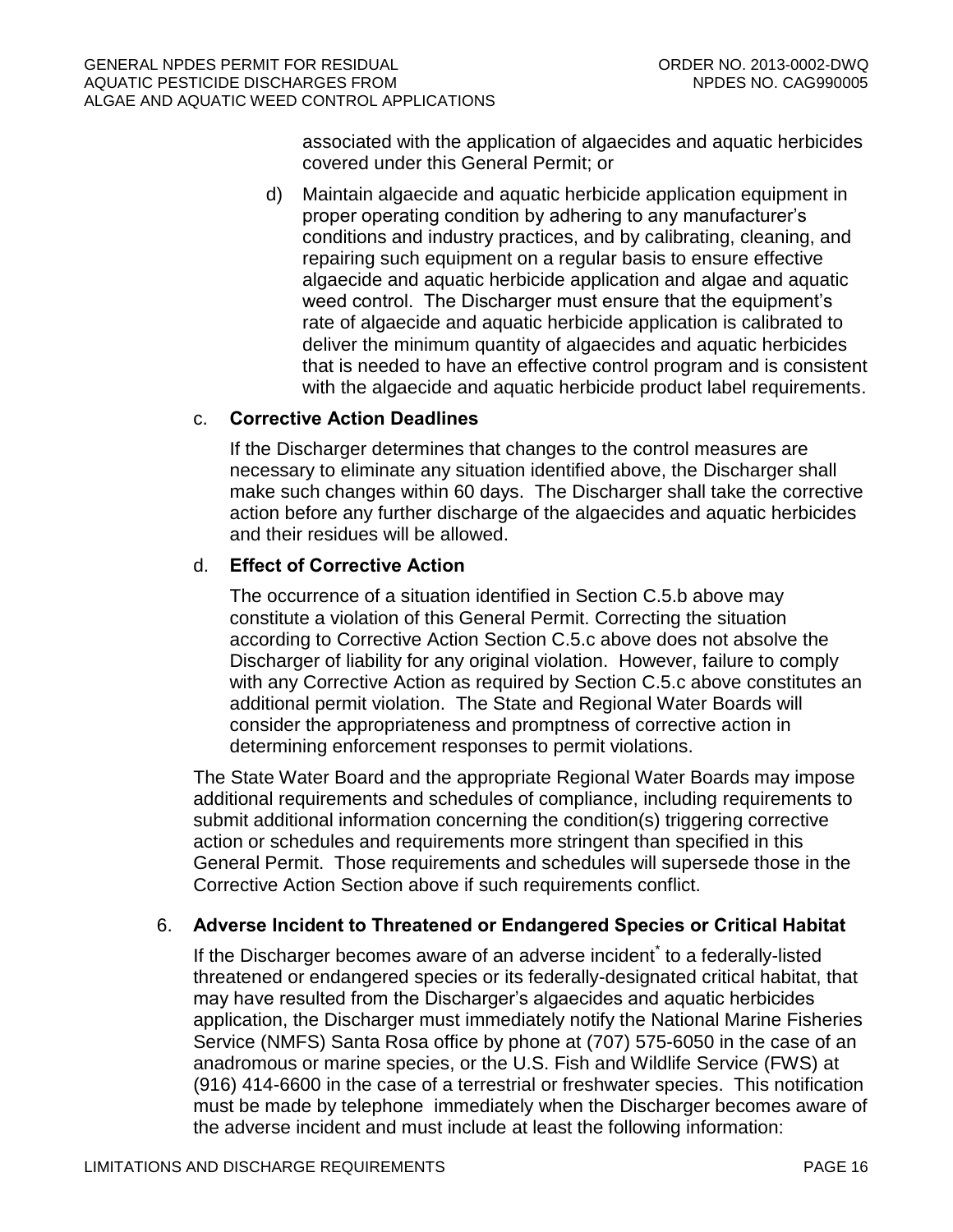- a. The caller's name, telephone number, and e-mail address;
- b. Applicator name and mailing address;
- c. The name of the affected species;
- d. How and when the Discharger became aware of the adverse incident;
- e. Description of the location of the adverse incident;
- f. Description of the adverse incident, including the U.S. EPA pesticide registration number for each product applied in the area of the adverse incident; and
- g. Description of any steps that have been taken or will be taken to alleviate the adverse impact to the species.

Additional information on federally-listed threatened or endangered species and federally-designated critical habitat is available from NMFS [\(www.nmfs.noaa.gov\)](http://www.nmfs.noaa.gov/) for anadromous or marine species or FWS [\(www.fws.gov\)](http://www.fws.gov/) for terrestrial or freshwater species.

### <span id="page-16-0"></span>**X. COMPLIANCE DETERMINATION**

Compliance with receiving water limitations and monitoring triggers shall be determined through event and post-event monitoring results.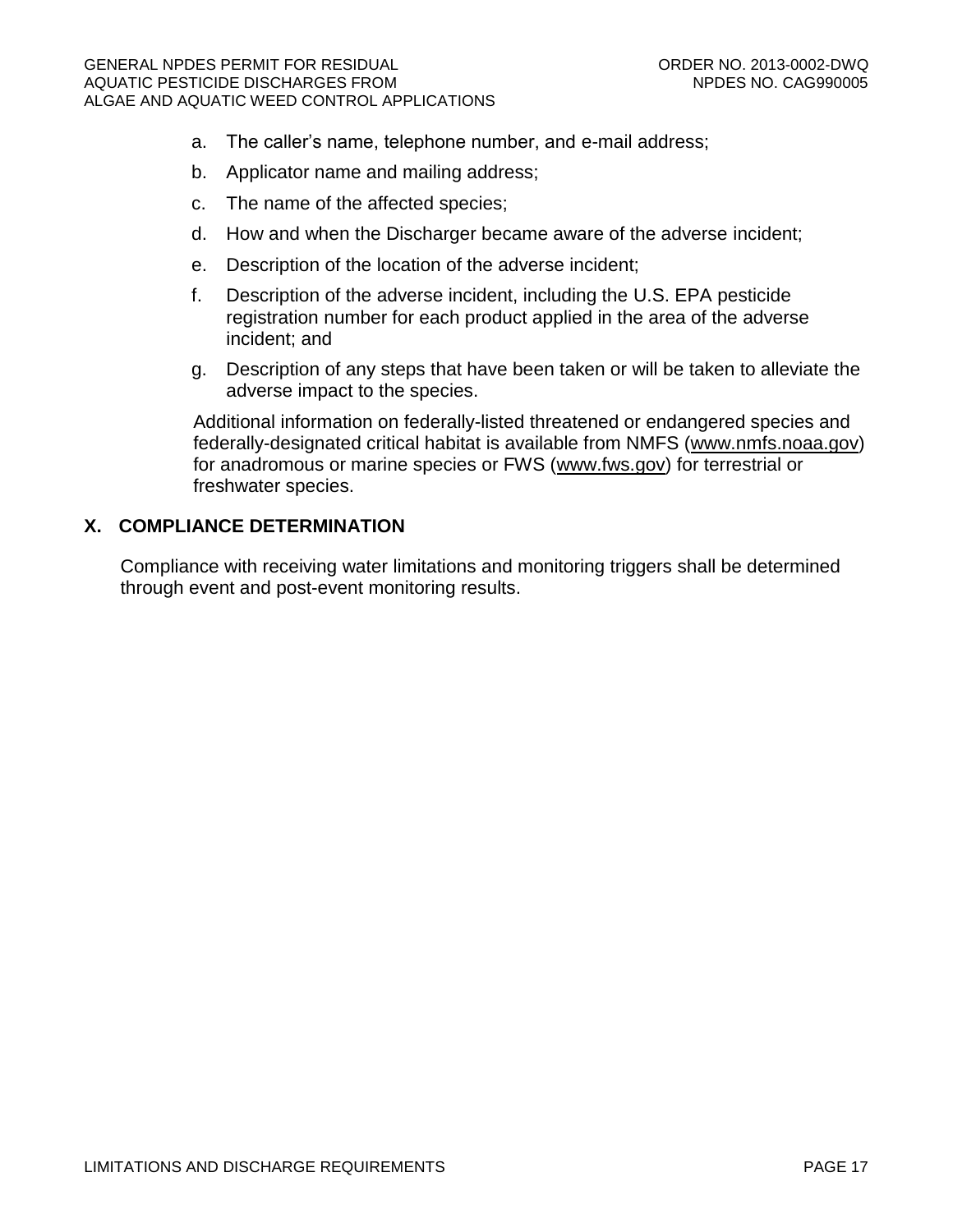## **Attachment A – Definitions**

#### **Active Ingredient**

Active ingredients are ingredients disclosed by manufacturers that yield toxic effects\* on target organisms.

#### **Adjuvants**

Adjuvants are ingredients that are mixed with herbicides prior to an application event and are often trade secrets. These ingredients are chosen by the Discharger, based on site characteristics, and typically increase the effectiveness of pesticides on target organisms.

#### **Adverse Incident**

Adverse Incident means a situation where the Discharger observes upon inspection or becomes aware of in which**:**

- A person or non-target organism may have been exposed to an algaecide or aquatic herbicide residue; and
- The person or non-target organism suffered an adverse or toxic effect.

#### **Adverse or Toxic Effect**

An "adverse or toxic effect" includes any impact that occurs within waters of the United States on non-target organisms as a result of algaecide or aquatic herbicide residue discharge. Examples of these effects may include:

- Distressed or dead juvenile and small fishes
- Washed up or floating fish
- Fish swimming abnormally or erratically
- Fish lying lethargically at water surface or in shallow water
- Fish that are listless or nonresponsive to disturbance
- Stunting, wilting, or desiccation of non-target submerged or emergent aquatic plants
- Other dead or visibly distressed non-target aquatic organisms (amphibians, turtles, invertebrates, etc.)

An "adverse or toxic effect" also includes any adverse effects to humans (e.g., skin rashes) or domesticated animals that occur either directly or indirectly from a discharge to waters of the United States that are temporally and spatially related to exposure to an algaecide and aquatic herbicide residue (e.g., vomiting, lethargy).

#### **Algae Control**

Algae control means the treatment of filamentous algae, cyanobacteria (blue-green algae), or algal species that have the potential to affect human or environmental health.

#### **Application Area**

The application area is the area to which aquatic pesticides are directly applied.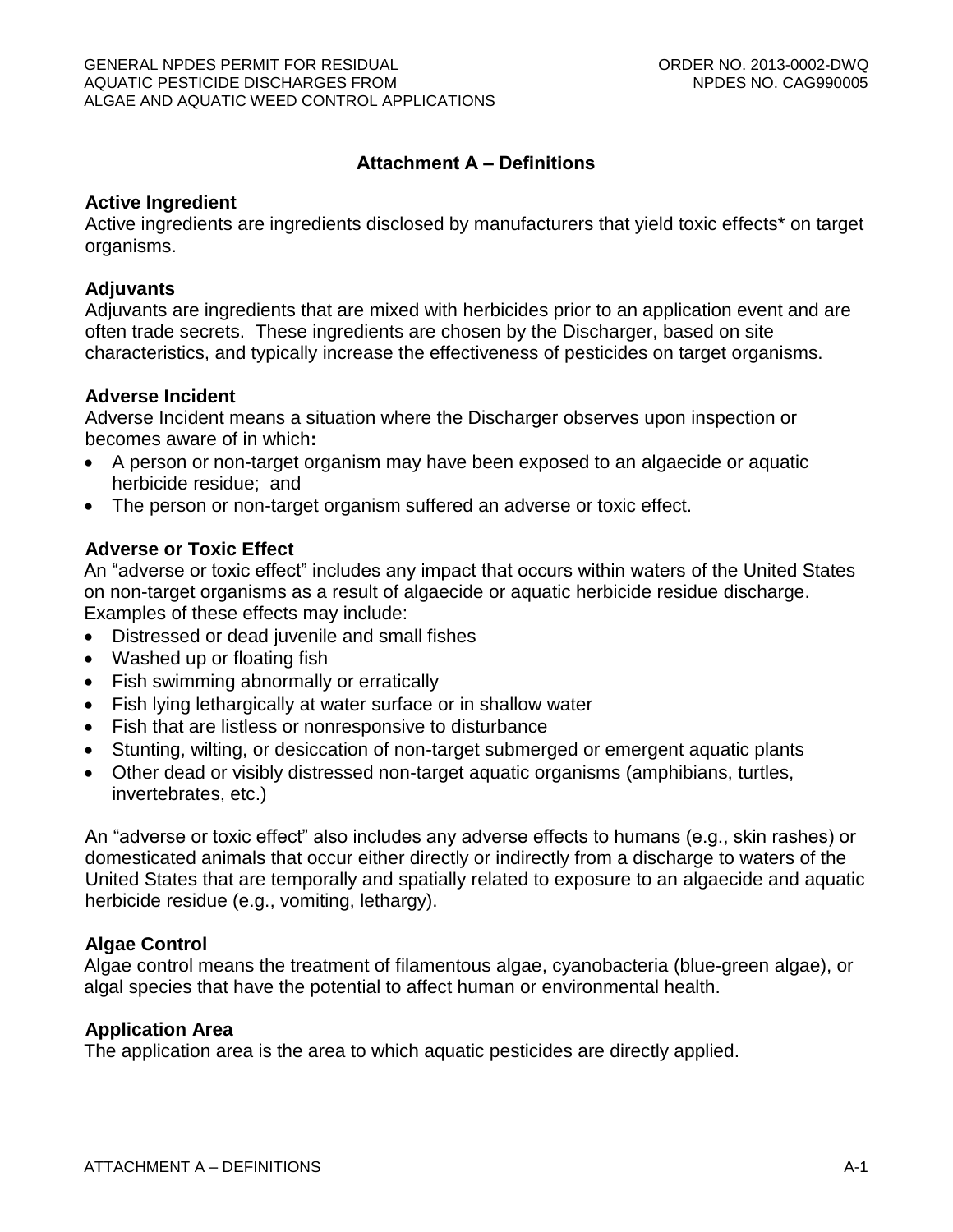

# **Application Event**

The application event is the time that introduction of the algaecide or aquatic herbicide to the treatment area takes place, not the length of time that the environment is exposed to the algaecide or aquatic herbicide.

### **Aquatic Pesticides**

Aquatic pesticides in this General Permit are limited to algaecides and aquatic herbicides labeled for aquatic use to control aquatic weeds or algae.

### **Beneficial Uses**

Beneficial uses of the waters of the state that may be protected against quality degradation include, but are not limited to, domestic, municipal, agricultural and industrial supply; power generation; recreation; aesthetic enjoyment; navigation; and preservation and enhancement of fish, wildlife, and other aquatic resources or preserves.

## **Coalition**

Specifically refers to a monitoring coalition which is a collaborative monitoring partnership of dischargers to develop a monitoring plan that addresses the monitoring requirements of this General Permit. The Coalition's monitoring plan will be submitted for Coalition members in lieu of individual monitoring plans from each member.

#### **Enclosed Bays**

Enclosed Bays means indentations along the coast that enclose an area of oceanic water within distinct headlands or harbor works. Enclosed bays include all bays where the narrowest distance between the headlands or outermost harbor works is less than 75 percent of the greatest dimension of the enclosed portion of the bay. Enclosed bays do not include inland surface waters or ocean waters.

#### **Estuaries**

Estuaries means waters, including coastal lagoons, located at the mouths of streams that serve as areas of mixing for fresh and ocean waters. Coastal lagoons and mouths of streams that are temporarily separated from the ocean by sandbars shall be considered estuaries. Estuarine waters shall be considered to extend from a bay or the open ocean to a point upstream where there is no significant mixing of freshwater and seawater. Estuaries do not include inland surface waters or ocean waters.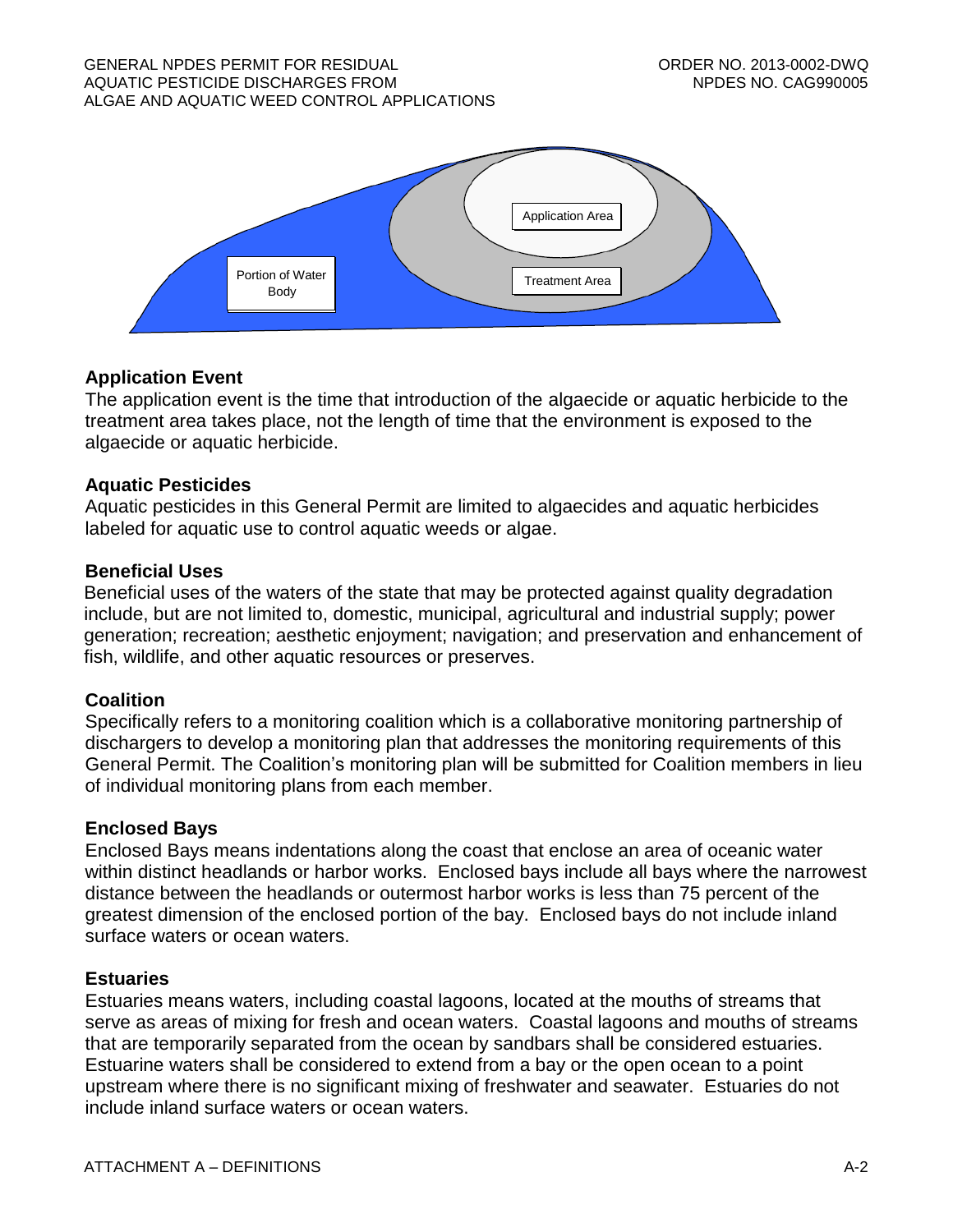## **Half-Life**

Half-life is the time required for half of the compound introduced into an ecosystem to be eliminated or disintegrated by natural processes.

### **Inert Ingredients**

Inert ingredients are additional ingredients and are often trade secrets; therefore, they are not always disclosed by the manufacturer.

### **Mutual Water Company**

A mutual water company is defined in the Public Utilities Code, section 2725 as "[a]ny private corporation or association organized for the purpose of delivering water to its stockholders and members at cost, including use of works for conserving, treating, and reclaiming water."

### **Point Source**

Any discernible, confined, and discrete conveyance, including but not limited to, any pipe, ditch, channel, tunnel, conduit, well, discrete fissure, container, rolling stock concentrated animal feeding operation, landfill leachate collection system, or vessel or other floating craft from which pollutants are or may be discharged. This term does not include return flows from irrigated agriculture or agricultural storm water runoff.

### **Priority Pollutants**

Priority pollutants are listed within the California Toxics Rule in 40 Code of Federal Regulations, section 131.38(b)(1). Criteria to protect aquatic life and human health are set for priority pollutants in the California Toxics Rule.

## **Public Entity**

Public entity includes the federal government or a state, county, city and county, city, district, public authority, or public agency.

#### **Qualified Biologist**

A qualified biologist is a biologist who has the knowledge and experience in the ecosystem where the algaecide or aquatic herbicide is applied so that he or she can adequately evaluate whether the beneficial uses of the receiving waters have been protected and/or restored upon completion of the algaecide and aquatic herbicide application project.

## **Receiving Waters**

Receiving waters are waters of the United States anywhere outside of the treatment area at anytime and anywhere inside the treatment area after completion of the treatment event.

## **Representative Monitoring Location**

To be considered "representative," at a minimum, a location must be similar in hydrology, algaecide or aquatic herbicide use, and other factors that affect the residual discharge to the areas being represented in that environmental setting.

## **Residual Algaecide and Aquatic Herbicide**

Residual algaecide and aquatic herbicide are those portions of the pesticides that remain in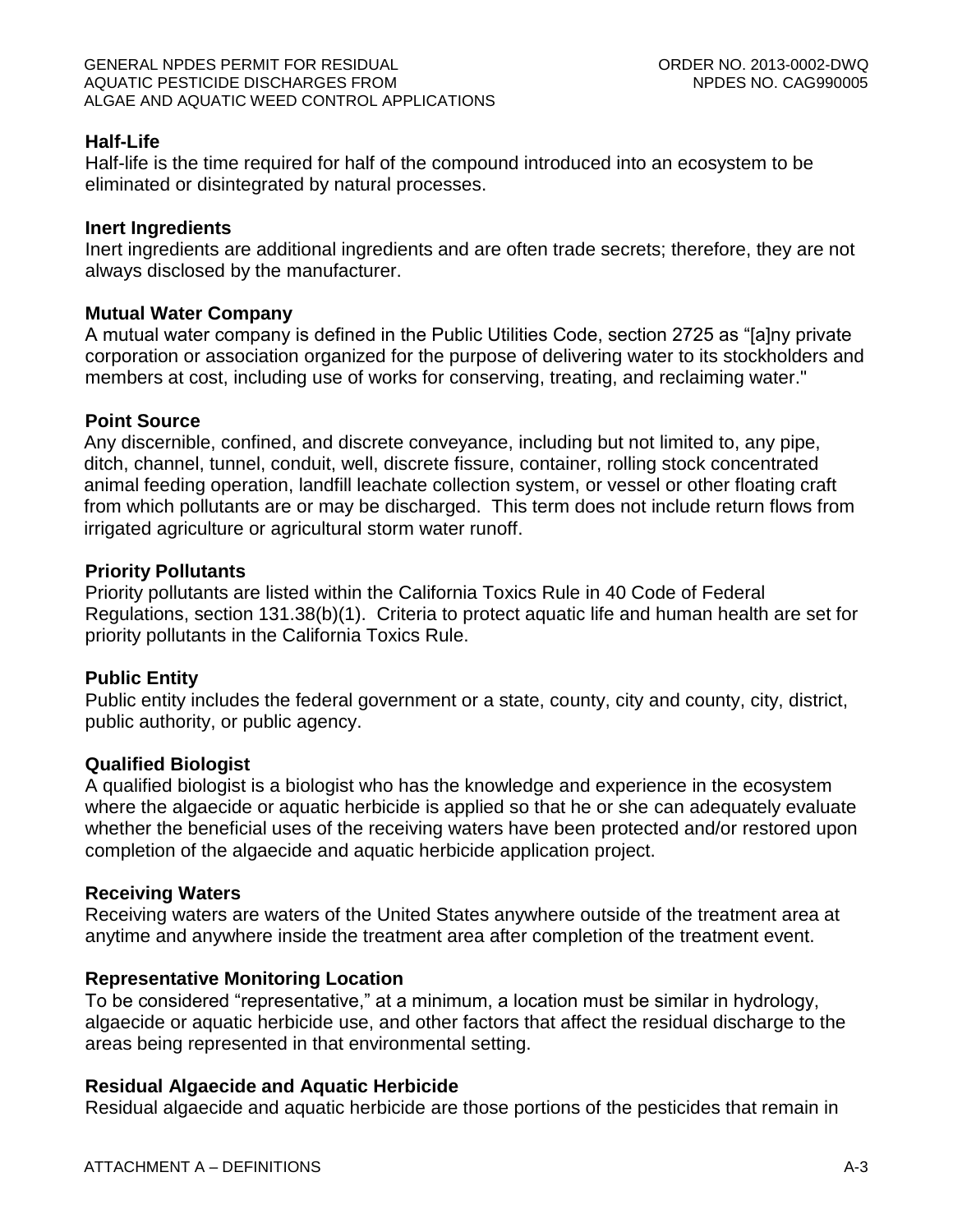the water after the application and its intended purpose (injury or elimination of targeted pests) have been completed.

## **Self Monitoring**

Sampling and analysis performed by the Discharger or Coalition to determine compliance with the Permit. All laboratory analyses must be conducted by a laboratory certified by the California Department of Public Health.

### **Treatment Area**

The treatment area is the area being treated by the algaecide or aquatic herbicide for algae and aquatic weed control and, therefore, the area being targeted to receive an appropriate rate of application consistent with product label requirements of algaecide or aquatic herbicide. It is the responsibility of the Discharger to define the treatment area for each specific algaecide and aquatic herbicide application.

### **Waters of the United States**

- 1. All waters which are currently used, were used in the past, or may be susceptible to use in interstate or foreign commerce, including all waters which are subject to the ebb and flow of the tide;
- 2. All interstate waters, including interstate "wetlands;"
- 3. All other waters such as intrastate lakes, rivers, streams (including intermittent streams), mudflats, sand flats, "wetlands," sloughs, prairie potholes, wet meadows, playa lakes, or natural ponds the use, degradation, or destruction of which would affect or could affect interstate or foreign commerce including any such waters:
	- a. Which are or could be used by interstate or foreign travelers for recreational or other purposes;
	- b. From which fish or shellfish are or could be taken and sold in interstate or foreign commerce; or
	- c. Which are used or could be used for industrial purposes by industries in interstate commerce.
- 4. All impoundments of waters otherwise defined as waters of the United States under this definition;
- 5. Tributaries of waters identified in items1 through 4 of this definition;
- 6. The territorial sea; and
- 7. "Wetlands" adjacent to waters (other than waters that are themselves wetlands) identified in paragraphs (1) through (6) of this definition. Waste treatment systems, including treatment ponds or lagoons designed to meet the requirements of CWA (other than cooling ponds as defined in 40 C.F.R. section 423.11(m) which also meet the criteria of this definition) are not waters of the United States. This exclusion applies only to manmade bodies of water which neither were originally created in waters of the United States (such as disposal area in wetlands) nor resulted from the impoundment of waters of the United States [See Note 1 of this Section.] Waters of the United States do not include prior converted cropland. Notwithstanding the determination of an area's status as prior converted cropland by any other federal agency, for the purposes of the Clean Water Act, the final authority regarding Clean Water Act jurisdiction remains with U.S. EPA.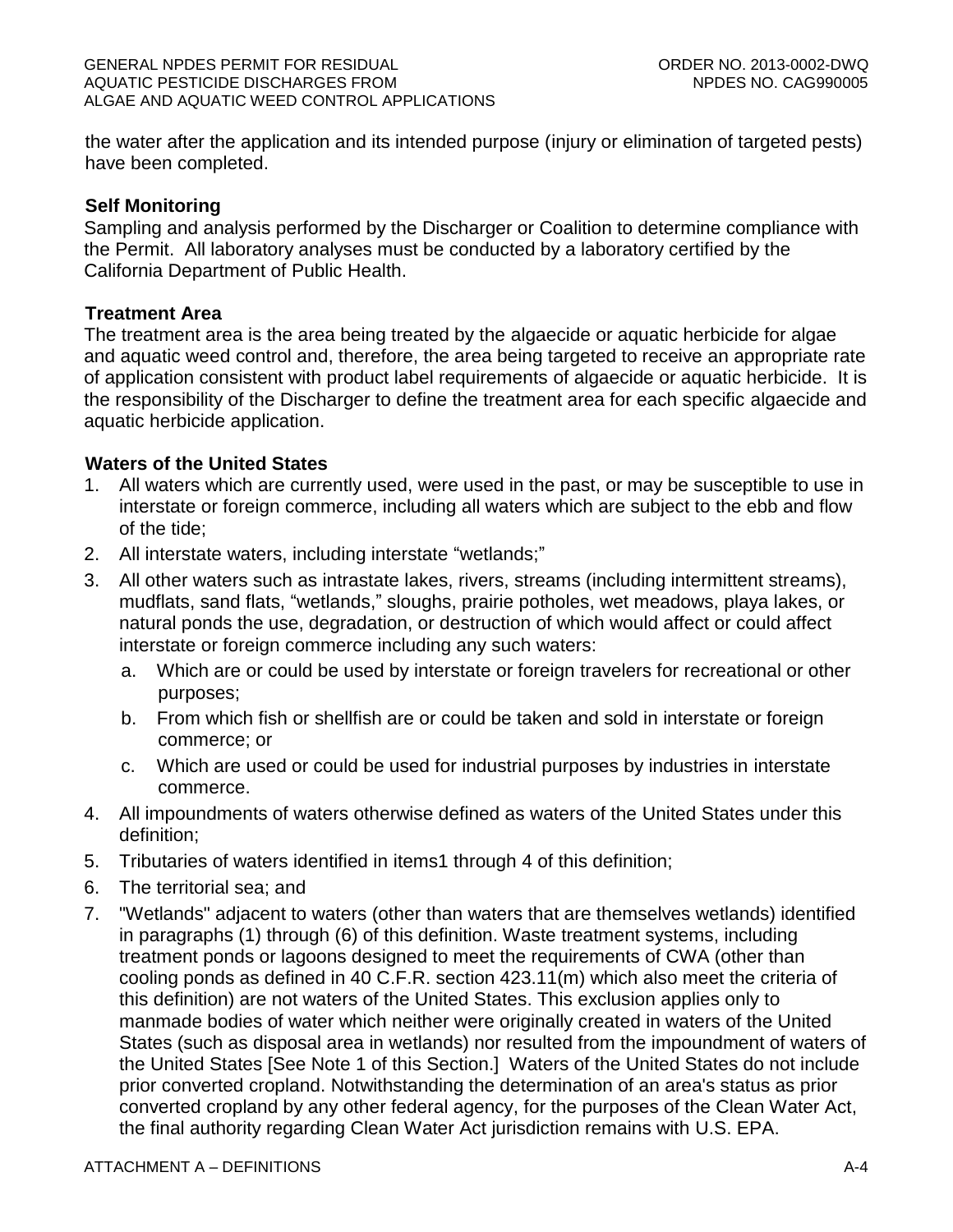## **Attachment B – Standard Provisions**

## **I. STANDARD PROVISIONS – PERMIT COMPLIANCE (IF APPLICABLE)**

### **A. Duty to Comply**

- 1. The Discharger must comply with all of the conditions of this General Permit. Any noncompliance constitutes a violation of the CWA and the California Water Code and is grounds for enforcement action, for permit termination, revocation and reissuance, or modification; or denial of a permit renewal application. (40 C.F.R. §122.41(a).)
- 2. The Discharger shall comply with effluent standards or prohibitions established under section 307(a) of the CWA for toxic pollutants within the time provided in the regulations that establish these standards or prohibitions, even if this General Permit has not yet been modified to incorporate the requirement. (40 C.F.R. §122.41(a)(1).)

### **B. Need to Halt or Reduce Activity Not a Defense**

It shall not be a defense for a Discharger in an enforcement action that it would have been necessary to halt or reduce the permitted activity in order to maintain compliance with the conditions of this General Permit. (40 C.F.R. §122.41(c).)

#### **C. Duty to Mitigate**

The Discharger shall take all reasonable steps to minimize or prevent any discharge in violation of this General Permit that has a reasonable likelihood of adversely affecting human health or the environment. (40 C.F.R. §122.41(d).)

#### **D. Proper Operation and Maintenance**

The Discharger shall at all times properly operate and maintain all facilities and systems of control (and related appurtenances) which are installed or used by the Discharger to achieve compliance with the conditions of this General Permit. Proper operation and maintenance also includes adequate laboratory controls and appropriate quality assurance procedures. (40 C.F.R. §122.41(e).)

#### **E. Property Rights**

- 1. This General Permit does not convey any property rights of any sort or any exclusive privileges. (40 C.F.R. §122.41(g).)
- 2. The issuance of this General Permit does not authorize any injury to persons or property or invasion of other private rights, or any infringement of state or local law or regulations. (40 C.F.R. §122.5(c).)

#### **F. Inspection and Entry**

The Discharger shall allow the Regional Water Board, State Water Board, United States Environmental Protection Agency (U.S. EPA), and/or their authorized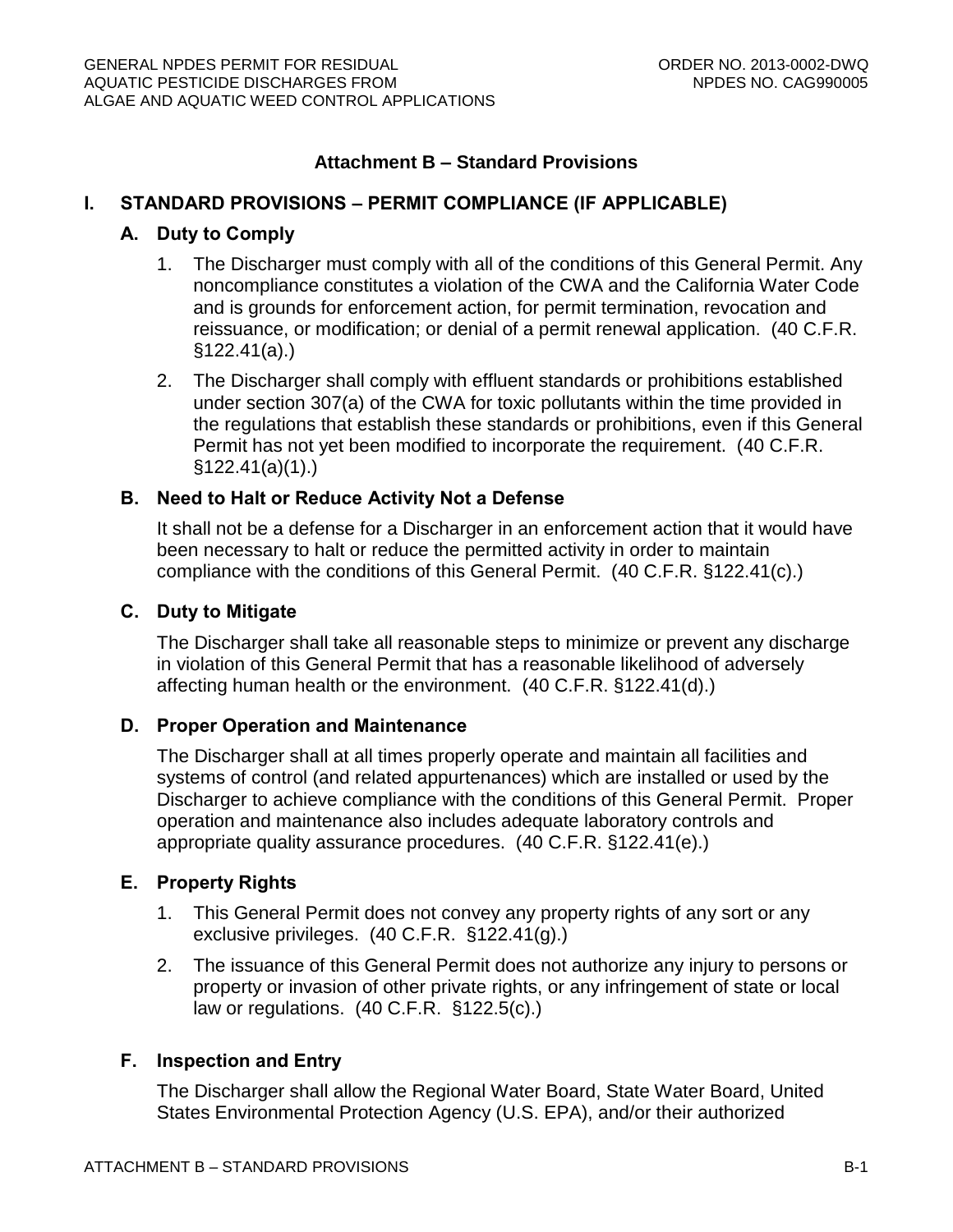representatives (including an authorized contractor acting as their representative), upon the presentation of credentials and other documents, as may be required by law, (40 C.F.R. §122.41(i); Water Code, §13383) to:

- 1. Enter upon the Discharger's premises where a regulated facility or activity is located or conducted, or where records are kept under the conditions of this General Permit;
- 2. Have access to and copy, at reasonable times, any records that must be kept under the conditions of this General Permit;
- 3. Inspect and photograph, at reasonable times, any facilities, equipment (including monitoring and control equipment), practices, or operations regulated or required under this General Permit; and
- 4. Sample or monitor, at reasonable times, for the purposes of assuring General Permit compliance or as otherwise authorized by the CWA or the Water Code, any substances or parameters at any location.

## **II. STANDARD PROVISIONS – PERMIT ACTION**

## **A. General**

This General Permit may be modified, revoked and reissued, or terminated for cause. The filing of a request by the Discharger for modification, revocation and reissuance, or termination, or a notification of planned changes or anticipated noncompliance does not stay any General Permit condition. (40 C.F.R. §122.41(f).)

## **B. Duty to Reapply**

If the Discharger wishes to continue an activity regulated by this General Permit after the expiration date of this General Permit, the Discharger must apply for and obtain authorization as required by the new permit. (40 C.F.R. §122.41(b).)

## **C. Transfers**

This General Permit is not transferable to any person except after notice to the State Water Board. The State Water Board may require modification or revocation and reissuance of the General Permit to change the name of the Discharger and incorporate such other requirements as may be necessary under the CWA and the Water Code. (40 C.F.R. §122.41(l)(3); §122.61.)

# **D. Continuation of this Permit**

If this permit is not reissued or replaced prior to the expiration date, it will be administratively continued in accordance with 40 C.F.R. section 122.6 and remain in full force and effect.

# **III. STANDARD PROVISIONS – MONITORING**

Samples and measurements taken for the purpose of monitoring shall be representative of the monitored activity.  $(40 \text{ C.F.R. } §122.41(j)(1))$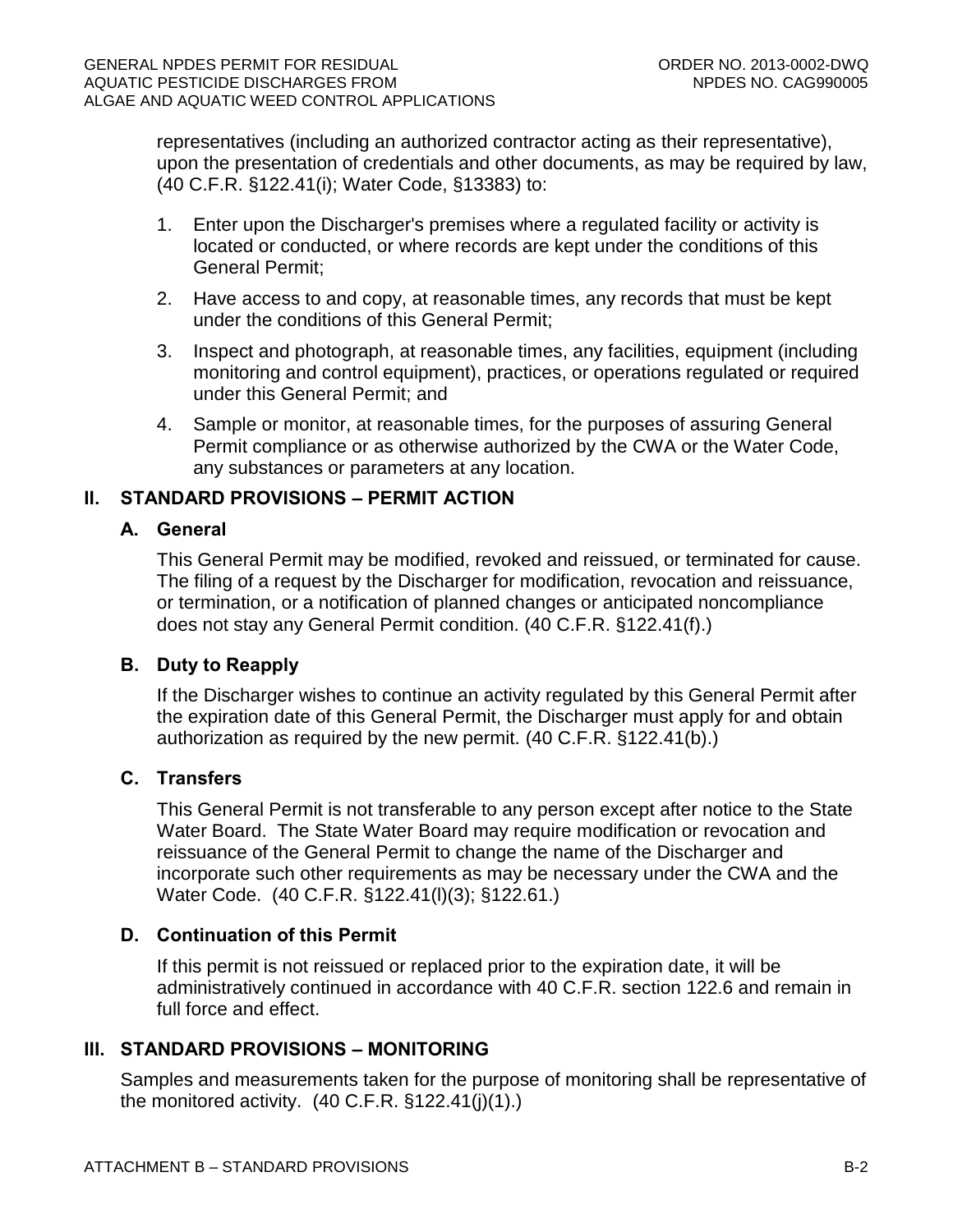Monitoring results must be conducted according to test procedures under 40 C.F.R. part 136 unless other test procedures have been specified in this General Permit. (40 C.F.R. §122.41(j)(4); §122.44(i)(1)(iv).)

# **IV. STANDARD PROVISIONS – RECORDS**

## **A. Records Retention**

The Discharger shall retain records of all monitoring information, including all calibration and maintenance records, copies of all reports required by this General Permit, and records of all data used to complete the application for this General Permit, for a period of at least three (3) years from the date of the sample, measurement, report or application. This period may be extended by request of the the State Water Board's Deputy Director of the Division of Water Quality (Deputy Director) at any time. (40 C.F.R. §122.41(j)(2).)

## **B. Records of monitoring information shall include:**

- 1. The date, exact place, and time of sampling or measurements (40 C.F.R.  $§122.41(j)(3)(i).);$
- 2. The individual(s) who performed the sampling or measurements (40 C.F.R.  $§122.41(j)(3)(ii).);$
- 3. The date(s) analyses were performed (40 C.F.R. §122.41(j)(3)(iii).);
- 4. The individual(s) who performed the analyses (40 C.F.R. §122.41(j)(3)(iv).);
- 5. The analytical techniques or methods used (40 C.F.R. §122.41(j)(3)(v).); and
- 6. The results of such analyses. (40 C.F.R. §122.41(j)(3)(vi).)

## **C. Claims of confidentiality for the following information will be denied (40 C.F.R. §122.7(b).):**

- 1. The name and address of any permit applicant or Discharger (40 C.F.R. §122.7(b)(1).); and
- 2. Permit applications and attachments, permits and effluent data. (40 C.F.R.  $§122.7(b)(2).$

# **V. STANDARD PROVISIONS – REPORTING**

## **A. Duty to Provide Information**

The Discharger shall furnish to the Regional Water Board, State Water Board, or U.S. EPA within a reasonable time, any information which the Regional Water Board, State Water Board, or U.S. EPA may request to determine whether cause exists for modifying, revoking and reissuing, or terminating this General Permit or to determine compliance with this General Permit. Upon request, the Discharger shall also furnish to the Regional Water Board, State Water Board, or U.S. EPA copies of records required to be kept by this General Permit. (40 C.F.R. §122.41(h); Wat. Code, §13267.)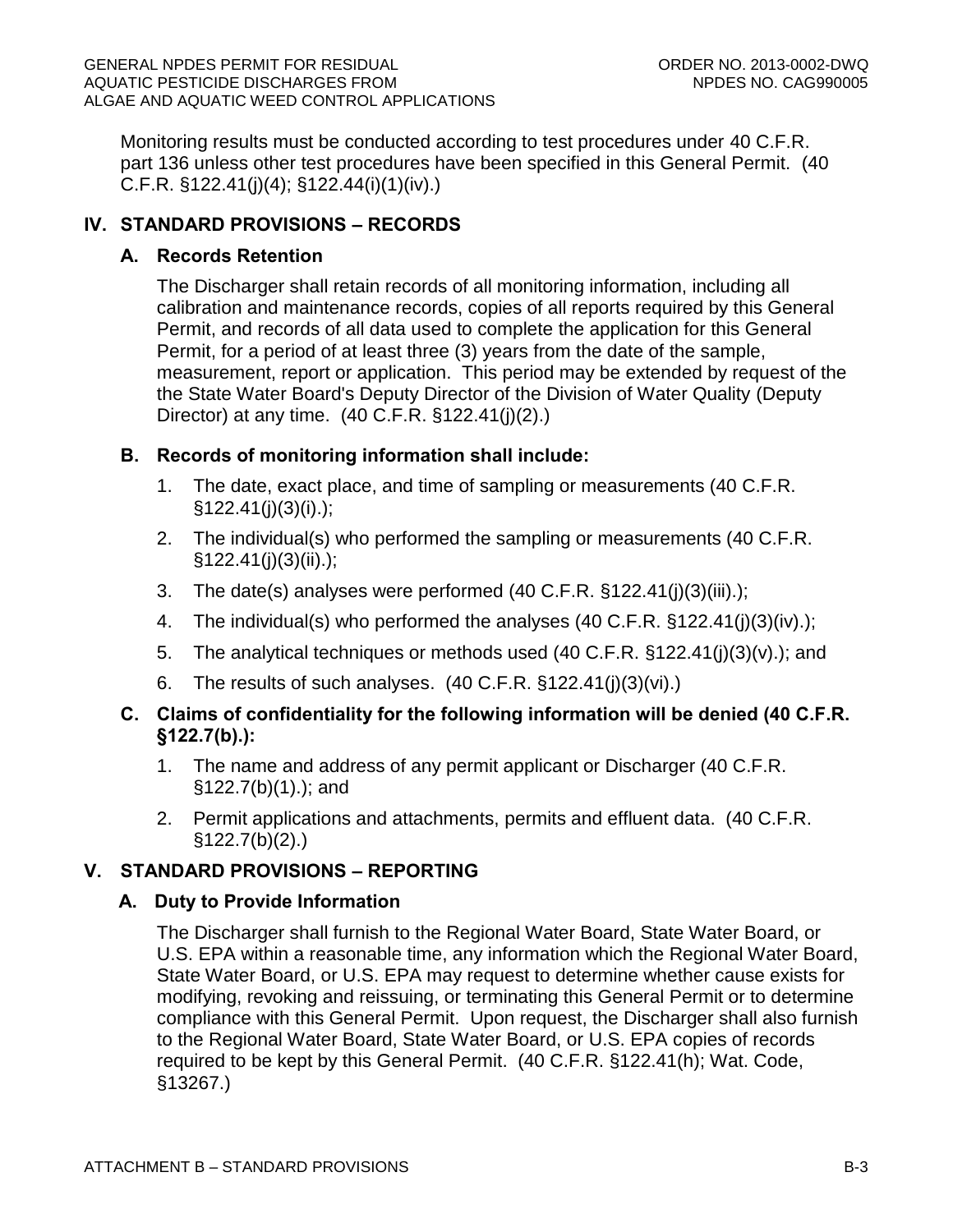## **B. Signatory and Certification Requirements**

- 1. All applications, reports, or information submitted to the Regional Water Board, State Water Board, and/or U.S. EPA shall be signed and certified in accordance with Standard Provisions – Reporting V.B.2, V.B.3, V.B.4, V.B.5, and V.B.6 below. (40 C.F.R. §122.41(k).)
- 2. **For a corporation.** By a responsible corporate officer. For the purpose of this section, a responsible corporate officer means: (i) A president, secretary, treasurer, or vice-president of the corporation in charge of a principal business function, or any other person who perfoms similar policy- or decision-making functions for the corporation, or (ii) the manager of one or more manufacturing, production, or operating facilities, provided, the manager is authorized to make management decisions which govern the operation of the regulated facility including having the explicit or implicit duty of making major capital investment recommendations, and initiating and directing other comprehensive measures to assure long term environmental compliance with environmental laws and regulations; the manager can ensure that the necessary systems are established or actions taken to gather complete and accurate information for permit application requirements; and where authority to sign documents has been assigned or delegated to the manager in accordance with corporate procedures.
- 3. **For a partnership or sole proprietorship.** By a general partner or the proprietor, respectively;
- 4. **For a municipality, state, federal, or other public agency:** All permit applications shall be signed by either a principal executive officer or ranking elected official. For purposes of this provision, a principal executive officer of a federal agency includes: (i) the chief executive officer of the agency, or (ii) a senior executive officer having responsibility for the overall operations of a principal geographic unit of the agency (e.g., Regional Administrators of U.S. EPA). (40 C.F.R. §122.22(a)(3).)
- 5. All reports required by this General Permit and other information requested by the Regional Water Board, State Water Board, or U.S. EPA shall be signed by a person described in Standard Provisions – Reporting V.B.1 above, or by a duly authorized representative of that person. A person is a duly authorized representative only if:
	- a. The authorization is made in writing by a person described in Standard Provisions – Reporting V.B.1 above (40 C.F.R. §122.22(b)(1).);
	- b. The authorization specifies either an individual or a position having responsibility for the overall operation of the regulated facility or activity or an individual or a position having overall responsibility for environmental matters for the company. (A duly authorized representative may thus be either a named individual or any individual occupying a named position.) (40 C.F.R. §122.22(b)(2).); and
	- c. The written authorization is submitted to the Regional Water Board and State Water Board. (40 C.F.R. §122.22(b)(3).)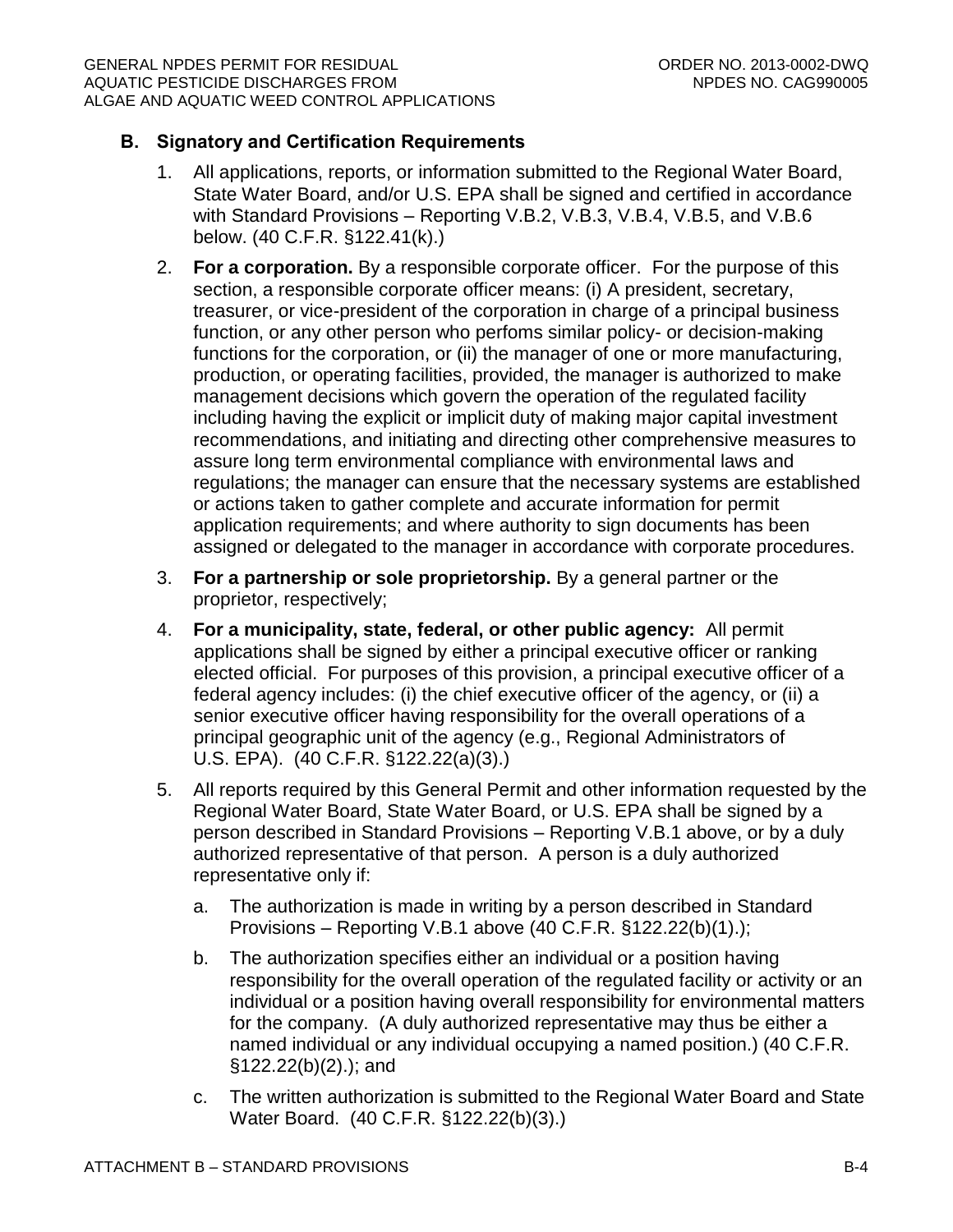6. If an authorization under Standard Provisions – Reporting V.B.1 above is no longer accurate because a different individual or position has responsibility for the overall operation of the facility, a new authorization satisfying the requirements of Standard Provisions – Reporting V.B.1 above must be submitted to the Regional Water Board and State Water Board prior to or together with any reports, information, or applications, to be signed by an authorized representative. (40 C.F.R. §122.22(c).)

Any person signing a document under Standard Provisions – Reporting V.B.1 or V.B.3 above shall make the following certification:

"I certify under penalty of law that this document and all attachments were prepared under my direction or supervision in accordance with a system designed to assure that qualified personnel properly gather and evaluate the information submitted. Based on my inquiry of the person or persons who manage the system or those persons directly responsible for gathering the information, the information submitted is, to the best of my knowledge and belief, true, accurate, and complete. I am aware that there are significant penalties for submitting false information, including the possibility of fine and imprisonment for knowing violations." (40 C.F.R. §122.22(d).)

## **C. Monitoring Reports**

- 1. Monitoring results shall be reported at the intervals specified in the Monitoring and Reporting Program (Attachment C) in this General Permit. (40 C.F.R.  $§122.22(I)(4).$
- 2. Monitoring results must be reported on a Self Monitoring\* Report (SMR) form as agreed to by the Deputy Director and the Discharger.
- 3. If the Discharger monitors any pollutant more frequently than required by this General Permit using test procedures approved under 40 C.F.R part 136 or as specified in this General Permit, the results of this monitoring shall be included in the calculation and reporting of the data submitted in the SMR or a reporting form specified by the State Water Board. (40 C.F.R. §122.41(l)(4)(ii).)
- 4. Calculations for all limitations, which require averaging of measurements, shall utilize an arithmetic mean unless otherwise specified in this General Permit. (40 C.F.R. §122.41(l)(4)(iii).)

## **D. Compliance Schedules**

Reports of compliance or noncompliance with, or any progress reports on, interim and final requirements contained in any compliance schedule of this General Permit, shall be submitted no later than 14 days following each schedule date. (40 C.F.R. §122.41(l)(5).)

## **E. Planned Changes**

The Discharger shall give notice to the State and the Regional Water Board as soon as possible of any planned physical alterations or additions to the permitted activity or discharge. Notice is required under this provision (40 C.F.R. §122.41(l)(1)) only when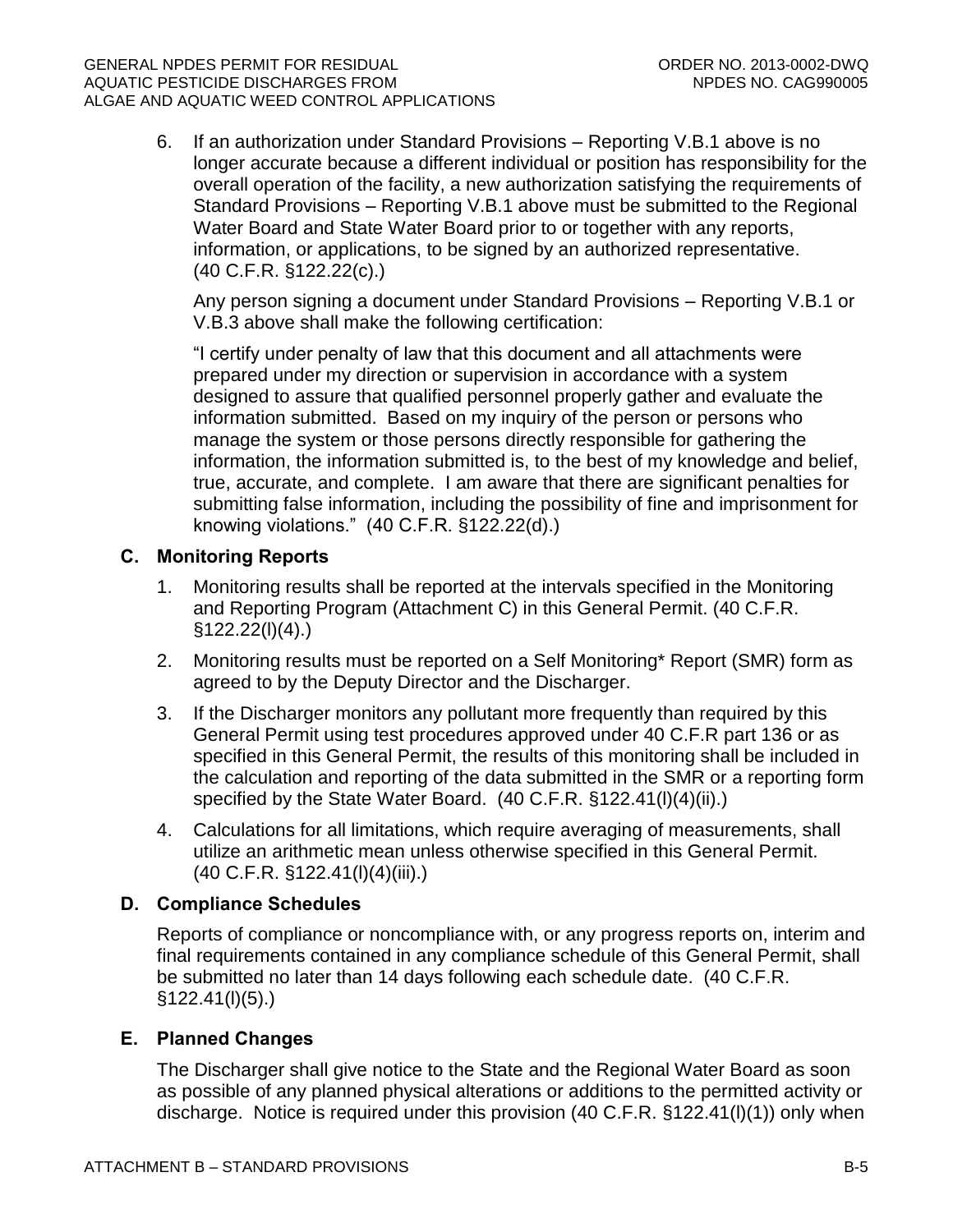the alteration or addition could significantly change the nature or increase the quantity of pollutants discharged. This notification applies to pollutants that are subject neither to effluent limitations in this General Permit nor to notification requirements under 40 C.F.R. section 122.42(a)(1).

## **F. Anticipated Noncompliance**

The Discharger shall give advance notice to the State and Regional Water Boards of any planned changes in the permitted discharge or activity that may result in noncompliance with General Permit requirements. (40 C.F.R. §122.41(l)(2).)

### **G. Other Noncompliance**

The Discharger shall report all instances of noncompliance not reported under Standard Provisions – Reporting V.C, V.D, and V.E above at the time monitoring reports are submitted. The reports shall contain the information listed in Standard Provision – Reporting V.F above. (40 C.F.R. §122.41(l)(7).)

## **H. Other Information**

When the Discharger becomes aware that it failed to submit any relevant facts in a permit application, or submitted incorrect information in a permit application or in any report to the State Water Board, Regional Water Board, or U.S. EPA, the Discharger shall promptly submit such facts or information. (40 C.F.R. §122.41(l)(8).)

#### **VI. STANDARD PROVISIONS – ENFORCEMENT**

The State and the Regional Water Boards are authorized to enforce the terms of this General Permit under several provisions of the Water Code, including, but not limited to, sections 13385, 13386, and 13387.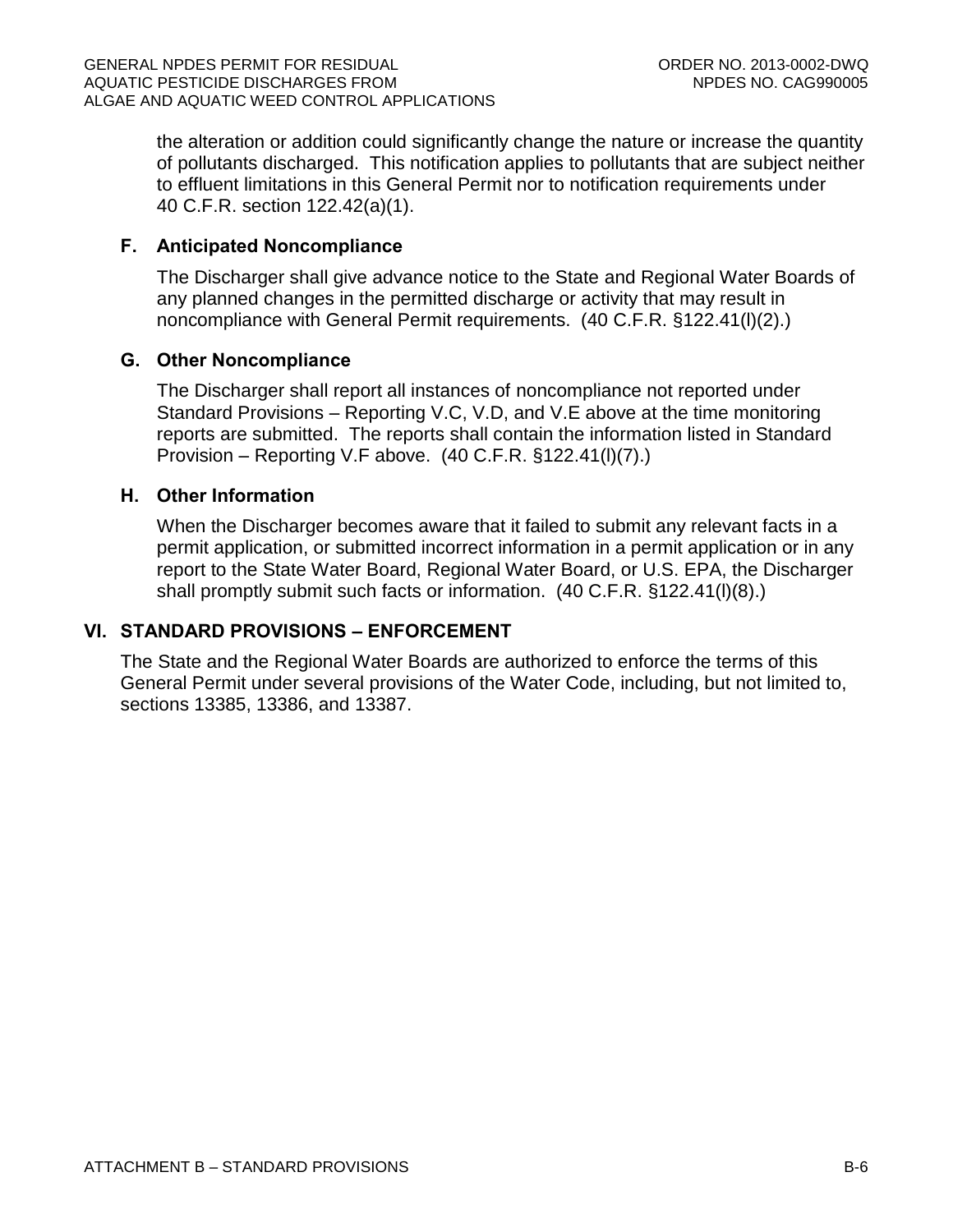# **Attachment C – Monitoring and Reporting Program**

## **Table of Contents**

# **List of Tables**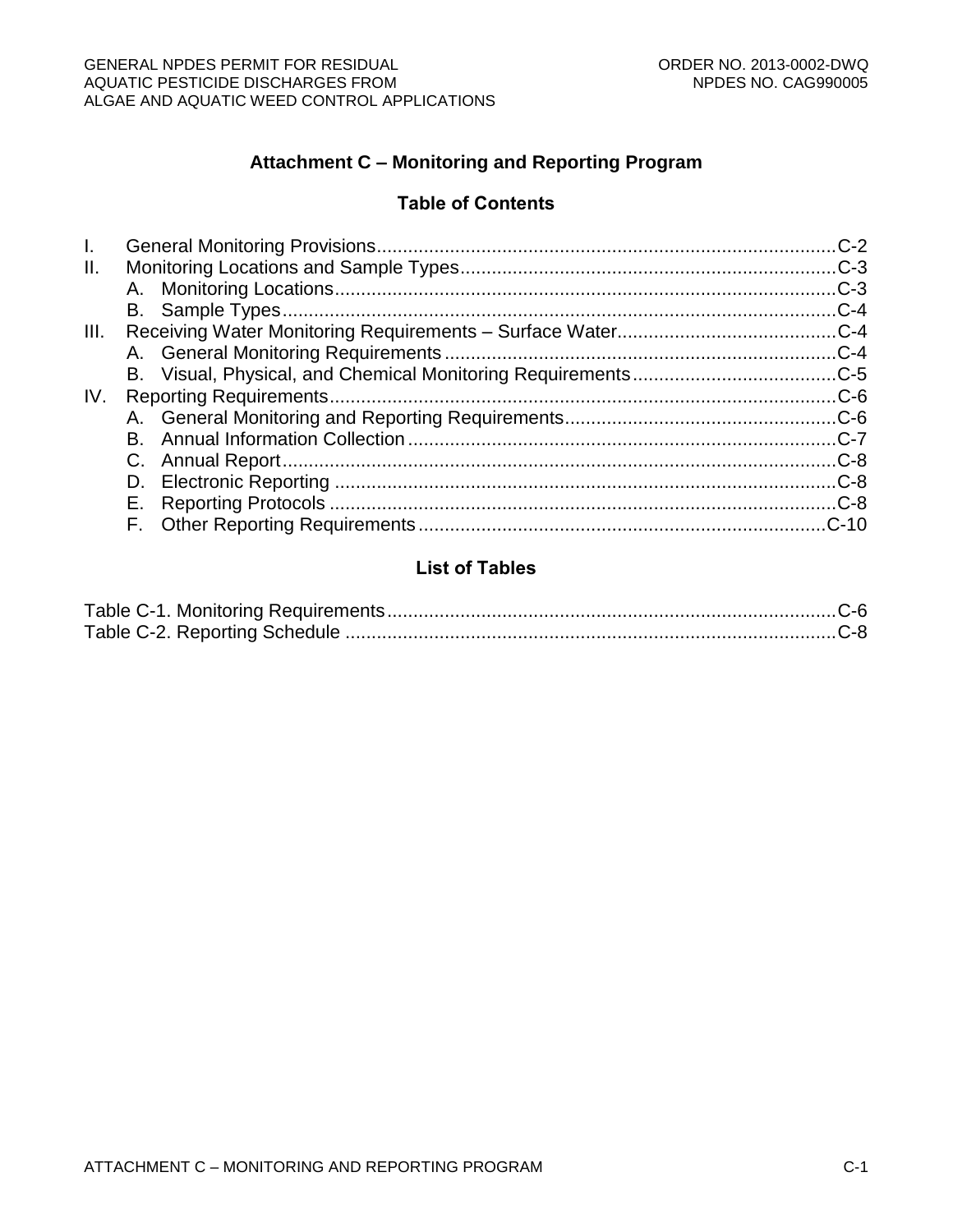## **ATTACHMENT C – MONITORING AND REPORTING PROGRAM**

Section 122.48 of title 40 of the Code of Federal Regulations (40 C.F.R. §122.48) requires that all NPDES permits specify monitoring and reporting requirements. California Water Code sections 13267 and 13383 also authorize the State Water Resources Control Board (the State Water Board) and the Regional Water Quality Control Board (Regional Water Board) to require technical and monitoring reports. This Monitoring and Reporting Program (MRP) establishes monitoring and reporting requirements which implement federal and California State laws and regulations.

This MRP is designed to address the two key questions shown below. It also encourages Dischargers to form monitoring coalitions with others doing similar applications within a given watershed or doing applications of similar environmental settings (flowing water and nonflowing water). The Coalition or Discharger may select sites representing worst case scenarios or high-use areas for each active ingredient in each environmental setting. If the Discharger elects in its Aquatic Pesticide Application Plan (APAP) to undertake monitoring and reporting through a Coalition, then the Coalition will prepare and implement an MRP (pursuant to this Attachment C) and act on behalf of the Discharger with respect to monitoring and reporting. Otherwise, the Discharger will prepare and implement an individual MRP.

**Question No. 1:** Does the residual algaecides and aquatic herbicides discharge cause an exceedance of receiving water limitations?

**Question No. 2:** Does the discharge of residual algaecides and aquatic herbicides, including active ingredients, inert ingredients, and degradation byproducts, in any combination cause or contribute to an exceedance of the "no toxics in toxic amount" narrative toxicity objective?

If the Discharger elects in its APAP to undertake monitoring and reporting through a Coalition, the APAP should reference and attach the Coalition's monitoring plan.

## <span id="page-28-0"></span>**I. GENERAL MONITORING PROVISIONS**

- A. Samples and measurements taken as required herein shall be representative of the nature of the monitored discharge. All samples shall be taken at the anticipated monitoring locations specified in the Discharger's or Coalition's APAP.
- B. All laboratory analyses shall be conducted at a laboratory certified for such analyses by the California Department of Public Health in accordance with California Water Code section 13176. Laboratories that perform sample analyses shall be identified in all monitoring reports. The Discharger shall institute a Quality Assurance-Quality Control Program for any onsite field measurements such as electric conductivity, pH, turbidity, and temperature. A manual containing the steps followed in this program must be kept in the laboratory and shall be available for inspection by the State Water Board and the appropriate Regional Water Board staff. The Quality Assurance-Quality Control Program must conform to United States Environmental Protection Agency (U.S. EPA) guidelines or to procedures approved by the State Water Board and the appropriate Regional Water Board.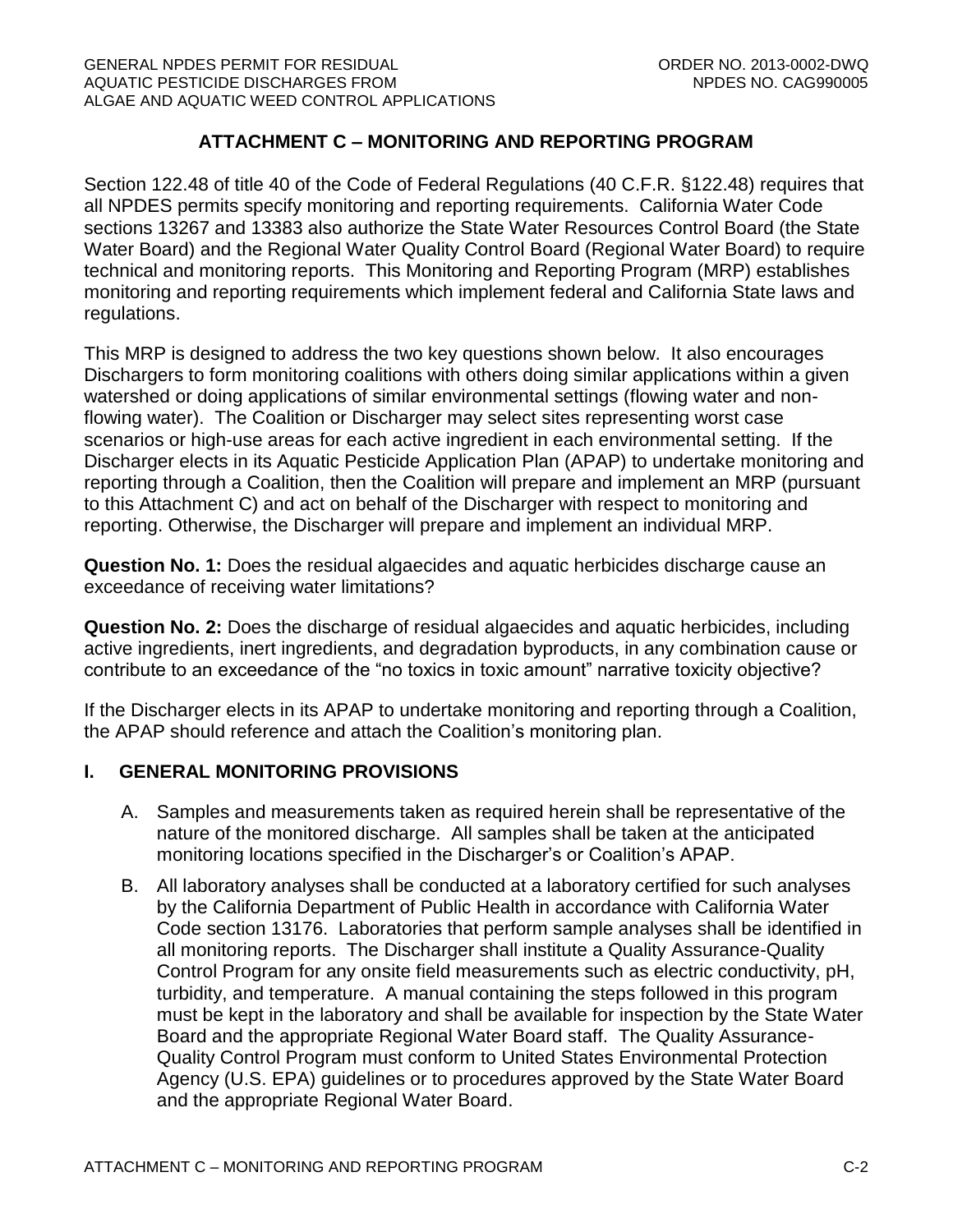C. All analyses shall be conducted in accordance with the latest edition of "Guidelines Establishing Test Procedures for Analysis of Pollutants," promulgated by the U.S. EPA in title 40 Code Federal Regulation (40 C.F.R.) 136 or equivalent methods that are commercially and reasonably available and that provide quantification of sampling parameters and constituents sufficient to evaluate compliance with applicable effluent limits and to perform reasonable potential analysis. Equivalent methods must be more sensitive than those specified in 40 C.F.R. 136 if the method is available in the 40 C.F.R. 136, and must be approved for use by the Regional Water Board Executive Officer.

Any procedures to prevent the contamination of samples as described in the monitoring program in the APAP shall be implemented.

- D. Records of monitoring information shall include the following:
	- 1. The date, exact place, and time of sampling or measurements;
	- 2. The individuals who performed the sampling or measurements;
	- 3. The dates analysis were performed;
	- 4. The individuals who performed the analyses;
	- 5. The analytical techniques or methods used; and
	- 6. Results of analyses.
- E. All monitoring instruments and devices used to fulfill the prescribed monitoring program shall be properly maintained and calibrated as necessary to ensure their accuracy.
- F. Monitoring results, including noncompliance, shall be reported at intervals and in a manner specified in this MRP.

## <span id="page-29-0"></span>**II. MONITORING LOCATIONS AND SAMPLE TYPES**

#### <span id="page-29-1"></span>**A. Monitoring Locations**

Each Discharger or Coalition shall establish monitoring locations specified in the APAP to demonstrate compliance with the receiving water limitations, discharge specifications, and other requirements in this General Permit. The number and location of samples shall be selected to answer the two key questions. A Discharger or Coalition may use representative monitoring locations\* to characterize water quality for all waters of the United States within the Discharger's or Coalition's boundaries for each environmental setting (flowing water and non-flowing water). However, the Discharger or Coalition must provide justification for the selection of the representative monitoring locations. To be considered "representative," at a minimum, a location must be similar in hydrology, algaecides and aquatic herbicides use, and other factors that affect the discharge of algaecides and aquatic herbicides and their residues to surface waters as a result of applications to the areas being represented in that environmental setting. Each Discharger or Coalition must provide technical justification and identify which areas are to be considered representative. Monitoring location information shall include a description of the treatment area, GPS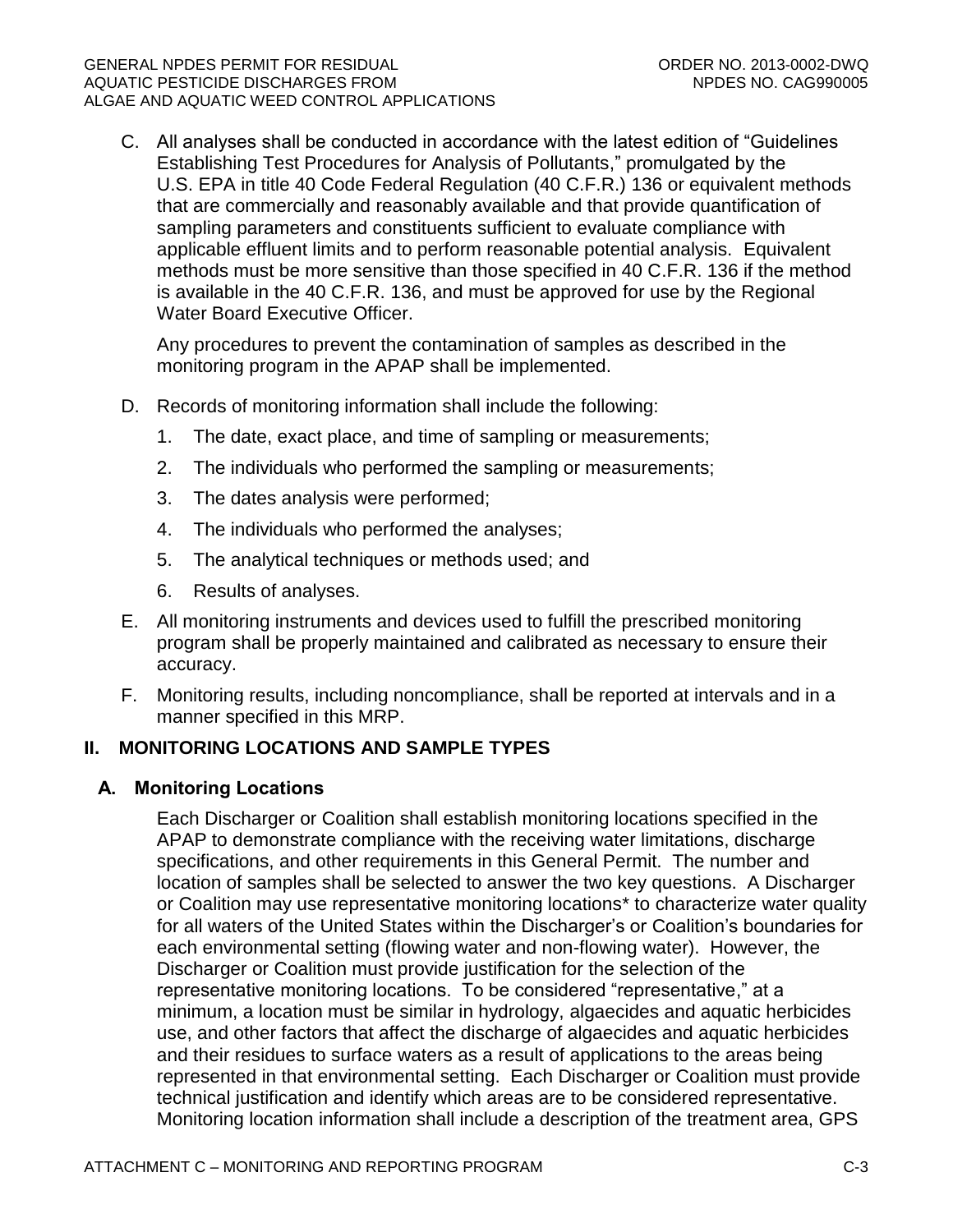coordinates if feasible, and algaecides and aquatic herbicides being applied. The specific monitoring locations initially identified as representative monitoring locations may be changed based on surveillance of the Discharger or Coalition.

## <span id="page-30-0"></span>**B. Sample Types**

The following monitoring is required for each sampling:

- 1. **Background Monitoring.** Background monitoring samples shall be collected upstream at the time of the application event\* or in the application area\* just prior to (up to 24 hours in advance of) the application event.
- 2. **Event Monitoring.** Event monitoring samples shall be collected immediately downstream of the treatment area in flowing waters or immediately outside of the treatment area in non-flowing waters, immediately after the application event, but after sufficient time has elapsed such that treated water would have exited the treatment area.
- 3. **Post-Event Monitoring.** Post-event monitoring samples shall be collected within the treatment area within one week after application.

## <span id="page-30-1"></span>**III. RECEIVING WATER MONITORING REQUIREMENTS – SURFACE WATER**

## <span id="page-30-2"></span>**A. General Monitoring Requirements**

The monitoring program described in the APAP shall be designed to answer the two key questions stated above. The monitoring program in the APAP shall describe the tasks and time schedules in which these two key questions will be addressed. Monitoring shall take place at locations that are being planned to be applied or may be applied as described in the Discharger's APAP.

The monitoring program described in the APAP must consider watershed specific attributes and waste constituents, based on the characteristics of applications within the Coalition's or Discharger's area, as well as the receiving water quality conditions. Developing the details of a monitoring design requires clearly defining several inputs to the design and then organizing these in a logical framework that supports effective decision making about indicators, monitoring locations, and monitoring frequency. The logical framework should describe:

- 1. The basic geographic and hydrographic features of the area, particularly application points and the pathways(s) of residue flows;
- 2. Algaecides and aquatic herbicides application practices and how they are distributed in space and time;
- 3. Relevant knowledge about the transport, fates, and effects of algaecides and aquatic herbicides, including best- and worst-case scenarios;
- 4. Description of the designated beneficial uses in each water body;
- 5. Relevant knowledge about the action of cumulative and indirect effects;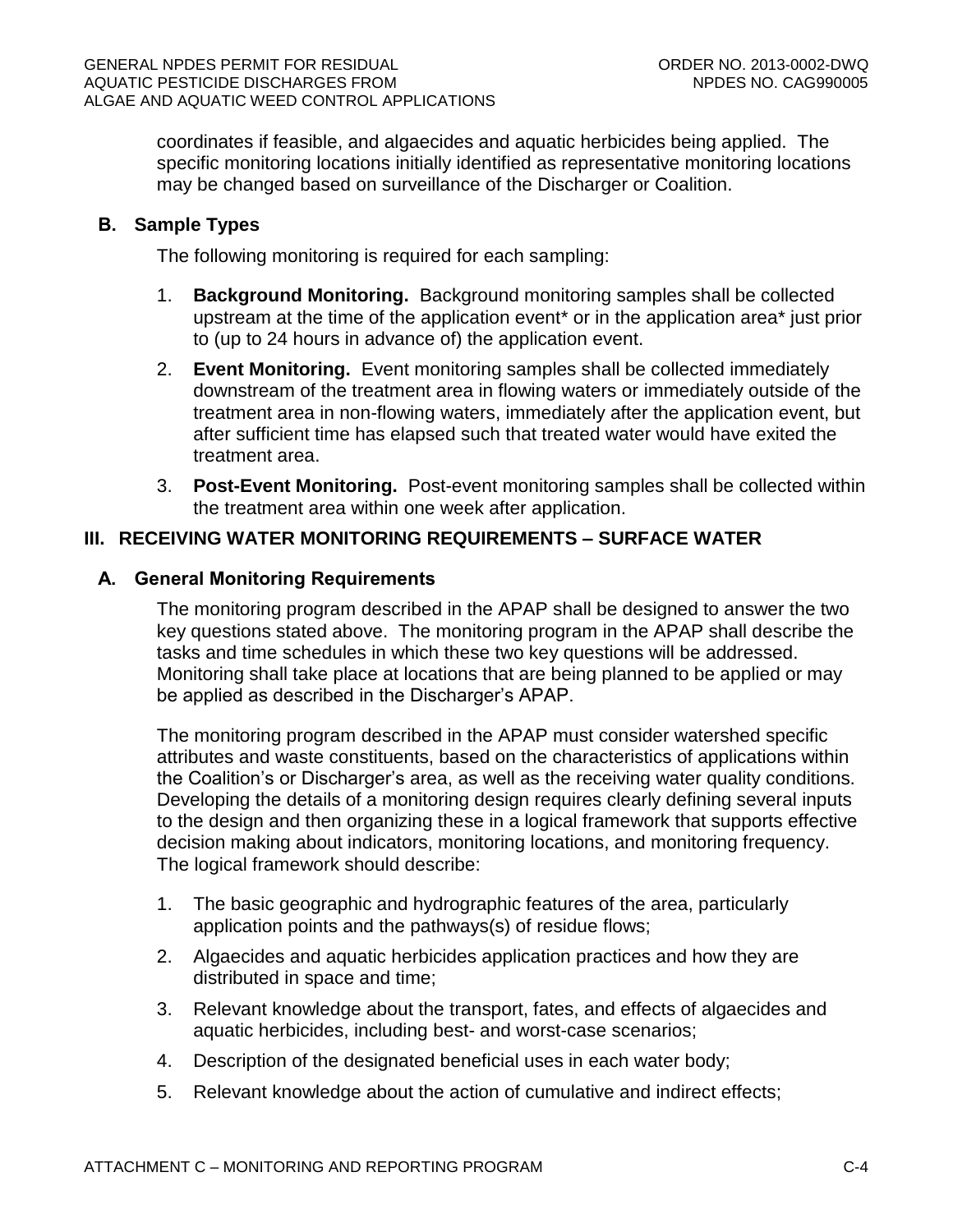- 6. Mechanisms through which algaecides and aquatic herbicides applications could lead to designated use impacts, given the basic features of the area;
- 7. Known and potential impacts of algaecides and aquatic herbicides applications on water quality, ranked in terms of relative risk, based on factors such as magnitude, frequency and duration;
- 8. Sufficient number of sampling areas to assess the entire Discharger's or Coalition's area of influence; and
- 9. A description of sampling methods and a sampling schedule.

In conducting the receiving water sampling, a log shall be kept of the receiving water conditions throughout the reach bounded by the treatment area. Attention shall be given to the presence or absence of:

- 1. Floating or suspended matter;
- 2. Discoloration;
- 3. Bottom deposits;
- 4. Aquatic life;
- 5. Visible films, sheens, or coatings;
- 6. Fungi, slimes, or objectionable growths; and
- 7. Potential nuisance conditions.

Notes on receiving water conditions shall be summarized in the monitoring report.

## <span id="page-31-0"></span>**B. Visual, Physical, and Chemical Monitoring Requirements**

Monitoring shall take place at locations that are described and scheduled in the Coalition's or Discharger's APAP. Monitoring for all active ingredients must include frequent and routine monitoring on a pre-determined schedule, as summarized in the Table C-1 below: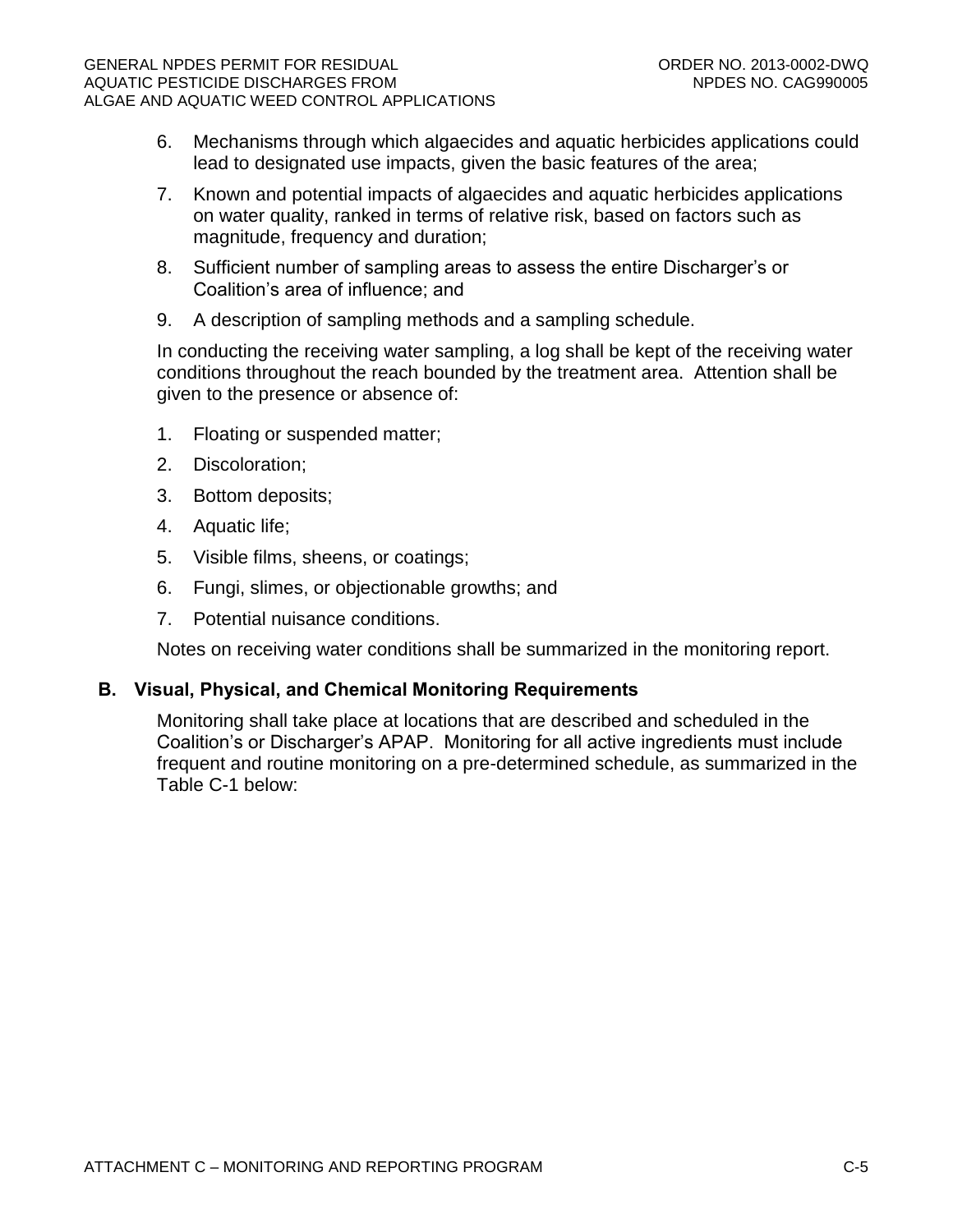#### GENERAL NPDES PERMIT FOR RESIDUAL CHARGE ORDER NO. 2013-0002-DWQ AQUATIC PESTICIDE DISCHARGES FROM NEW ROOM NEEDS NO. CAG990005 ALGAE AND AQUATIC WEED CONTROL APPLICATIONS

<span id="page-32-2"></span>

| <b>Sample</b><br><b>Type</b> | <b>Constituent/Parameter</b>                                                                                                                                                                                  | <b>Units</b>                                 | <b>Sample</b><br><b>Method</b> | <b>Minimum</b><br><b>Sampling</b><br><b>Frequency</b> | <b>Sample</b><br><b>Type</b><br>Requirement        | <b>Required</b><br><b>Analytical</b><br><b>Test</b><br><b>Method</b> |
|------------------------------|---------------------------------------------------------------------------------------------------------------------------------------------------------------------------------------------------------------|----------------------------------------------|--------------------------------|-------------------------------------------------------|----------------------------------------------------|----------------------------------------------------------------------|
| Visual                       | 1.<br>Monitoring area<br>description (pond, lake,<br>open waterway,<br>channel, etc.)<br>2. Appearance of<br>waterway (sheen, color,<br>clarity, etc.)<br>Weather conditions<br>3.<br>(fog, rain, wind, etc.) | <b>Not</b><br>applicable                     | Visual<br>Observation          | 1                                                     | Background,<br>Event and Post-<br>event Monitoring | <b>Not</b><br>applicable                                             |
| Physical                     | Temperature <sup>2</sup><br>1.                                                                                                                                                                                | $^{\circ}$ F                                 |                                |                                                       |                                                    |                                                                      |
|                              | 2. $pH^3$                                                                                                                                                                                                     | Number<br>$G$ rab <sup>4</sup><br><b>NTU</b> |                                | 5                                                     | Background,<br>Event and Post-<br>event Monitoring | 6                                                                    |
|                              | Turbidity <sup>3</sup><br>3.                                                                                                                                                                                  |                                              |                                |                                                       |                                                    |                                                                      |
|                              | 4. Electric Conductivity <sup>3</sup> @<br>$25^{\circ}$ C                                                                                                                                                     | umhos/cm                                     |                                |                                                       |                                                    |                                                                      |
| Chemical                     | Active Ingredient'                                                                                                                                                                                            | $\mu$ g/L                                    |                                |                                                       |                                                    |                                                                      |
|                              | Nonylphenol <sup>8</sup><br>2.<br>µg/L                                                                                                                                                                        |                                              |                                |                                                       | Background,<br>Event and Post-<br>event Monitoring | 6                                                                    |
|                              | Hardness (if copper is<br>3.<br>monitored)                                                                                                                                                                    | $G$ rab $4$<br>mg/L                          |                                | 5                                                     |                                                    |                                                                      |
|                              | Dissolved Oxygen <sup>2</sup><br>4.                                                                                                                                                                           | mg/L                                         |                                |                                                       |                                                    |                                                                      |

## **Table C-1. Monitoring Requirements**

1 All applications at all sites.

 $2$  Field testing.

3 Field or laboratory testing.

4 Samples shall be collected at three feet below the surface of the water body or at mid water column depth if the depth is less than three feet.

- <sup>5</sup> Collect samples from a minimum of six application events for each active ingredient in each environmental setting (flowing water and non-flowing water) per year, except for glyphosate. If there are less than six application events in a year, collect samples during each application event for each active ingredient in each environmental setting (flowing water and non-flowing water). If the results from six consecutive sampling events show concentrations that are less than the receiving water limitation/trigger for an active ingredient in an environmental setting, sampling shall be reduced to one application event per year for that active ingredient in that environmental setting. If the yearly sampling event shows exceedance of the receiving water limitation/trigger for an active ingredient in an environmental setting, then sampling shall return to six application events for that active ingredient in each environmental setting. For glyphosate, collect samples from one application event from each environmental setting (flowing water and non-flowing water) per year.
- 6 Pollutants shall be analyzed using the analytical methods described in 40 C.F.R. part 136.
- 7 2,4-D, acrolein, dissolved copper, diquat, endothall, fluridone, glyphosate, imazamox, imazapyr, penoxsulam, and triclopyr.
- 8 It is required only when a surfactant is used.

# <span id="page-32-0"></span>**IV. REPORTING REQUIREMENTS**

# <span id="page-32-1"></span>**A. General Monitoring and Reporting Requirements**

1. The Coalition or Discharger shall comply with all Standard Provisions (Attachment B) related to monitoring, reporting, and recordkeeping.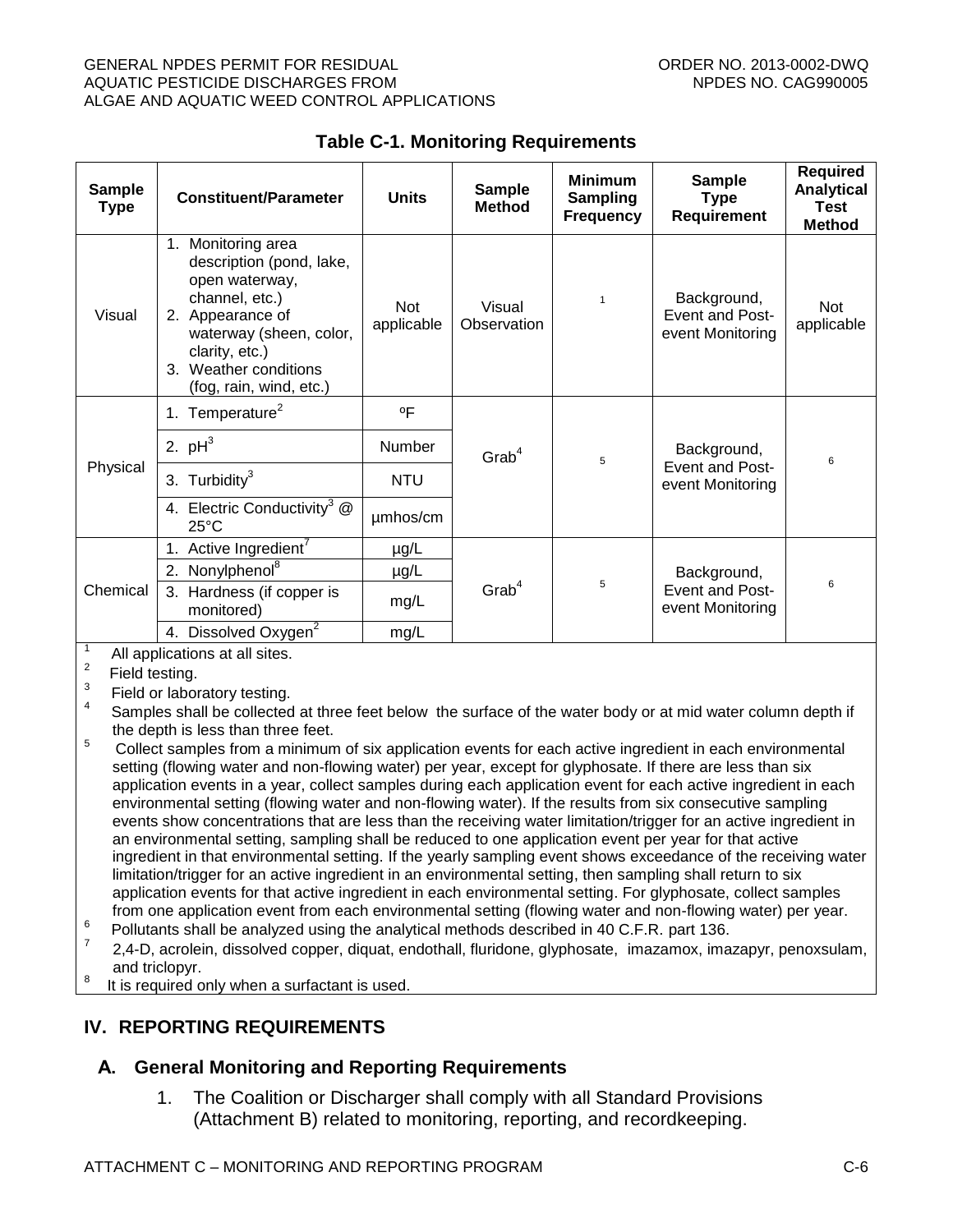- 2. Upon written direction of the State Water Board or the Regional Water Board, the Coalition or Discharger shall submit information as specified.
- 3. The Coalition or Discharger shall report to the State Water Board and appropriate Regional Water Board any toxic chemical release data that are reported to the State Emergency Response Commission within 15 days of reporting the data to the Commission pursuant to section 313 of the "Emergency Planning and Community Right to Know Act" of 1986 (42 U.S.C. §11001 et. seq.).

## <span id="page-33-0"></span>**B. Annual Information Collection**

The Coalition or Discharger shall complete and retain all information on the previous reporting year beginning January 1 and ending December 31. When requested by the Deputy Director or Executive Officer of the applicable Regional Water Board, the Coalition or Discharger shall submit the annual information which must include the following:

- 1. An executive summary discussing compliance or violation of this General Permit and the effectiveness of the APAP to reduce or prevent the discharge of pollutants associated with algaecide and aquatic herbicide applications;
- 2. A summary of monitoring data, including the identification of water quality improvements or degradation as a result of the algaecide or aquatic pesticide application, if appropriate, and recommendations for improvements to the APAP [including proposed best management practices (BMPs)] and monitoring program based on the monitoring results. All receiving water monitoring data shall be compared to receiving water limitations and receiving water monitoring triggers;
- 3. Identification of BMPs currently in use and a discussion of their effectiveness in meeting the requirements in this General Permit;
- 4. A discussion of BMP modifications addressing violations of this General Permit;
- 5. A map showing the location of each treatment area;
- 6. Types and amounts of algaecides and aquatic herbicides used at each application event;\*
- 7. Information on surface area and/or volume of treatment areas and any other information used to calculate dosage, concentration, and quantity of each algaecide and aquatic herbicide used;
- 8. Sampling results shall indicate the name of the sampling agency or organization, detailed sampling location information (including latitude and longitude or township/range/section if available), detailed map or description of each sampling area (address, cross roads, etc.), collection date, name of constituent/parameter and its concentration detected, minimum levels, method detection limits for each constituent analysis, name or description of water body sampled, and a comparison with applicable water quality standards, description of analytical QA/quality control plan. Sampling results shall be tabulated so that they are readily discernible; and
- 9. Summary of algaecide and aquatic herbicide application log.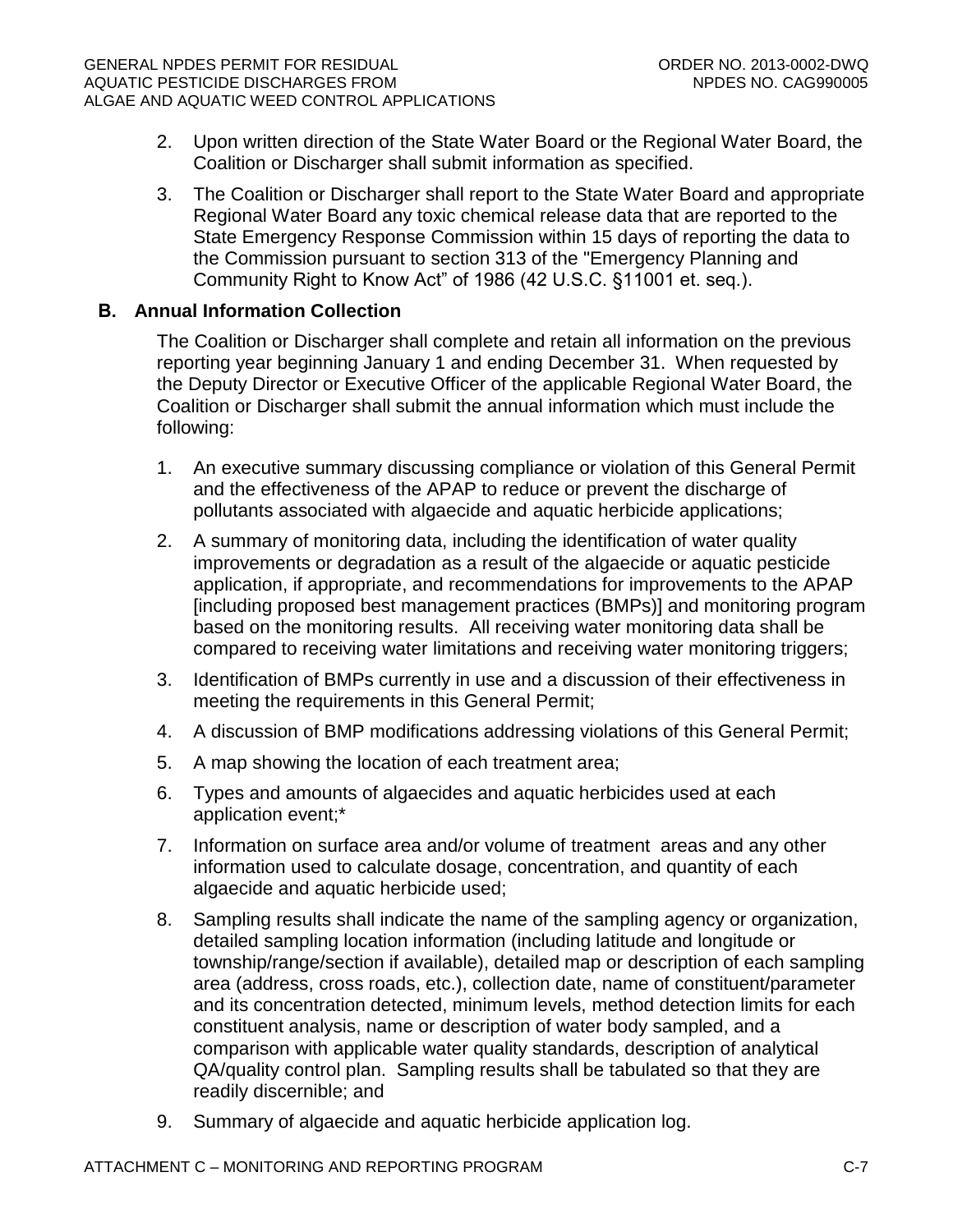## <span id="page-34-0"></span>**C. Annual Report**

The Coalition or Discharger shall submit to the Deputy Director and the appropriate Regional Water Board Executive Officer an annual report consisting of a summary of the past year's activities, and certify compliance with all requirements of this General Permit. If there is no discharge of algaecides and aquatic herbicides, their residues, or their degradation byproducts, the Coalition or Discharger shall provide the Deputy Director and the appropriate Regional Water Board Executive Officer a certification that algaecide and aquatic herbicide application activities did not result in a discharge to any water body. The annual report shall contain the following information:

- 1. An executive summary discussing compliance or violation of this General Permit and the effectiveness of the APAP; and
- 2. A summary of monitoring data, including the identification of water quality improvements or degradation as a result of the algaecide or aquatic pesticide application,
- 3. Dischargers shall submit the annual report according to the following schedule:

### **Table C-2. Reporting Schedule**

<span id="page-34-3"></span>

| <b>Reporting</b><br><b>Frequency</b> | <b>Reporting Period</b>       | <b>Annual Report Due</b> |  |
|--------------------------------------|-------------------------------|--------------------------|--|
| Annual                               | January 1 through December 31 | March 1                  |  |

## <span id="page-34-1"></span>**D. Electronic Reporting**

At any time during the term of this General Permit, the State Water Board or the appropriate Regional Water Board may notify the Coalition or Discharger of the requirement to submit electronically Self Monitoring Reports (SMRs) using the State Water Board's California Integrated Water Quality System (CIWQS) Program [\(http://www.waterboards.ca.gov/ciwqs/index.html\)](http://www.waterboards.ca.gov/ciwqs/index.html). Until such notification is given, the Coalition or Discharger shall submit hardcopy SMRs. The CIWQS website will provide additional directions for SMR submittal in the event there will be service interruption for electronic submittal.

The Coalition or Discharger shall report the results for all monitoring specified in this MRP in the SMR. The Coalition or Discharger shall submit annual SMRs including the results of all required monitoring using U.S. EPA-approved test methods or other test methods specified in this General Permit. If the Coalition or Discharger monitors any pollutant more frequently than required by this General Permit, the results of this monitoring shall be included in the calculations and reporting of the data submitted in the SMR.

# <span id="page-34-2"></span>**E. Reporting Protocols**

The Coalition or Discharger shall report with each sample result the applicable reported Minimum Level (ML) and the current Minimum Detection Limit, as determined by the procedure in 40 C.F.R. part 136.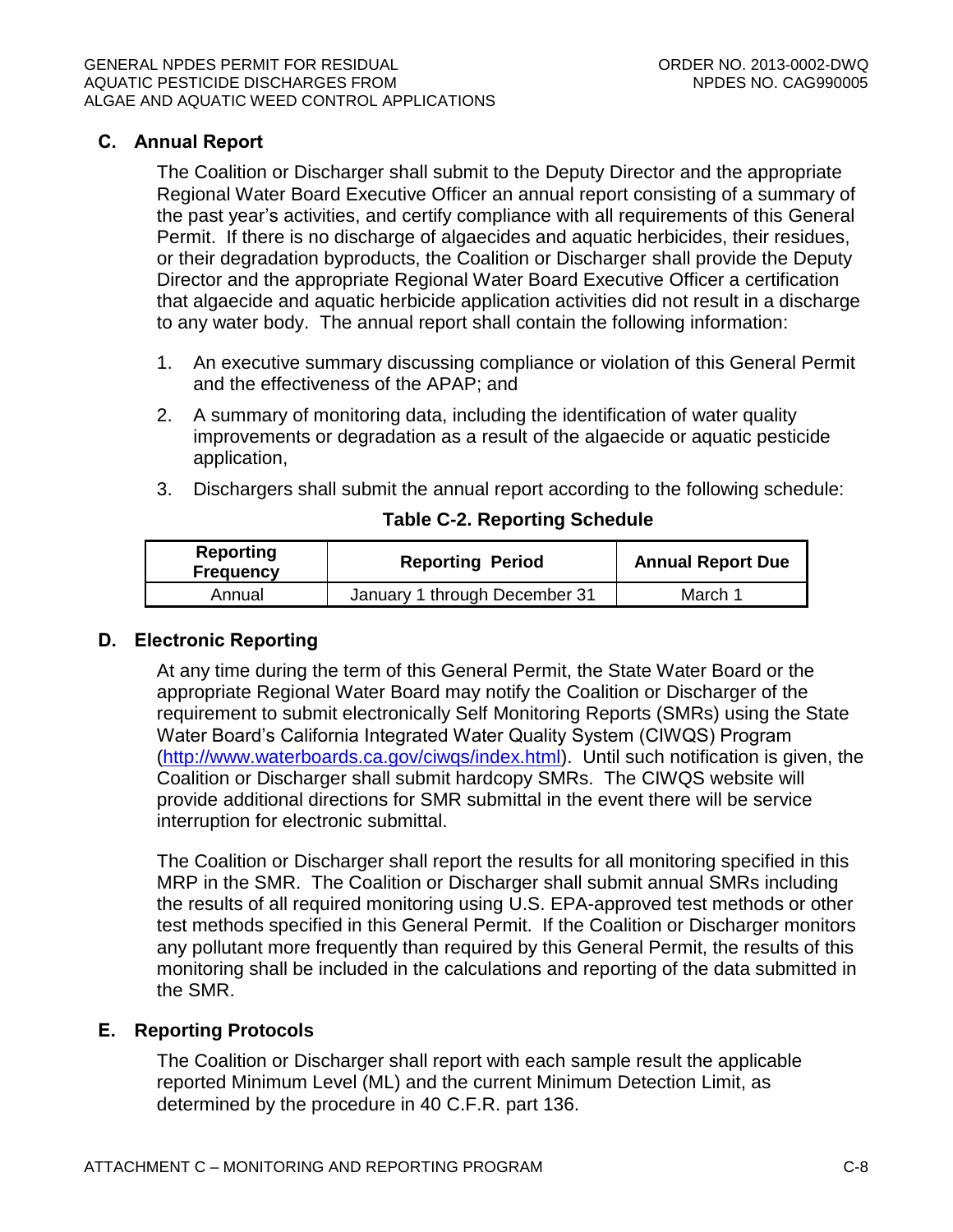The Coalition or Discharger shall report the results of analytical determinations for the presence of chemical constituents in a sample using the following reporting protocols:

- 1. Sample results greater than or equal to the reported ML shall be reported as measured by the laboratory (i.e., the measured chemical concentration in the sample).
- 2. Sample results less than the Report Limit, but greater than or equal to the laboratory's MDL, shall be reported as "Detected, but Not Quantified," or DNQ. The estimated chemical concentration of the sample shall also be reported.

For the purposes of data collection, the laboratory shall write the estimated chemical concentration next to DNQ as well as the words "Estimated Concentration" (may be shortened to "Est. Conc."). The laboratory may, if such information is available, include numerical estimates of the data quality for the reported result. Numerical estimates of data quality may be percent accuracy (plus a percentage of the reported value), numerical ranges (low to high), or any other means considered appropriate by the laboratory.

- 3. Sample results less than the laboratory's MDL shall be reported as "<" followed by the MDL.
- 4. The Coalition or Discharger shall instruct laboratories to establish calibration standards so that the ML value (or its equivalent if there is differential treatment of samples relative to calibration standards) is the lowest calibration standard. At no time is the Coalition or Discharger to use analytical data derived from extrapolation beyond the lowest point of the calibration curve.
- 5. Multiple Sample Data: If two or more sample results are available, the Coalition or Discharger shall compute the arithmetic mean unless the data set contains one or more reported determinations of DNQ or "Not Detected" (ND). In those cases, the Coalition or Discharger shall compute the median in place of the arithmetic mean in accordance with the following procedure:
	- a. The data set shall be ranked from low to high, ranking the reported ND determinations lowest, DNQ determinations next, followed by quantified values (if any). The order of the individual ND or DNQ determinations is unimportant.
	- b. The median value of the data set shall be determined. If the data set has an odd number of data points, then the median is the middle value. If the data set has an even number of data points, then the median is the average of the two values around the middle unless one or both of the points are ND or DNQ, in which case the median value shall be the lower of the two data points where DNQ is lower than a value and ND is lower than DNQ.
- 6. The annual report shall comply with the following requirements:
	- a. The Coalition or Discharger shall arrange all reported data in a tabular format. The data shall be summarized to clearly illustrate whether the algaecide and aquatic herbicide applications are conducted in compliance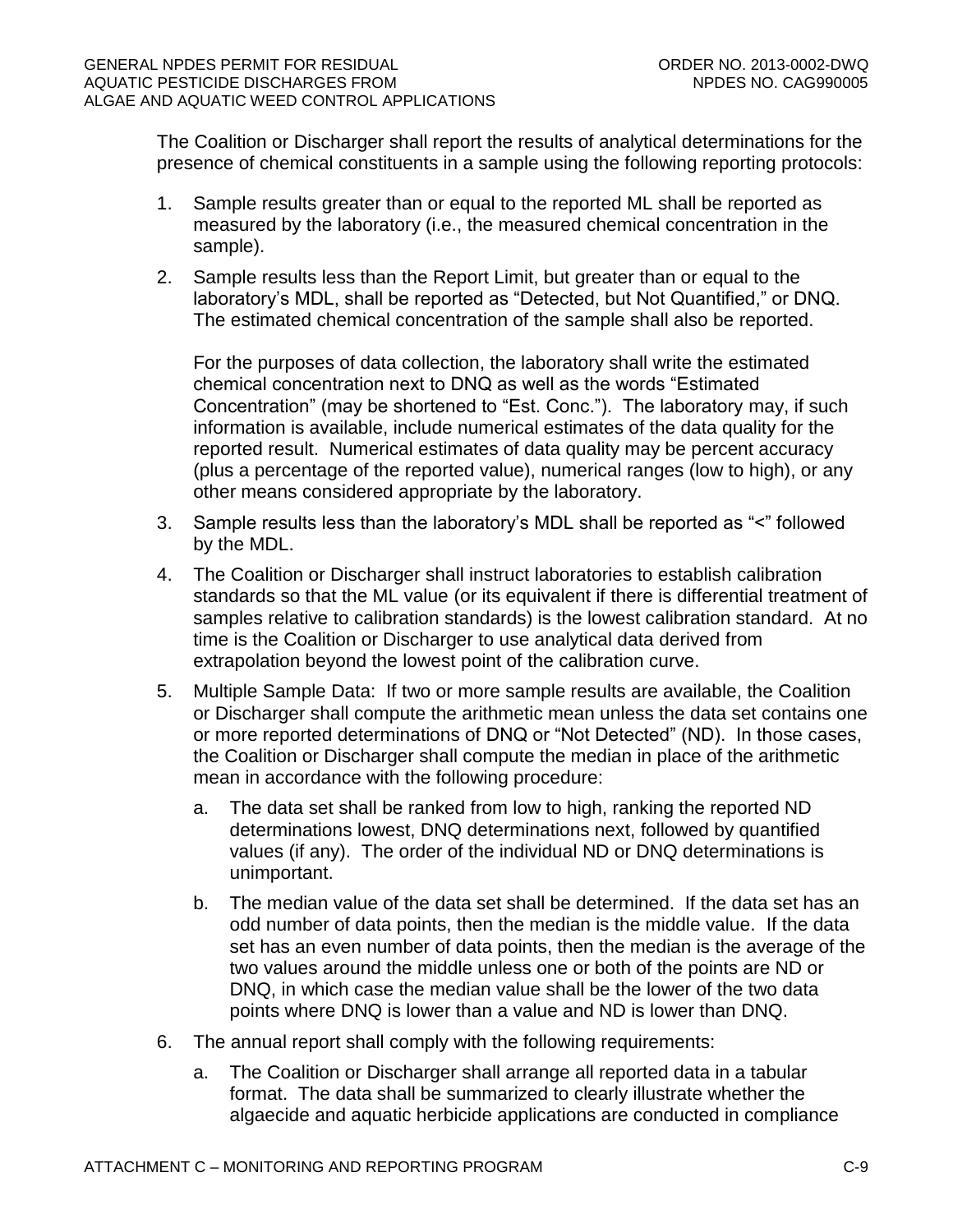with effluent and receiving water limitations. The Coalition or Discharger is not required to duplicate the submittal of data that are entered in a tabular format within CIWQS. When electronic submittal of data is required and CIWQS does not provide for entry into a tabular format within the system, the Coalition or Discharger shall submit electronically the data in a tabular format as an attachment.

- b. The Coalition or Discharger shall attach a cover letter to the annual report that clearly identifies violations of the permit; discusses corrective actions taken or planned; and provides a time schedule for corrective actions. Identified violations must include a description of the requirement that was violated and a description of the violation.
- c. The annual report must be submitted to the State Water Board and the appropriate Regional Water Board, signed and certified as required by the Standard Provisions (Attachment B).

# **F. Other Reporting Requirements**

#### 1. **Twenty-Four Hour Report**

The Coalition or Discharger shall report to the State Water Board and appropriate Regional Water Board any noncompliance, including any unexpected or unintended effect of an algaecide or aquatic herbicide use that may endanger health or the environment. Any information shall be provided orally within 24 hours from the time the Coalition or Discharger becomes aware of the circumstances and must include the following information:

- a. The caller's name and telephone number;
- b. Applicator name and mailing address;
- c. Waste Discharge Identification (WDID) number;
- d. The name and telephone number of a contact person;
- e. How and when the Coalition or Discharger become aware of the noncompliance;
- f. Description of the location of the noncompliance;
- g. Description of the noncompliance identified and the U.S. EPA pesticide registration number for each product the Discharger applied in the area of the noncompliance; and
- h. Description of any steps that the Coalition or Discharger has taken or will take to correct, repair, remedy, cleanup, or otherwise address any adverse effects.

If the Coalition or Discharger is unable to notify the State and the appropriate Regional Water Board within 24 hours, the Coalition or Discharger must do so as soon as possible and also provide the rationale for why the Discharger was unable to provide such notification within 24 hours.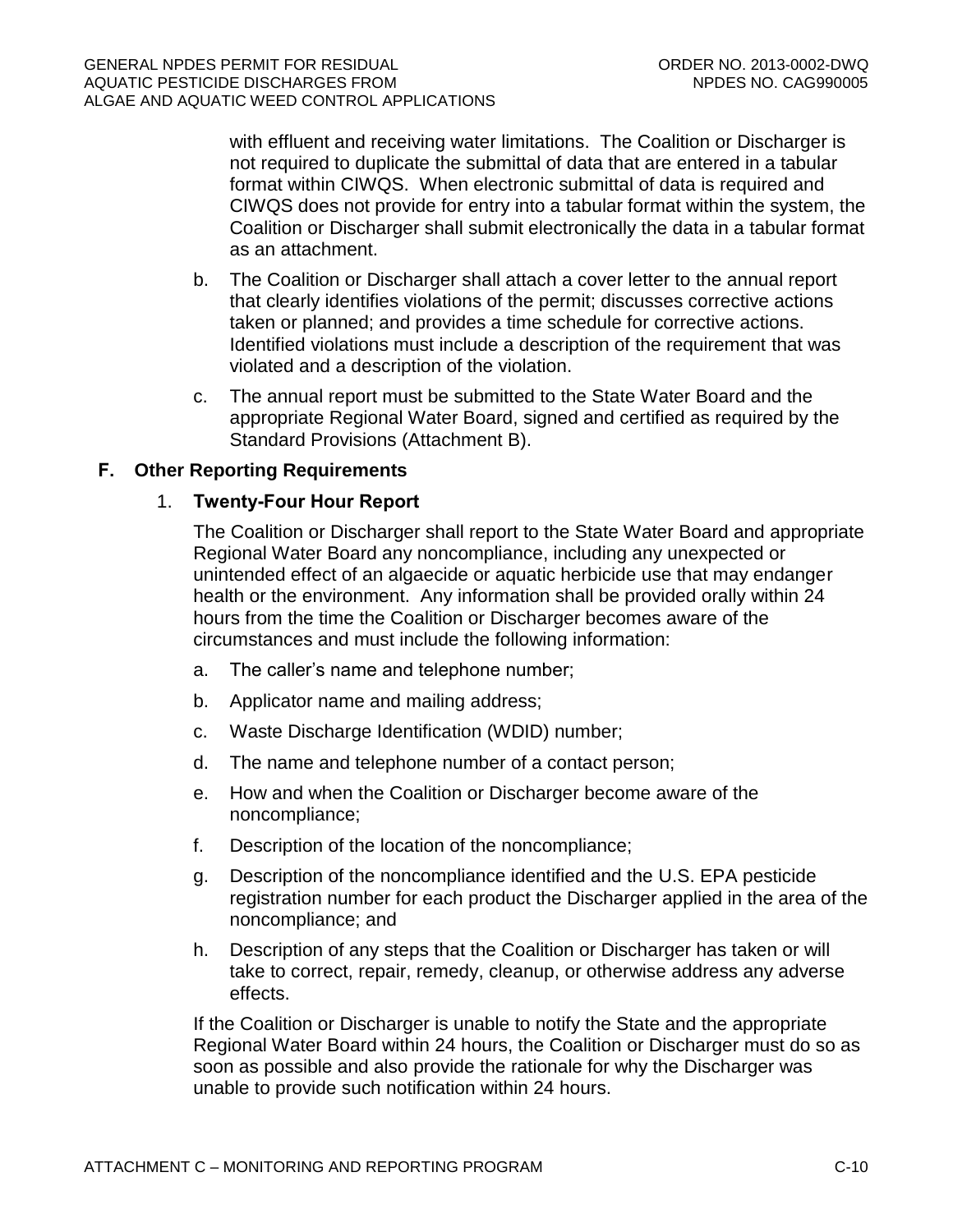# 2. **Five-Day Written Report**

The Coalition or Discharger shall also provide a written submission within five (5) days of the time the Discharger becomes aware of the noncompliance. The written submission shall contain the following information:

- a. Date and time the Coalition or Discharger contacted the State Water Board and the appropriate Regional Water Board notifying of the noncompliance and any instructions received from the State and/or Regional Water Board; information required to be provided in Section D.1 (24-Hour Reporting);
- b. A description of the noncompliance and its cause, including exact date and time and species affected, estimated number of individual and approximate size of dead or distressed organisms (other than the pests to be eliminated);
- c. Location of incident, including the names of any waters affected and appearance of those waters (sheen, color, clarity, etc);
- d. Magnitude and scope of the affected area (e.g. aquatic square area or total stream distance affected);
- e. Algaecide and aquatic herbicide application rate, intended use site (e.g., banks, above, or direct to water), method of application, and name of algaecide and herbicide product, description of algaecide and herbicide ingredients, and U.S. EPA registration number;
- f. Description of the habitat and the circumstances under which the noncompliance activity occurred (including any available ambient water data for aquatic algaecides and aquatic herbicides applied);
- g. Laboratory tests performed, if any, and timing of tests. Provide a summary of the test results within five days after they become available;
- h. If applicable, explain why the Coalition or Discharger believes the noncompliance could not have been caused by exposure to the algaecides or aquatic herbicides from the Coalition's or Discharger's application; and
- i. Actions to be taken to prevent recurrence of adverse incidents.

The State Water Board staff or Regional Water Board staff may waive the aboverequired written report under this provision on a case-by-case basis if an oral report has been received within 24 hours.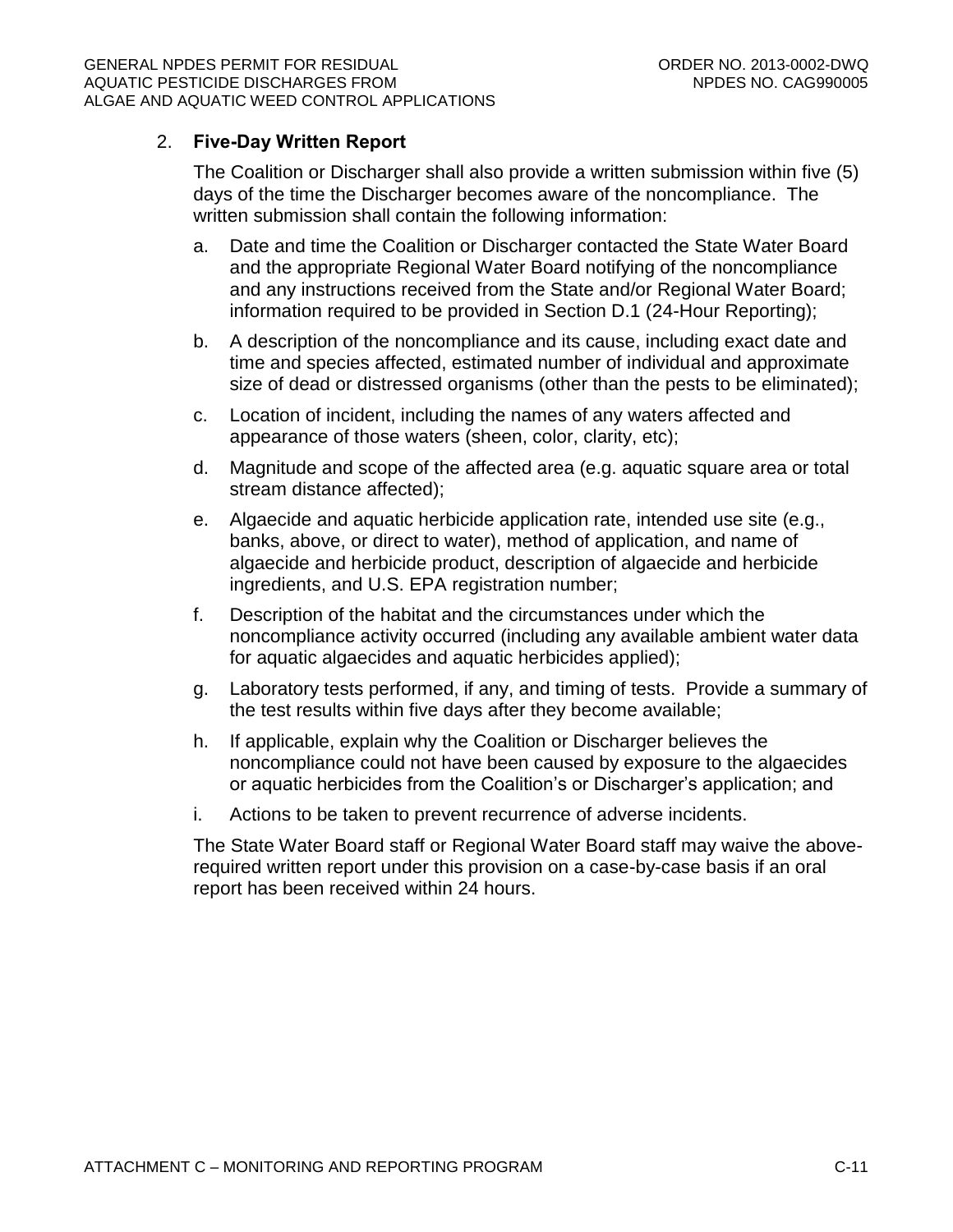# **Attachment D - Fact Sheet**

#### **Table of Contents**

| $\mathbf{I}$ . |             |                                                                        |  |
|----------------|-------------|------------------------------------------------------------------------|--|
|                | Α.          |                                                                        |  |
|                | В.          |                                                                        |  |
| Ш.             |             |                                                                        |  |
|                | Α.          |                                                                        |  |
|                | В.          |                                                                        |  |
|                | C.          |                                                                        |  |
| III.           |             |                                                                        |  |
|                | А.          |                                                                        |  |
|                | В.          |                                                                        |  |
|                | $C_{\cdot}$ |                                                                        |  |
| IV.            |             |                                                                        |  |
|                | А.          |                                                                        |  |
|                | В.          |                                                                        |  |
|                | C.          |                                                                        |  |
| V.             |             | Rationale For Effluent Limitations and Discharge SpecificationsD-15    |  |
|                | А.          |                                                                        |  |
|                | В.          |                                                                        |  |
| VI.            |             | Rationale for Receiving Water Limitations and Monitoring Triggers D-21 |  |
|                | Α.          |                                                                        |  |
|                | В.          |                                                                        |  |
| VII.           |             |                                                                        |  |
|                | Α.          |                                                                        |  |
|                | В.          |                                                                        |  |
|                | C.          |                                                                        |  |
|                | D.          |                                                                        |  |
|                |             |                                                                        |  |
|                | Α.          |                                                                        |  |
|                | В.          |                                                                        |  |
|                | $C_{\cdot}$ |                                                                        |  |
|                | D.          |                                                                        |  |
|                | Е.          |                                                                        |  |
| IX.            |             | Rationale for Provisions                                               |  |
|                |             |                                                                        |  |
|                | В.          |                                                                        |  |
| Х.             |             |                                                                        |  |
| XI.            |             |                                                                        |  |
|                | Α.          |                                                                        |  |
|                | В.          |                                                                        |  |
|                | C.          |                                                                        |  |
|                | D.          |                                                                        |  |
|                | Е.          |                                                                        |  |
|                | F.          |                                                                        |  |
|                |             |                                                                        |  |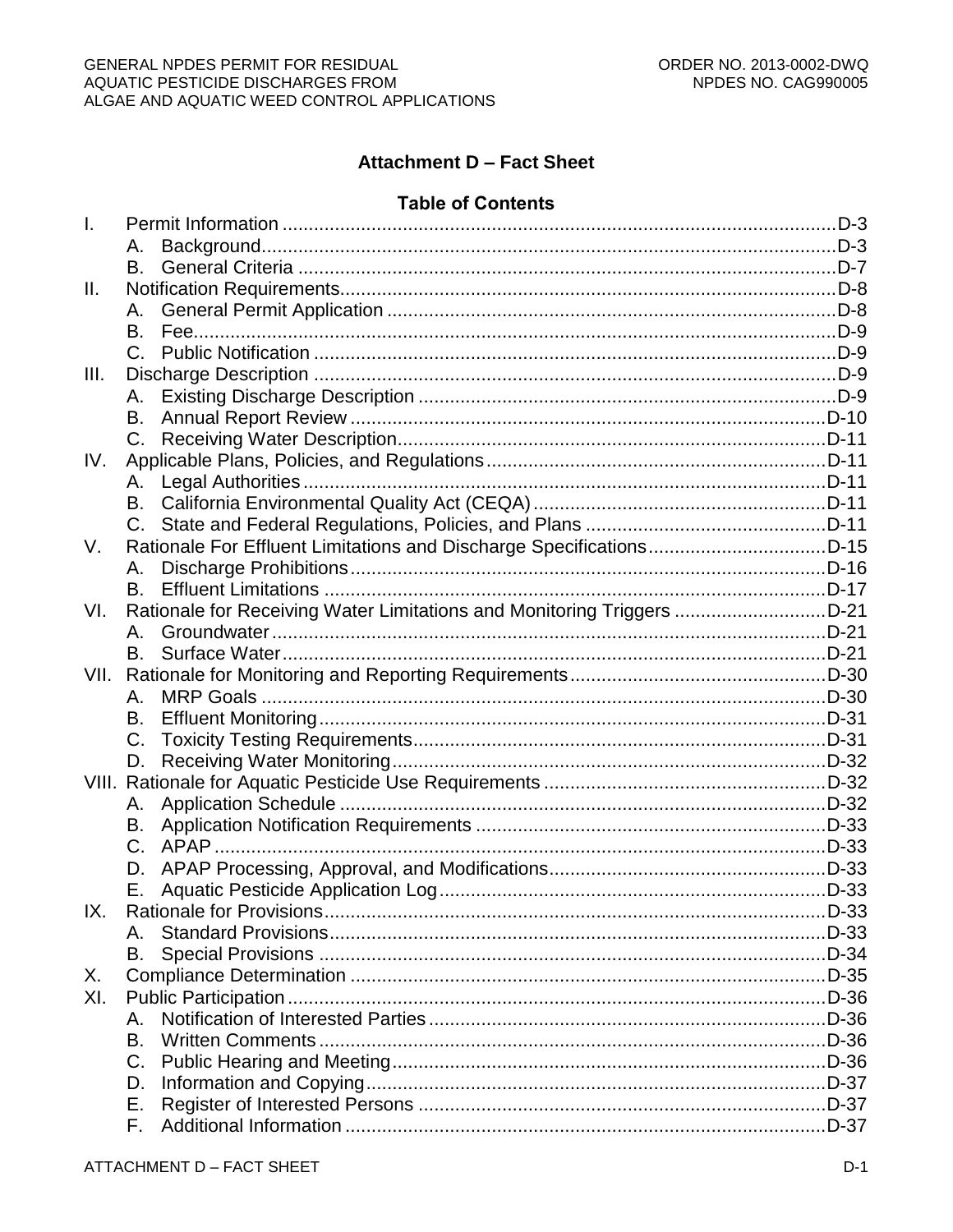# **List of Tables**

| Table D-1. Monitoring Data Summary, 2004-2008, Order No. 2004-0009-DWQD-10             |  |
|----------------------------------------------------------------------------------------|--|
|                                                                                        |  |
| Table D-3. Toxicity Data Summary for Imazamox (CAS# 114311-32-9) D-25                  |  |
| Table D-4. Toxicity Data Summary for Imazapyr (CAS#81334-34-1)D-26                     |  |
| Table D-5. Toxicity Data Summary for Imazapyr Isopropylamine Salt (CAS#81510-83-0)D-27 |  |
| Table D-6. Toxicity Data Summary for Penoxsulam (CAS#219714-96-2) D-28                 |  |
| Table D-7. Toxicity Data Summary for Triclopyr TEA Salt (CAS#57213-69-1)D-29           |  |
|                                                                                        |  |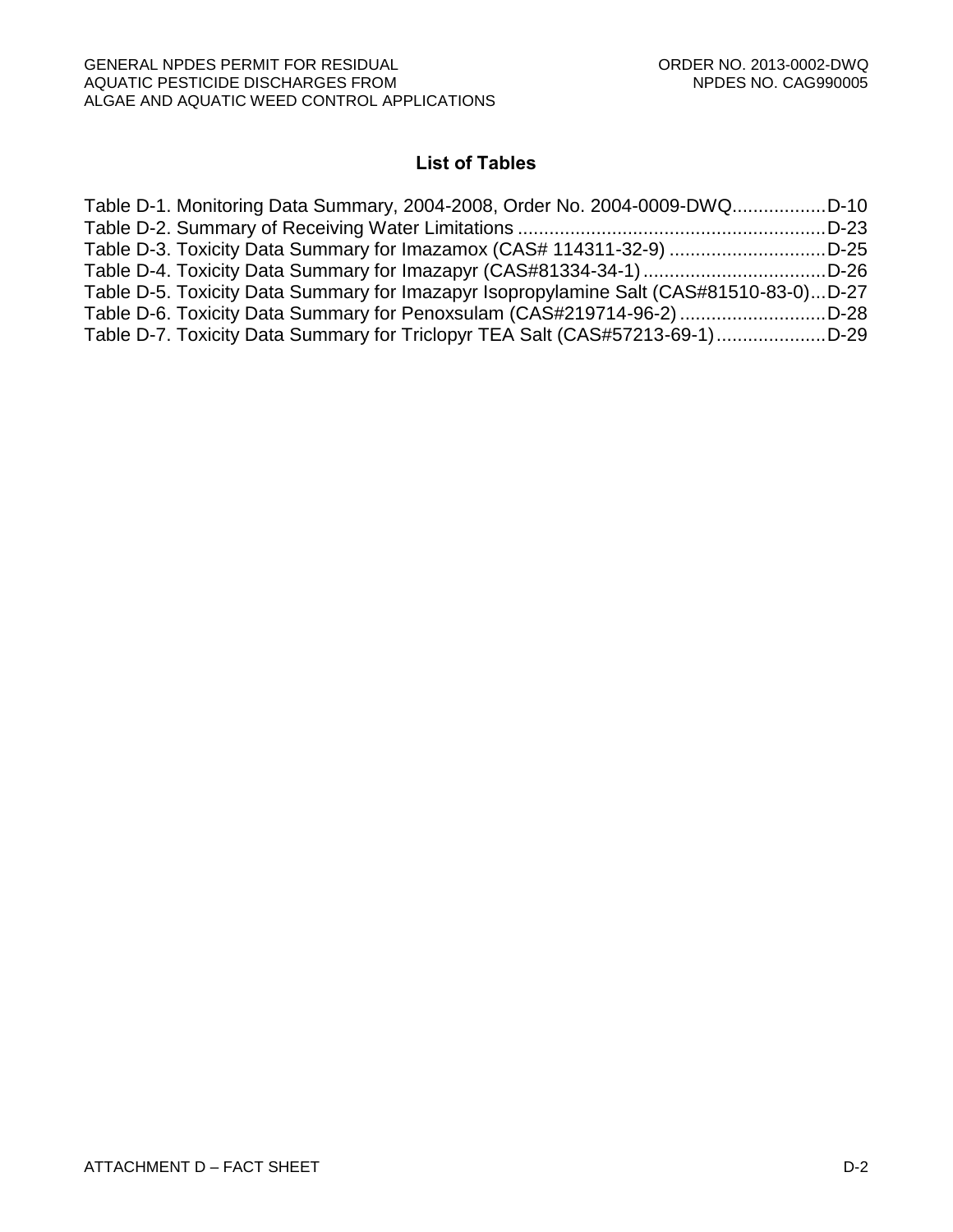# **Attachment D – Fact Sheet**

As described in Section III, Findings, of this General Permit, the State Water Resources Control Board (State Water Board) incorporates this Fact Sheet as findings of the State Water Board that support the issuance of this General Permit. This Fact Sheet includes the legal requirements and technical rationale that serve as the basis for the requirements of this General Permit.

This General Permit has been prepared under a standardized format to accommodate a broad range of discharge requirements for Dischargers in California.

#### <span id="page-40-1"></span><span id="page-40-0"></span>**I. PERMIT INFORMATION**

#### **A. Background**

#### 1. **The Regulatory Background**

In 1972, the Federal Water Pollution Control Act (also referred to as the Clean Water Act or CWA) was amended to provide that the discharge of pollutants to waters of the United States from any point source is effectively prohibited unless the discharge is in compliance with a National Pollutant Discharge Elimination System (NPDES) Permit.

On September 22, 1989, the U.S. Environmental Protection Agency (U.S. EPA) granted the State of California, through the State Water Resources Control Board (State Water Board) and the Regional Water Quality Control Boards (Regional Water Boards), the authority to issue general NPDES permits pursuant to title 40 Code of Federal Regulations (40 C.F.R.) 122 and 123.

Section 122.28 of 40 C.F.R. provides for issuance of general permits to regulate a category of point sources if the sources involve the same or substantially similar types of operations; discharge the same type of waste; require the same type of effluent limitations or operating conditions; require similar monitoring; and are more appropriately regulated under a general permit rather than individual permits.

On March 12, 2001, the Ninth Circuit Court of Appeals held that discharges of pollutants from the use of aquatic pesticides in waters of the United States require coverage under an NPDES permit. (*Headwaters, Inc. v. Talent Irrigation District).<sup>3</sup>* The *Talent* decision was issued just prior to the major season for applying aquatic pesticides.

Because of the serious public health, safety, and economic implications of delaying pesticide applications, in 2001 the State Water Board adopted Water Quality Order (Order) No. 2001-12-DWQ, Statewide General NPDES Permit for

 $^3$  243 F.3d 526 (9<sup>th</sup> Cir., 2001).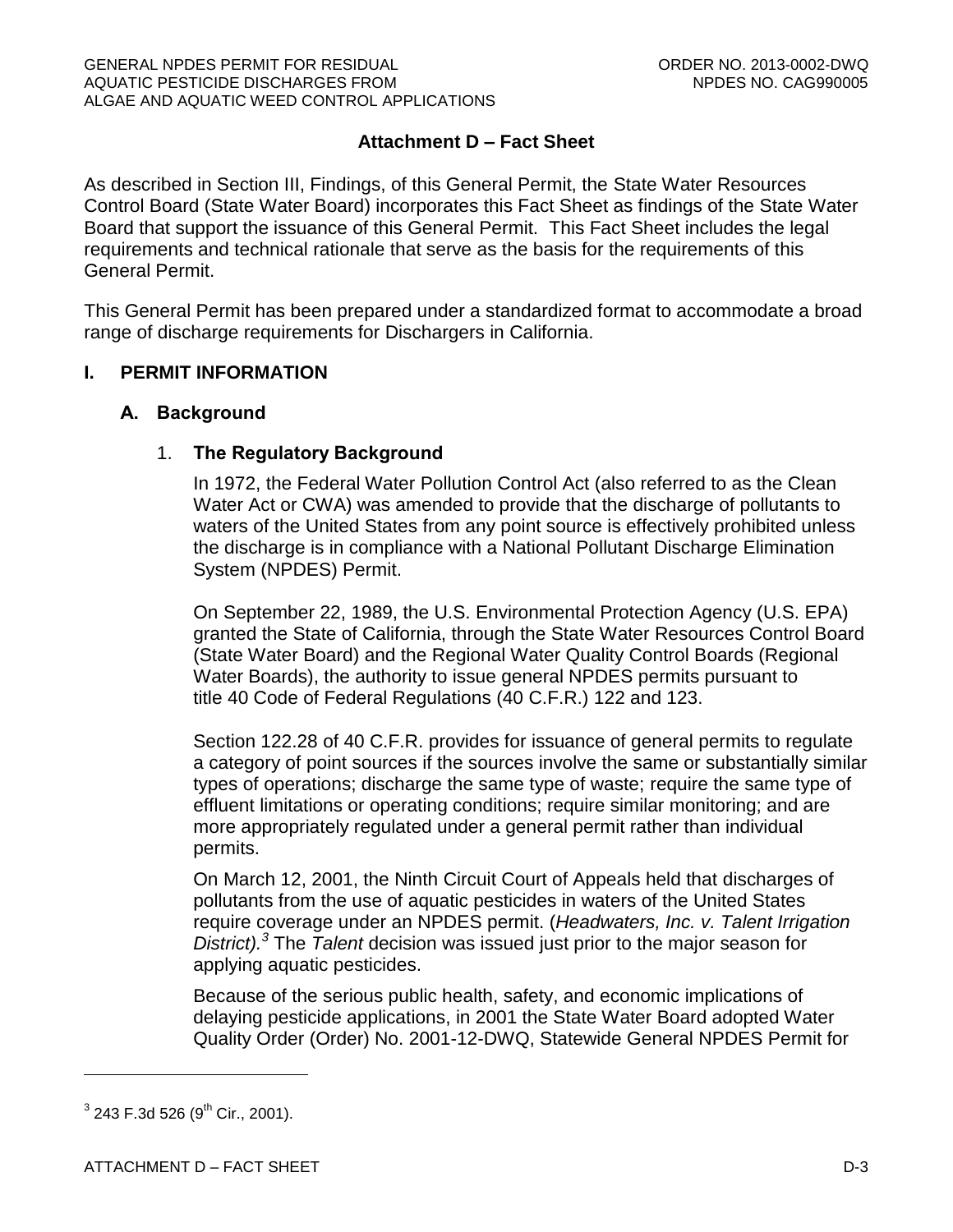Discharges of Aquatic Pesticides to Waters of the United States on an emergency basis to provide immediate NPDES permit coverage for broad categories of aquatic pesticide use in California.

Order No. 2001-12-DWQ imposed requirements on any discharge of aquatic pesticides by public entities to waters of the United States in accordance with the Policy which establishes procedures for implementing water quality standards for priority pollutants\* in NPDES permits.

Section 5.3 of the State Water Board Policy for Implementation of Toxics Standards for Inland Surface Waters, Enclosed Bays, and Estuaries of California (Policy) allows for short-term or seasonal exceptions from its requirements for resource or pest management conducted by public entities or mutual water companies. In order to qualify for an exception from meeting priority pollutant standards, a public entity must fulfill the requirements listed in section 5.3 and the State Water Board must decide to grant the exception. Among other requirements, entities seeking an exception to complying with water quality standards for priority pollutants must submit documents in compliance with California Environmental Quality Act (CEQA).<sup>4</sup> Because of the emergency adoption of Order No. 2001-12-DWQ, the State Water Board invoked an exemption to the requirements of section 5.3 of the Policy and issued the permit incorporating a categorical exception to water quality standards for priority pollutants.

Order No. 2001-12-DWQ required that Dischargers develop a best management practices (BMPs) plan that minimizes adverse impacts to receiving waters and a monitoring and reporting plan that is representative of each type of aquatic pesticide application.

In August 2001, Waterkeepers Northern California (Waterkeepers) filed a lawsuit against the State Water Board challenging several aspects of Order No. 2001-12- DWQ. Major aspects of the challenge included the emergency adoption of the Order without compliance with CEQA and other exception requirements of the Policy; failure to address cumulative impacts; and failure to comply with the California Toxics Rule (CTR).<sup>5</sup>

In a settlement of the Waterkeepers' lawsuit, the State Water Board agreed to fund a comprehensive aquatic pesticide monitoring program that would assess receiving water toxicity caused by aquatic pesticides and alternatives for pesticide use. The State Water Board contracted with the San Francisco Estuary Institute (SFEI) to conduct the program. SFEI published the final report on February 5, 2004.

In November 2002, the Ninth Circuit issued another opinion concerning the need for an NPDES permit for pesticide application. (*League of Wilderness Defenders* 

 $4$  Cal. Pub. Resources Code § 21000 et. seq.

<sup>5</sup> 40 C.F.R. Section 131.38.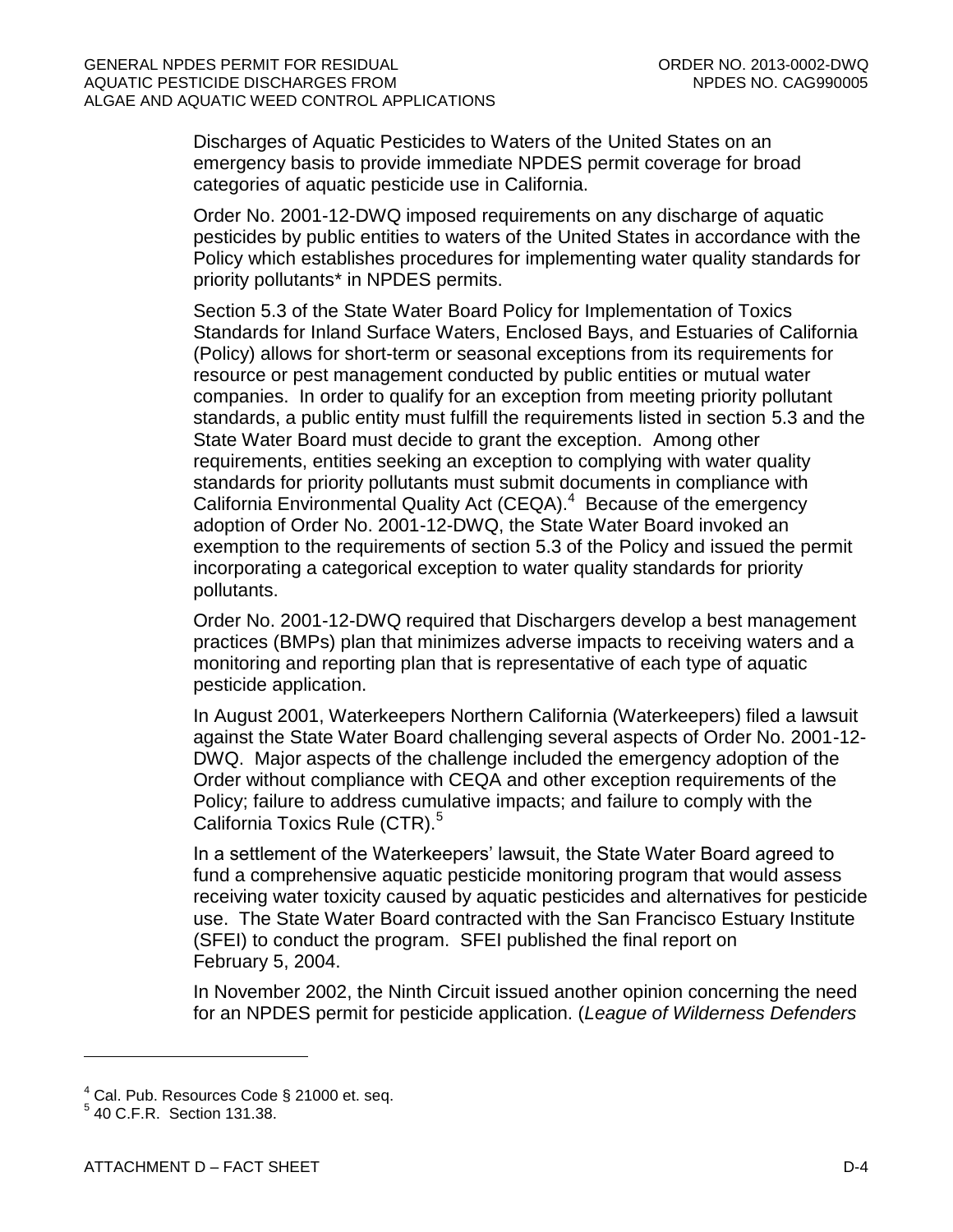v. Forsgren.<sup>6</sup>) In this case, the court held that the USDA Forest Service must obtain an NPDES permit before it sprays insecticides\* from an aircraft directly into or over rivers as part of silviculture activities. The court found that the insecticides are pollutants under the CWA. The court also defined the exemption for silvicultural pest control from the definition of "point source" in U.S. EPA's regulations to be limited to pest control activities from which there is natural runoff.

Also in 2002, the Second Circuit issued an unpublished decision regarding the need for an NPDES permit for application of pesticides for mosquito control in federal wetland areas. (*Altman v. Town of Amherst*.) The lower court had dismissed a citizens' suit, holding that pesticides, when used for their intended purpose, do not constitute a "pollutant" for purposes of the CWA, and are more appropriately regulated under Federal Insecticide, Fungicide, and Rodenticide Act (FIFRA). The appeals court vacated the trial court's decision and remanded the matter. In its unpublished decision, the Second Circuit expressed concern that: "[u]ntil the EPA articulates a clear interpretation of current law - among other things, whether properly used pesticides released into or over waters of the United States can trigger the requirements for NPDES permits - the question of whether properly used pesticides can become pollutants that violate the [Clean Water Act] will remain open."

Order No. 2001-12-DWQ expired on January 31, 2004. In 2004, it was replaced by two general permits: a vector control permit for larvicides (Order No. 2004- 0008-DWQ) and a weed control permit (Order No. 2004-0009-DWQ). The State Water Board determined that adoption of these two permits was consistent with the Ninth Circuit decisions.

In 2005, the Ninth Circuit held that a pesticide that is applied consistent with FIFRA is not a "chemical waste" (*Fairhurst v. Hagener),<sup>7</sup>* but also stated that it would not change its decision in *Headwaters.* The court stated that whether an NPDES permit was required depends on whether there was any "residue or unintended effect" from application of the pesticide. In *Fairhurst*, the court found neither residue nor unintended effect was present. Therefore, the pesticide application at issue did not require an NPDES permit.

**U.S. EPA's Final Rule:** On November 20, 2006, U.S. EPA adopted a final regulation providing that NPDES permits are not required for pesticide applications as long as the Discharger follows FIFRA label instructions. According to the regulation, pesticides applied under the following two circumstances are not pollutants and, therefore, are not subject to NPDES permitting requirements:

a. The application of pesticides directly to waters of the United States in order to control pests. Examples of such applications include applications to control

 $^6$  309 F.3d 1181 (9 $^{\rm th}$  Cir., 2002).

 $^7$  422 F.3d 1146 ( $9^{\text{th}}$  Cir., 2005).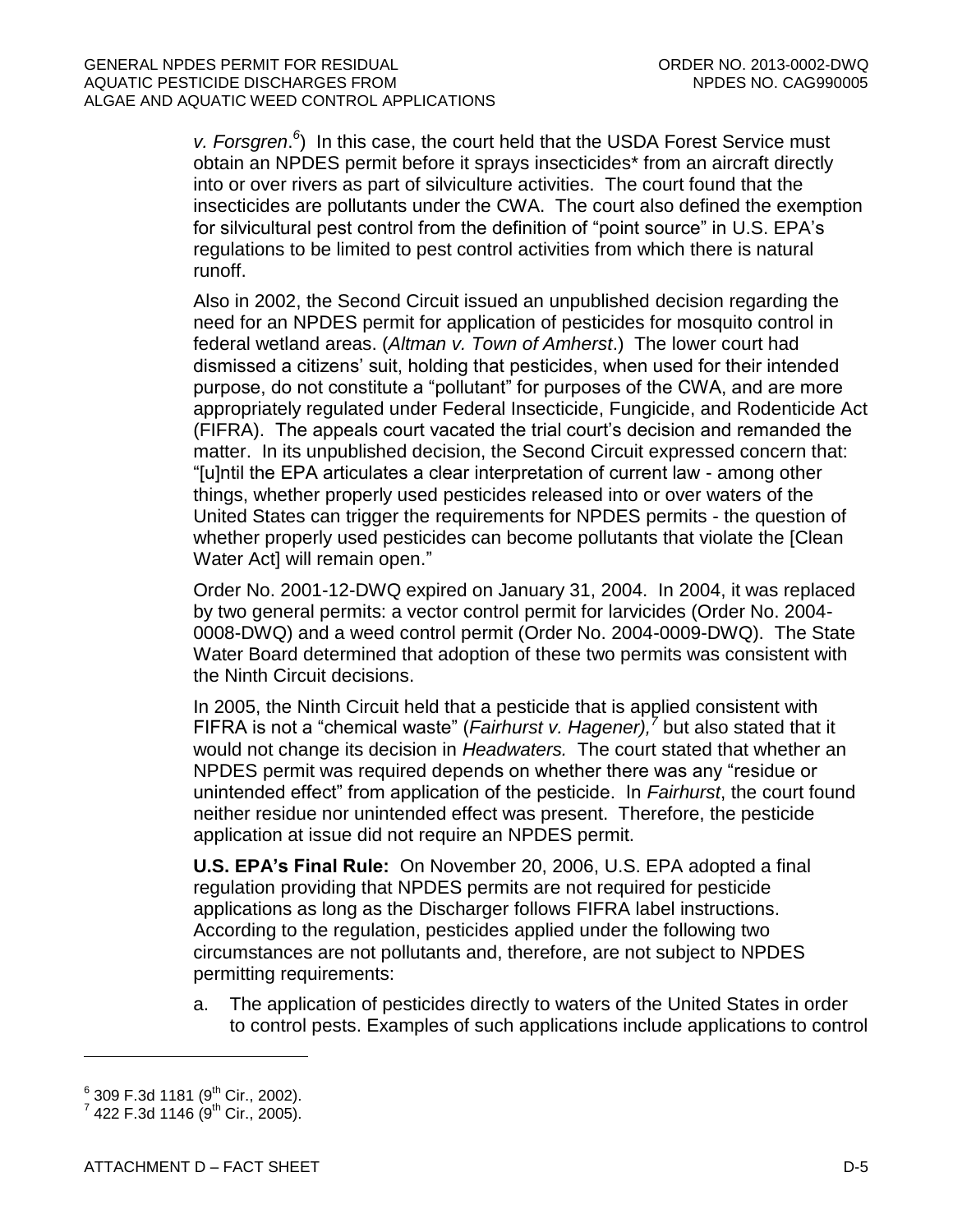mosquito larvae, aquatic weeds, or other pests that are present in waters of the United States; and

b. The application of pesticides to control pests that are present over waters of the United States, including near such waters, where a portion of the pesticides will unavoidably be deposited to waters of the United States in order to target the pests effectively; for example, when insecticides are aerially applied to a forest canopy where waters of the United States may be present below the canopy or when pesticides are applied over or near water for control of adult mosquitoes or other pests.

**Lawsuits Against U.S. EPA's Final Rule:** After U.S. EPA's new regulation was adopted in 2006, lawsuits were filed by both the pesticide industry and environmental groups in 11 of the 13 Circuits, including the Ninth Circuit Court, challenging U.S. EPA's Final Rule.

**The National Cotton Council of America v. U.S. EPA: <sup>8</sup> The petitions for review** were consolidated in the Sixth Circuit Court by an order of the Judicial Panel on Multidistrict Litigation.

On January 11, 2009, the Sixth Circuit Court of Appeals determined that U.S. EPA's Final Rule is not a reasonable interpretation of the CWA and vacated the Final Rule. U.S. EPA did not request reconsideration of the decision, but did file a motion for a two-year stay of the effect of the decision in order to provide agencies time to develop, propose, and issue NPDES general permits for pesticide applications covered by the ruling. On June 8, 2009, the Sixth Circuit granted the motion, such that the U.S. EPA exemption was to remain in place until April 9, 2011. Subsequently, U.S. EPA was granted an extension of the stay, which allowed the exemption to continue until October 31, 2011.

# 2. **Related Pesticide Regulation Information**

Pesticide formulations may include "active ingredients" and "inert ingredients." Adjuvants or surfactants may be added to the ingredients in the application equipment that is used in the delivery of the aquatic pesticide.

As part of the registration process of pesticides for use in California, U.S. EPA and the California Department of Pesticide Regulation (DPR) evaluate data submitted by registrants to ensure that a product used according to label instructions will cause no harm or adverse impact on non-target organisms that cannot be reduced or mitigated with protective measures or use restrictions. Registrants are required to submit data on the effects of pesticides on target pests (efficacy) as well as non-target effects. Data on non-target effects include plant effects (phytotoxicity), fish and wildlife hazards (ecotoxicity), impacts on endangered species, effects on the environment, environmental fate, degradation byproducts, leachability, and persistence. Requirements that are specific to use in California are included in many pesticide labels that are approved by U.S. EPA.

 $^8$  553 F.3d 927 (6<sup>th</sup> Cir., 2009).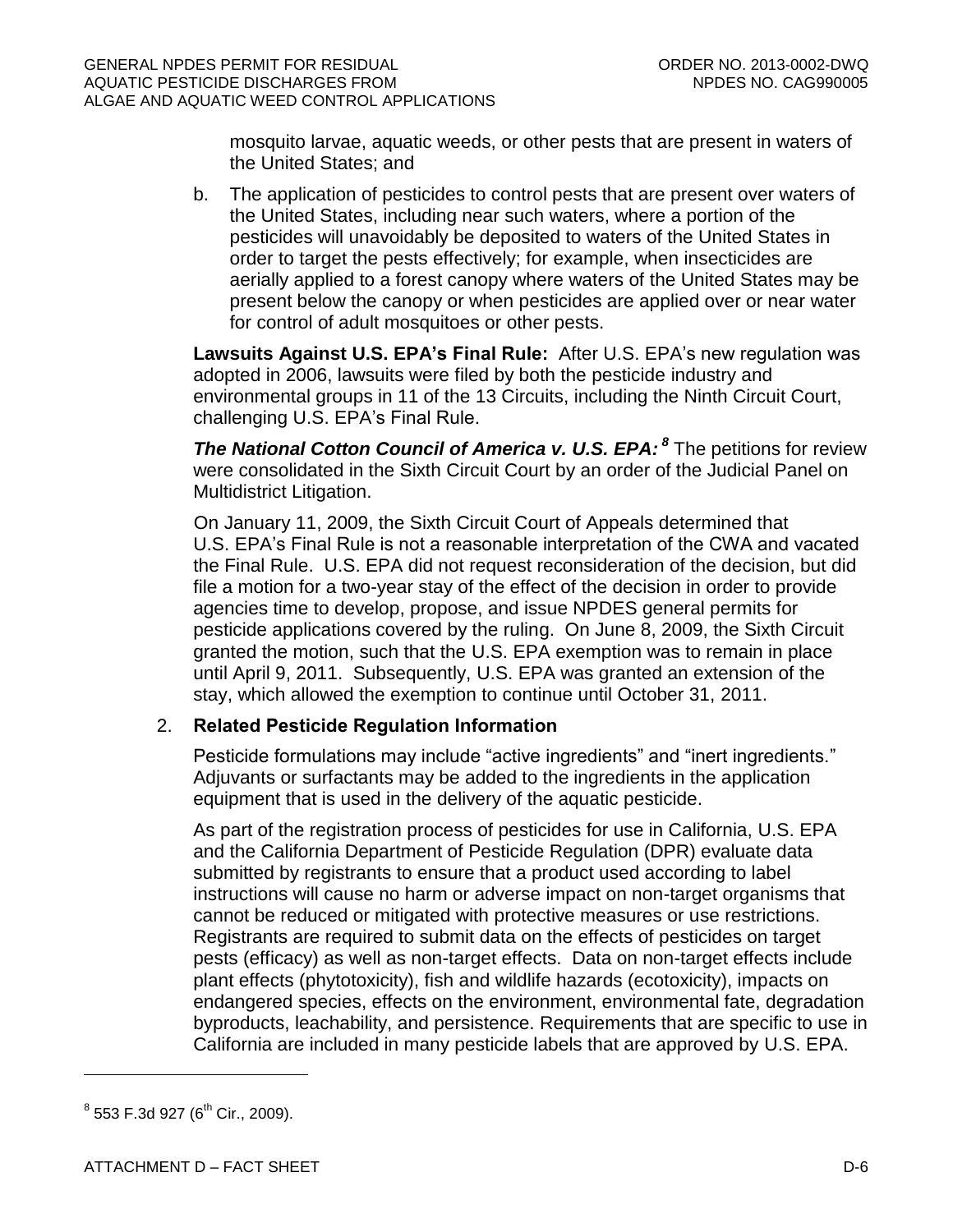Use must be reported to the County Agricultural Commissioner where required by law or by agreement with DPR.

The CWA, at section 301(a), broadly prohibits the discharge of any pollutant to waters of the United States, except in compliance with an NPDES permit. Since FIFRA is not necessarily as protective of water quality as the CWA, pesticides discharged into surface waters may constitute pollutants within the meaning of the CWA even if the discharge is in compliance with the registration requirements of FIFRA, thus, requiring coverage under a valid NPDES permit.

DPR and the County Agricultural Commissioners regulate the sale and use of pesticides in California. Pesticide applications subject to this General Permit must be consistent with permits issued by County Agricultural Commissioners and the pesticide label instructions approved by U.S. EPA under FIFRA. According to federal law, pesticide label language is under the sole jurisdiction of U.S. EPA. Label language and any changes thereto must be approved by U.S. EPA before the product can be sold in this country. DPR cannot require manufacturers to make changes on labels; however, DPR can refuse to register products unless manufacturers address unmitigated hazards by amending the pesticide label.

State regulations require that the County Agricultural Commissioners determine if a substantial adverse environmental impact will result from the proposed use of a restricted material. If the County Agricultural Commissioner determines that this is likely, the commissioner may deny the restricted pesticide use permit or may issue it under the condition that site-specific use practices be followed (beyond the label and applicable regulations) to mitigate potentially adverse effects. DPR conducts scientific evaluations of potential health and environmental impacts and provides commissioners with information in the form of suggested permit conditions. DPR's suggested permit conditions reflect minimum measures necessary to protect people and the environment. County Agricultural Commissioners use this information and its evaluation of local conditions to set site-specific limits in permits.

# <span id="page-44-0"></span>**B. General Criteria**

- 1. This General Permit serves as a general NPDES Permit for the discharge of residual algaecides and aquatic herbicides to surface waters as a result of algaecides and aquatic herbicides applications for algae and aquatic weed controls.
- 2. Dischargers who submit a complete application under this General Permit are not required to submit an individual permit application. The State Water Board's Deputy Director of the Division of Water Quality (Deputy Director) may request additional information or determine that a Discharger is not eligible for coverage under this General Permit and would be better regulated under an individual permit or other general NPDES permit adopted by the appropriate Regional Water Board. If the discharge becomes covered by an individual or another general permit, the applicability of this General Permit to the specified discharge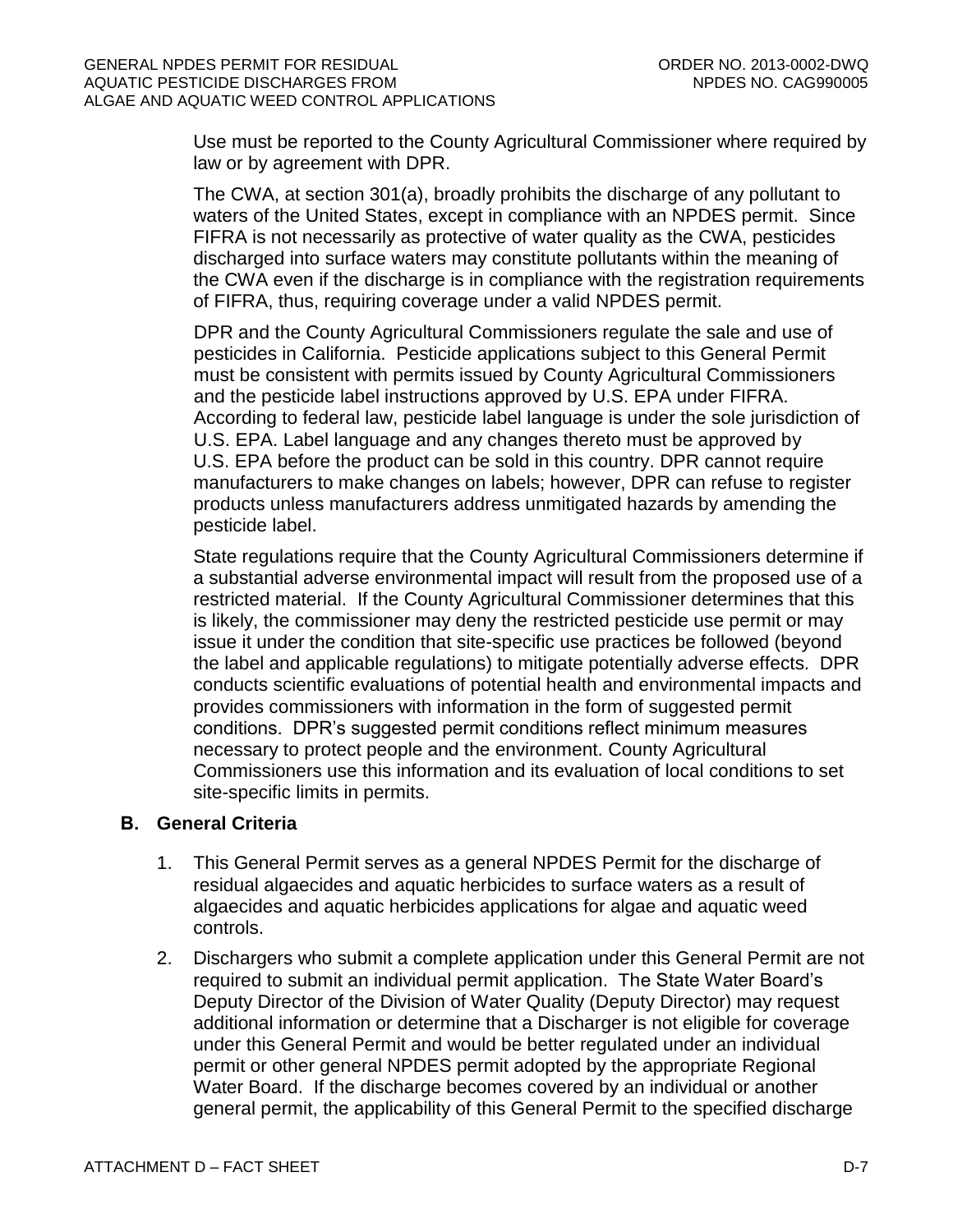will be immediately terminated on the effective date of the individual permit or coverage under the other general permit.

### <span id="page-45-1"></span><span id="page-45-0"></span>**II. NOTIFICATION REQUIREMENTS**

#### **A. General Permit Application**

To obtain authorization under this General Permit, Dischargers must submit to the State Water Board a complete application at least 90 days prior to their first application of the season. This is to allow posting of the Aquatic Pesticide Application Plan (APAP) for a 30-day comment period, staff to review APAP and respond to comments, and the Deputy Director to issue the Notice of Applicability (NOA). Following are the application information requirements:

- 1. A Notice of Intent (NOI shown as Attachment E) signed in accordance with the signatory requirements of the Standard Provisions in Attachment B;
- 2. An application fee. A fee is required only for new Dischargers. Dischargers that are enrolled under Order No. 2004-0009-DWQ and are applying for coverage under this Permit will be billed during the regular billing cycle; and
- 3. An APAP.

State Water Board staff will post the APAP on the State Water Board's website for 30 days for public review. In the meantime, the State and Regional Water Board staff will review the application package for completeness and applicability to this General Permit. After the application has been deemed complete, the Deputy Director will issue an NOA. The NOA will specify the permitted active ingredients of algaecides and aquatic herbicides that may be used, and any Regional Water Board specific conditions and requirements not stated in this General Permit. Any such regionspecific conditions and requirements shall be enforceable. The Discharger is authorized to discharge starting on the date of the NOA. If comments are received, staff will immediately work to resolve them in order to issue an NOA within 90 days of receipt of the application.

This General Permit specifices an effective date of December 1, 2013. The effective date is delayed because, with the impending start of the 2013 application season, Dischargers may be unable to comply with the requirement to submit their applications 90 days prior to their first pesticide application.The delay will allow enrollees under Water Quality Order No. 2004-0009-DWQ to have continued permit coverage throughout the 2013 application season while preparing their new application for coverage under this General Permit; new enrollees to prepare and submit their applications as well; and Water Boards' staff to process the applications and issue NOAs.

Alternatively, the Deputy Director may issue a Notice of Exclusion**,** which either terminates permit coverage or requires submittal of an application for an individual permit or alternative general permit.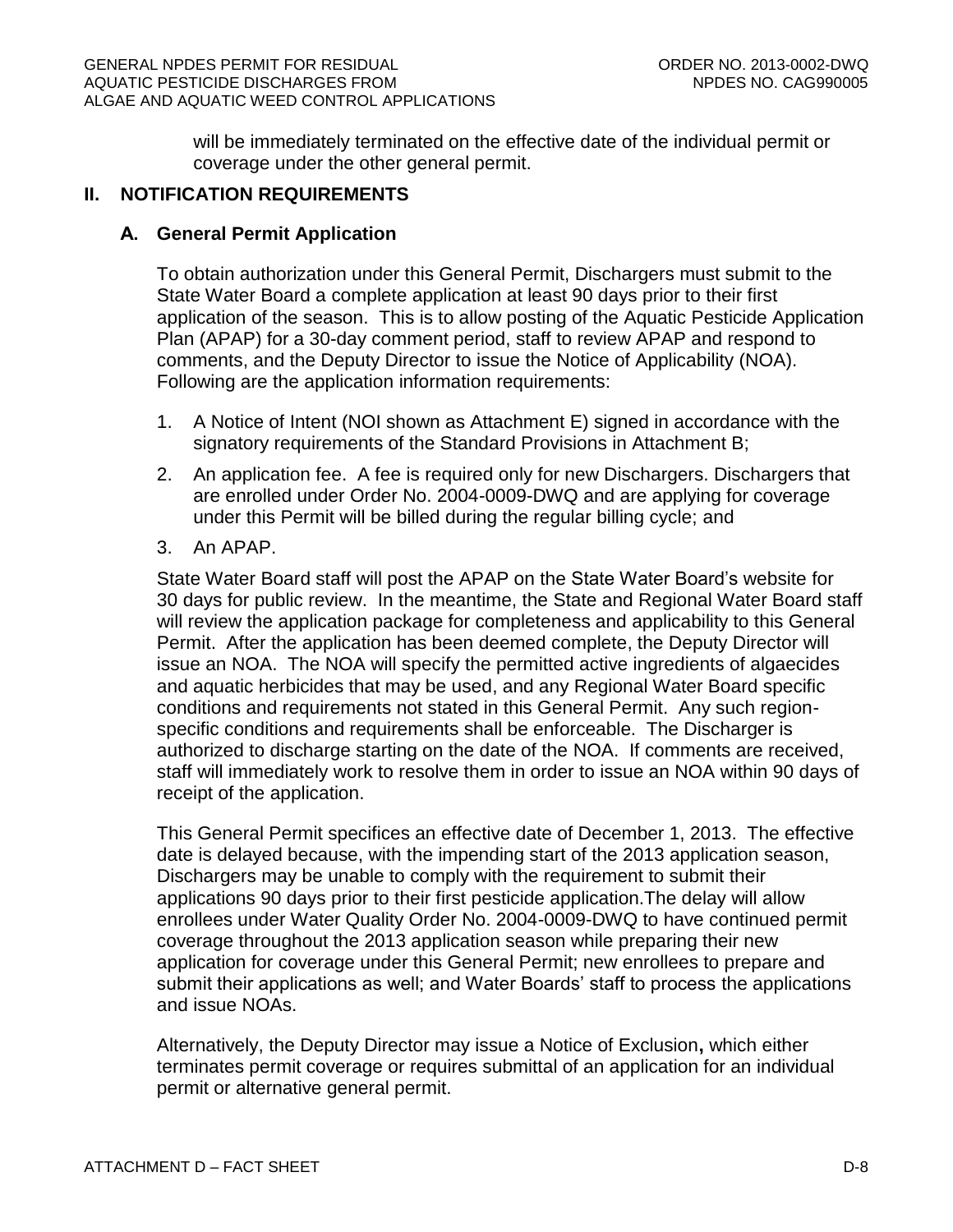# <span id="page-46-0"></span>**B. Fee**

The annual fee for enrollment under this General Permit, shall be based on Category 3 in section 2200(b)(9) of title 23, California Code of Regulations (Cal. Code Regs.). This category is appropriate because algaecide and aquatic herbicide applications incorporate BMPs to control potential impacts to beneficial uses, and this General Permit prohibits pollutant discharge associated with algaecide and aquatic herbicide applications from causing exceedance of CTR criteria or water quality objectives. Information concerning the applicable fees can be found at [http://www.waterboards.ca.gov/resources/fees/docs/fy1112fee\\_schdl\\_npdes\\_prmt.pdf](http://www.waterboards.ca.gov/resources/fees/docs/fy1112fee_schdl_npdes_prmt.pdf)

# <span id="page-46-1"></span>**C. Public Notification**

The State Water Board has notified interested agencies and persons of its intent to prescribe waste discharge requirements in this General Permit and provided them with an opportunity to submit their written comments and recommendations.

# <span id="page-46-2"></span>**III. DISCHARGE DESCRIPTION**

This General Permit covers the point source discharge to waters of the United States of pesticide residues resulting from applications using products containing 2,4-D, acrolein, copper, diquat, endothall, fluridone, glyphosate, imazamox, imazapyr, penoxsulam, sodium carbonate peroxyhydrate, and triclopyr-based algaecides and aquatic herbicides, and adjuvants containing ingredients represented by the surrogate nonylphenol. This General Permit covers only discharges of algaecides, aquatic herbicides, and adjuvants that are currently registered for use in California, or that become registered for use and contain the above-listed active ingredients and ingredients represented by the surrogate of nonylphenol.

# <span id="page-46-3"></span>**A. Existing Discharge Description**

As of January 11, 2013, there were 153 active enrollees under Water Quality Order No. 2004-0009-DWQ, Statewide General National Pollutant Discharge Elimination System Permit for the Discharge of Aquatic Pesticides for Aquatic Weed Control in Waters of the United States, General Permit No. CAG990005 (Order No. 2004-0009- DWQ). Most of the enrollees are local public agencies such as cities and irrigation, flood control, or reclamation districts. The other enrollees include six state of California agencies: the Departments of Boating and Waterways, Fish and Wildlife, Food and Agriculture, Parks and Recreation, Transportation, and Water Resources; a federal agency, U.S. Department of Fish and Wildlife Service; and a few private entities such as home owner associations and mobile home park owners.

The State Water Board granted exceptions to public agencies and mutual water companies that met the criteria stated in section 5.3 of the Policy for short-term or seasonal exceptions from meeting the receiving water limitations for priority pollutants of acrolein and copper.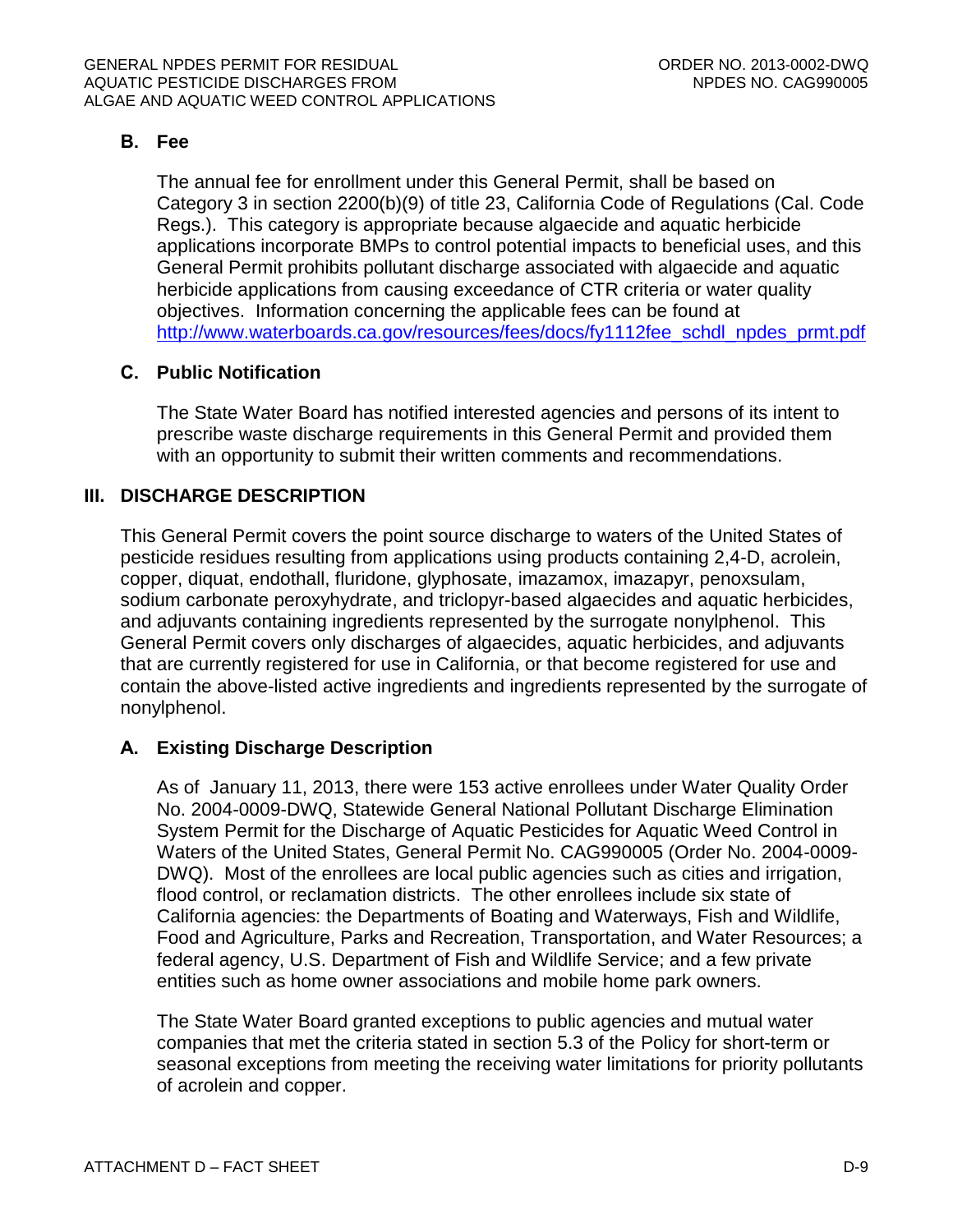Order No. 2004-0009-DWQ permits the discharge of aquatic pesticides with the following active ingredients: 2,4-D, acrolein, copper, diquat, endothall, fluridone, glyphosate, and triclopyr. The State Water Board reopened Order No. 2004-0009- DWQ after its adoption to add two more active ingredients: (1) imazapyr, a nonselective herbicide, for control of cordgrass and broadleaf weeds and other emergent aquatic species; and (2) sodium carbonate peroxyhydrate as an alternative to copper for algae control.\*

# <span id="page-47-0"></span>**B. Annual Report Review**

State Water Board staff reviewed annual reports from 2004 through 2008<sup>9</sup> submitted under Order No. 2004-0009-DWQ. The data are summarized in Table D-1 below. As shown in Table D-1, all constituent concentrations from post-event application samples were below receiving water limitations except for the following: three exceedances each for acrolein and glyphosate and 82 exceedances for copper out of 288 monitoring events. For glyphosate, it is likely that the three exceedances were not the result of aquatic pesticide applications because the pre-application samples also showed exceedances and the remaining 151 sampling events showed no exceedance. For copper, 43 of the 82 exceedances were from public agencies or mutual water companies that were excepted from meeting priority pollutant limitations during the exception period. Thus, staff did not consider these exceedances as violations of the receiving water limitations. However, 39 of the exceedances were from entities that did not have a Policy exception. Therefore, staff considered these exceedances as true violations of the receiving water limitations.

| <b>Pollutant</b> | Number of<br><b>Samples</b> | <b>Number of</b><br><b>Exceedance</b> |
|------------------|-----------------------------|---------------------------------------|
| $2,4-D$          | 3                           |                                       |
| Acrolein         | 213                         |                                       |
| Copper           | 288                         | 85                                    |
| Diquat           | 17                          |                                       |
| Endothall        | 6                           |                                       |
| Fluridone        | 12                          |                                       |
| Glyphosate       | 154                         |                                       |
| Nonylphenol      | 53                          |                                       |

# <span id="page-47-1"></span>**Table D-1. Monitoring Data Summary, 2004-2008, Order No. 2004-0009-DWQ**

Under Order No. 2004-0009-DWQ, the most commonly used aquatic pesticide products contained copper, acrolein, and glyphosate in descending order.

 $^9$  The data are submitted to the Regional Water Boards per Order No. 2004-0009-DWQ. When State Water Board staff started collecting data from the Regional Water Boards, the data available covered only this period.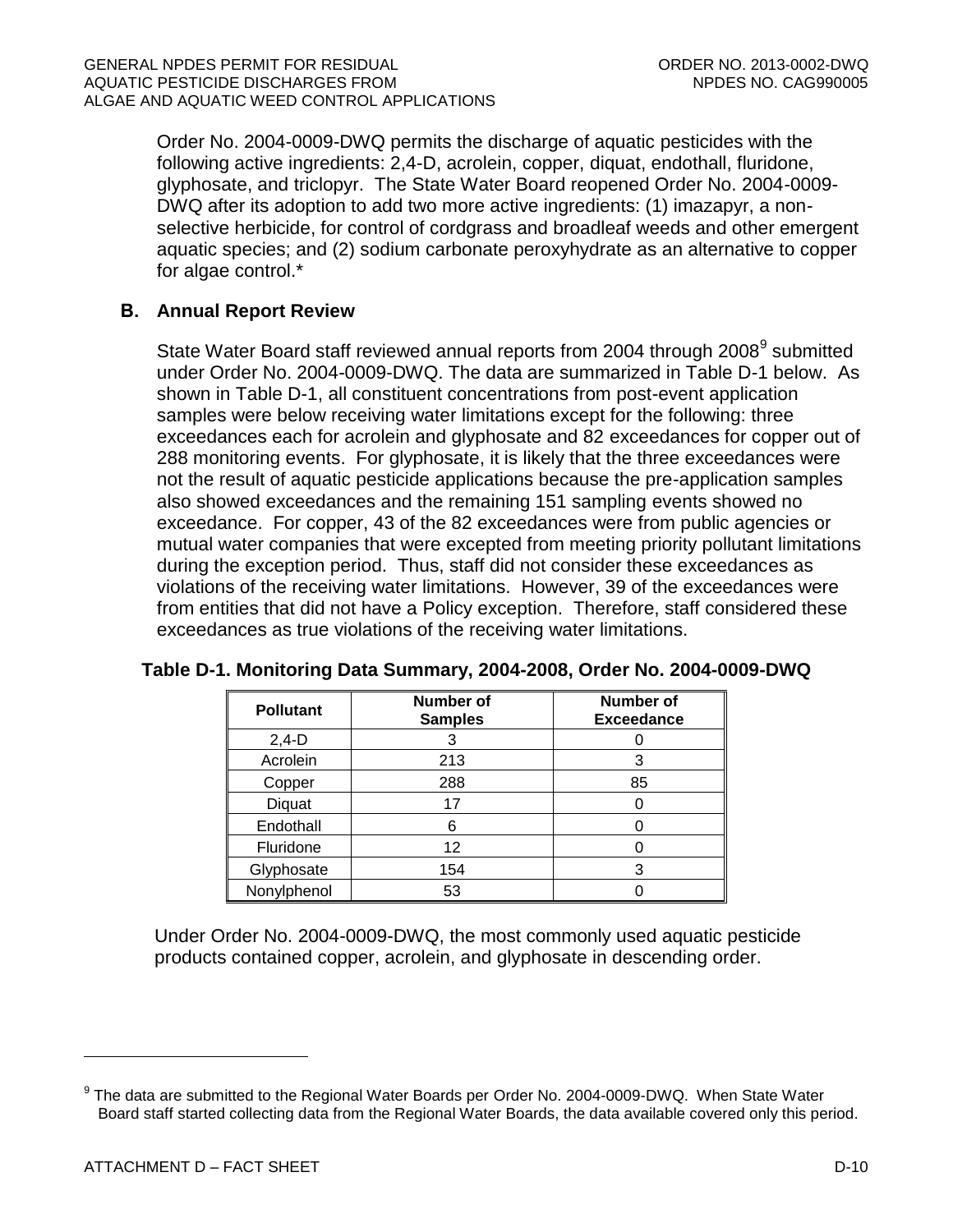### <span id="page-48-0"></span>**C. Receiving Water Description**

The annual reports showed that most algae and aquatic weed control applications were performed in fresh inland surface waters such as lakes, ponds, flood control and drainage channels, or canals. Some applications were performed in coastal waters, marina lagoons, and slough with brackish water.

# <span id="page-48-1"></span>**IV. APPLICABLE PLANS, POLICIES, AND REGULATIONS**

The requirements contained in this General Permit are based on the applicable plans, policies, and regulations identified below.

#### <span id="page-48-2"></span>**A. Legal Authorities**

This General Permit is issued pursuant to section 402 of the federal Clean Water Act (CWA) and implementing regulations adopted by the U.S. Environmental Protection Agency (U.S. EPA) and chapter 5.5, division 7 of the California Water Code, commencing with section 13370. It shall serve as an NPDES permit for point source discharges of residual algaecides and aquatic herbicides to surface waters. This General Permit also serves as WDRs pursuant to article 4, chapter 4, division 7 of the California Water Code (commencing with §13260).

This General Permit shall serve as a General NPDES permit for point source discharges of residues from algaecides and aquatic herbicide applications for algae and aquatic weed control. This General Permit also serves as general Waste Discharge Requirements pursuant to article 4, chapter 4, and division 7 of the California Water Code (commencing with §13260).

# <span id="page-48-3"></span>**B. California Environmental Quality Act (CEQA)**

Pursuant to California Water Code section 13389, State and Regional Water Boards are exempt from the requirement to comply with Chapter 3, Division 13 of the Public Resources Code when adopting NPDES permits.

# <span id="page-48-4"></span>**C. State and Federal Regulations, Policies, and Plans**

#### 1. **Water Quality Control Plans (Basin Plans)**

The Regional Water Boards have adopted Basin Plans that designate beneficial uses, establish water quality objectives, and contain implementation programs and policies to achieve those objectives for all waters addressed through the plans. In addition, the Basin Plans implement State Water Board Resolution No. 88-63, which established state policy that all waters, with certain exceptions, should be considered suitable or potentially suitable for municipal or domestic supply. The Basin Plans identify typical beneficial uses as follows: municipal and domestic supply, agricultural irrigation, stock watering, process supply, service supply, hydropower supply, water contact recreation, canoeing and rafting recreation, other non-contact water recreation,\* warm freshwater aquatic habitat, cold freshwater habitat,\* warm fish migration habitat, cold fish migration habitat,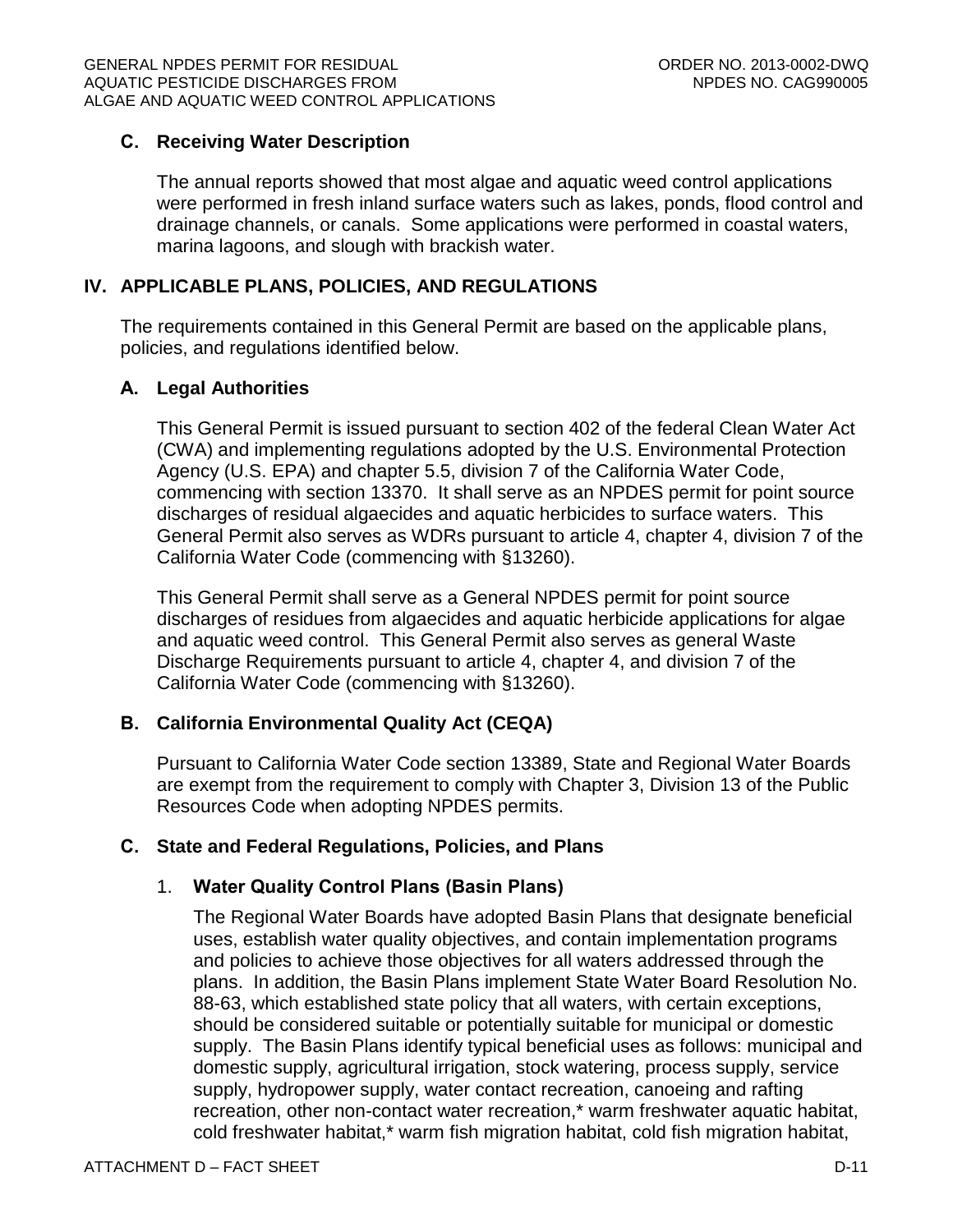warm and cold spawning habitat, wildlife habitat, navigation, rare, threatened, or endangered species habitat, groundwater recharge,\* and freshwater replenishment.

Requirements of this General Permit implement provisions contained in the applicable Basin Plans.

# 2. **National Toxics Rule (NTR) and California Toxics Rule (CTR)**

U.S. EPA adopted the NTR on December 22, 1992, and later amended it on May 4, 1995 and November 9, 1999. About 40 criteria in the NTR applied in California. On May 18, 2000, U.S. EPA adopted the CTR. The CTR promulgated new toxics criteria for California and, in addition, incorporated the previously adopted NTR criteria that were applicable in the state. The CTR was amended on February 13, 2001. These rules contain water quality criteria for priority pollutants.

# 3. **State Implementation Policy (Policy)**

On March 2, 2000, the State Water Board adopted the *Policy for Implementation of Toxics Standards for Inland Surface Waters, Enclosed Bays, and Estuaries of California* (Policy). The Policy became effective on April 28, 2000 with respect to the priority pollutant criteria promulgated for California by U.S. EPA through the NTR and to the priority pollutant objectives established by the Regional Water Board in the Basin Plans. The Policy became effective on May 18, 2000 with respect to the priority pollutant criteria promulgated by U.S. EPA through the CTR. The State Water Board adopted amendments to the Policy on February 24, 2005 that became effective on July 13, 2005. The Policy establishes implementation provisions for priority pollutant criteria and objectives and provisions for chronic toxicity control. Requirements of this General Permit implement the Policy.

# *Policy Exception*

The Policy provides categorical exceptions allowing short-term or seasonal exceptions from meeting the priority pollutant criteria/objectives if it is determined to be necessary to implement control measures for resource or pest management conducted by public entities or mutual water companies to fulfill statutory requirements. The Policy specifically refers to vector or weed control, pest eradication, or fishery management as the basis for categorical exceptions. The exceptions are only granted to public entities or mutual water companies that have adequately provided the following information as required by the Policy:

- a. A detailed description of the proposed action which includes the proposed method of completing the action;
- c. A time schedule;
- d. A discharge and receiving water monitoring plan that specifies monitoring prior to application events,\* during application events, and after completion with the appropriate quality control procedures;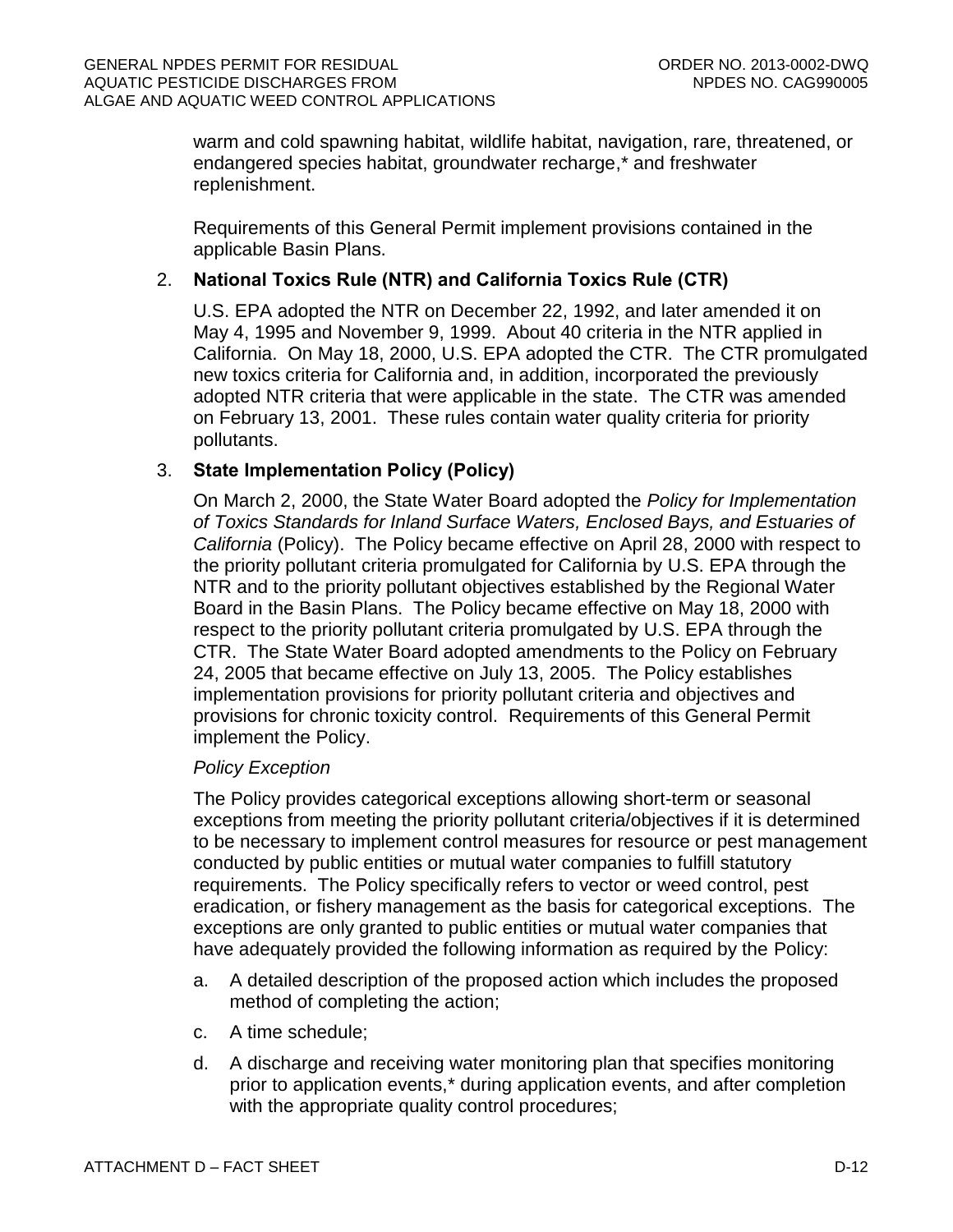- e. CEQA documentation including notifying potentially affected public and government agencies; and
- f. Any necessary contingency plans.

The public entities and mutual water companies listed in Attachment G have met the above requirements before the issuance or during the term of the Order No. 2004-0009-DWQ.

The final Negative Declaration or Mitigated Negative Declarations (ND/MND) prepared by the public entities or mutual water companies have determined that the water quality impacts identified in the environmental assessments of the ND/MND from algaecide and aquatic herbicide applications are less than significant, and would not have a significant effect on the environment. The boards of each public entity and mutual water company\*, as the lead agencies under CEQA, approved the final ND/MND. Therefore, each public entity or mutual water company is not required to meet priority pollutant criteria during the exception period.

During the issuance of the Order No. 2004-0009-DWQ, as required in section 15096 of the CEQA Guidelines, the State Water Board, as a Responsible Agency under CEQA, considered the ND/MND approved by the board of each public entity or mutual water company. The State Water Board found that the projects will have less than significant water quality impact if the Dischargers meet the requirements in this General Permit. Accordingly, the Policy 5.3 exception granted previously will continue to be valid under this Order.

Any Discharger not listed in Attachment G is required to meet all applicable priority pollutant criteria for receiving waters.

# 4. **Antidegradation Policy**

Section 131.12 of 40 C.F.R. requires that the state water quality standards include an antidegradation policy consistent with the federal policy. The State Water Board established California's antidegradation policy in State Water Board Resolution No. 68-16. Resolution No. 68-16 incorporates the federal antidegradation policy where the federal policy applies under federal law. Resolution No. 68-16 requires that existing water quality be maintained unless degradation is justified based on specific findings. The Basin Plans implement, and incorporate by reference, both the state and federal antidegradation policies.

The permitted discharge must be consistent with the antidegradation provision of 40 C.F.R. section 131.12 and Resolution No. 68-16. The conditions of this General Permit require residual algaecide and aquatic herbicide discharges to meet applicable water quality objectives. Specifically, the General Permit sets receiving water limitations for 2,4-D, acrolein, copper, diquat, endothall, fluridone glyphosate, and nonylphenol. It also sets receiving water monitoring triggers for imazapyr and triclopyr triethylamine (TEA).

The BMPs and other controls required pursuant to the General Permit constitute Best Available Technology Economically Achievable (BAT) and Best Conventional Pollutant Control Technology (BCT).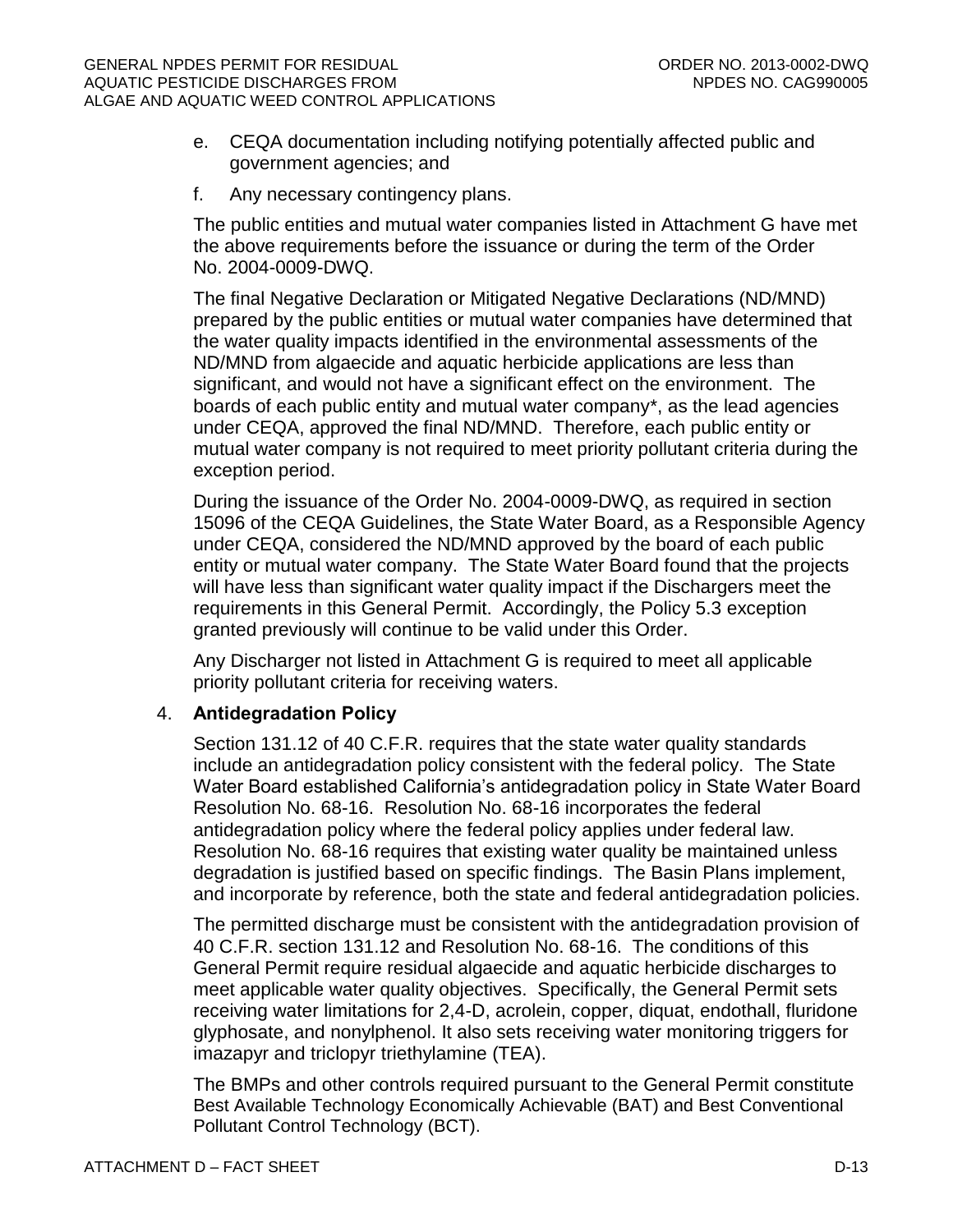The General Permit requirements are protective of the broad range of beneficial uses set forth in basin plans throughout the state, constituting best control available consistent with the purposes of the algaecide and aquatic herbicide application in order to ensure that pollution or nuisance will not occur. The nature of pesticides is to be toxic in order to protect beneficial uses such as human health or long-term viability of aquatic life. For example, blue-green algae are bacteria that live in both fresh and marine waters. In California, certain forms of blue-green algae have been a particular problem in the Klamath River watershed and on the Central Coast. Blooms of these bacteria can poison livestock, wildlife, and humans; they can also damage drinking water sources. The use of an algaecide is one of the effective ways to control the harmful blooms of blue-green algae. Although algaecide application will temporarily degrade the water quality and result in short-term toxicity in the receiving water, it prevents the toxicities in the entire water body for a long period of time. While surface waters may be temporarily degraded; water quality standards and objectives will not be exceeded after project completion.

Another example of benefits of pesticide application is the control of aquatic weeds in flood control channels. Aquatic herbicides used to control emerging aquatic weeds in a flood control channel will effectively prevent full growth and bloom of aquatic weeds that may block the channel and cause flooding in the surrounding communities. Although the water quality is temporarily degraded while the herbicide is taking its effect in eliminating the weeds, the water quality will not be exceeded after the project is completed. In addition, the receiving water limitations and other requirements of this General Permit will ensure maintenance of the highest water quality consistent with maximum benefit to the people of the state.

Given the nature of a General Permit and the broad range of beneficial uses to be protected across the state, data analysis of specific water bodies is infeasible. While surface waters may be temporarily degraded, water quality standards and objectives will not be exceeded. The nature of pesticides is to be toxic in order to protect human health and water resources. However, compliance with receiving water limitations is required. Therefore, this General Permit is consistent with state and federal antidegradation policies.

# 5. **Endangered Species Act**

This General Permit does not authorize any act that results in the taking of a threatened or endangered species or any act that is now prohibited, or becomes prohibited in the future, under either the California Endangered Species Act (Fish and Game Code §2050 et. seq) or the Federal Endangered Species Act (16 U.S.C.A. §1531 et. seq). This General Permit requires compliance with effluent limitations, receiving water limitations, and other requirements to protect the beneficial uses of waters of the state. The Discharger is responsible for meeting all requirements of the applicable Endangered Species Act.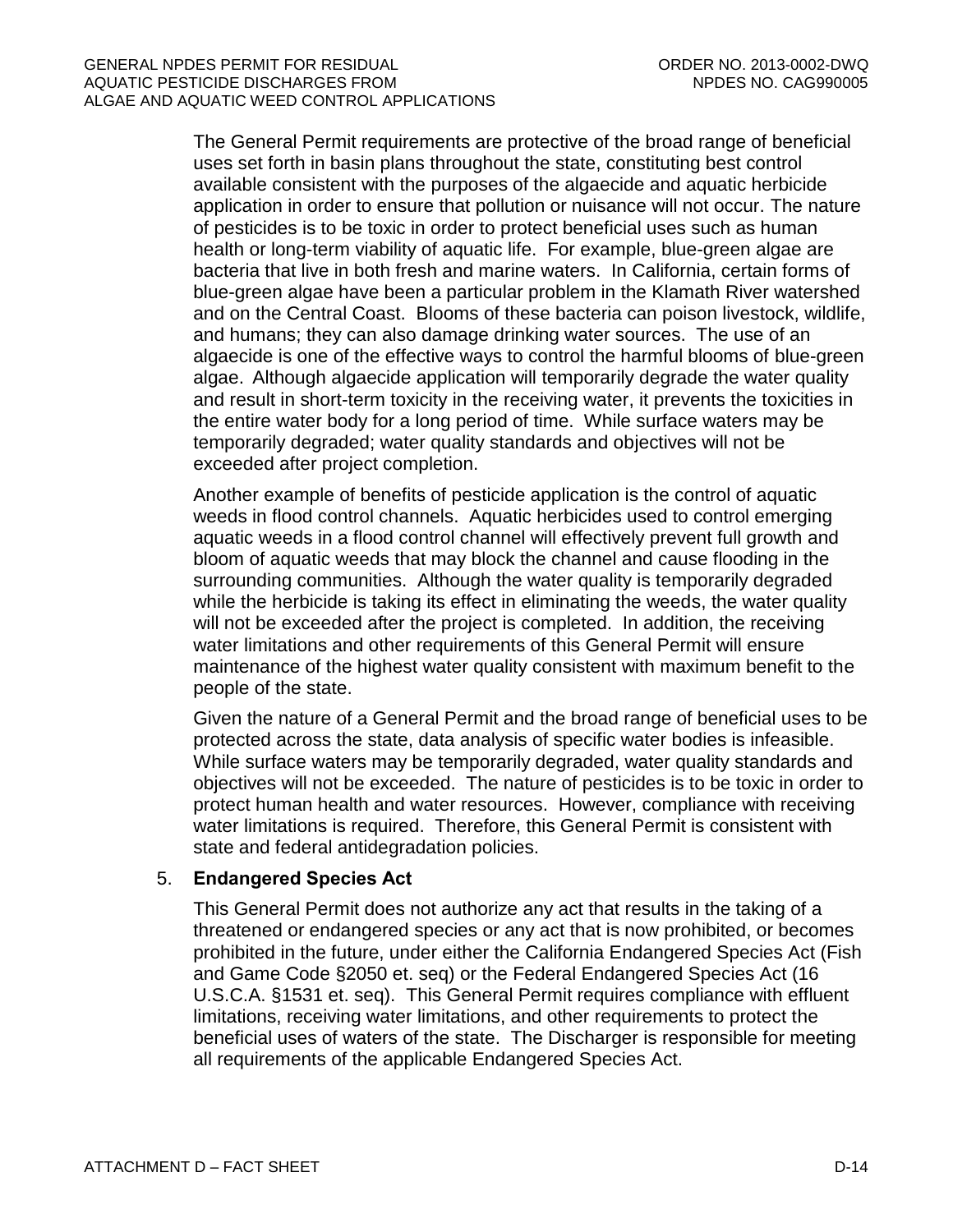# 6. **Impaired Water Bodies on CWA 303(d) List**

This General Permit does not authorize the discharge of residual algaecides and aquatic herbicides and their degradation byproducts to waters of the United States that are impaired by the same active ingredients and their degradation byproducts. The links to California's impaired waters bodies are provided at [http://www.waterboards.ca.gov/water\\_issues/programs/tmdl/integrated2010.shtm.](http://www.waterboards.ca.gov/water_issues/programs/tmdl/integrated2010.shtml)

# 7. **Other Plans, Policies, and Regulations**

The State Water Board adopted the *Water Quality Control Policy for the Enclosed Bays and Estuaries of California*. The requirements within this General Permit are consistent with the policy.

# <span id="page-52-0"></span>**V. RATIONALE FOR EFFLUENT LIMITATIONS AND DISCHARGE SPECIFICATIONS**

Effluent limitations and toxic and pretreatment effluent standards established pursuant to sections 301 (Effluent Limitations), 302 (Water Quality Related Effluent Limitations), 304 (Information and Guidelines), and 307 (Toxic and Pretreatment Effluent Standards) of the CWA and amendments thereto are applicable to the discharge.

The control of pollutants discharged is established through effluent limitations and other requirements in NPDES permits. There are two principal bases for effluent limitations: (1) 40 C.F.R. section 122.44(a) requires that permits include applicable technology-based limitations and standards; and (2) 40 C.F.R. section 122.44(d) requires that permits include water quality-based effluent limitations to attain and maintain applicable numeric and narrative water quality criteria to protect the beneficial uses of the receiving water where numeric water quality objectives have not been established.

The CWA mandates the implementation of effluent limitations that are as stringent as necessary to meet water quality standards established pursuant to state or federal law (33 U.S.C., §1311(b)(1)(C); 40 C.F.R. §122.44(d)(1)). NPDES permits must incorporate discharge limits necessary to ensure that water quality standards are met. This requirement applies to narrative criteria as well as to numeric criteria specifying maximum amounts of particular pollutants. Pursuant to 40 C.F.R. section 122.44(d)(1)(i), NPDES permits must contain limits that control all pollutants that "*are or may be discharged at a level which will cause, have the reasonable potential to cause, or contribute to an excursion above any state water quality standard, including state narrative criteria for water quality*." Section 122.44(d)(1)(vi) of 40 C.F.R. further provides that "[w]*here a state has not established a water quality criterion for a specific chemical pollutant that is present in an effluent at a concentration that causes, has the reasonable potential to cause, or contributes to an excursion above a narrative criterion within an applicable State water quality standard, the permitting authority must establish effluent limits.*"

The CWA requires point source dischargers to control the amount of conventional, nonconventional, and toxic pollutants that are discharged into the waters of the United States. The control of pollutants discharged is established through effluent limitations and other requirements in NPDES permits. There are two principal bases for effluent limitations: 40 C.F.R. section 122.44(a) requires that permits include applicable technology-based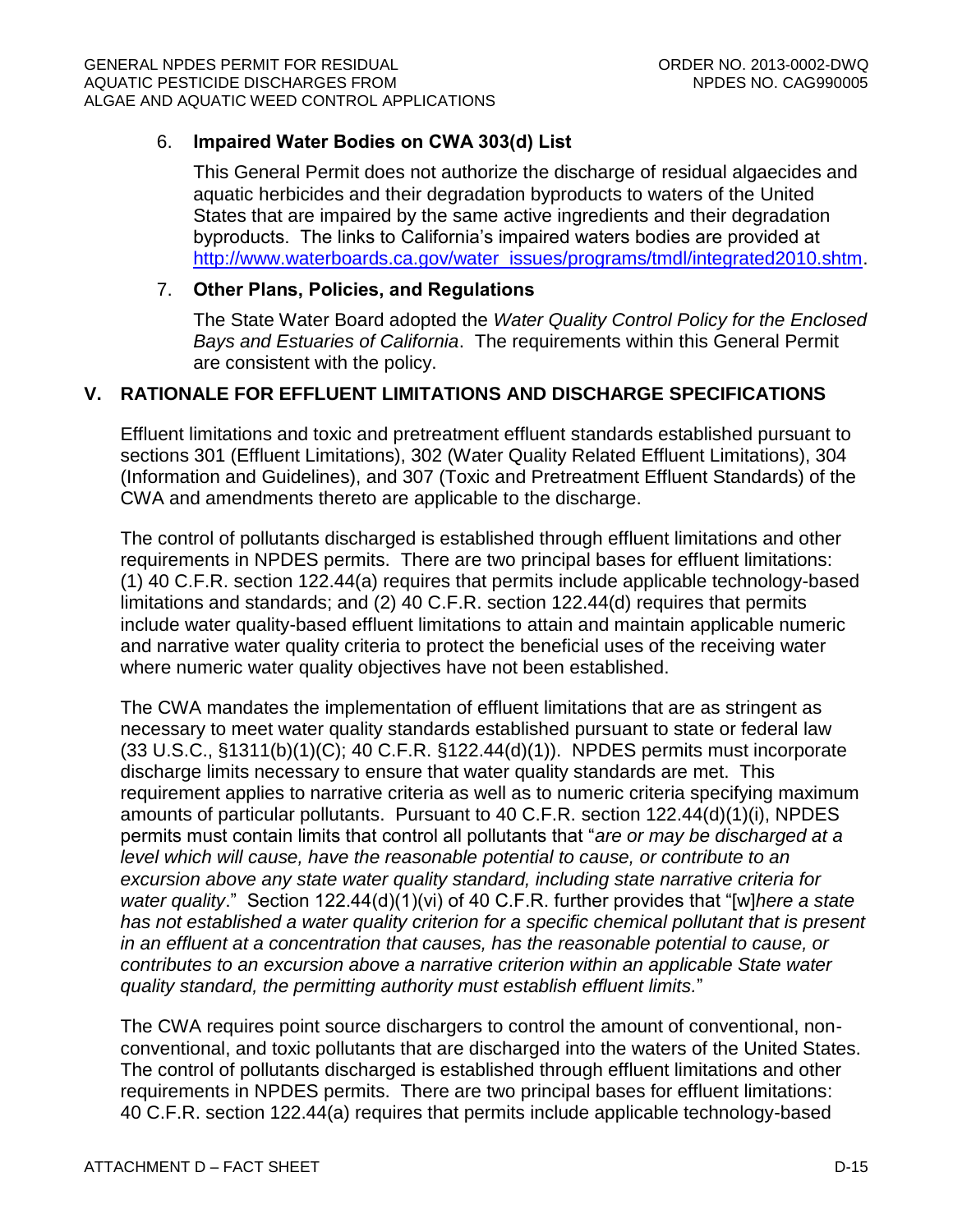limitations and standards; and section 122.44(d) requires that permits include water quality-based effluent limitations to attain and maintain applicable numeric and narrative water quality criteria to protect the beneficial uses of the receiving water where numeric water quality objectives have not been established.

With respect to narrative objectives, the State Water Board must establish effluent limitations using one or more of three specified sources: (1) U.S. EPA's published water quality criteria; (2) a proposed state criterion (i.e., water quality objective) or an explicit state policy interpreting its narrative water quality criteria; or (3) an indicator parameter  $(i.e., 40 C.F.R. §122.44(d)(1)(vi)(A), (B) or (C)).$  Basin Plans contain a narrative objective requiring that: "*All waters shall be maintained free of toxic substances in concentrations that produce detrimental physiological responses in human, plant, animal, or aquatic life.*" Basin Plans require the application of the most stringent objective necessary to ensure that surface water and groundwater do not contain chemical constituents, discoloration, toxic substances, radionuclides, or taste and odor producing substances that adversely affect beneficial uses. Basin Plans state that material and relevant information, including numeric criteria, and recommendations from other agencies and scientific literature will be utilized in evaluating compliance with the narrative toxicity objective. Basin Plans also limit chemical constituents in concentrations that adversely affect surface water beneficial uses. Basin Plans further state that, to protect all beneficial uses, the Regional Water Board may apply limits more stringent than MCLs.

# <span id="page-53-0"></span>**A. Discharge Prohibitions**

1. The discharge of residual algaecides, residual aquatic herbicides, and their degradation byproducts in a manner different from that described in this General Permit is prohibited.

This prohibition is based on 40 C.F.R. 122.21(a), "Duty to Apply," and California Water Code section 13260, which requires filing a Report of Waste Discharge before discharges can occur. Discharges not described in the NOI, and subsequently not discharged in the manner permitted by this General Permit, are prohibited.

2. The discharge of residual algaecides, residual aquatic herbicides, and their degradation byproducts shall not create a nuisance as defined in section 13050 of the California Water Code.

This prohibition is based on California Water Code section 13050 for water quality control for achieving water quality objectives.

3. The discharge shall not cause, have a reasonable potential to cause, or contribute to an in-stream excursion above any applicable standard or criterion promulgated by U.S. EPA pursuant to section 303 of the CWA, or water quality objective adopted by the State or Regional Water Boards.

This prohibition is based on CWA section 301 and California Water Code.

4. All pesticides are prohibited from the waters of the Lahontan Region (Region 6). The use of this permit is invalid in the Lahontan Region unless the discharger has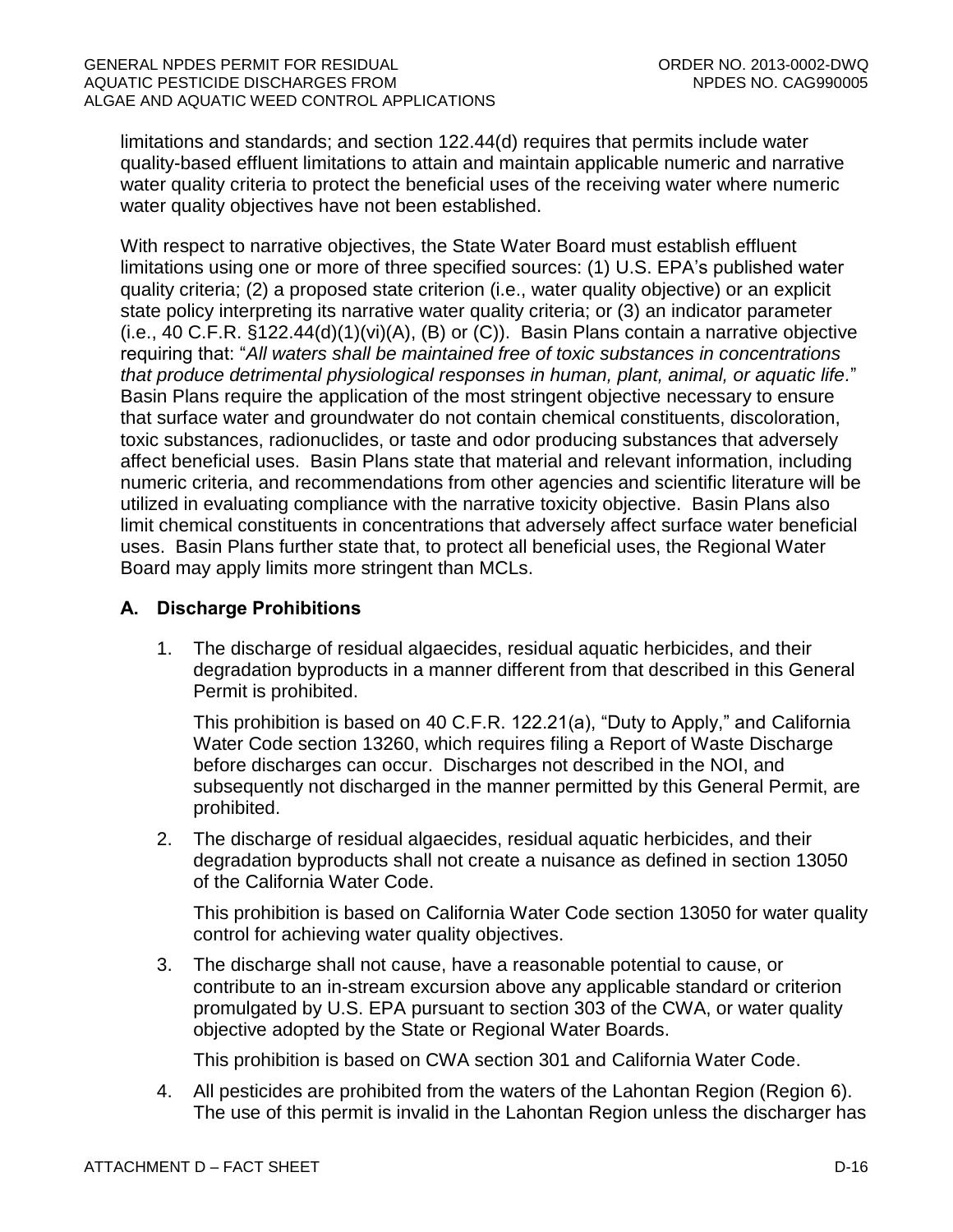requested a prohibition exemption from the Lahontan Water Board and the Lahontan Water Board has granted an exemption for the use of algaecides or aquatic herbicides.

This prohibition is based on the Lahontan Water Board's region-wide waste discharge prohibition for pesticides in water with exemption criteria to allow certain uses of aquatic pesticides.

#### <span id="page-54-0"></span>**B. Effluent Limitations**

# 1. **Technology-Based Effluent Limitations**

The intent of technology-based effluent limitations in NPDES permits is to require a minimum level of treatment of pollutants based on available treatment technologies while allowing the Discharger to use any available control technique to meet the limitations. For industrial and other non-municipal facilities, technology-based effluent limitations are derived by using: (1) national effluent limitations guidelines and standards established by U.S. EPA; or best professional judgment on a case-by-case basis in the absence of national effluent limitations guidelines and standards. In the case of pesticide applications, U.S. EPA has not developed guidelines and standards other than the requirement to follow the labels when applying pesticides. At this point, it is not appropriate to establish technology-based effluent limitations other than following the label when applying algaecides and aquatic herbicides.

Therefore, the effluent limitations contained in this General Permit are narrative and include requirements to develop and implement an APAP that describes appropriate BMPs, including compliance with all algaecide and aquatic herbicide label instructions, and to comply with numeric receiving water limitations and actions required if monitoring triggers are exceeded.

The BMPs required herein constitute BAT and BCT and will be implemented to minimize the area and duration of impacts caused by the discharge of algaecides and aquatic herbicides in the treatment area and to allow for restoration of water quality and protection of beneficial uses of the receiving waters to pre-application quality following completion of an application event.\* In addition, for those enrollees that have been granted an exception to meeting receiving water limitations for acrolein and copper, in accordance with the Policy, this General Permit requires that upon completion of a pesticide application project, the Discharger shall provide certification by a qualified biologist that the receiving water beneficial uses have been restored.

The development of BMPs provides the flexibility necessary to establish controls to minimize the area extent and duration of impacts caused by the discharge of algaecides and aquatic herbicides. This flexibility allows Dischargers to implement appropriate BMPs for different types of applications and different types of waters.

Much of the BMP development has been incorporated into the algaecide and aquatic herbicide regulation process by U.S. EPA, DPR, and County Agricultural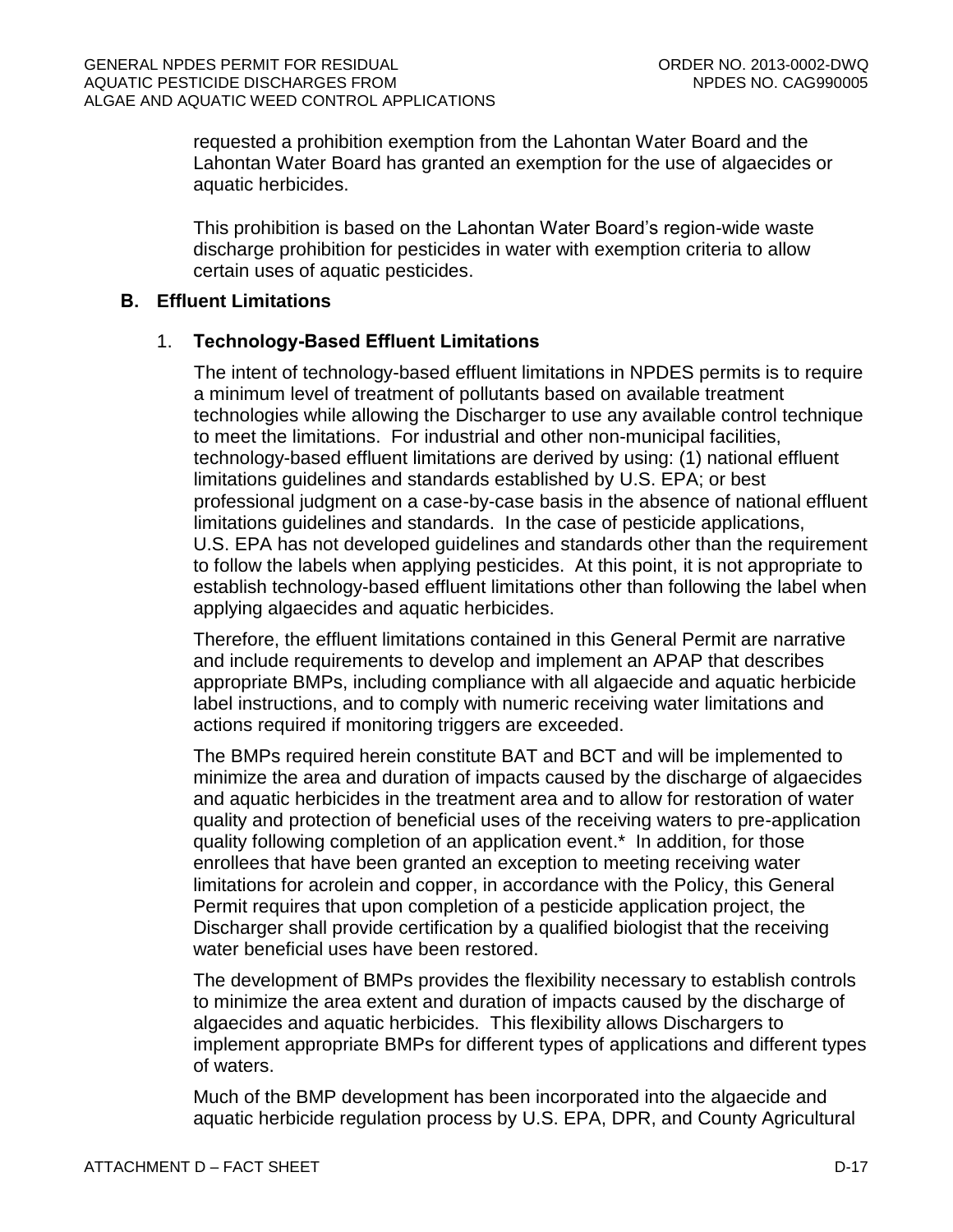Commissioners. The Dischargers must be licensed by DPR if such licensing is required for the algaecide and aquatic herbicide application project. The algaecide and aquatic herbicide use must be consistent with the algaecide and aquatic herbicide label instructions and any Restricted Material Use Permits issued by County Agricultural Commissioners.

U.S. EPA and DPR scientists review algaecide and aquatic herbicide labels to ensure that a product used according to label instructions will cause no harm (or "adverse impact") on non-target organisms that cannot be reduced (or "mitigated") with protective measures or use restrictions. Many of the label directions constitute BMPs to protect water quality and beneficial uses. Label directions may include: precautionary statements regarding toxicity and environmental hazards; directions for proper handling, dosage, application, and disposal practices; prohibited activities; spill prevention and response measures; and restrictions on type of water body and flow conditions.

A Restricted Material Use Permit issued by the County Agricultural Commissioner incorporates applicable suggested permit conditions from DPR and local sitespecific conditions necessary to protect the environment. State regulations require that specific types of information be provided in an application to the County Agricultural Commissioners for a Restricted Material Use Permit. The County Agricultural Commissioners review the application to ensure that appropriate alternatives were considered and that any potential adverse effects are mitigated. The County Agricultural Commissioners also conduct pre-project inspections on at least five percent of projects.

This General Permit requires that Dischargers use BMPs when implementing control programs in order to mitigate effects to water quality resulting from algaecide and aquatic herbicide applications. Dischargers are required to consider alternative control measures to determine if there are feasible alternatives to the selected algaecide and aquatic herbicide application project that could reduce potential water quality impacts. If the Discharger identifies alternative control measures to the selected algaecide and aquatic herbicide application project that could reduce potential water quality impacts and that are also feasible, practicable, and cost-effective, the Discharger shall implement the identified alternative measures. The selection of control measures that use nontoxic and less toxic alternatives is an example of an effective BMP.

# 2. **Water Quality-Based Effluent Limitations (WQBELs)**

# a. **Scope and Authority**

Section 122.44(d)(1)(i) of 40 C.F.R. mandates that permits include effluent limitations for all pollutants that are or may be discharged at levels that have the reasonable potential to cause or contribute to an exceedance of a water quality standard, including numeric and narrative objectives within a standard. Where reasonable potential has been established for a pollutant, but there is no numeric criterion or objective for the pollutant, WQBELs must be established using: (1) U.S. EPA criteria under CWA section 304(a), supplemented where necessary by other relevant information; (2) an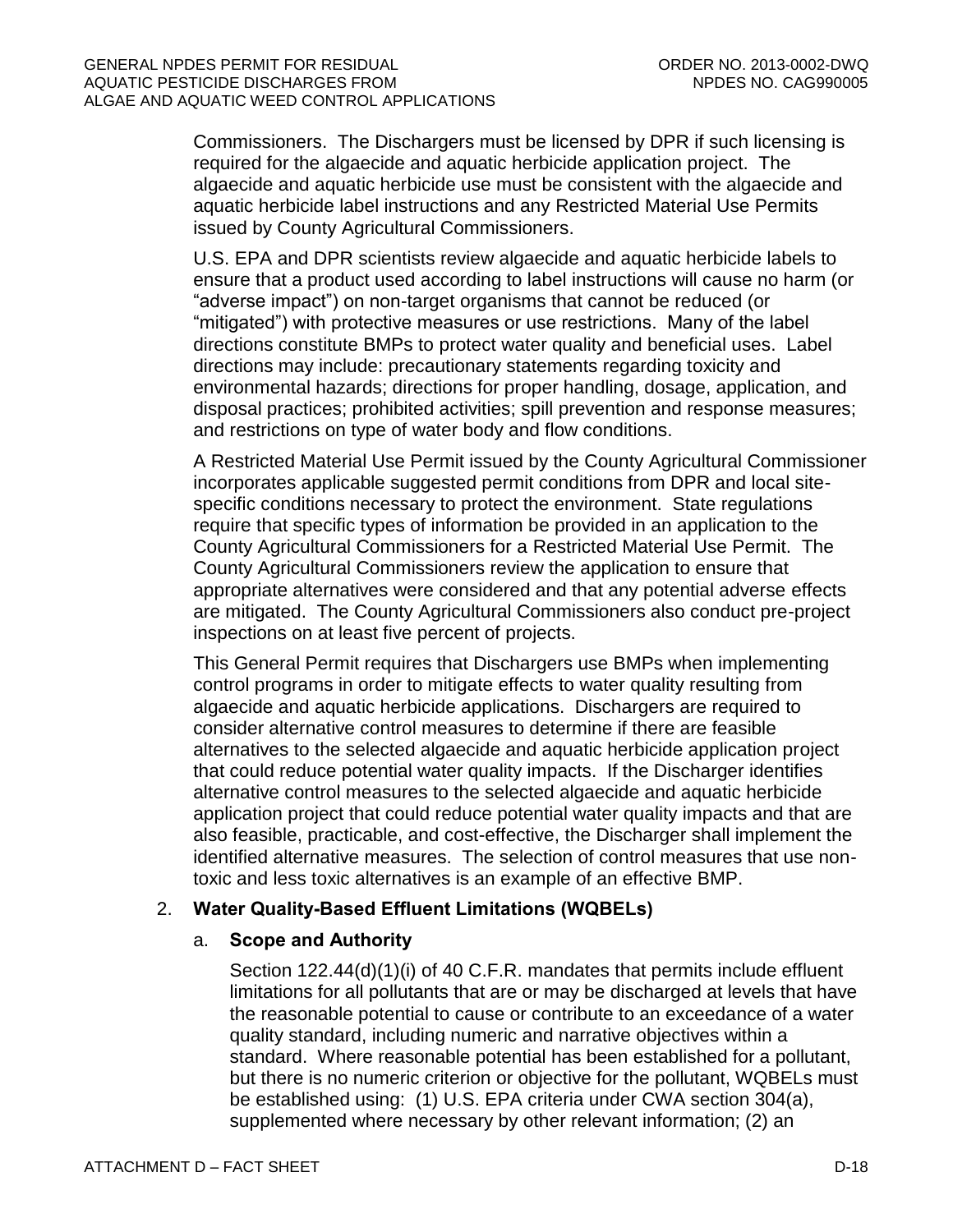indicator parameter for the pollutant of concern; or (3) a calculated numeric water quality criterion, such as a proposed state criterion or policy interpreting the state's narrative criterion, supplemented with other relevant information, as provided in 40 C.F.R. section 122.44(d)(1)(vi).

The process for determining reasonable potential and calculating WQBELs when necessary is intended to protect the designated uses of the receiving water as specified in the Basin Plans, and achieve applicable water quality objectives and criteria that are contained in other state plans and policies, or any applicable water quality criteria contained in the CTR and NTR.

Section 122.44(k)(3) of 40 C.F.R. allows the use of other requirements such as BMPs in lieu of numeric effluent limits if the latter are infeasible. It is infeasible for the State Water Board to establish numeric effluent limitations in this General Permit because:

- i. The application of algaecides and aquatic herbicides is not necessarily considered a discharge of pollutants according to the *National Cotton Council of America v. U.S. EPA<sup>10</sup>* and other applicable case law. The Sixth Circuit Court of Appeals ruled that residual pesticides associated with the application of pesticides at, over, or near water constitute pollutants within the meaning of the CWA and that the discharge must be regulated under an NPDES permit;
- ii. This General Permit regulates the discharge of residual algaecides and aquatic herbicides used for algae and aquatic weed control to waters of the United States. These are algaecides and herbicides with registration labels that explicitly allow direct application to water bodies. In algaecides and aquatic herbicides applications to control pests, any algaecides and aquatic herbicides residue or degradation byproduct that is deposited in waters of the United States is a pollutant. However, at what point the algaecides and aquatic herbicides become a residue is not precisely known and varies depending on the type of algaecides and aquatic herbicides, application method and quantity, water chemistry, etc. Therefore, in the application of algaecides and aquatic herbicides, the exact effluent is unknown;
- iii. It would be impractical to provide effective treatment of the algaecides and aquatic herbicides residue to protect water quality, given typically, algaecides and aquatic herbicides applications consist of numerous short duration intermittent algaecides and aquatic herbicides residue releases to surface waters from many different locations; and
- iv. Treatment may render the algaecides and aquatic herbicides useless for algae and aquatic weed control.

 $10$  553 F.3d 927 (6<sup>th</sup> Cir., 2009)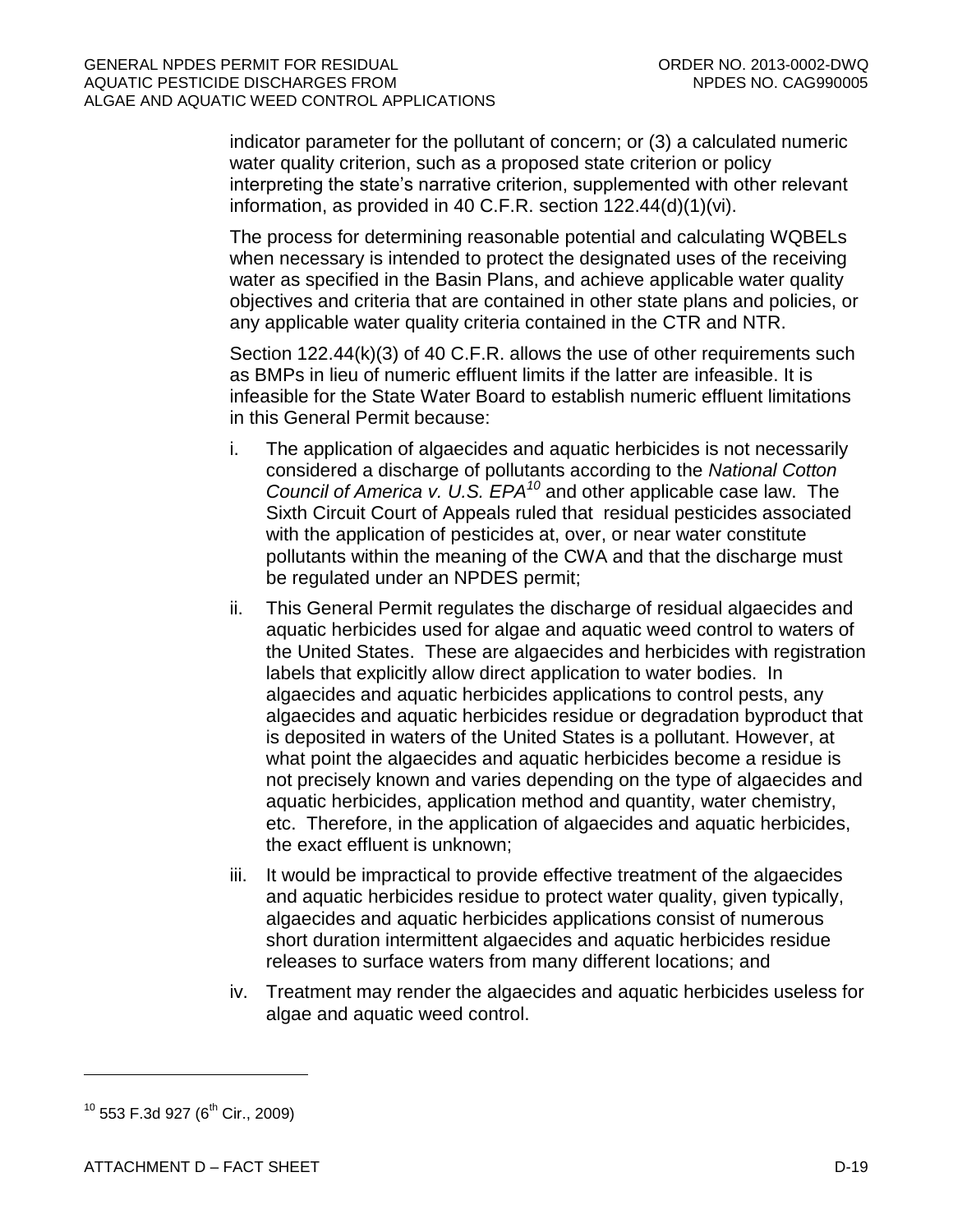Therefore, as stated in Technology-Based Effluent Limitations, Section V.B.1 above, the effluent limitations contained in this General Permit are narrative and include requirements to develop and implement an APAP that describes appropriate BMPs, including compliance with all algaecides and aquatic herbicides label instructions, and to comply with narrative receiving water limitations and triggers.

### b. **Receiving Water Beneficial Uses**

Algaecide and aquatic herbicide applications for algae and aquatic weed control may potentially deposit residual algaecides and aquatic herbicides to surface waters. Beneficial uses of receiving waters are as follows: municipal and domestic supply, agricultural irrigation, agricultural stock watering, process water supply, service water supply, and hydropower supply, water contact recreation, canoeing and rafting recreation, other non-contact water recreation, warm freshwater aquatic habitat, cold freshwater aquatic habitat, warm fish migration habitat, cold fish migration habitat, warm and cold spawning habitat, wildlife habitat, navigation, groundwater recharge, and freshwater replenishment. Requirements of this General Permit implement the applicable Basin Plans.

#### c. **Determining the Need for WQBELs**

Water quality standards include Regional Water Board Basin Plan beneficial uses and narrative and numeric water quality objectives, State Water Boardadopted standards, and federal standards, including the CTR and NTR, as well as antidegradation policies. The Basin Plans include numeric sitespecific water quality objectives and narrative objectives for toxicity, chemical constituents, and tastes and odors. The narrative toxicity objective states: "*All waters shall be maintained free of toxic substances in concentrations that produce detrimental physiological responses in human, plant, animal, or aquatic life*." With regard to the narrative chemical constituent objective, the Basin Plans state that waters shall not contain chemical constituents in concentrations that adversely affect beneficial uses. At minimum, "…*water designated for use as domestic or municipal supply (MUN) shall not contain concentrations of chemical constituents in excess of the maximum contaminant levels (MCLs)" in title 22 of CCR.* The narrative tastes and odors objective states: *"Water shall not contain taste- or odor-producing substances in concentrations that impart undesirable tastes or odors to domestic or municipal water supplies or to fish flesh or other edible products of aquatic origin, or that cause nuisance, or otherwise adversely affect beneficial uses*."

Federal regulations require effluent limitations for all pollutants that are or may be discharged at a level that will cause or have the reasonable potential to cause, or contribute to an in-stream excursion above a narrative or numerical water quality standard.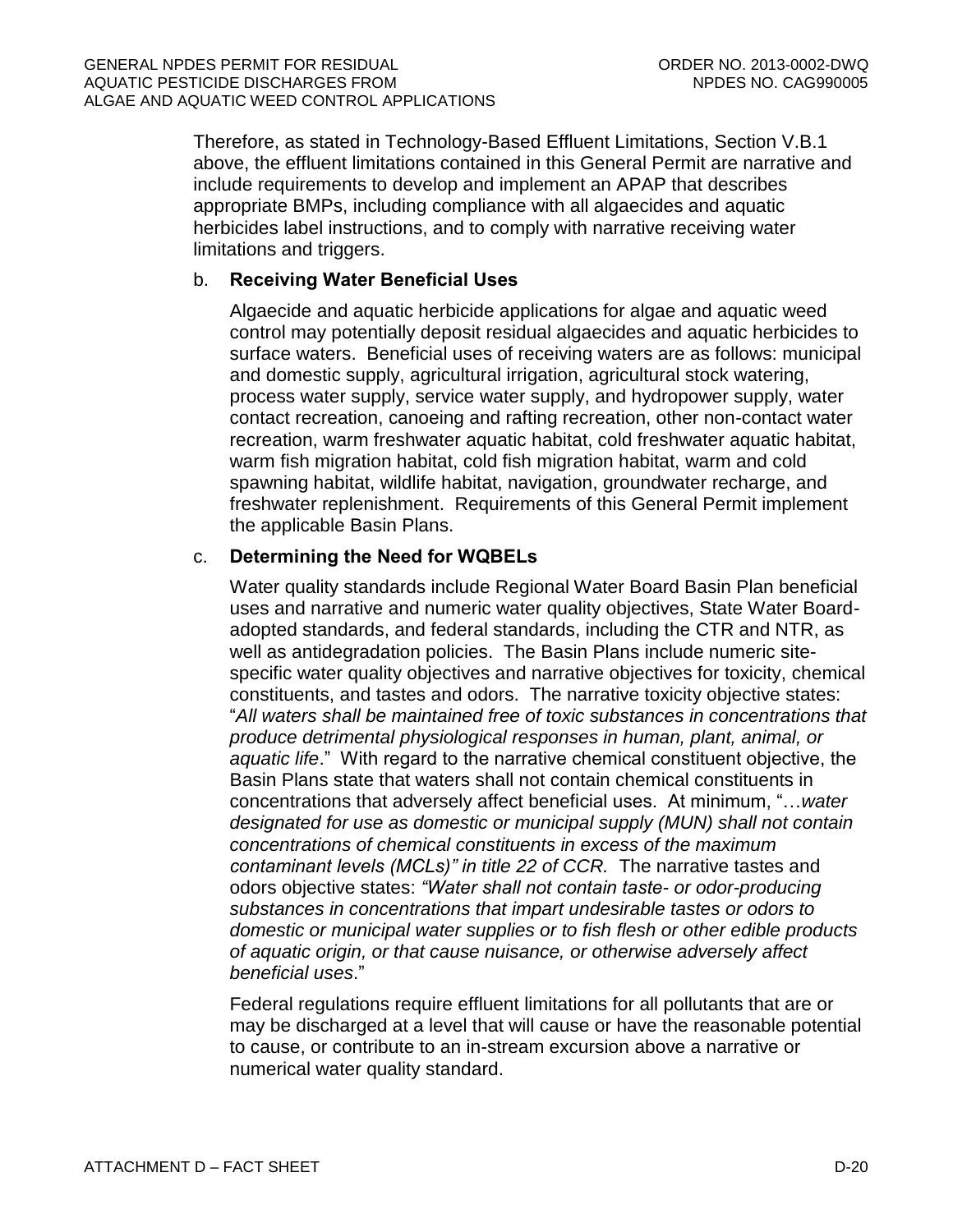# d. **Antidegradation Policy**

The permitted discharge is consistent with the antidegradation provisions of 40 C.F.R. section 131.12 and State Water Board Resolution No. 68-16. Compliance with these requirements will result in the use of best practicable treatment or control of the discharge. Due to the low volume of discharge expected from discharges regulated under this General Permit, the impact on existing water quality will be insignificant. Dischargers seeking authorization to discharge under this General Permit are required to demonstrate compliance with receiving water limitations during the application. If, however, the appropriate Regional Water Board, subsequent to review of any application, finds that the impact of a discharge will be significant, then authorization for coverage under this General Permit will be denied and coverage under an individual permit will be required (including preparation of an antidegradation analysis).

# <span id="page-58-1"></span><span id="page-58-0"></span>**VI. RATIONALE FOR RECEIVING WATER LIMITATIONS AND MONITORING TRIGGERS**

#### **A. Groundwater**

[Not Applicable]

#### <span id="page-58-2"></span>**B. Surface Water**

CWA section 303(a-c), requires states to adopt water quality standards, including criteria necessary to protect beneficial uses. Regional Water Boards adopted water quality criteria as water quality objectives in the Basin Plans. The Basin Plans state that "[t]*he numerical and narrative water quality objectives define the least stringent standards that the Regional Water Board will apply to regional waters in order to protect the beneficial uses.*" The Basin Plans include numeric and narrative water quality objectives for various beneficial uses and water bodies. This General Permit contains receiving water limitations based on the Basin Plans' numerical and narrative water quality objectives for bio-stimulatory substances, chemical constituents, color, temperature, floating material, settleable substances, suspended material, tastes and odors, and toxicity. This General Permit also requires compliance with any amendment or revision to the water quality objectives contained in the Basin Plans adopted by Regional Water Boards subsequent to adoption of this General Permit.

Once algaecides and aquatic herbicides have been applied to a treatment area, the algaecide and aquatic herbicide product can actively control pests within the treatment area. The discharge of algaecides and aquatic herbicides, their residues, and their degradation byproducts from the applications to surface water must meet applicable water quality criteria and objectives. The receiving water limitations ensure that an application event\* does not result in an exceedance of a water quality standard in the receiving water.

To protect all designated beneficial uses of the receiving water, the most protective (lowest) and appropriate (to implement the CTR criteria and WQOs in the Basin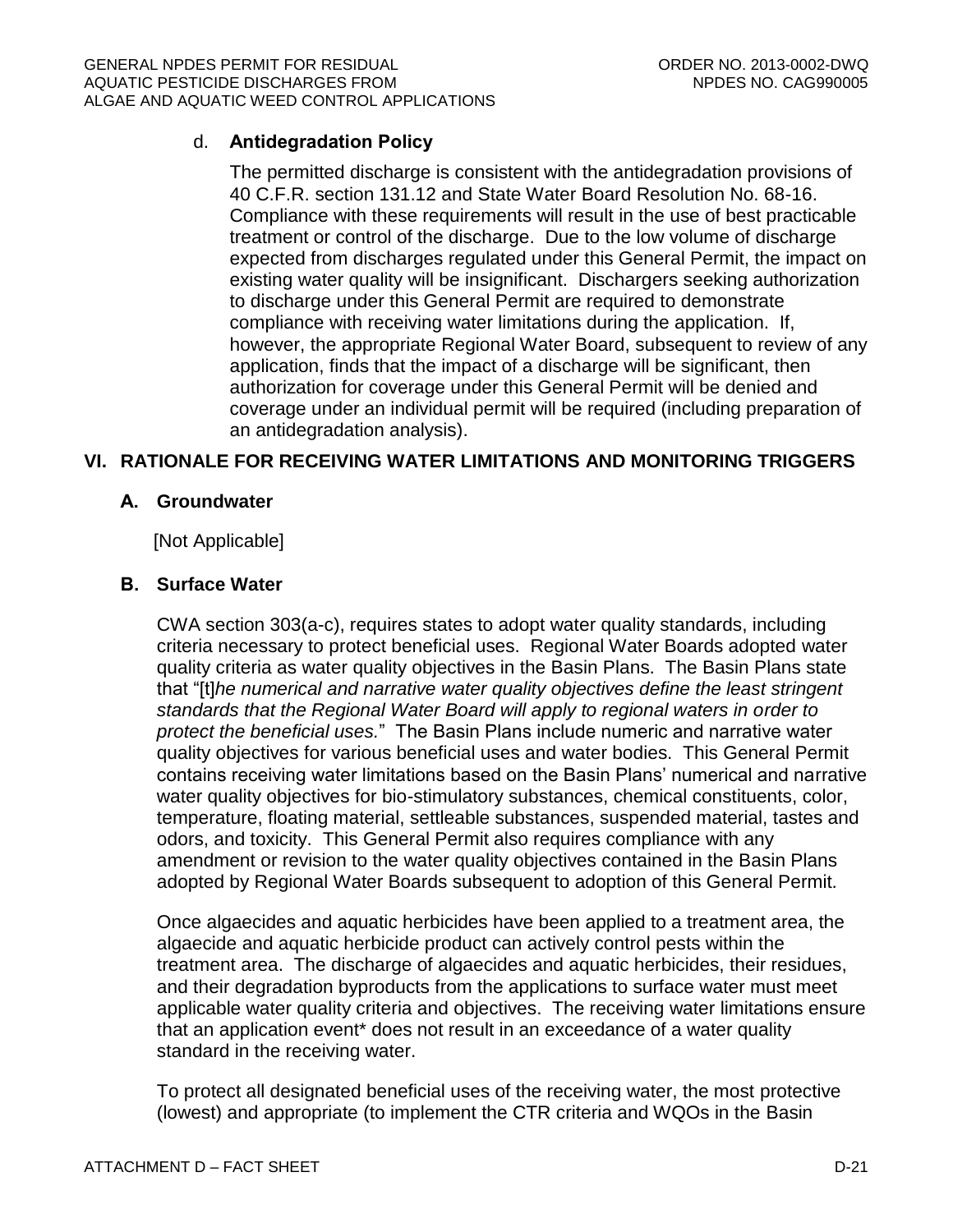Plans) criteria should be selected as the permit limitation for a particular water body and constituent. In many cases, water quality standards include narrative, rather than numerical, water quality objectives. In such cases, numeric water quality limits from the literature or publicly available information may be used to ascertain compliance with water quality criteria.

Algaecide and aquatic herbicide formulations contain disclosed "active" ingredients that yield toxic effects\* on target organisms and may also have toxic effects on nontarget organisms. Algaecide and aquatic herbicide active ingredients that do not contain pollutants for which there are applicable numeric CTR criteria may still have toxic effects on receiving water bodies. In addition, the inactive or "inert" ingredients of algaecides and aquatic herbicides, which are trade secrets and have not been publicly disclosed, may also contain toxic pollutants or pollutants that could affect water quality.

DPR is responsible for reviewing toxic effects of product formulations and determining whether an algaecide or aquatic herbicide is suitable for use in California's waters. In this General Permit, inert ingredients are also considered on a constituent-byconstituent basis. U.S. EPA regulates pesticide use through strict labeling requirements in order to mitigate negative impacts to human health and the environment, and DPR environmental and medical toxicologists review toxicity data on formulations and can deny registration or work with registrants or County Agricultural Commissioners to impose additional requirements in order to protect human health or the environment.

U.S. EPA and DPR require that pesticides undergo toxicity testing and meet specific toxicity requirements before registering the pesticide for application to surface waters. U.S. EPA has found that the application of properly registered pesticides pose a minimal threat to people and the environment. In addition, the effects of these pesticides on water quality will be mitigated through compliance with FIFRA label requirements, application of BMPs, and monitoring.

Basin Plan water quality objectives to protect the beneficial uses of surface water and groundwater include numeric objectives and narrative objectives, including objectives for chemical constituents, toxicity, and tastes and odors. The toxicity objective requires that surface water and groundwater be maintained free of toxic substances in concentrations that produce detrimental physiological responses in humans, plants, animals, or aquatic life. The chemical constituent objective requires that surface water and groundwater shall not contain chemical constituents in concentrations that adversely affect any beneficial use or that exceed the MCLs set forth in title 22, Cal. Code Regs. The tastes and odors objective states that surface water and groundwater shall not contain taste- or odor-producing substances in concentrations that cause nuisance or adversely affect beneficial uses. The Basin Plans require the application of the most stringent objective necessary to ensure that surface water and groundwater do not contain chemical constituents, toxic substances, radionuclides, or taste and odor producing substances in concentrations that adversely affect domestic drinking water supply, agricultural supply, or any other beneficial use.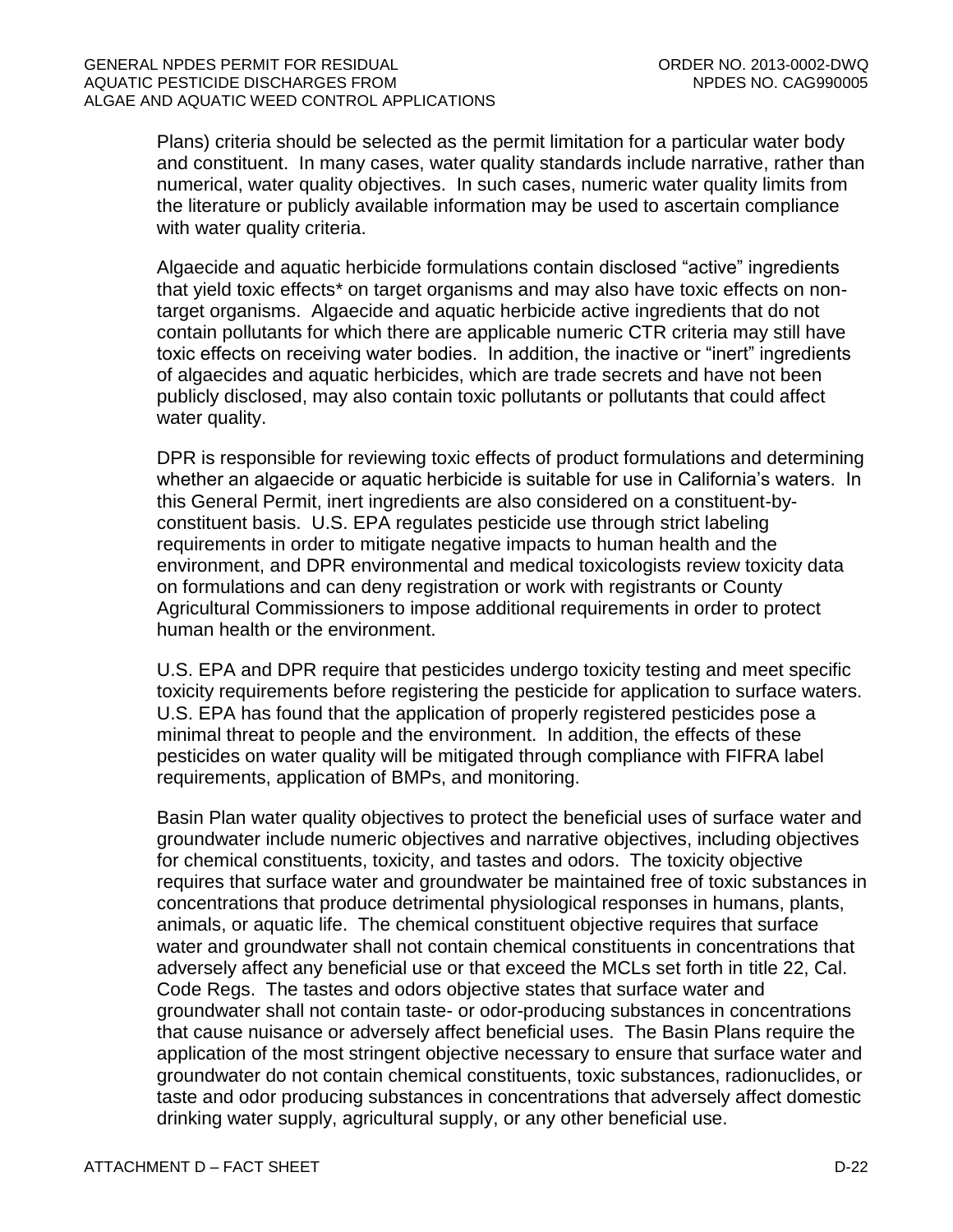### 1. **Receiving Water Limitations**

The instantaneous maximum receiving water limitations are based on promulgated water quality criteria such as those provided in the CTR, water quality objectives adopted by the State and Regional Water Boards in their Basin Plans, water quality criteria adopted by the California Department of Fish and Wildlife, water quality standards such as drinking water standards adopted by U.S. EPA or the California Department of Public Health (CDPH), or U.S. EPA National Recommended Ambient Water Quality Criteria.

This General Permit provides receiving water limitations based on the lowest water quality criteria/objectives to protect all designated beneficial uses of the receiving water. The receiving water limitations in this General Permit are the same as those in Order No. 2004-0009-DWQ. The rationale for each limitation is summarized below.

<span id="page-60-0"></span>

| Constituent/<br><b>Parameter</b> | MUN,<br>µg/L                                                                                                     | <b>WARM</b> or<br>COLD,<br>µg/L | Other than<br>MUN, WARM,<br>or COLD, µg/L | <b>All Designations</b>                                                                                                                                                                                                                                                | <b>Basis</b>                                                                        |
|----------------------------------|------------------------------------------------------------------------------------------------------------------|---------------------------------|-------------------------------------------|------------------------------------------------------------------------------------------------------------------------------------------------------------------------------------------------------------------------------------------------------------------------|-------------------------------------------------------------------------------------|
| $2,4,-D$                         | 70                                                                                                               |                                 |                                           |                                                                                                                                                                                                                                                                        | <b>U.S. EPA MCL</b>                                                                 |
| Acrolein <sup>2</sup>            | 320                                                                                                              | 21                              | 780                                       |                                                                                                                                                                                                                                                                        | U.S. EPA Water<br>Quality Criteria,<br>1986.                                        |
| Copper <sup>2</sup>              |                                                                                                                  |                                 |                                           | Dissolved Freshwater <sup>3</sup><br>Copper Chronic = $0.960 \exp\{0.8545$<br>[In(hardness <sup>4</sup> )] - 1.702} <sup>5,6</sup><br>Dissolved saltwater <sup>3</sup><br>Copper Chronic = $0.83 \exp\{0.8545$<br>[ln(hardness <sup>4</sup> )] - 1.702} <sup>5,6</sup> | California Toxics<br>Rule                                                           |
| Diquat                           | 20                                                                                                               |                                 |                                           |                                                                                                                                                                                                                                                                        | <b>U.S. EPA MCL</b>                                                                 |
| Endothall                        | 100                                                                                                              |                                 |                                           |                                                                                                                                                                                                                                                                        | U.S. EPA MCL                                                                        |
| Fluridone                        | 560                                                                                                              |                                 |                                           |                                                                                                                                                                                                                                                                        | U.S. EPA<br><b>Integrated Risk</b><br>Information<br>System                         |
| Glyphosate                       | 700                                                                                                              |                                 |                                           |                                                                                                                                                                                                                                                                        | <b>U.S. EPA MCL</b>                                                                 |
| Nonylphenol                      |                                                                                                                  |                                 |                                           | Freshwater Chronic Criterion =<br>$6.6 \mu g/L$<br>Saltwater Chronic Criterion =<br>1.7 $\mu$ g/L                                                                                                                                                                      | U.S. EPA National<br>Recommended<br><b>Ambient Water</b><br><b>Quality Criteria</b> |
| <b>Toxicity</b>                  | Algaecide and aquatic herbicide applications shall not cause or contribute to<br>toxicity in receiving water(s). |                                 |                                           |                                                                                                                                                                                                                                                                        | <b>Regional Water</b><br>Boards' Basin<br>Plans                                     |

#### **Table D-2. Summary of Receiving Water Limitations**

**Notes** 

- 1. See Regional Water Boards' Water Quality Control Plans (Basin Plans) for beneficial use definitions.
- 2. Public entities and mutual water companies listed in Attachment G are not required to meet this receiving water limitation during the exception period described in Section VIII.C.10, Limitations and Discharge Requirements, Aquatic Pesticides Application Plan (APAP).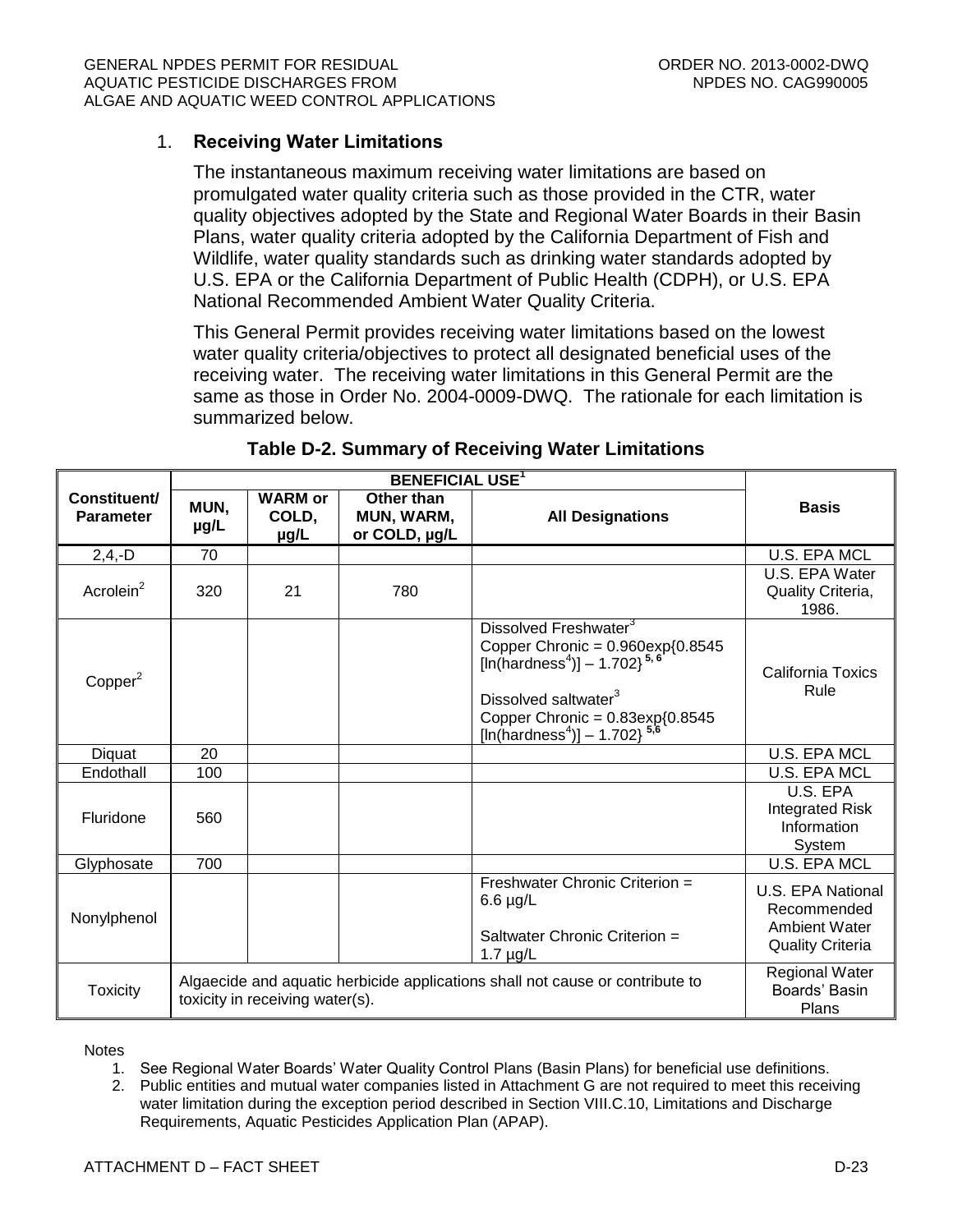#### GENERAL NPDES PERMIT FOR RESIDUAL CHARGE ORDER NO. 2013-0002-DWQ AQUATIC PESTICIDE DISCHARGES FROM NEW ROOM NEEDS NO. CAG990005 ALGAE AND AQUATIC WEED CONTROL APPLICATIONS

- 3. For waters in which the salinity is equal to or less than 1 part per thousand 95% or more of the time, the freshwater criteria apply. For waters in which the salinity is equal to or greater than 10 parts per thousand 95% or more of the time, saltwater criteria apply. For waters in which the salinity is between 1 and 10 parts per thousand, the applicable criteria are the more stringent of the freshwater or saltwater criteria.
- 4. For freshwater aquatic life criteria, waters with a hardness 400 mg/L or less as calcium carbonate, the actual ambient hardness of surface water shall be used. For waters with a hardness of over 400 mg/L as calcium carbonate, a hardness of 400 mg/L as calcium carbonate shall be used with a default Water-Effect Ratio of 1.
- 5. Values should be rounded to two significant figures.
- 6. This limitation does not apply to the Sacramento River and its tributaries above the State Highway 32 Bridge at Hamilton City. See Table III-1 of the Basin Plan for the Sacramento and San Joaquin River Basins for copper limitation.

The copper limitation in Order No. 2004-0009-DWQ was based on the CTR's Criteria Continuous Concentration (CCC) expressed in total recoverable concentration. This General Permit also uses CCC from the CTR as the basis of the copper limitations; however, the copper limitation is now expressed in dissolved concentration. Since the copper criterion in the CTR is expressed in dissolved concentration, the receiving water limitation must also be expressed in dissolved rather than total concentration since it is the dissolved portion of copper that is bioavailable to aquatic life.

Based on Policy section 5.3, this General Permit grants public entities and mutual water companies listed in Attachment G a short-term or seasonal exception from meeting receiving water limitations for acrolein and copper during treatment. As a condition of the exception, this General Permit requires Dischargers to provide the length and justification of required exception periods in their APAPs. There is no discrete definition for short-term; but the intent is to allow the exception to apply during the treatment period. It is up to the Discharger to make this demonstration.

The receiving water dissolved oxygen limitation is based on the Regional Water Board Basin Plans' dissolved oxygen objectives.

#### 2. **Receiving Water Monitoring Triggers**

In algaecide or aquatic herbicide applications, it is reasonable to conclude that some residual algaecides or aquatic herbicides will remain in the receiving waters. These residual algaecides or aquatic herbicides may cause toxicity to aquatic life. However, information regarding the specific amount of algaecide or aquatic herbicide residues (described below) in the receiving water as a result of direct applications for weed control is not adequate to develop receiving water limitations for these algaecides and aquatic herbicides. Therefore, this General Permit only contains Receiving Water Monitoring Triggers and/or monitoring requirements for these algaecides or aquatic herbicides. The monitoring triggers and monitoring data will be used to assess whether the discharges of these algaecide or aquatic herbicide residues have the reasonable potential to cause or contribute to an excursion of a water quality standard, including numeric and narrative objectives within a standard.

In the absence of adopted criteria, objectives, or standards, the State Water Board used U.S. EPA's Ambient Criteria for the Protection of Freshwater Aquatic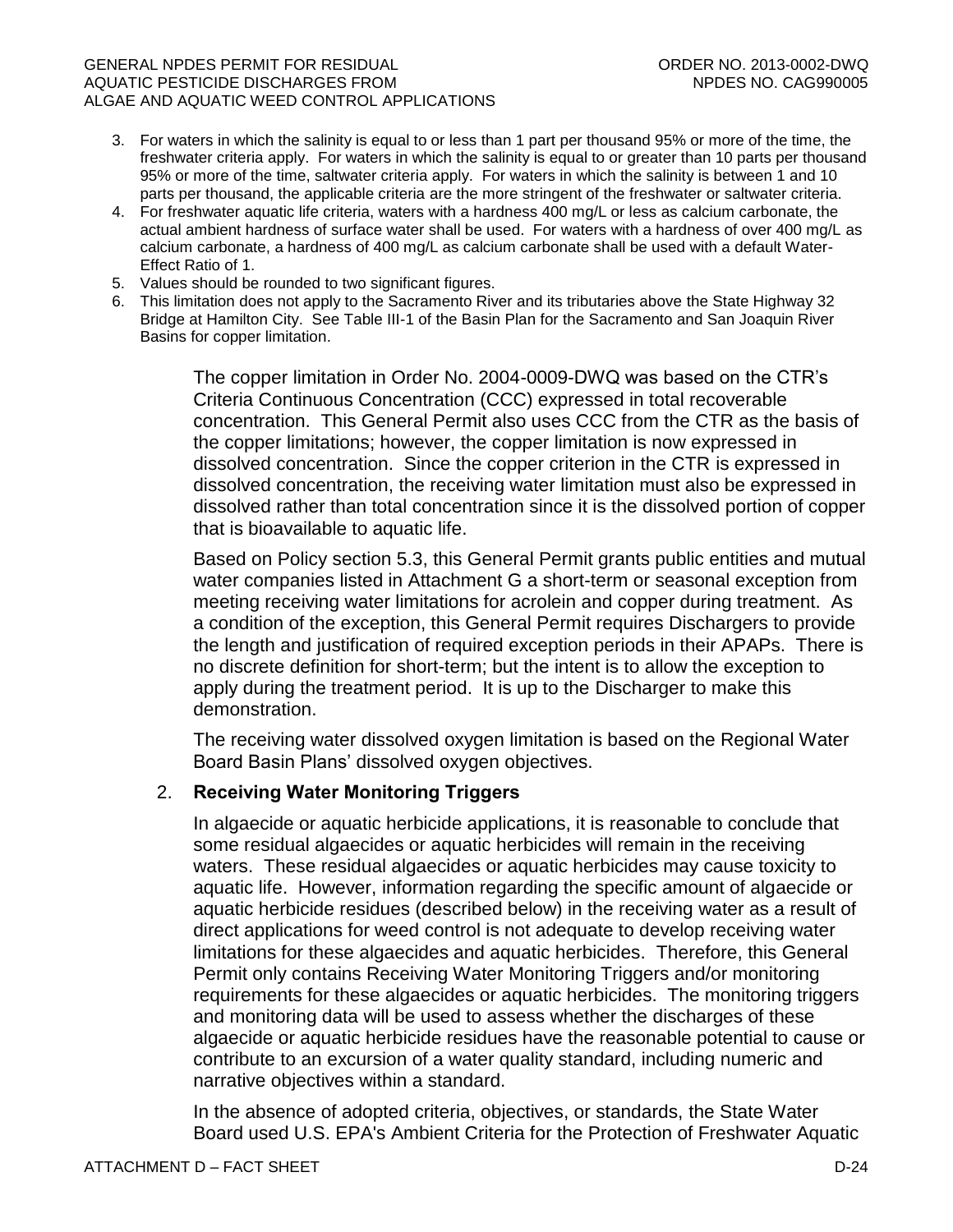Life (Ambient Water Quality Criteria) which are directly applicable as a regulatory level to implement narrative toxicity limitations included in all Regional Water Board Basin Plans. Where adopted criteria, objectives, standards, or Ambient Water Quality Criteria are unavailable, the State Water Board used data from U.S. EPA's *Ecotoxicity Database* to develop the Receiving Water Monitoring Triggers to protect all beneficial uses of the receiving water.

For constituents that do not have Ambient Water Quality Criteria, the Instantaneous Maximum Receiving Water Monitoring Trigger is based on onetenth of the lowest 50 Percent Lethal Concentration (LC50) from U.S. EPA's *Ecotoxicity Database*. Using one-tenth of the lowest LC50 as the receiving water monitoring trigger is consistent with the Central Valley Regional Water Board's Basin Plan approach when developing the Daily Maximum Limitation for algaecides or aquatic herbicides that do not have water quality criteria.

This General Permit may be re-opened to add receiving water limitations to the algaecides or aquatic herbicides listed below if the monitoring triggers are exceeded or the monitoring data indicate re-opening of the permit is appropriate. The following is a detailed discussion of toxicity data, applicable water quality criteria, and Receiving Water Monitoring Triggers, if applicable, for these algaecide or aquatic herbicide:

a. Imazamox

Imazamox is a derivative of the active ingredient, ammonium salt of imazamox for the aquatic herbicide Clearcast, which DPR registered for use in California in October 2012. It is labeled for application to water for the control of submerged aquatic plants species and some emergent and floating species.

Imazamox is an herbicide that inhibits an enzyme in aquatic plants that is essential for the synthesis of three-branched chain amino acids.

Staff obtained toxicity data for imazamox from U.S. EPA's *Ecotoxicity Database* to assess its toxicity to freshwater aquatic life. However, U.S. EPA's *Ecotoxicity Database* contains toxicity data only for imazamox, but not for its salt. Table D-3 summarizes the toxicity data for imazamox below.

| <b>Type of Organism</b>     | <b>Study Length</b> | <b>Study Date</b> | <b>LC50 (mg/L)</b> |  |
|-----------------------------|---------------------|-------------------|--------------------|--|
|                             | 96 h                | 1998              | >100               |  |
| Mysid                       |                     | 1998              | > 94.3             |  |
| <b>Bluegill sunfish</b>     | 96 h                | 1994              | >119               |  |
| Rainbow trout               | 96 h                | 1994              | >122               |  |
|                             |                     | 1998              | > 94.2             |  |
| Sheephead mino              | 96 h                | 1998              | > 94.2             |  |
| Lowest $LCS0/10 > 9.4$ mg/L |                     |                   |                    |  |

# <span id="page-62-0"></span>**Table D-3. Toxicity Data Summary for Imazamox (CAS# 114311-32-9)**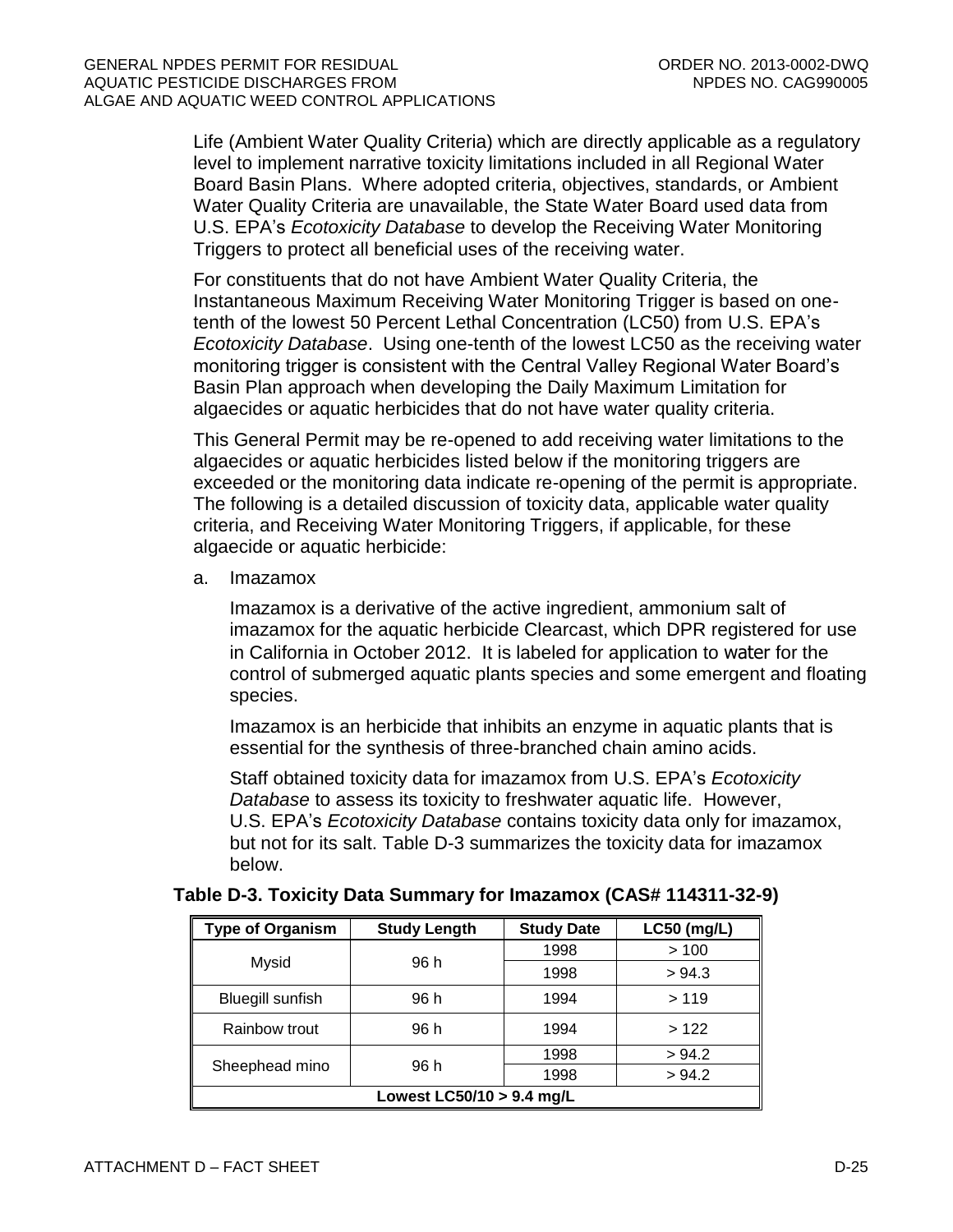Ambient Water Quality Criteria are unavailable for imazamox and imazamox salt. Table D-3 shows that one-tenth of the lowest LC50 to protect the most sensitive freshwater aquatic life for imazamox is greater than 9.4 mg/l.

Due to the absence of water quality criteria for imazamox and its low toxicity to aquatic life as indicated in U.S. EPA's *Ecotoxicity Database*, this General Permit does not have a receiving water monitoring trigger for imazamox. However, this General Permit requires receiving water monitoring for imazamox to collect data, which will provide information on whether the use of imazamox has water quality impacts.

#### b. Imazapyr

The active ingredient imazapyr is marketed by the trade names Arsenal, Chopper, and Assault. Upon contact, imazapyr can interfere with DNA synthesis and cell growth of the plants. The target weed species are grasses, broad-leaves, vines, brambles, shrubs and trees, and riparian and emerged aquatics. The result of exposure is death of new leaves. It was first registered in the United States in 1984.

Imazapyr is a slow-acting amino acid synthesis inhibitor. It has an average water half-life\* of four days with photodegradation as the primary form of degradation in water. Imazapyr acts more quickly and is less toxic than other low-volume herbicides. According to the San Francisco Estuary\* Invasive Spartina Project's May 4, 2005 report titled *Use of Imazapyr Herbicide to Control Invasive Cordgrass (Spartina spp.) in the San Francisco Estuary*, imazapyr in water rapidly degrades via photolysis. The report further states that a number of field studies demonstrated that imazapyr rapidly dissipated from water within several days, and no detectable residues of imazapyr were found in either water or sediment within two months; in estuarine systems, dilution of imazapyr with the incoming tides contributes to its rapid dissipation, suggesting that imazapyr is not environmentally persistent in the estuarine environment and does not result in significant impacts to water quality. The report concludes that imazapyr herbicides can be a safe, highly effective treatment for control and eradication of non-native *Spartina* species in the San Francisco Estuary and offers an improved risk scenario over the existing treatment regime with glyphosate herbicides. On August 30, 2005, DPR registered imazapyr for aquatic application as an aquatic herbicide.

Toxicity data for imazapyr were obtained from U.S. EPA's *Ecotoxicity Database* to assess the toxicity of imazapyr to freshwater aquatic life. Tables D-4 and D-5 summarize the toxicity data for imazapyr and imazapyr salt.

| <b>Type of Organism</b> | <b>Study Length</b> | <b>Study Date</b> | $LC50$ (mg/L) |
|-------------------------|---------------------|-------------------|---------------|
| Pink shrimp             | 96 h                | 1988              | >189          |
| Atlantic silverside     | 96 h                | 1988              | > 184         |
|                         |                     | 1983              | >100          |
| <b>Bluegill sunfish</b> | 96 h                | 1983              | >100          |

# <span id="page-63-0"></span>**Table D-4. Toxicity Data Summary for Imazapyr (CAS#81334-34-1)**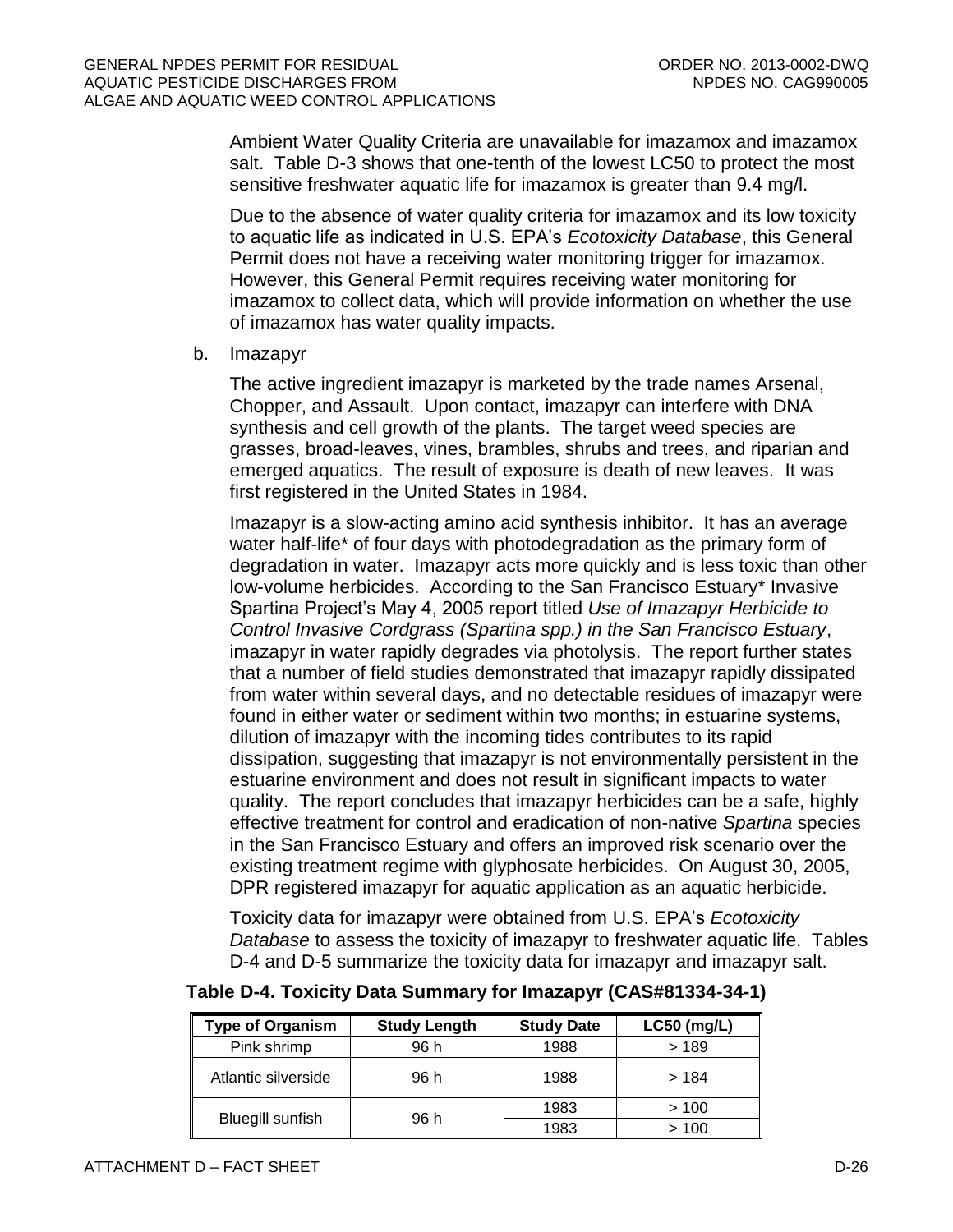#### GENERAL NPDES PERMIT FOR RESIDUAL CONDUCT CONDUCT CONDER NO. 2013-0002-DWQ AQUATIC PESTICIDE DISCHARGES FROM NEW ROOM NEEDS NO. CAG990005 ALGAE AND AQUATIC WEED CONTROL APPLICATIONS

| <b>Type of Organism</b> | <b>Study Length</b> | <b>Study Date</b> | LC50 (mg/L) |  |
|-------------------------|---------------------|-------------------|-------------|--|
| Channel catfish         | 96 h                | 1983              | >100        |  |
|                         |                     | 1983              | >100        |  |
| Rainbow trout           | 96 h                | 1995              | >110        |  |
| Lowest LC50/10 > 10     |                     |                   |             |  |

# <span id="page-64-0"></span>**Table D-5. Toxicity Data Summary for Imazapyr Isopropylamine Salt (CAS#81510-83-0)**

| Type of<br>Organism     | <b>Study Length</b> | <b>Study Date</b> | $LC50$ (mg/L) |  |  |
|-------------------------|---------------------|-------------------|---------------|--|--|
| Water flea              | 48 h                | 1984              | 350           |  |  |
| Rainbow trout           | 96 h                | 1984              | 112           |  |  |
| <b>Bluegill sunfish</b> | 96 h                | 1984              | >1000         |  |  |
| Lowest $LC50/10 = 11.2$ |                     |                   |               |  |  |

Ambient Water Quality Criteria are unavailable for imazapyr and imazapyr salt. Tables D-4 and D-5 show that the lowest one-tenth of LC50 to protect the most sensitive freshwater aquatic life for imazapyr is 11.2 mg/l.

Due to its safe use in the environment and low toxicity to aquatic life as indicated in U.S. EPA's *Ecotoxicity Database*, this General Permit does not have a receiving water limitation for imazapyr. However, this General Permit contains a monitoring trigger of 11.2 mg/l based on one-tenth of the lowest LC50 from U.S. EPA's *Ecotoxicity Database* and requires receiving water monitoring to collect data, which will provide information on whether imazapyr has water quality impacts.

c. Penoxsulam

Penoxsulam is the active ingredient for Galleon SC, a selective systemic aquatic herbicide for management of freshwater aquatic vegetation in ponds, lakes, reservoirs, marshes, wetlands, non-irrigation canals, slow-moving water bodies, etc. Penoxsulam is a post-emergence acetolactate synthase (ALS) inhibitor developed by Dow AgroSciences to be used as a foliar spray on dry-seeded rice crops. The mode of action is to inhibit the acetolactate synthases enzyme in the target weed.

The U.S. EPA Pesticide Fact Sheet states that penoxsulam is expected to be very mobile, but not very persistent, in either aqueous or terrestrial environments. Penoxsulam exists almost exclusively in a disassociated state at pH values normally found in rice paddy water (averaging about eight), but not in terrestrial environments where lower pH values may be found. Penoxsulam degrades by two different transformation mechanisms, producing 13 different identified transformation products, 11 of which meet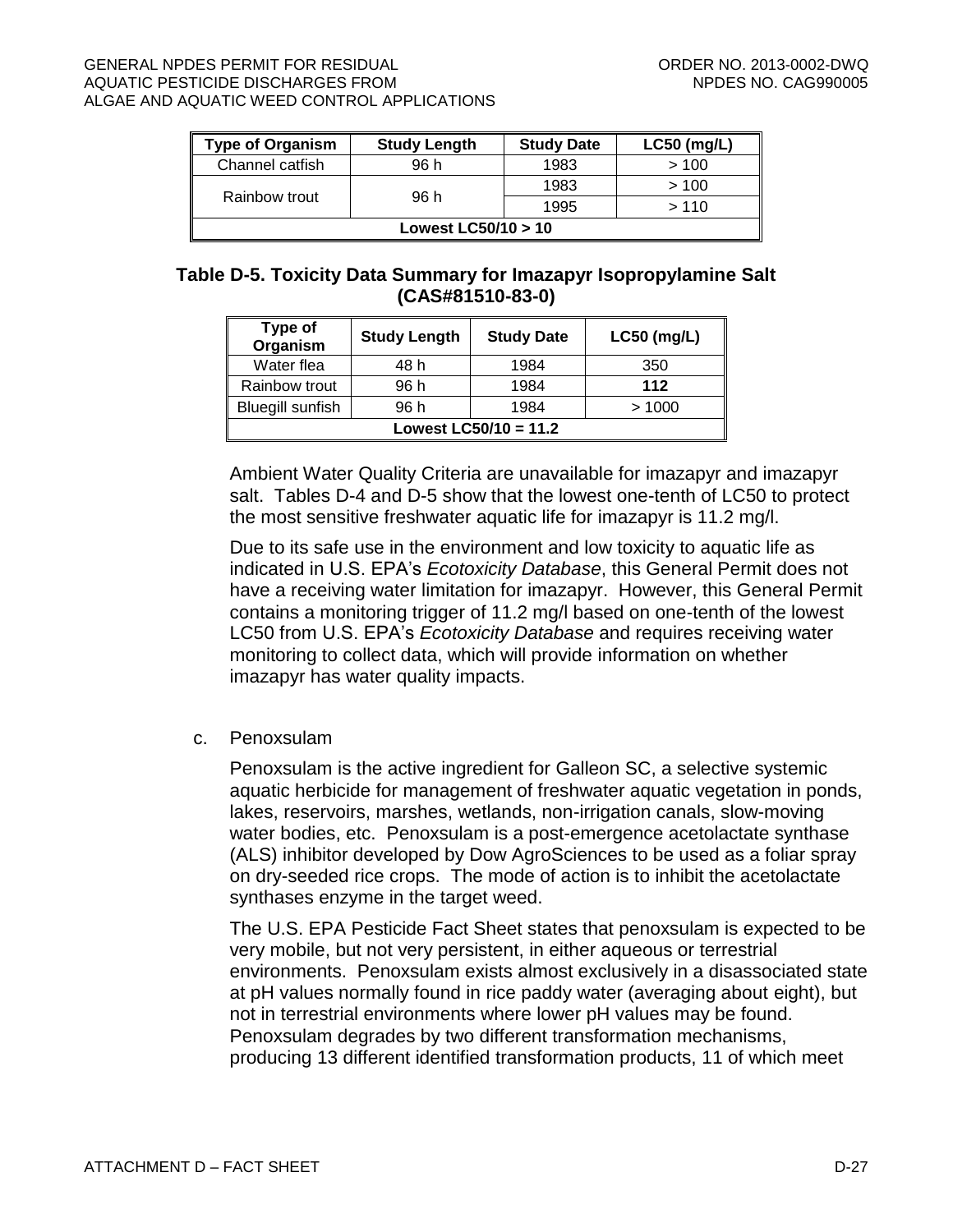the criteria to be classified as major degradation byproducts, $^{11}$  six of which reached peak concentrations at study termination, indicating a greater degree of persistence than penoxsulam and a potential to reach concentrations even greater than those reported at study termination. The results of the screening-level risk assessment suggest that penoxsulam will not pose a threat to aquatic or terrestrial animals, however, this conclusion must be tempered by the fact that testing has not been conducted on several major degradation byproducts.

Toxicity data for penoxsulam were obtained from U.S. EPA's *Ecotoxicity Database* to assess the toxicity of penoxsulam to freshwater aquatic life. Table D-6 summarizes the toxicity data for penoxsulam.

| <b>Type of Organism</b>      | <b>Study</b><br>Length | <b>Study</b><br><b>Date</b> | <b>LC50</b><br>(mg/L) |  |  |
|------------------------------|------------------------|-----------------------------|-----------------------|--|--|
| <b>Bluegill sunfish</b>      | 96 h                   | 2000                        | >103                  |  |  |
| Common carp fish             | 96 h                   | 2001                        | >101                  |  |  |
| Mysid                        | 96 h                   | 2000                        | >114                  |  |  |
| Rainbow trout                | 96 h                   | 2002                        | >147                  |  |  |
|                              |                        | 2000                        | >102                  |  |  |
| Scud<br>96 h<br>2000<br>>126 |                        |                             |                       |  |  |
| Lowest LC50/10 > 10.1        |                        |                             |                       |  |  |

# <span id="page-65-0"></span>**Table D-6. Toxicity Data Summary for Penoxsulam (CAS#219714-96-2)**

Ambient Water Quality Criteria are unavailable for penoxsulam. Table D-6 shows that the lowest one-tenth of LC50 to protect the most sensitive freshwater aquatic life for penoxsulam is greater than 10.1 mg/l.

Due to its safe use in the environment, low toxicity to aquatic life as indicated in U.S. EPA's *Ecotoxicity Database,* and lack of accurate toxicity value, this General Permit does not have a receiving water monitoring trigger. However, this General Permit requires receiving water monitoring to collect data, which will provide information on whether penoxsulam has water quality impacts.

d. Sodium Carbonate Peroxyhydrate

Sodium carbonate hydroxyhydrate has been registered as an algaecide since early 2006. The most common brand names are PAK 27, Phycomycin, and Green Clean. It is an alternative to traditional copper based algaecides. It acts as an oxidizing agent and thus kills the target algae. When it is

<sup>&</sup>lt;sup>11</sup> U.S. EPA defines major degradation byproducts to be BSA, 2-amino-TP, TPSA, BSTCA methyl, BSTCA, 2amino-TCA,5-OH-penoxsulam, SFA, sulfonamide, 5,8-di-OH and 5-OH, 2 aminoTP.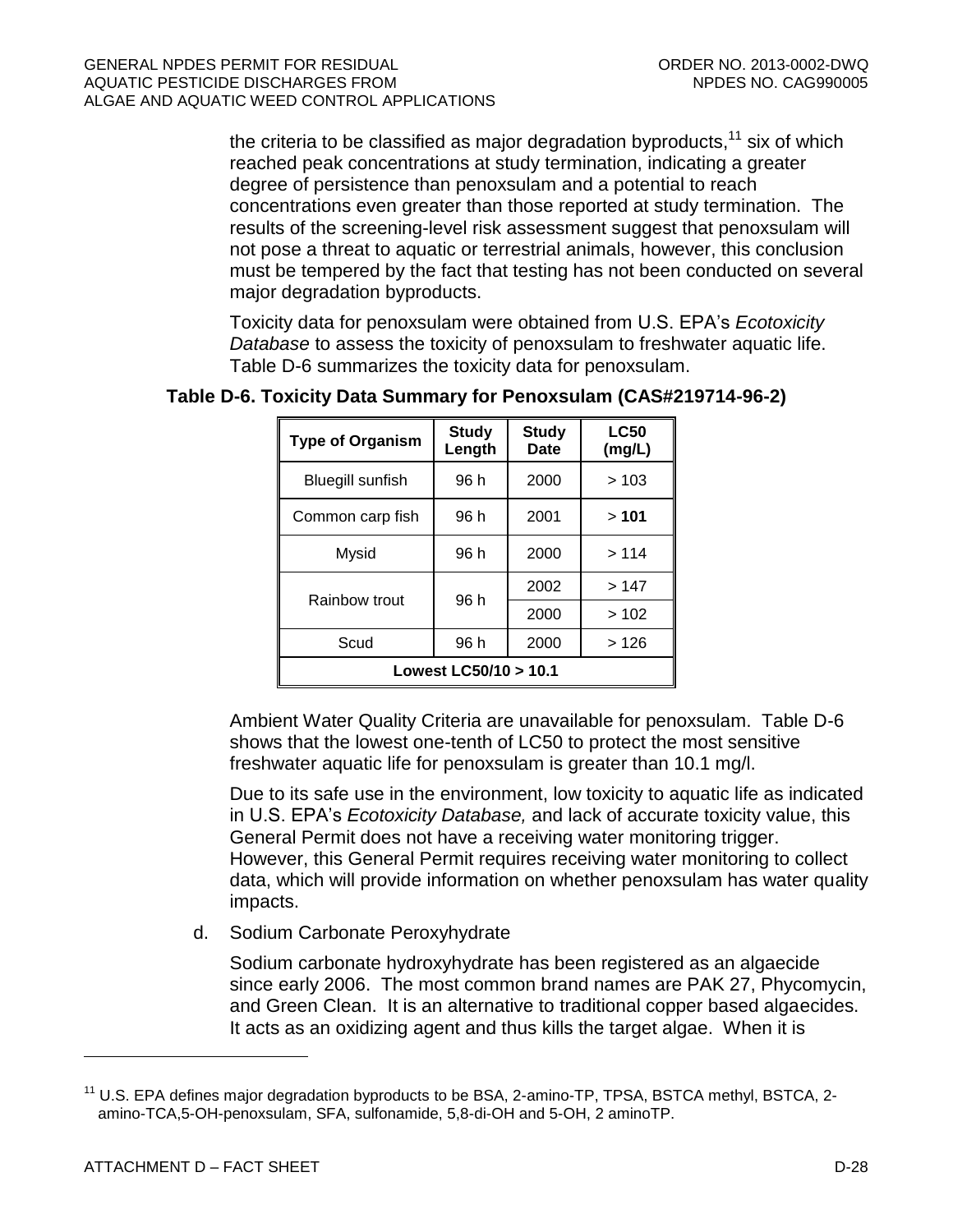applied into water, the compound quickly breaks down into hydrogen peroxide  $(H_2O_2)$  and sodium carbonate. The hydrogen peroxide oxidizes and thus kills the target pests. After contact, the hydrogen peroxide breaks down into water and oxygen.

U.S. EPA has waived toxicity testing for freshwater fish and invertebrate during the registration process. According to the U.S. EPA fact sheet, when the pesticide is applied in accordance with directions on the label, no harm is expected to freshwater fish or freshwater invertebrates.

There are no toxicity data for sodium carbonate peroxyhydrate in U.S. EPA's *Ecotoxicity Database.* Therefore, this General Permit does not have a monitoring trigger or a monitoring requirement for sodium carbonate peroxyhydrate.

e. Triclopyr Triethylamine (TEA) Salt

Triclopyr TEA is a systemic herbicide used to control broad-leaf weeds and woody plants.

U.S. EPA concluded in its re-registration document that triclopyr TEA is practically non-toxic to freshwater fish and aquatic invertebrates on an acute basis and triclopyr TEA is slightly toxic to practically non-toxic to estuarine/marine fish and invertebrates on an acute basis.

Triclopyr produces the metabolite or degradate 3,5,6-trichloro-2-pyridinol (TCP). Based on its analysis, U.S. EPA concludes that the existing uses of triclopyr are unlikely to result in acute or chronic dietary risks from TCP. Based on limited available data and modeling estimates, with less certainty, the U.S. EPA concluded that existing uses of triclopyr are unlikely to result in acute or chronic drinking water risks from TCP.

Toxicity data for triclopyr TEA were obtained from U.S. EPA's *Ecotoxicity Database* to assess the toxicity of triclopyr TEA to freshwater aquatic life. Table D-7 summarizes the toxicity data for Triclopyr TEA.

| Type of<br>Organism       | <b>Study</b><br>Length | <b>Study</b><br>Date | <b>LC50</b><br>(mg/L) |
|---------------------------|------------------------|----------------------|-----------------------|
|                           | 96 h                   | 1978                 | 891                   |
| <b>Bluegill sunfish</b>   | 96 h                   | 1973                 | 471                   |
|                           | 96 h                   | 1978                 | 947                   |
| Fathead<br>minnow         | 96 h                   | 1983                 | 546                   |
|                           | 96 h                   | 1983                 | 279                   |
| Grass shrimp              | 96 h                   | 1992                 | 326                   |
| Inland<br>Silverside fish | 96 h                   | 1989                 | 130                   |
| Pink shrimp               | 96 h                   | 1975                 | 895                   |
| Rainbow trout             | 96 h                   | 1973                 | 240                   |
|                           | 96 h                   | 1978                 | 552                   |

<span id="page-66-0"></span>**Table D-7. Toxicity Data Summary for Triclopyr TEA Salt (CAS#57213-69-1)**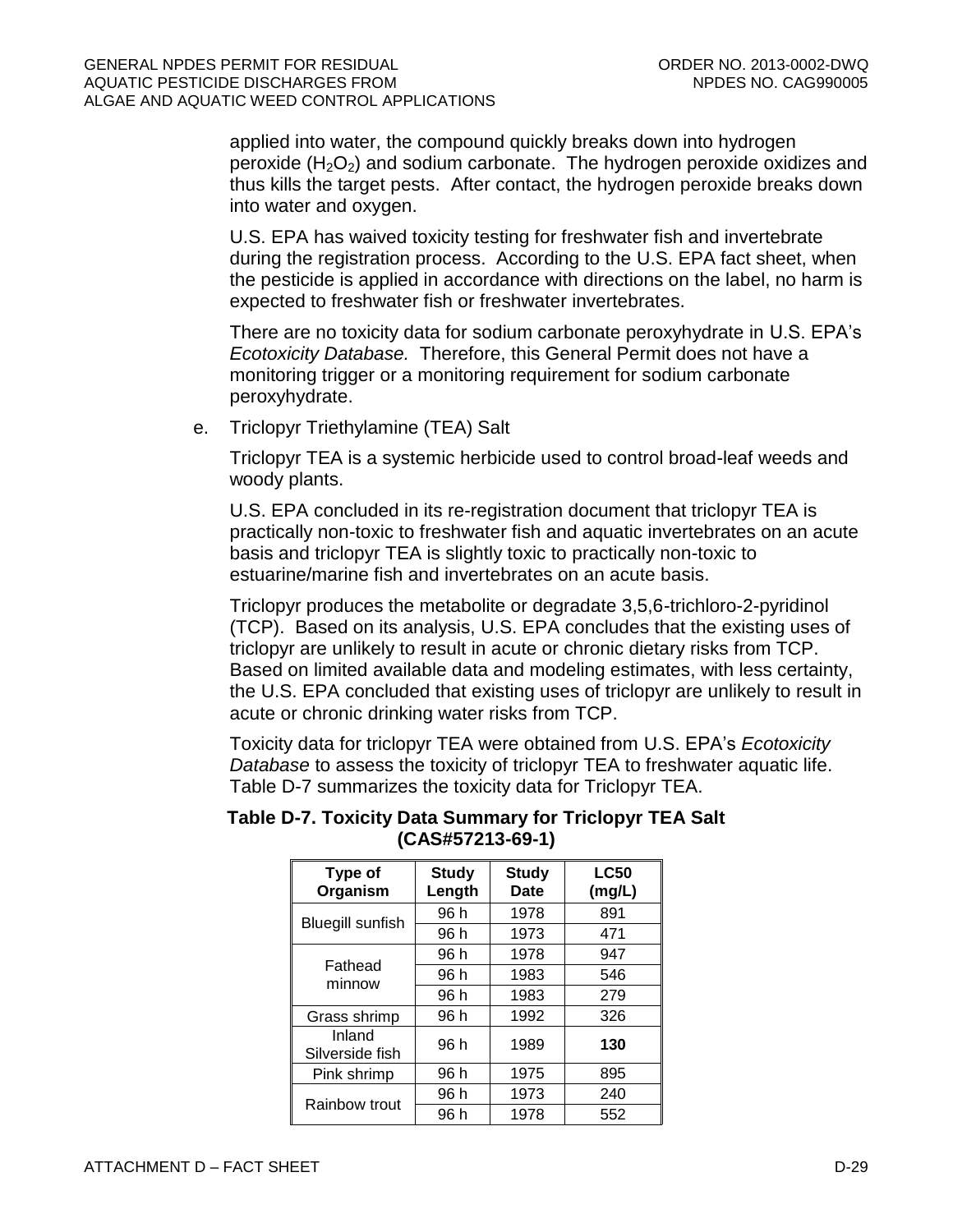#### GENERAL NPDES PERMIT FOR RESIDUAL CONDUCTED AND RESIDUAL CORDER NO. 2013-0002-DWQ AQUATIC PESTICIDE DISCHARGES FROM NEW ROOM NEEDS NO. CAG990005 ALGAE AND AQUATIC WEED CONTROL APPLICATIONS

| Type of                 | <b>Study</b> | <b>Study</b> | <b>LC50</b> |  |  |  |
|-------------------------|--------------|--------------|-------------|--|--|--|
| Organism                | Length       | Date         | (mg/L)      |  |  |  |
| Lowest $LCS0/10 = 13.0$ |              |              |             |  |  |  |

Ambient Water Quality Criteria are unavailable for triclopyr TEA. Table D-7 shows that the lowest one-tenth of LC50 to protect the most sensitive freshwater aquatic life for triclopyr TEA is 13 mg/l.

Due to its safe use in the environment and low toxicity to aquatic life as indicated in U.S. EPA's *Ecotoxicity Database*, this General Permit does not have a receiving water limitation for triclopyr TEA. However, this General Permit contains a monitoring trigger of 13.0 mg/l based on one-tenth of the lowest LC50 from U.S. EPA's *Ecotoxicity Database* and requires receiving water monitoring to collect data, which will provide information on whether triclopyr TEA has water quality impacts.

### <span id="page-67-0"></span>**VII. RATIONALE FOR MONITORING AND REPORTING REQUIREMENTS**

#### <span id="page-67-1"></span>**A. MRP Goals**

Section 122.48 of 40 C.F.R. requires that all NPDES permits specify requirements for recording and reporting monitoring results. Water Code sections 13267 and 13383 authorize the State and Regional Water Boards to require technical and monitoring reports. The Monitoring and Reporting Program (MRP) in Attachment C of this General Permit establishes monitoring and reporting requirements to implement federal and state requirements.

The goals of the MRP are to:

- 1. Identify and characterize algaecide or aquatic herbicide application projects conducted by the Discharger;
- 2. Determine compliance with the receiving water limitations and other requirements specified in this General Permit;
- 3. Measure and improve the effectiveness of the APAP;
- 4. Support the development, implementation, and effectiveness of BMPs;
- 5. Assess the chemical, physical, and biological impacts on receiving waters resulting from algaecide or aquatic herbicide applications;
- 6. Assess the overall health and evaluate long-term trends in receiving water quality;
- 7. Demonstrate that water quality of the receiving waters following completion of resource or weed management projects are equivalent to pre-application conditions; and
- 8. Ensure that projects that are monitored are representative of all algaecide or aquatic herbicide and application methods used by the Discharger.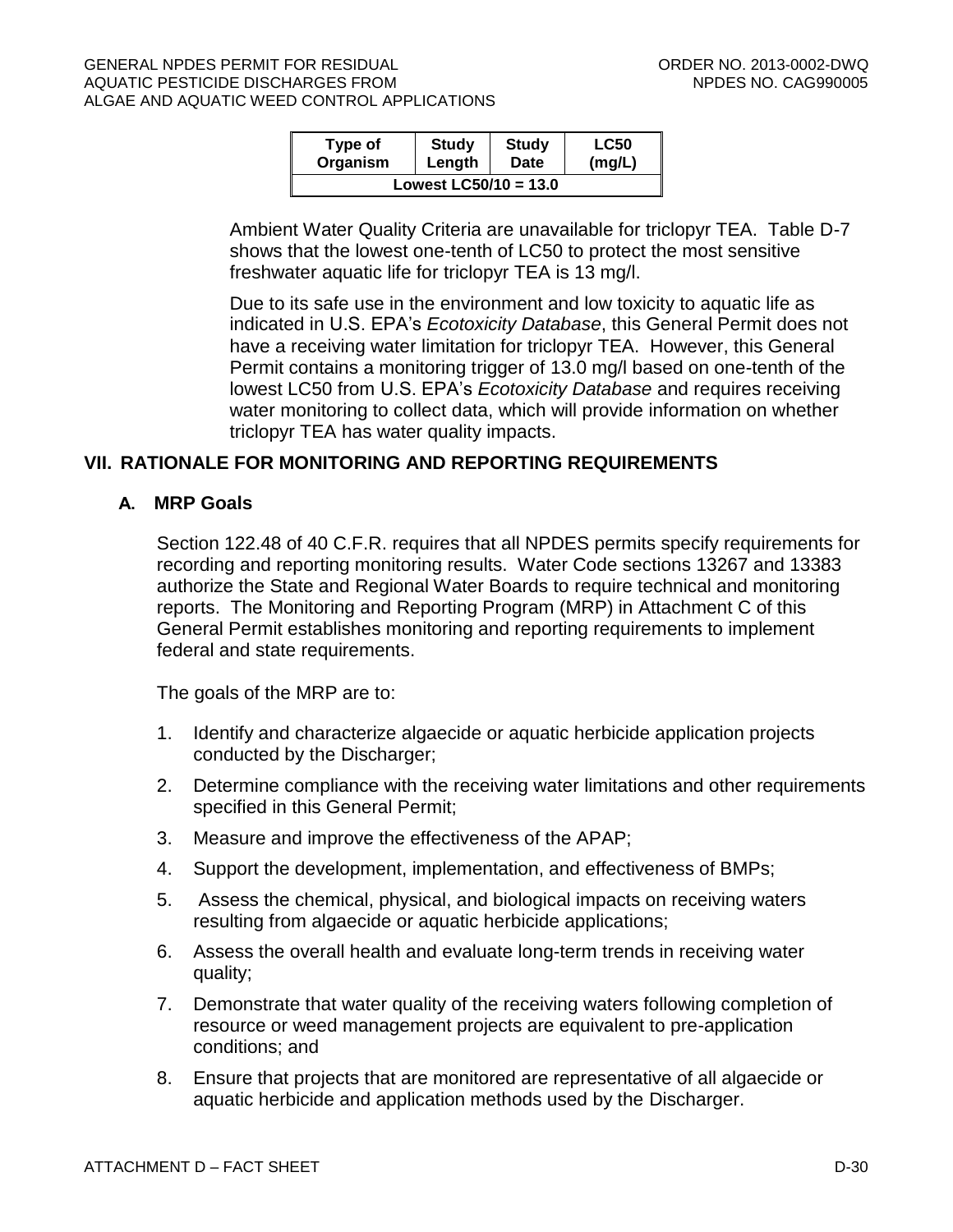The MRP in the Attachment C of this General Permit is considered as baseline monitoring requirements. Monitoring plans proposed by Dischargers in their APAP must meet the minimum requirements prescribed in the MRP. Public entities and mutual water companies that have a Policy section 5.3 exception should comply with the MRP in this General Permit as well as monitoring plan proposed in their CEQA document where the two plans differ.

# <span id="page-68-0"></span>**B. Effluent Monitoring**

Pursuant to the requirements of 40 C.F.R. section 122.44(i), effluent monitoring is required for all constituents with effluent limitations. Effluent monitoring is necessary to assess compliance with effluent limitations, assess the effectiveness of the treatment process, and assess the impacts of the discharge on the receiving water and groundwater.

The application of pesticides for pest control is not necessarily considered a discharge of pollutants according to the *National Cotton Council of America v. U.S. EPA* decision and other applicable case law. The regulated discharge is the discharge of residual pesticides. At what point the pesticide becomes a residue is not precisely known. Therefore, in the application of pesticides, the exact effluent is unknown. Thus, the effluent monitoring requirement is not applicable for algaecide or aquatic herbicide applications.

# <span id="page-68-1"></span>**C. Toxicity Testing Requirements**

The State Water Board, pursuant to the Porter-Cologne Act and the federal CWA, customarily requires the Discharger to conduct toxicity monitoring. In fact, both Acts anticipate Discharger self monitoring. However, this General Permit does not require toxicity testing based on the 2004 toxicity study funded by the State Water Board and data collected from 2004 to 2008. The toxicity study found the following: (1) There was no toxicity with the use of 2,4-D, glyphosate, and triclopyr; (2) Toxicity testing was difficult for acrolein due to its volatility; (3) Results were inconclusive for diquat and fluridone; and (4) Peak copper concentrations did not exceed toxicity values. The monitoring data collected under Order No. 2004-0009-DWQ from 2004 to 2008 showed that all constituent concentrations from post-event application samples were below receiving water limitations except for the following: three exceedances each for acrolein and glyphosate and 82 exceedances for copper out of 288 monitoring events. For glyphosate, it is likely that the three exceedances were not the result of aquatic herbicide applications because the pre-application samples also showed exceedances and the remaining 151 samples showed no exceedance. For copper, 43 of the 82 exceedances were from public agencies or mutual water companies that were excepted from meeting priority pollutant limitations during the exception period. The Policy allows the exception. Thus, staff did not consider these exceedances as violations of the receiving water limitations. However, 39 of the exceedances were from entities that did not have a Policy exception. Although staff considered these exceedances as true violations of the receiving water limitations, staff is not aware of any long-term impacts from these exceedances. Long-term impacts from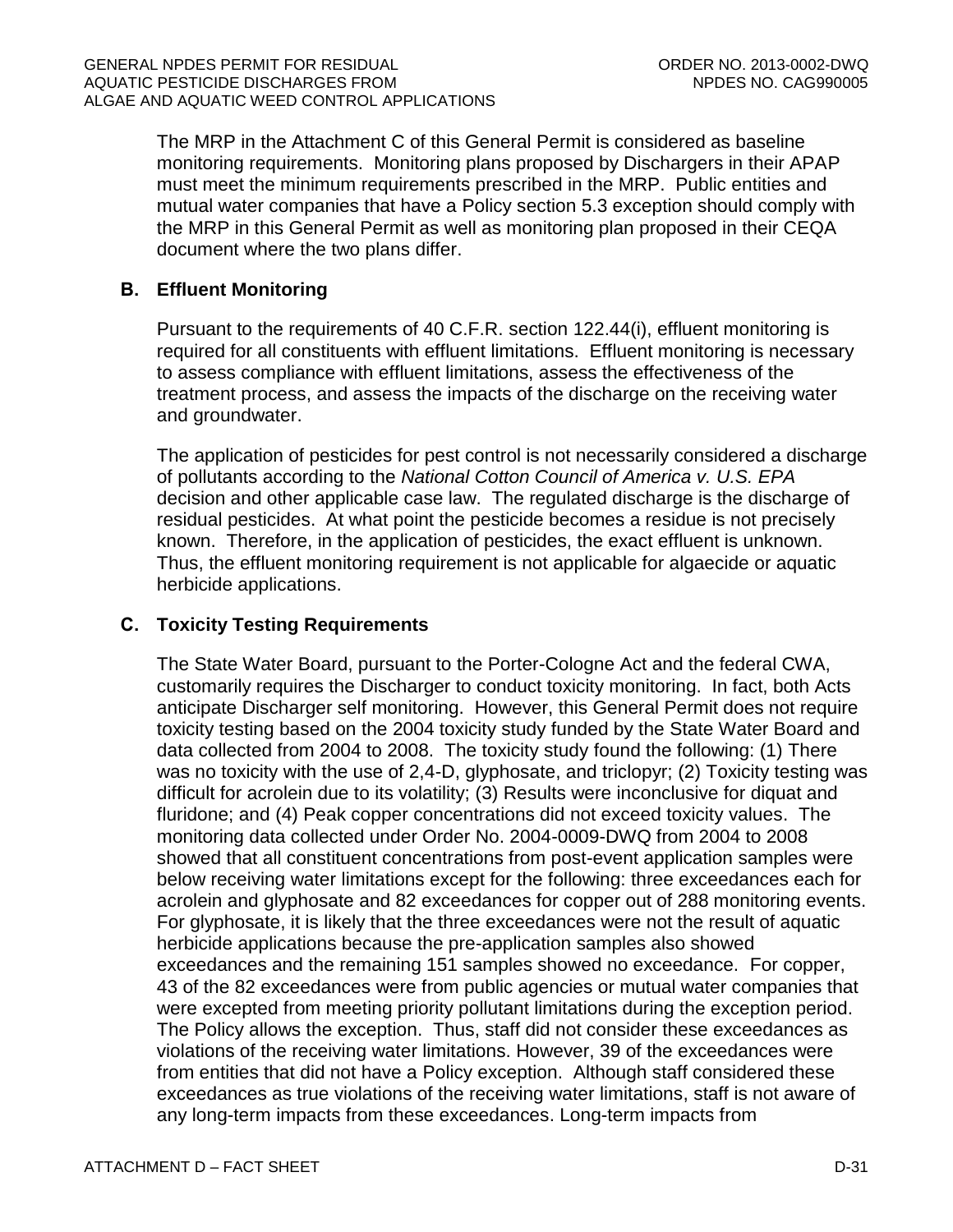exceedances are likely not going to occur for the following reasons: (1) water quality criteria, which are used directly as receiving water limitations in this General Permit, have built-in factors of safety; (2) as shown in the 2004 toxicity study, the actual peak concentrations after applications of copper did not exceed toxicity values; and (3) the applications are short-term in duration. All of the foregoing information indicates that widespread acute ecosystem impacts will not occur from algaecide or aquatic herbicides applied according to their label instructions and requirements of this General Permit. Therefore, toxicity monitoring requirements are not necessary.

# <span id="page-69-0"></span>**D. Receiving Water Monitoring**

Receiving water monitoring is necessary to determine the impacts of the discharge on the receiving stream.

All forms of testing have some degree of uncertainty associated with them. The more limited the amount of test data available, the larger the uncertainty. The intent of this General Permit's sampling program is to select a number that will detect most events of noncompliance without requiring needless or burdensome monitoring.

Staff also used EPA's Technical Support Document for Water Quality-Based Toxics Control (TSD) to determine the appropriate number of samples that would be needed to characterize the impacts of the residual pesticide discharge from pesticide applications. Page 53 of the TSD recommends using a coefficient of variation (CV) 0.6 when the data set contains less than 10 samples. Table 3-1 of the TSD shows that with a CV of 0.6, the multiplying factors used to determine whether a discharge causes, has the reasonable potential to cause, or contributes to an excursion above a state water quality standard begin to stabilize when the sample number is six. Thus, this General Permit requires six samples per year for each active ingredient in each environmental setting (flowing water and non-flowing water) to characterize the effects of residual pesticide discharge from pesticide applications. However, after a Discharger or Coalition has provided results from six consecutive sampling events showing concentrations that are less than the receiving water limitation/trigger for an active ingredient in a specific environmental setting, sampling shall be reduced to one application event per year for that active ingredient in that environmental setting.

Similarly, this General Permit contains a reduced monitoring frequency of once per year (instead of six) at each environmental setting for glyphosate. The reduced monitoring frequency is based on staff's review of available data from 2004 to 2008 that showed no exceedance of the permit limitation for glyphosate under Order No. 2004-0009-DWQ.

# <span id="page-69-2"></span><span id="page-69-1"></span>**VIII. RATIONALE FOR AQUATIC PESTICIDE USE REQUIREMENTS**

# **A. Application Schedule**

The Discharger shall provide a phone number or other specific contact information for all persons who request the Discharger's application schedule.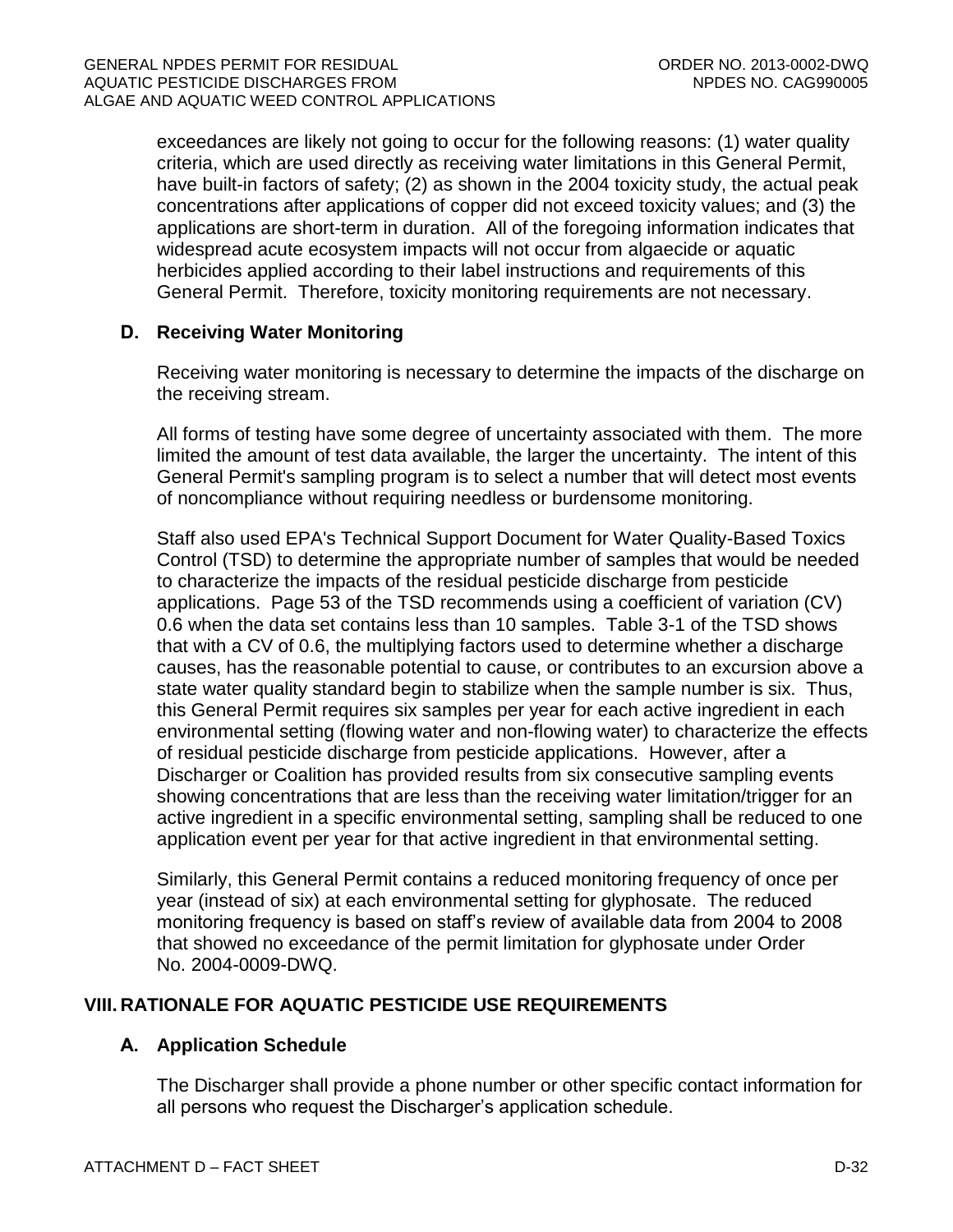# <span id="page-70-0"></span>**B. Application Notification Requirements**

The Policy section 5.3, Categorical Exception, requires public agencies and mutual water companies that have been granted the short-term or seasonal exception for compliance with priority pollutant limitations to notify potentially affected public and government agencies of algaecide or aquatic herbicide application.

# <span id="page-70-1"></span>**C. APAP**

This General Permit contains narrative effluent limitations, which include implementing BMPs described in the APAP, which is a requirement of this General Permit. See Section VI, Rationale for Effluent Limitations and Discharge Specifications, for more detailed explanation of the need for an APAP.

# <span id="page-70-2"></span>**D. APAP Processing, Approval, and Modifications**

Upon receipt of a new or an amended APAP, staff will post it on the State Water Board's website. Major changes to the APAP shall be submitted to the Deputy Director for approval. Examples of major changes include using a different product other than what is specified in the APAP, changing an application method that may result in different amounts of algaecide or aquatic herbicides being applied, or adding or deleting BMPs. Since the APAP shall include ALL (1) the water bodies or water body systems in which algaecide or aquatic herbicides are being planned to be applied or may be applied to control algae and aquatic weeds and (2) the application areas and the target areas in the system that are being planned to be applied or may be applied, changes in monitoring locations are not considered major changes. However, these changes need to be reported in the annual report.

In preparing for the reissuance of the General Permit, staff will evaluate review periods and comments received during the life of this permit and look for efficiencies. Based on this information, staff will propose revisions to the public comment process for APAPs.

# <span id="page-70-3"></span>**E. Aquatic Pesticide Application Log**

An application log to record all algaecide or aquatic herbicide applications is necessary. This application log will help Dischargers and the Water Boards' staff to investigate any exceedance of receiving water limitations or receiving water monitoring triggers.

# <span id="page-70-5"></span><span id="page-70-4"></span>**IX. RATIONALE FOR PROVISIONS**

# **A. Standard Provisions**

# 1. **Standard Provisions in Attachment B**

Standard Provisions, which apply to all NPDES permits in accordance with 40 C.F.R. section 122.41, and additional conditions applicable to specified categories of permits in accordance with 40 C.F.R. section 122.42, are provided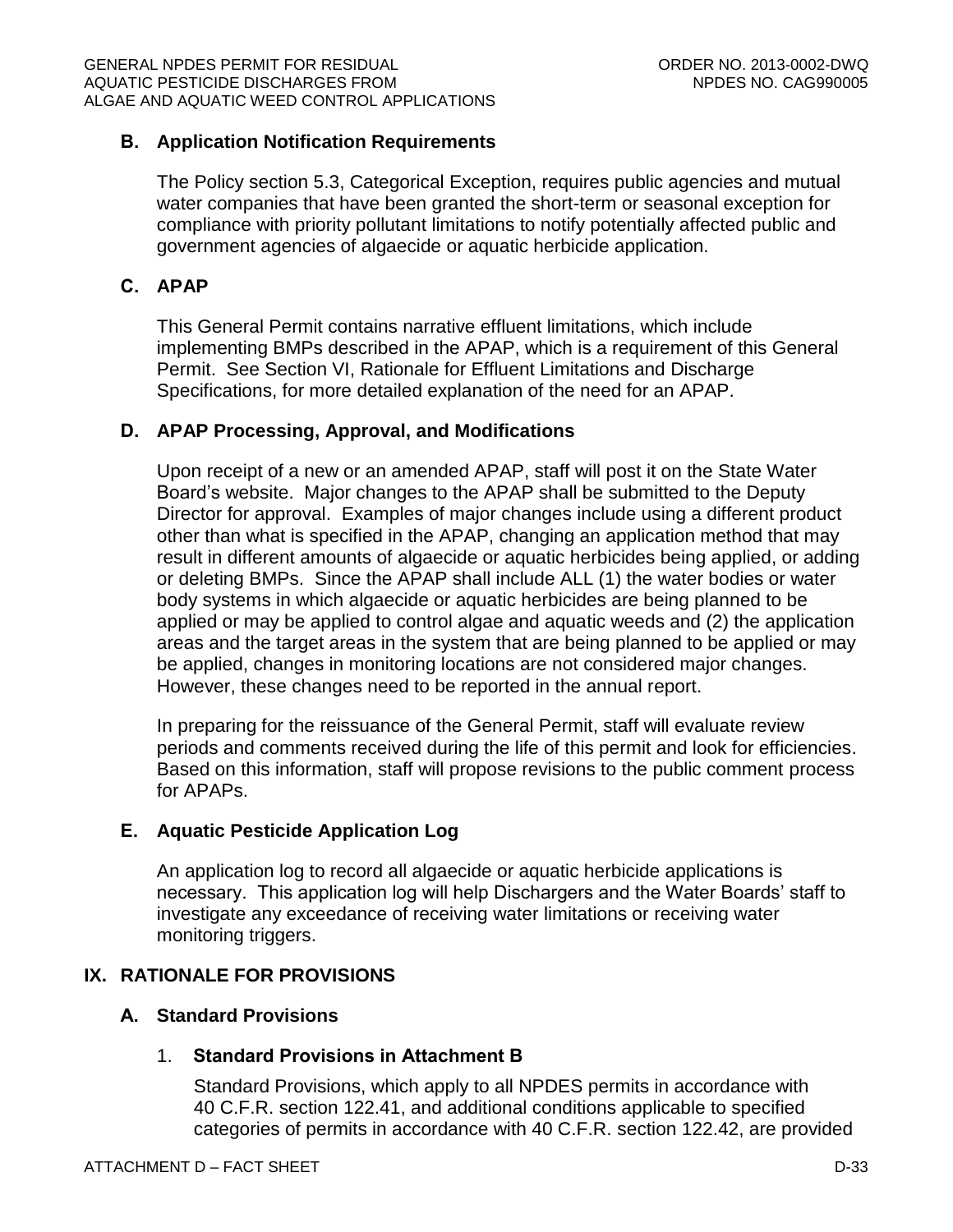in Attachment B. The Discharger must comply with applicable standard provisions and with those additional conditions that are applicable under 40 C.F.R. section 122.42.

Sections 122.41(a)(1) and (b) through (n) of 40 C.F.R. establish conditions that apply to all state-issued NPDES permits. These conditions must be incorporated into the permits either expressly or by reference. If incorporated by reference, a specific citation to the regulations must be included in the General Permit. Section 123.25(a)(12) of 40 C.F.R. allows the state to omit or modify conditions to impose more stringent requirements. In accordance with 40 C.F.R. Section 123.25, this General Permit omits federal conditions that address enforcement authority specified in 40 C.F.R. section 122.41(j)(5) and (k)(2) because the enforcement authority under the California Water Code is more stringent. In lieu of these conditions, this General Permit incorporates by reference California Water Code section 13387(e).

# 2. **Discharge to Impaired Water Bodies**

Impaired water bodies are water quality limited segments listed under CWA 303(d) listings. The water bodies on these lists do not meet water quality standards, even if the discharge itself meets water quality standards. The Basin Plans state that "*Additional treatment beyond minimum federal standards will be imposed on dischargers to Water Quality Limit Segments. Dischargers will be assigned or allocated a maximum allowable load of critical pollutants so that water quality objectives can be met in the segment.*" The allocated loads are Discharger and receiving water specific. It is infeasible to assign a uniform load in a statewide general permit. Therefore, this General Permit does not authorize the discharge of active ingredients of algaecides or aquatic herbicides, their residues, and their degradation byproducts to water bodies that are already impaired due to the same product active ingredients, their residues, and their degradation byproducts.

# <span id="page-71-0"></span>**B. Special Provisions**

# 1. **Reopener Provisions**

The reopener provisions allow future modification to this General Permit in accordance with 40 C.F.R. section 122.62.

a. Addition to Policy Exception List in Attachment G

This General Permit may be reopened to add a public entity or a mutual water company which may not otherwise meet the receiving water limitations for acrolein and copper and meets the requirements for an exception from meeting those limitations, consistent with section 5.3 of the Policy.

b. Addition of Aquatic Pesticide Active Ingredients

This General Permit may be reopened to add newly registered algaecide or aquatic herbicide active ingredients so that Dischargers can be covered by this General Permit when they apply the algaecide or aquatic herbicide products with the new active ingredients.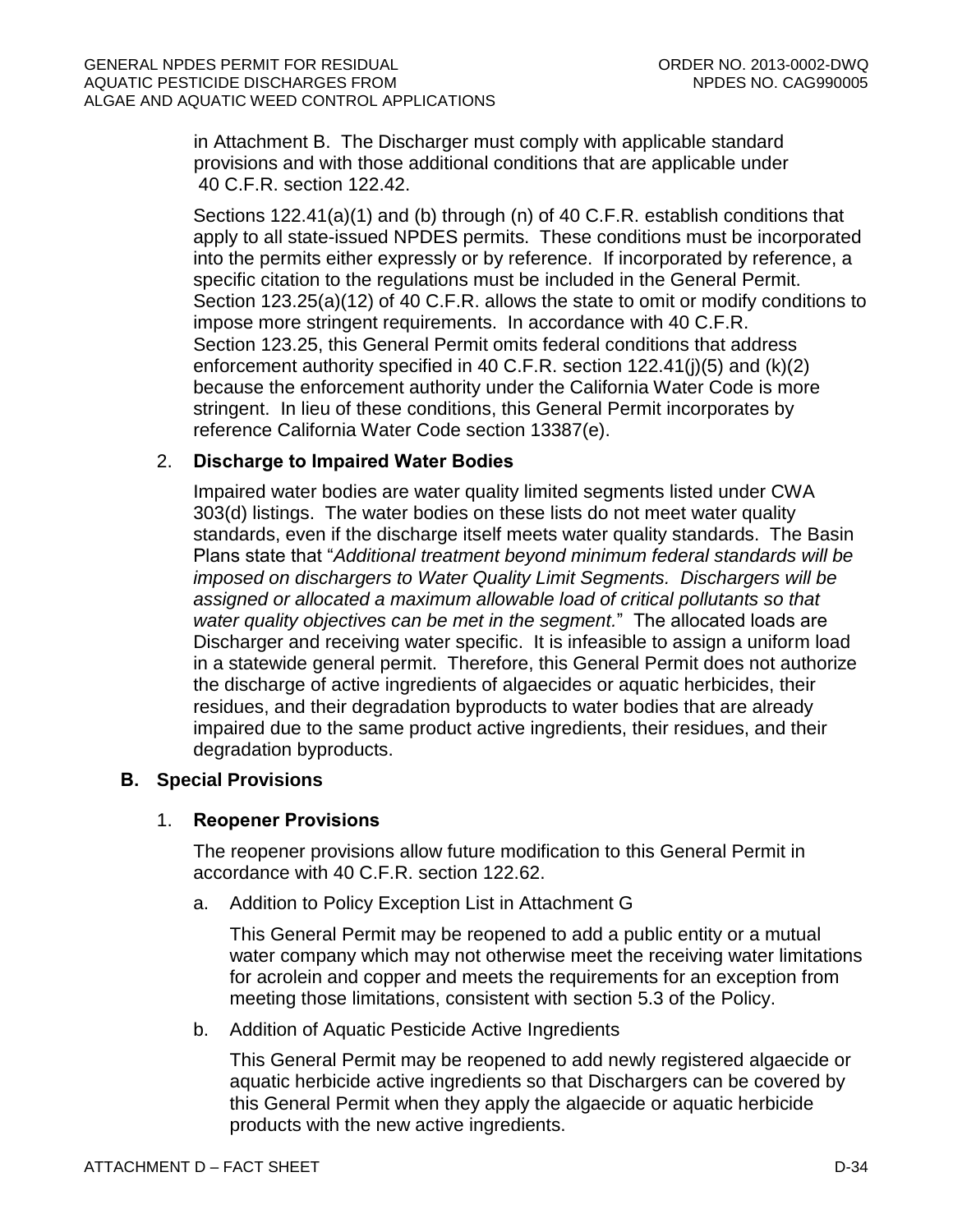c. Acute and Chronic Toxicity

When the State Water Board revises the Policy's toxicity control provisions that would require the establishment of numeric chronic toxicity limitations or other actions, this General Permit may be reopened to comply with those requirements.

d. Receiving Water Limitations

If monitoring data for residual pesticides show exceedance of monitoring triggers, the Discharger or Coalition shall conduct additional investigations to determine the cause of exceedance. At a minimum, the Discharger or Coalition shall evaluate its application methods, BMPs, and the appropriateness of using alternative products. As a result of the evaluation, this General Permit may be re-opened to add numeric Receiving Water Limitations for the residual pesticides exceeding the triggers.

e. Endangered Species Act

If U.S. EPA develops biological opinions regarding pesticides included in this General Permit, this General Permit may be re-opened to add or modify Receiving Water Limitations/Monitoring Triggers for residual pesticides of concern, if necessary.

## 2. **Special Studies, Technical Reports, and Additional Monitoring Requirements**

a. Additional Investigation

This General Permit requires Dischargers to conduct additional investigations if the monitoring results exceed the receiving water monitoring limitations. These investigations are necessary in order to address the exceedance caused by the algaecide or aquatic herbicide application and meet the General Permit's limitations and requirements including Basin Plans' narrative water quality objective of no toxics in toxic amount.

b. Qualified Biologist Certification Following Project Completion

The requirement is retained from Order No. 2004-0009-DWQ and is based on Policy section 5.3 exception.

## 3. **Corrective Action**

When receiving water limitations or triggers are exceeded, Dischargers are expected to assess the cause of exceedance and take appropriate actions as necessary to prevent recurrence of the problem.

# **X. COMPLIANCE DETERMINATION**

This General Permit specifies that compliance be based on event and post-event sampling results. The event sample results will determine if exceedance occurred outside the Treatment Area\* during treatment. Post-event samples will determine if exceedance occurred in the Application or Treatment Area after treatment. Since the minimum effective concentration and time needed to effectively kill or control target weeds or algae vary due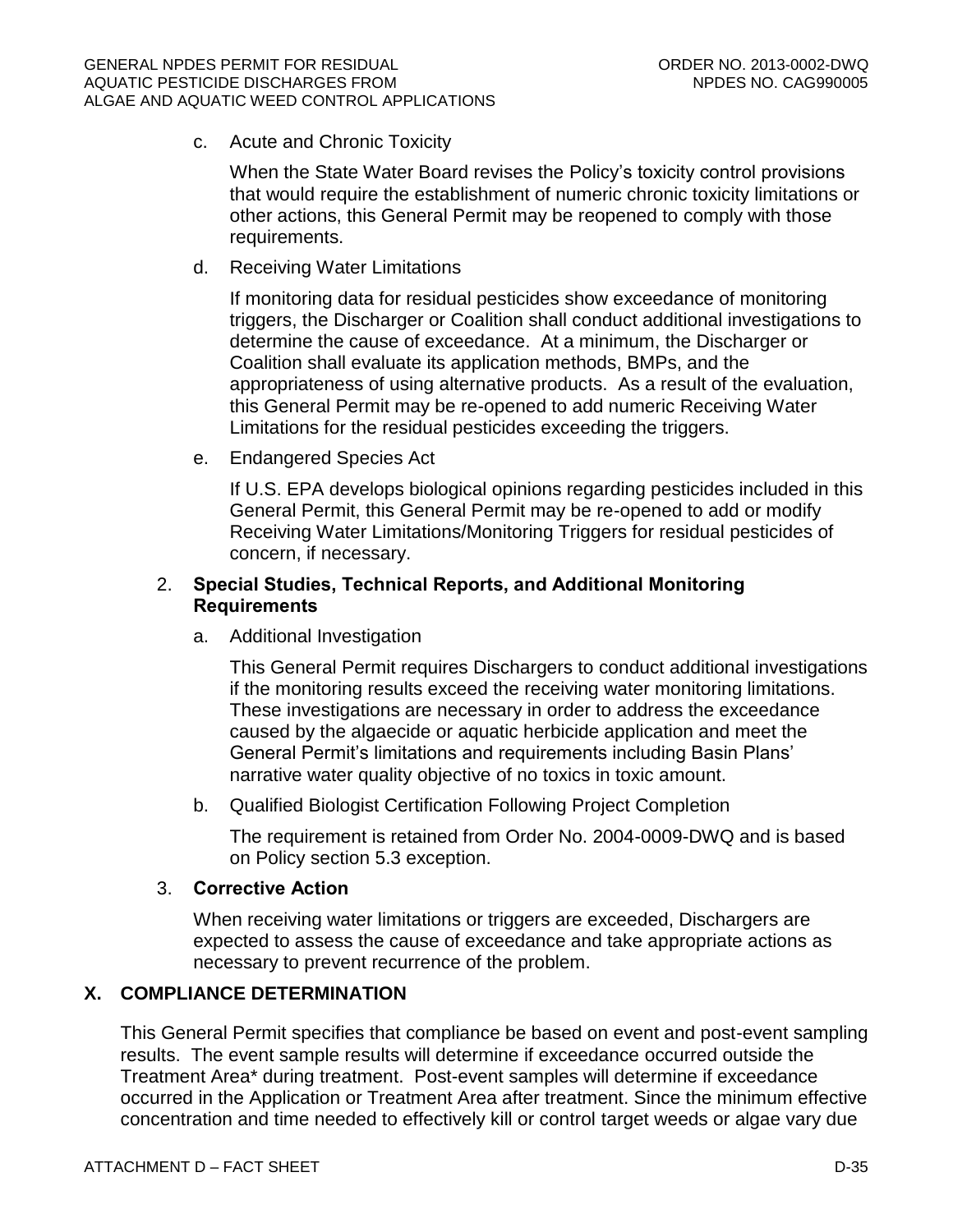to site specific conditions, such as flow, target species, water chemistry, and type of algaecides or aquatic herbicides, this General Permit allows Dischargers to determine when treatment is completed.

# **XI. PUBLIC PARTICIPATION**

The State Water Board is considering the issuance of WDRs that will serve as a general NPDES permit for algaecide or aquatic herbicide applications. As a step in the WDR adoption process, the State Water Board staff has developed tentative WDRs. The State Water Board encourages public participation in the WDR adoption process.

## **A. Notification of Interested Parties**

The State Water Board has notified interested agencies, parties, and persons of its intent to prescribe general WDRs for algaecide or aquatic herbicide applications and has provided them with an opportunity to submit their written comments and recommendations. Notification was provided to interested parties through specific mailings and publication in major newspapers throughout California. The State Water Board, in a public meeting, heard and considered all comments pertaining to discharges to be regulated by this General Permit. Details of the Public Hearing are provided in the Fact Sheet of this General Permit.

## **B. Written Comments**

Interested persons were invited to submit written comments concerning this tentative WDR. Comments were due at the State Water Board offices by 12:00 noon on **August 21, 2012**. Seven comment letters were received.

## **C. Public Hearing and Meeting**

The State Water Board held a public hearing on the tentative WDRs during its regular Board meeting on **August 7, 2012**. The State Water Board will consider adoption of the WDRs at a public meeting on the following date, time, and location:

| Date:     | <b>February 19, 2013</b>                                    |
|-----------|-------------------------------------------------------------|
| Time:     | $9:00$ a.m.                                                 |
| Location: | <b>State Water Resources Control Board</b><br>1001   Street |
|           |                                                             |
|           | Sacramento, CA 95814                                        |

Interested persons are invited to attend. At the public meeting, the State Water Board will hear comments, if any, limited to changes on the draft General Permit.

Please be aware that dates and venues may change. The State Water Board's website address is [www.waterboards.ca.gov](http://www.waterboards.ca.gov/) where you can access the current agenda for changes in dates and locations.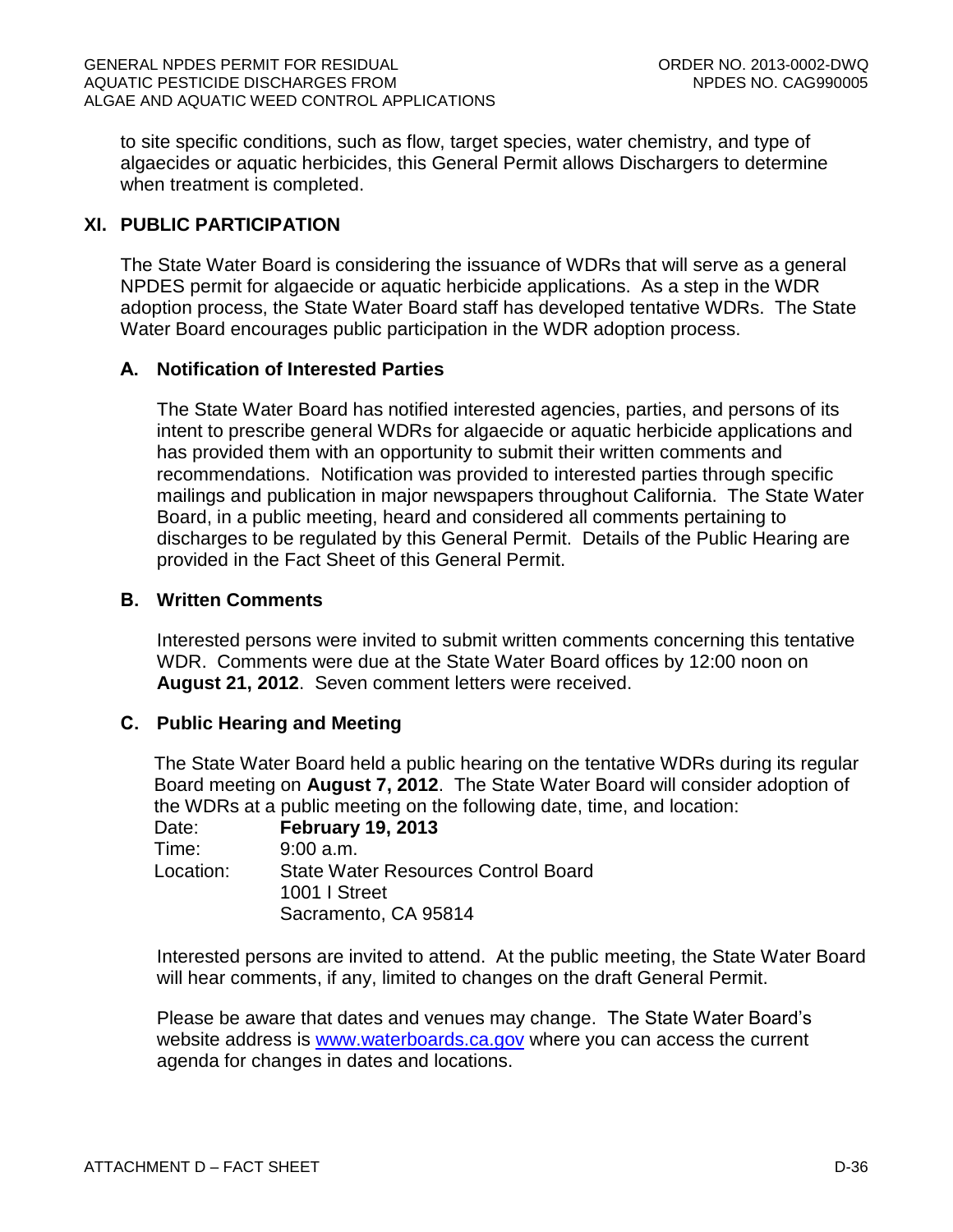# **D. Information and Copying**

The tentative effluent limitations, receiving water limitations, and special provisions, comments received, and other information are on file and may be inspected at the address above at any time between 8:30 a.m. and 4:45 p.m., Monday through Friday. Copying of documents may be arranged through the State Water Board by calling (916) 379-9152.

## **E. Register of Interested Persons**

Any person interested in being placed on the mailing list for information regarding this general WDR and NPDES permit should contact the State Water Board, reference the general WDR and NPDES permit, and provide a name, address, and phone number.

## **F. Additional Information**

Requests for additional information or questions regarding this General Permit should be directed to [NPDES\\_Wastewater@waterboards.ca.gov.](mailto:NPDES_Wastewater@waterboards.ca.gov)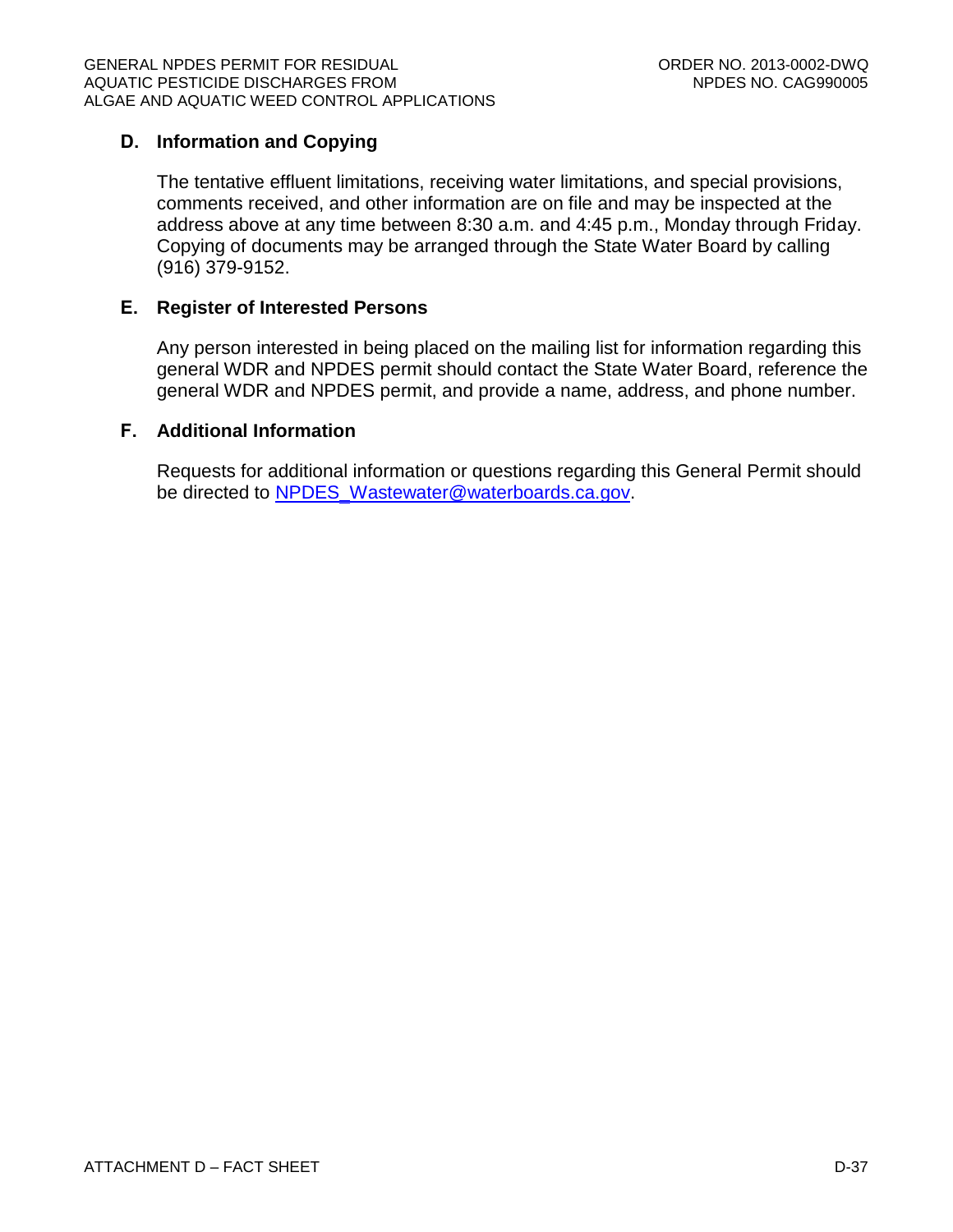#### **Attachment E – Notice of Intent**

#### **WATER QUALITY ORDER NO. 2013-0002-DWQ GENERAL PERMIT NO. CAG990005**

## **STATEWIDE GENERAL NATIONAL POLLUTANT DISCHARGE ELIMINATION SYSTEM (NPDES) PERMIT FOR RESIDUAL AQUATIC PESTICIDE DISCHARGES TO WATERS OF THE UNITED STATES FROM ALGAE AND AQUATIC WEED CONTROL APPLICATIONS**

#### **I. NOTICE OF INTENT STATUS (see Instructions)**

Mark only one item A. New Applicator B. Change of Information: WDID# $\_\_$  $C. \Box$  Change of ownership or responsibility: WDID#

#### **II. DISCHARGER INFORMATION**

| A. Name                   |                   |          |             |
|---------------------------|-------------------|----------|-------------|
| <b>B.</b> Mailing Address |                   |          |             |
| C. City                   | D. County         | E. State | F. Zip      |
| G. Contact Person         | H. E-mail address | Title    | Phone<br>J. |

#### **III. BILLING ADDRESS (Enter Information** *only* **if different from Section II above)**

| A. Name                   |           |             |        |
|---------------------------|-----------|-------------|--------|
| <b>B.</b> Mailing Address |           |             |        |
| C. City                   | D. County | E. State    | F. Zip |
| G. E-mail address         | H. Title  | Phone<br>Ъ. |        |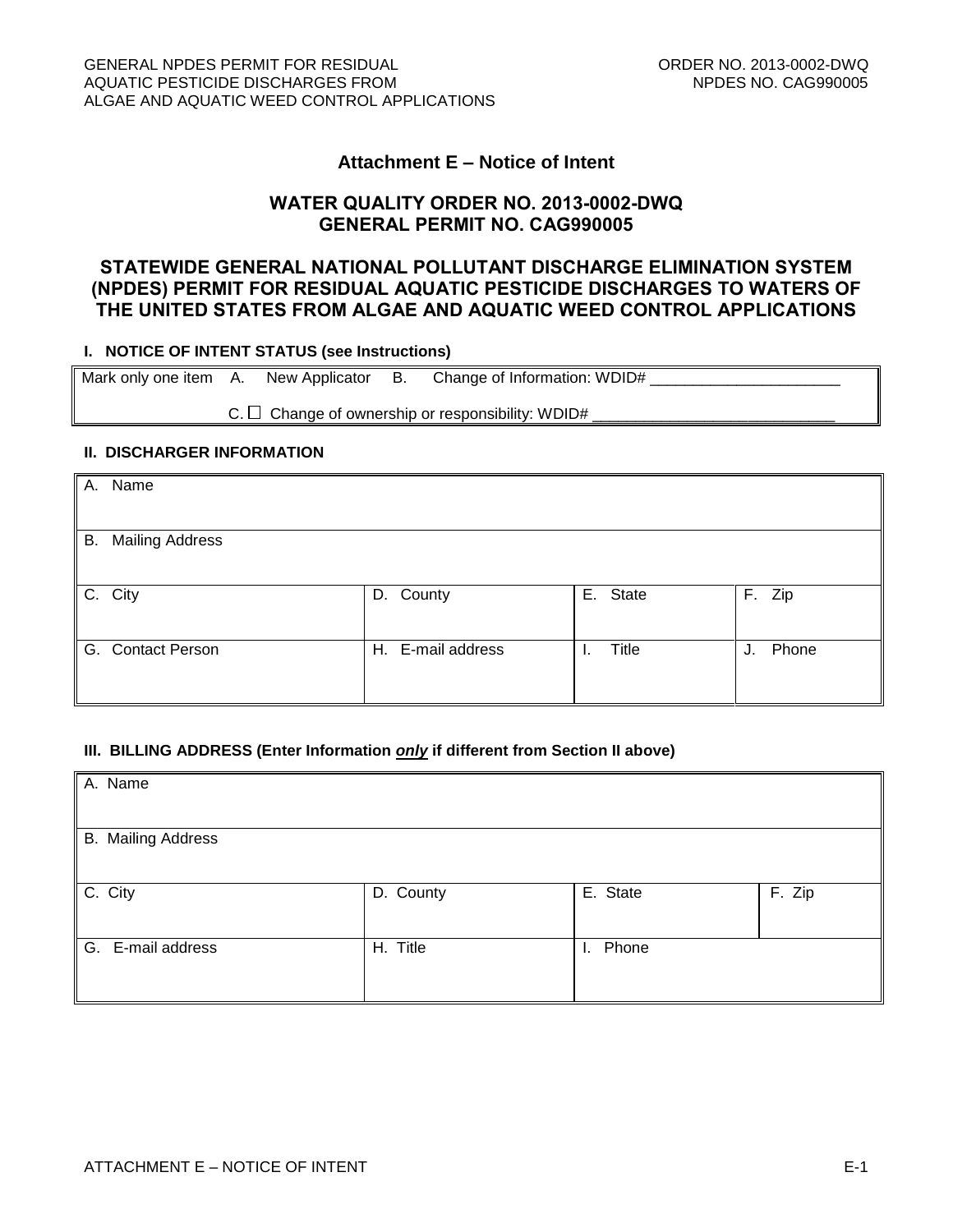#### GENERAL NPDES PERMIT FOR RESIDUAL **CONTACT CONDUCT CONDUCT CONDUCT** ORDER NO. 2013-0002-DWQ AQUATIC PESTICIDE DISCHARGES FROM NEW ROOM NEEDS NO. CAG990005 ALGAE AND AQUATIC WEED CONTROL APPLICATIONS

#### **IV. RECEIVING WATER INFORMATION**

| А. | Algaecide and aquatic herbicides are used to treat (check all that apply):                                                                                                                                      |
|----|-----------------------------------------------------------------------------------------------------------------------------------------------------------------------------------------------------------------|
|    | Canals, ditches, or other constructed conveyance facilities owned and controlled by Discharger.<br>Name of the conveyance system:                                                                               |
|    | Canals, ditches, or other constructed conveyance facilities owned and controlled by an entity other<br>than the Discharger.<br>Owner's name:                                                                    |
| 3  | Name of the conveyance system:<br>Directly to river, lake, creek, stream, bay, ocean, etc.<br>Name of water body:                                                                                               |
| В. | Regional Water Quality Control Board(s) where treatment areas are located<br>(REGION 1, 2, 3, 4, 5, 6, 7, 8, or 9): Region<br>(List all regions where algaecide and aquatic herbicide application is proposed.) |

#### **V. ALGAECIDE AND AQUATIC HERBICIDE APPLICATION INFORMATION**

|    | A. Target Organisms: _____                                             |          |  |
|----|------------------------------------------------------------------------|----------|--|
| В. | Algaecide and Aquatic Herbicide Used: List Name and Active ingredients |          |  |
|    |                                                                        |          |  |
|    |                                                                        |          |  |
|    |                                                                        | End Date |  |
|    | D. Types of Adjuvants Used:                                            |          |  |

#### **VI. AQUATIC PESTICIDE APPLICATION PLAN**

| $\Box$ Yes                        | Has an Aquatic Pesticide Application Plan been prepared and is the applicator familiar with its contents?<br>l No |
|-----------------------------------|-------------------------------------------------------------------------------------------------------------------|
| If not, when will it be prepared? |                                                                                                                   |

#### **VII. NOTIFICATION**

Have potentially affected public and governmental agencies been notified?  $\Box$  Yes  $\Box$  No

#### **VIII. FEE**

|                      | Have you included payment of the filing fee (for first-time enrollees only) with this submittal? |
|----------------------|--------------------------------------------------------------------------------------------------|
| $\Box$ YES $\Box$ NO | $\Box$ NA                                                                                        |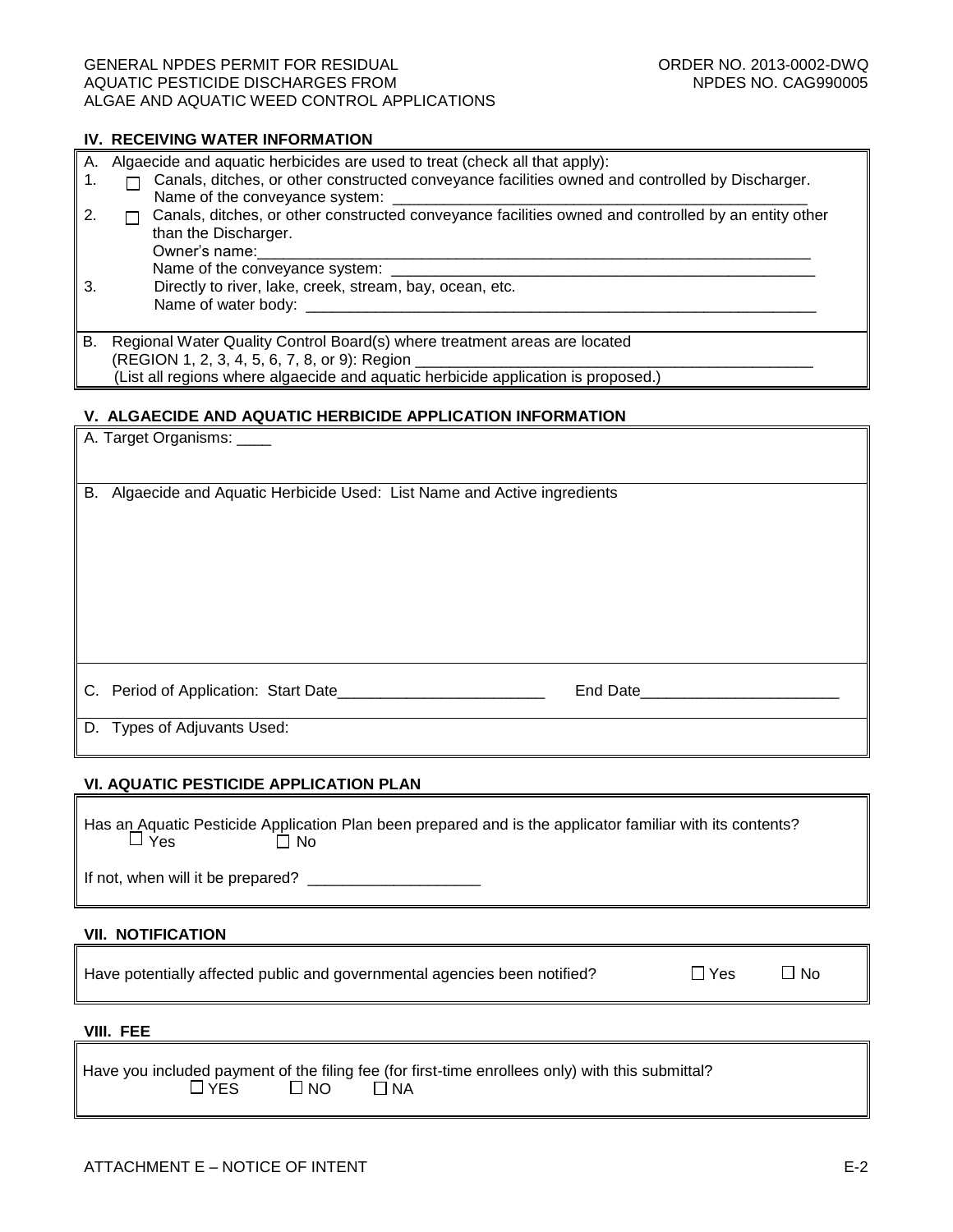#### GENERAL NPDES PERMIT FOR RESIDUAL **CONTACT CONSUMING THE CONTROL CONTROL** ORDER NO. 2013-0002-DWQ AQUATIC PESTICIDE DISCHARGES FROM NEW ROOM NEEDS NO. CAG990005 ALGAE AND AQUATIC WEED CONTROL APPLICATIONS

#### **IX. CERTIFICATION**

"I certify under penalty of law that this document and all attachments were prepared under my direction and supervision in accordance with a system designed to ensure that qualified personnel properly gather and evaluate the information submitted. Based on my inquiry of the person or persons who manage the system, or those persons directly responsible for gathering the information, the information submitted is, to the best of my knowledge and belief, true, accurate, and complete. I am aware that there are significant penalties for submitting false information, including the possibility of fine or imprisonment. Additionally, I certify that the provisions of the General Permit, including developing and implementing a monitoring program, will be complied with."

**A. Printed Name: \_\_\_\_\_\_\_\_\_\_\_\_\_\_\_\_\_\_\_\_\_\_\_\_\_\_\_\_\_\_\_\_\_\_\_**

**B.** Signature: *Date:**Date:**Date:**Date:**Date:**Date:**Date:**Date:**Date:**Date:**Date:**Date:**Date:**Date:**Date:**Date:**Date:**Date:**Date:**Date:**Date:**Date:**Date:**Date:**Date:**Date* 

**C. Title:** \_\_\_\_\_\_\_\_\_\_\_\_\_\_\_\_\_\_\_\_\_\_\_\_\_\_\_\_\_\_\_\_\_\_\_\_\_\_\_\_\_\_

#### **XI. FOR STATE WATER BOARD STAFF USE ONLY**

| WDID:                                                       | Date NOI Received:          | Date NOI Processed:      |
|-------------------------------------------------------------|-----------------------------|--------------------------|
| <b>Case Handler's Initial:</b>                              | <b>Fee Amount Received:</b> | Check $#$ :              |
| $\Box$ Lyris List Notification of<br><b>Posting of APAP</b> | <b>Date</b>                 | <b>Confirmation Sent</b> |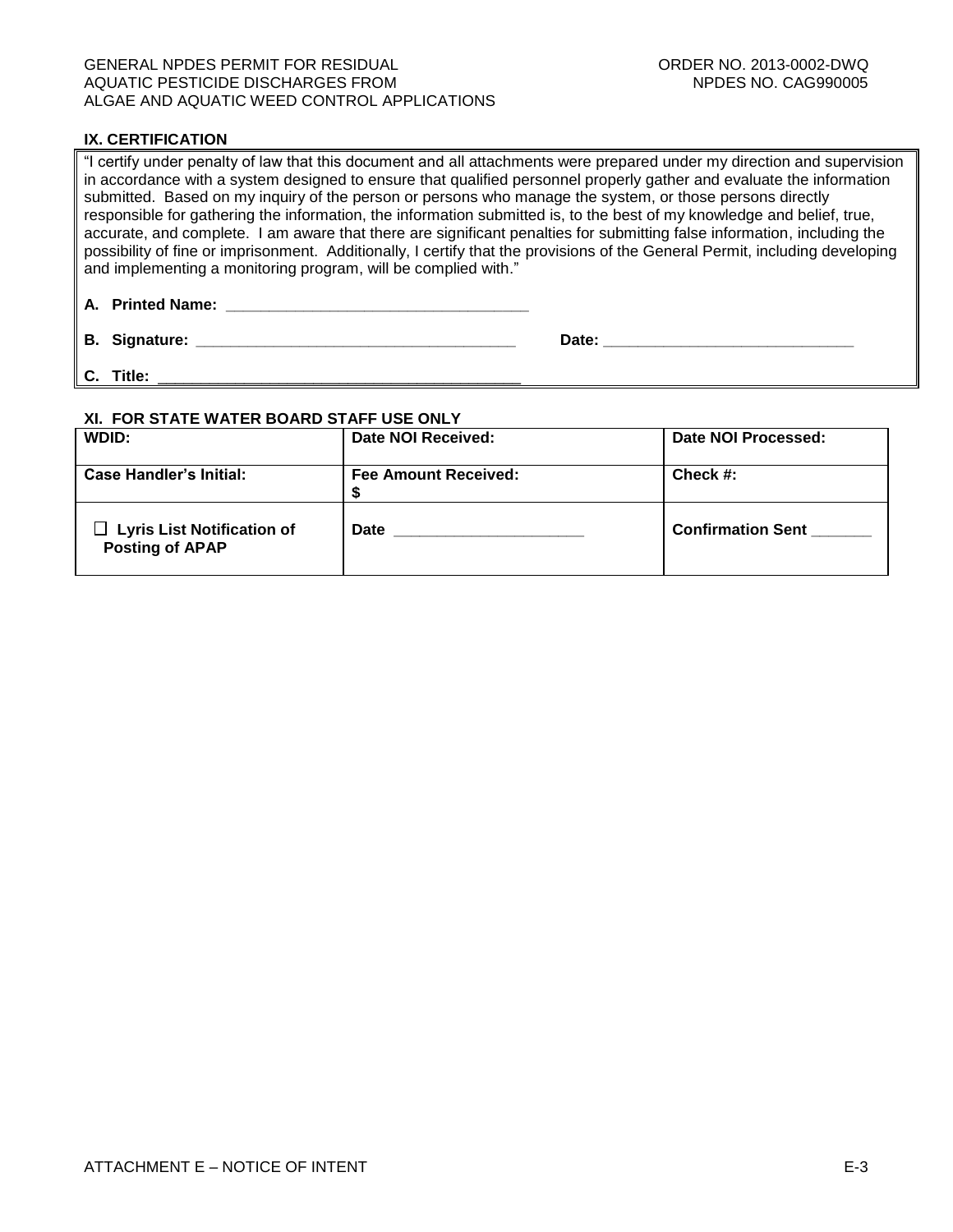# **INSTRUCTIONS FOR COMPLETING NOI**

## **WATER QUALITY ORDER NO. 2013-0002-DWQ GENERAL PERMIT NO. CAG990005**

## **STATEWIDE GENERAL NATIONAL POLLUTANT DISCHARGE ELIMINATION SYSTEM (NPDES) PERMIT FOR RESIDUAL AQUATIC PESTICIDE DISCHARGES TO WATERS OF THE UNITED STATES FROM ALGAE AND AQUATIC WEED CONTROL APPLICATIONS**

These instructions are intended to help you, the Discharger, to complete the Notice of Intent (NOI) form for the Statewide General NPDES permit. **Please type or print clearly when completing the NOI form**. For any field, if more space is needed, submit a supplemental letter with the NOI.

Send the completed and signed form along with the filing fee and supporting documentation to the Division of Water Quality, State Water Resources Control Board. Please also send a copy of the form and supporting documentation to the appropriate Regional Water Quality Control Board (Regional Water Board).

### *Section I – Notice of Intent Status*

Indicate whether this request is for the first time coverage under this General Permit or a change of information for the discharge already covered under this General Permit. Dischargers that are covered under Order No. 2004-0009-DWQ before effective date of this General Permit should check the box for change of information. For a change of information or ownership, please supply the eleven-digit Waste Discharge Identification (WDID) number for the discharge.

### *Section II – Discharger Information*

Enter the name of the Discharger.

Enter the street number and street name where correspondence should be sent (P.O. Box is acceptable).

Enter the city that applies to the mailing address given.

Enter the county that applies to the mailing address given.

Enter the state that applies to the mailing address given.

Enter the zip code that applies to the mailing address given.

Enter the name (first and last) of the contact person.

Enter the e-mail address of the contact person.

Enter the contact person's title.

Enter the daytime telephone number of the contact person

## *Section III – Billing Address*

Enter the information **only** if it is different from Section II above.

**A.** Enter the name (first and last) of the person who will be responsible for the billing.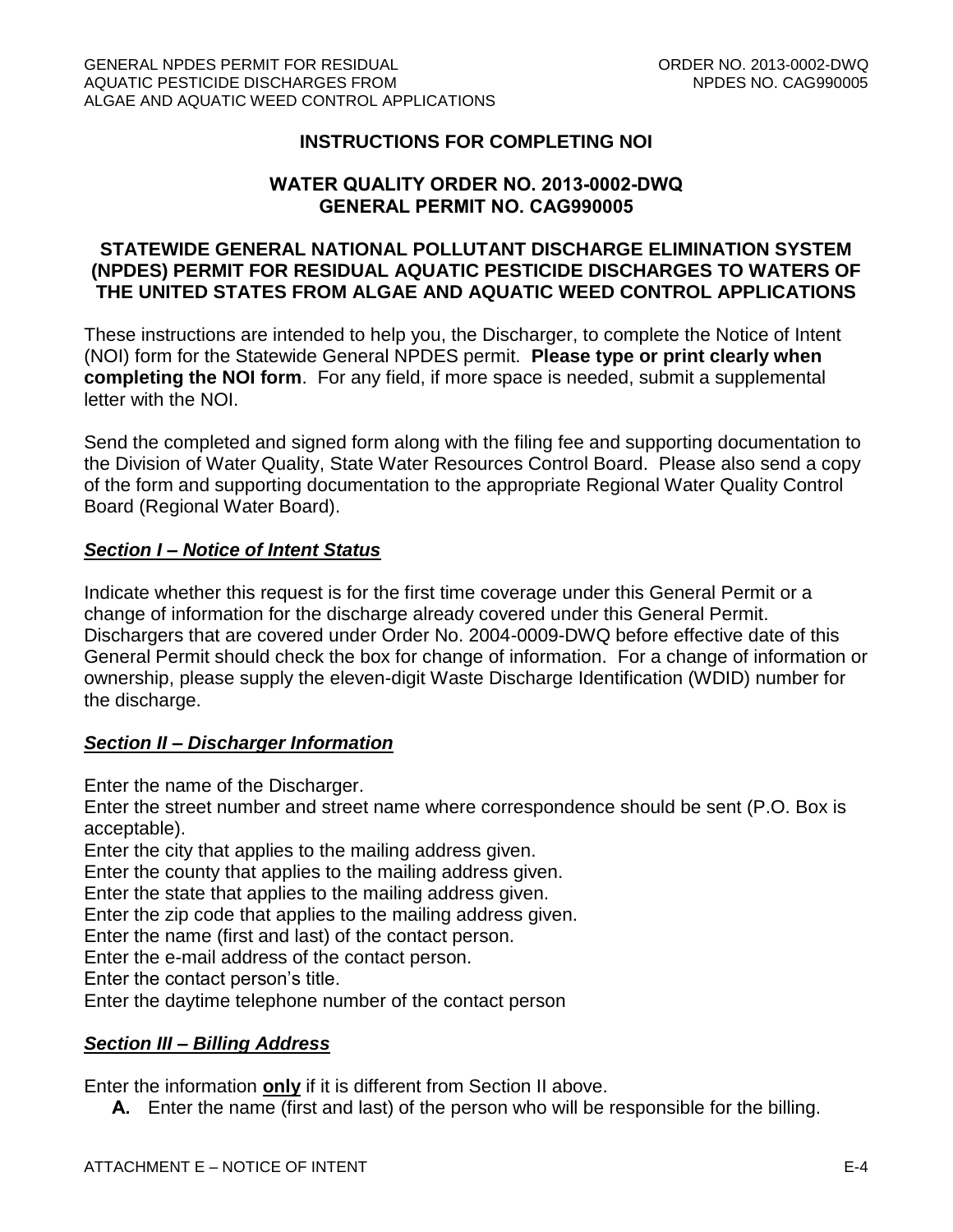- **B.** Enter the street number and street name where the billing should be sent (P.O. Box is acceptable).
- **C.** Enter the city that applies to the billing address.
- **D.** Enter the county that applies to the billing address.
- **E.** Enter the state that applies to the billing address.
- **F.** Enter the zip code that applies to the billing address.
- **G.** Enter the e-mail address of the person responsible for billing.
- **H.** Enter the title of the person responsible for billing.
- **I.** Enter the daytime telephone number of the person responsible for billing.

# *Section IV – Receiving Water Information*

Please be reminded that this General Permit does not authorize any act that results in the taking of a threatened or endangered species or any act that is now prohibited, or becomes prohibited in the future, under either the California Endangered Species Act (Fish and Game Code §2050 et. seq) or the Federal Endangered Species Act (16 U.S.C.A. §1531 et. seq). This General Permit requires compliance with effluent limitations, receiving water limitations, and other requirements to protect the beneficial uses of waters of the state. The Discharger is responsible for meeting all requirements of the applicable Endangered Species Act.

Additional information on federally-listed threatened or endangered species and federallydesignated critical habitat is available from NMFS [\(www.nmfs.noaa.gov\)](http://www.nmfs.noaa.gov/) for anadromous or marine species or FWS [\(www.fws.gov\)](http://www.fws.gov/) for terrestrial or freshwater species.

- **A.** Check all boxes that apply. At least one box must be checked.
	- 1. Check this box if the treatment area is a canal, ditch, or other constructed conveyance system owned and controlled by Discharger. Print the name of the conveyance system.
	- 2. Check this box if the treatment area is a canal, ditch, or other constructed conveyance system owned and controlled by an entity other than the Discharger. Print the owner's name and names of the conveyance system.
	- 3. Check this box if the treatment area is not a constructed conveyance system (including application to river, lake, creek, stream, bay, or ocean) and enter the name(s) of the water body(s).
- **B.** List all Regional Water Board numbers where algaecide and aquatic herbicide application is proposed. Regional Water Board boundaries are defined in section 13200 of the California Water Code. The boundaries can also be found on our website at [http://www.waterboards.ca.gov/waterboards\\_map.shtml](http://www.waterboards.ca.gov/waterboards_map.shtml)

| <b>Regional Water</b><br><b>Board Numbers</b> | <b>Regional Water Board Names</b> |
|-----------------------------------------------|-----------------------------------|
|                                               | <b>North Coast</b>                |
|                                               | San Francisco Bay                 |
| ว                                             | <b>Central Coast</b>              |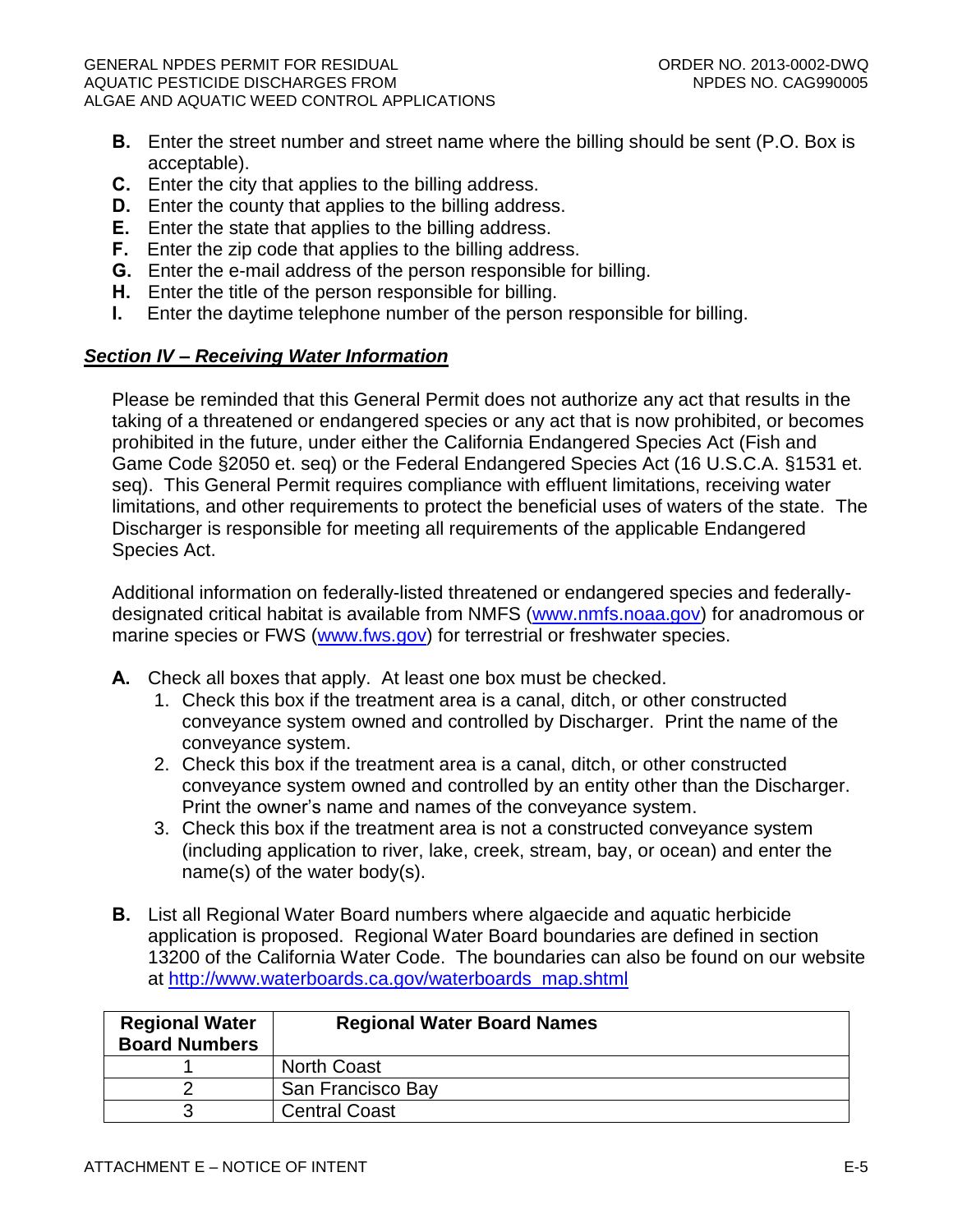| <b>Regional Water</b> | <b>Regional Water Board Names</b>                             |  |
|-----------------------|---------------------------------------------------------------|--|
| <b>Board Numbers</b>  |                                                               |  |
| 4                     | Los Angeles                                                   |  |
| 5                     | Central Valley (Includes Sacramento, Fresno, Redding Offices) |  |
| 6                     | Lahontan (South Lake Tahoe, Victorville offices)              |  |
|                       | <b>Colorado River Basin</b>                                   |  |
| 8                     | Santa Ana                                                     |  |
| 9                     | San Diego                                                     |  |

## *Section V – Algaecide and Aquatic Herbicide Application Information*

- **A.** List the appropriate target organism(s).
- **B.** List the name and active ingredients of each algaecide and aquatic herbicide to be used.
- **C.** List the start and end date of proposed aquatic algaecide and aquatic herbicide application event.
- **D.** List the name(s) and type(s) of adjuvants that will be used.

The Discharger must submit a new NOI if any information stated in this section will be changed. If the Discharger plans to use an algaecide and aquatic herbicide product not currently covered under its Notice of Applicability (NOA), and the algaecide and aquatic herbicide product may be discharged to a water of the United States as a result of algaecide and aquatic herbicide application, the Discharger must receive a revised NOA from the State Water Board's Deputy Director of the Division of Water Quality before using that product.

## *Section VI – Aquatic Pesticide Application Plan*

The Coalition or Discharger must prepare and complete an Aquatic Pesticide Application Plan (APAP). The minimum contents of APAP are specified in the permit under Section VIII.C, Limitations and Discharge Requirements, of the General Permit. The Discharger must ensure that its applicator is familiar with the APAP contents before algaecide and aquatic herbicide application.

If an APAP is not complete at the time of application, enter the date by which it will be completed.

### *Section VII – Notification*

Indicate if you have notified potentially affected public and governmental agencies, as required under item VIII.B of the General Permit.

## *Section VIII – Fee*

The amount of Annual fee shall be based on Category 3 discharge specified in section 2200(b)(9) of title 23, California Code of Regulations. Fee information can be found at [http://www.waterboards.ca.gov/resources/fees/docs/fy1112fee\\_schdl\\_npdes\\_prmt.pdf.](http://www.waterboards.ca.gov/resources/fees/docs/fy1112fee_schdl_npdes_prmt.pdf)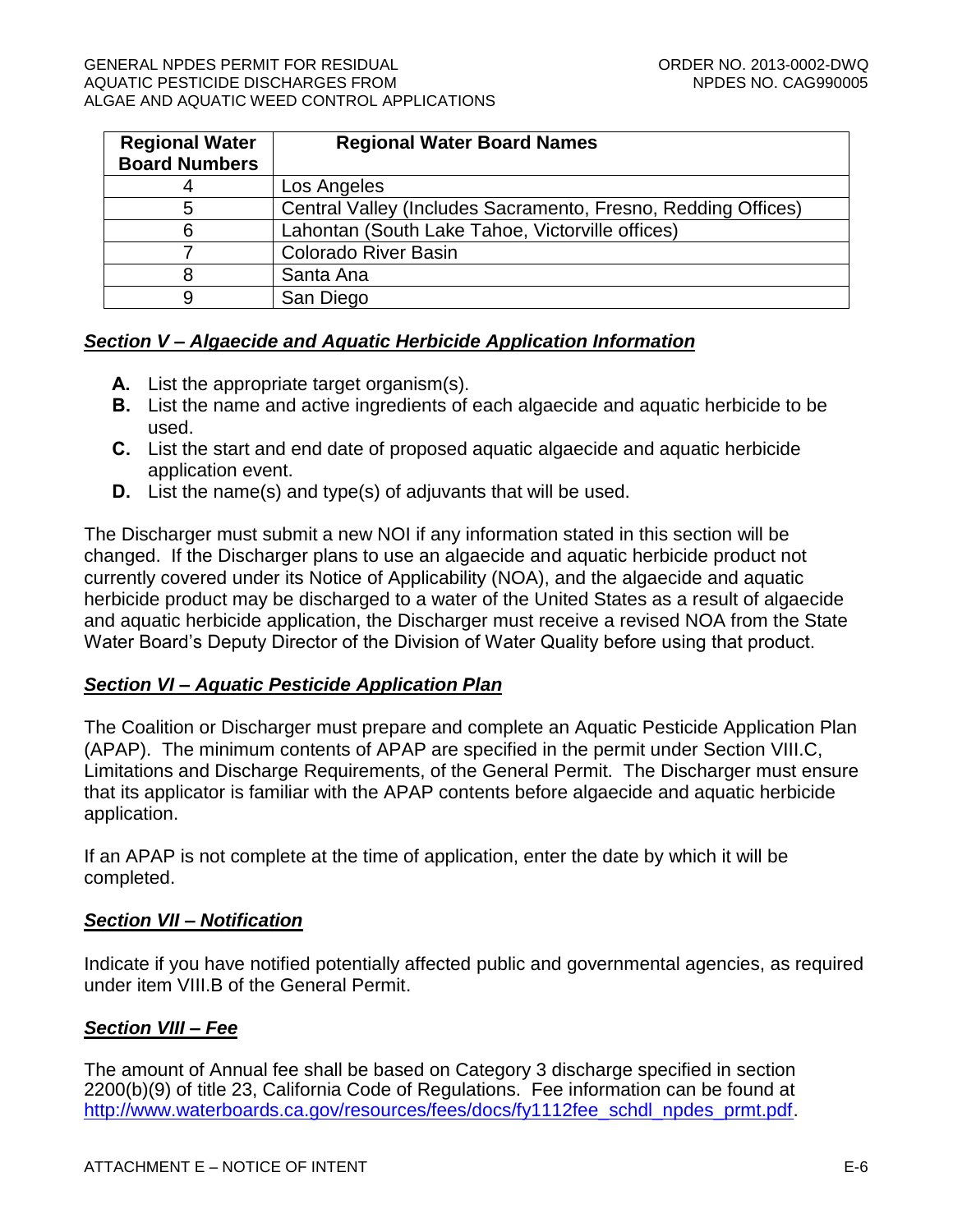Check the YES box if you have included payment of the annual fee. Check the NO box if you have not included this payment. **NOTE:** You will be billed annually and payment is required to continue coverage.

### *Section IX– Certification*

- **A.** Print the name of the appropriate official. The person who signs the NOI must meet the signatory and certification requirements stated in Attachment B Standard Provisions item V.B.
- **B.** The person whose name is printed above must sign and date the NOI.
- **C.** Enter the title of the person signing the NOI.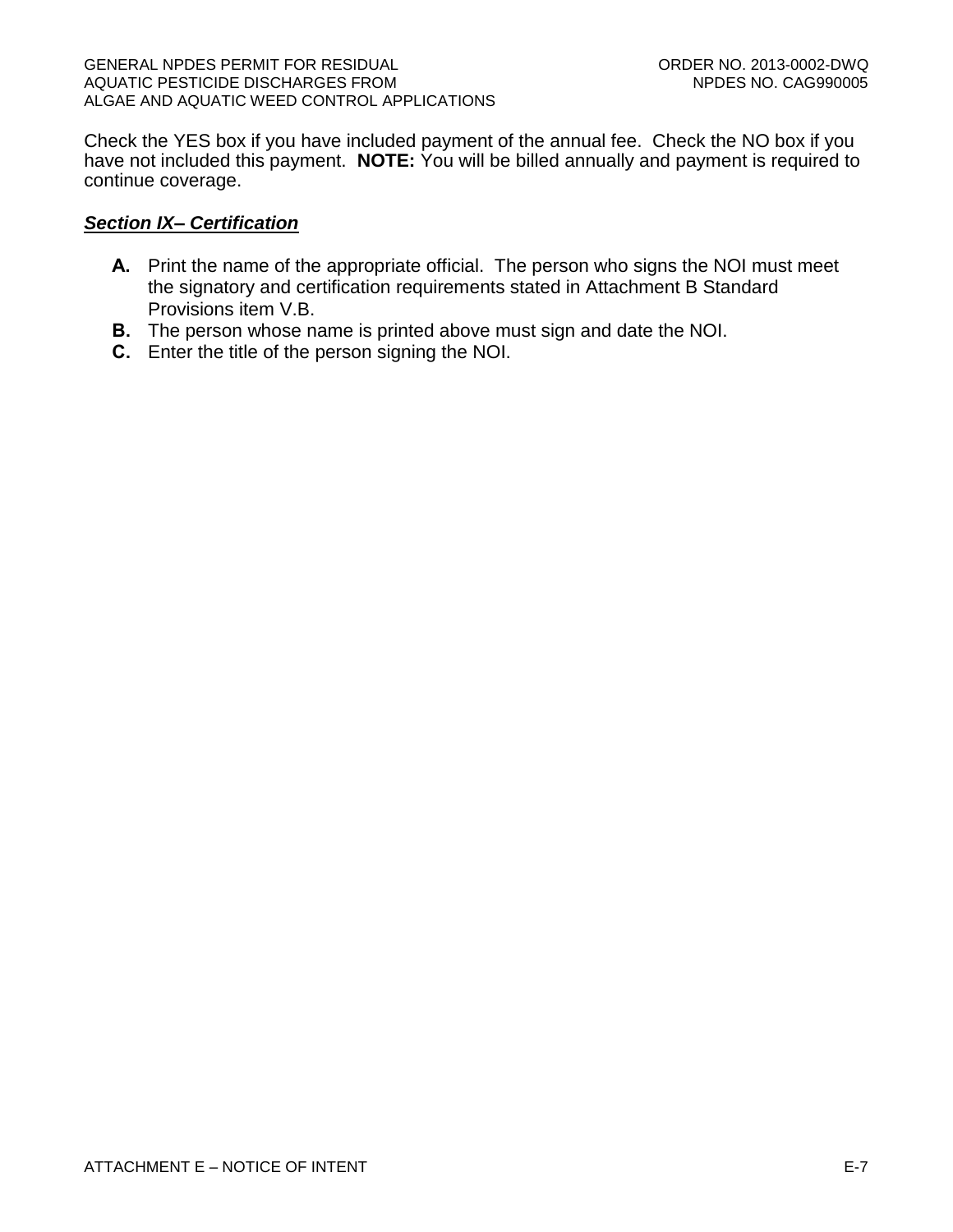### **Attachment F – Notice of Termination**

### **WATER QUALITY ORDER NO. 2013-0002-DWQ GENERAL PERMIT NO. CAG990005**

## **STATEWIDE GENERAL NATIONAL POLLUTANT DISCHARGE ELIMINATION SYSTEM (NPDES) PERMIT FOR RESIDUAL AQUATIC PESTICIDE DISCHARGES TO WATERS OF THE UNITED STATES FROM ALGAE AND AQUATIC WEED CONTROL APPLICATIONS**

#### **I. WDID**

 $WDD1D#$ 

### **II. DISCHARGER INFORMATION**

| A. Name                   |                   |          |          |
|---------------------------|-------------------|----------|----------|
| <b>B.</b> Mailing Address |                   |          |          |
| C. City                   | D. County         | E. State | F. Zip   |
| G. Contact Person         | H. E-mail address | Title    | J. Phone |

### **III. BASIS FOR TERMINATION**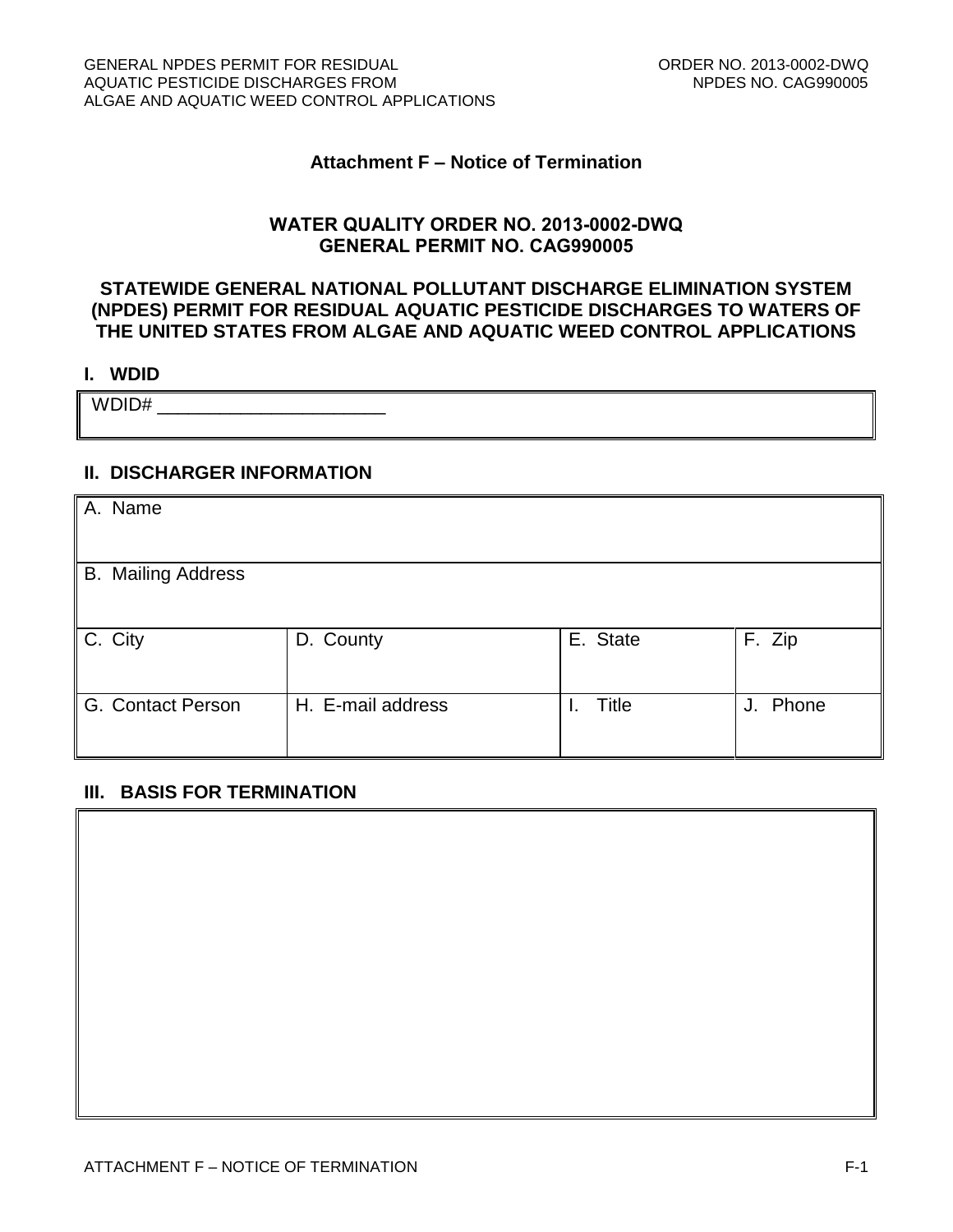# **IV. CERTIFICATION**

"I certify under penalty of law that 1) I am not required to be permitted under this General Permit No.CAG990005, and 2) this document and all attachments were prepared under my direction and supervision in accordance with a system designed to ensure that qualified personnel properly gather and evaluate the information submitted. Based on my inquiry of the person or persons who manage the system, or those persons directly responsible for gathering the information, the information submitted is, to the best of my knowledge and belief, true, accurate, and complete. I am aware that there are significant penalties for submitting false information, including the possibility of fine or imprisonment. Additionally, I understand that the submittal of this Notice of Termination does not release an algaecide or aquatic herbicide applicator from liability for any violations of the Clean Water Act."

# **A. Printed Name: \_\_\_\_\_\_\_\_\_\_\_\_\_\_\_\_\_\_\_\_\_\_\_\_\_\_\_\_\_\_\_\_\_\_\_**

**B. Signature: \_\_\_\_\_\_\_\_\_\_\_\_\_\_\_\_\_\_\_\_\_\_\_\_\_\_\_\_\_\_\_ Date: \_\_\_\_\_\_\_\_\_\_\_\_\_\_\_\_\_\_**

**C. Title: \_\_\_\_\_\_\_\_\_\_\_\_\_\_\_\_\_\_\_\_\_\_\_\_\_\_\_\_\_\_\_\_\_\_\_\_\_\_\_\_\_\_**

# **V. FOR STATE WATER BOARD USE ONLY**

| $\Box$ Approved for Termination | Denied and Returned to the Discharger<br>$\Box$ |
|---------------------------------|-------------------------------------------------|
|                                 |                                                 |
|                                 |                                                 |
|                                 |                                                 |
| NOT Effective Date: /           |                                                 |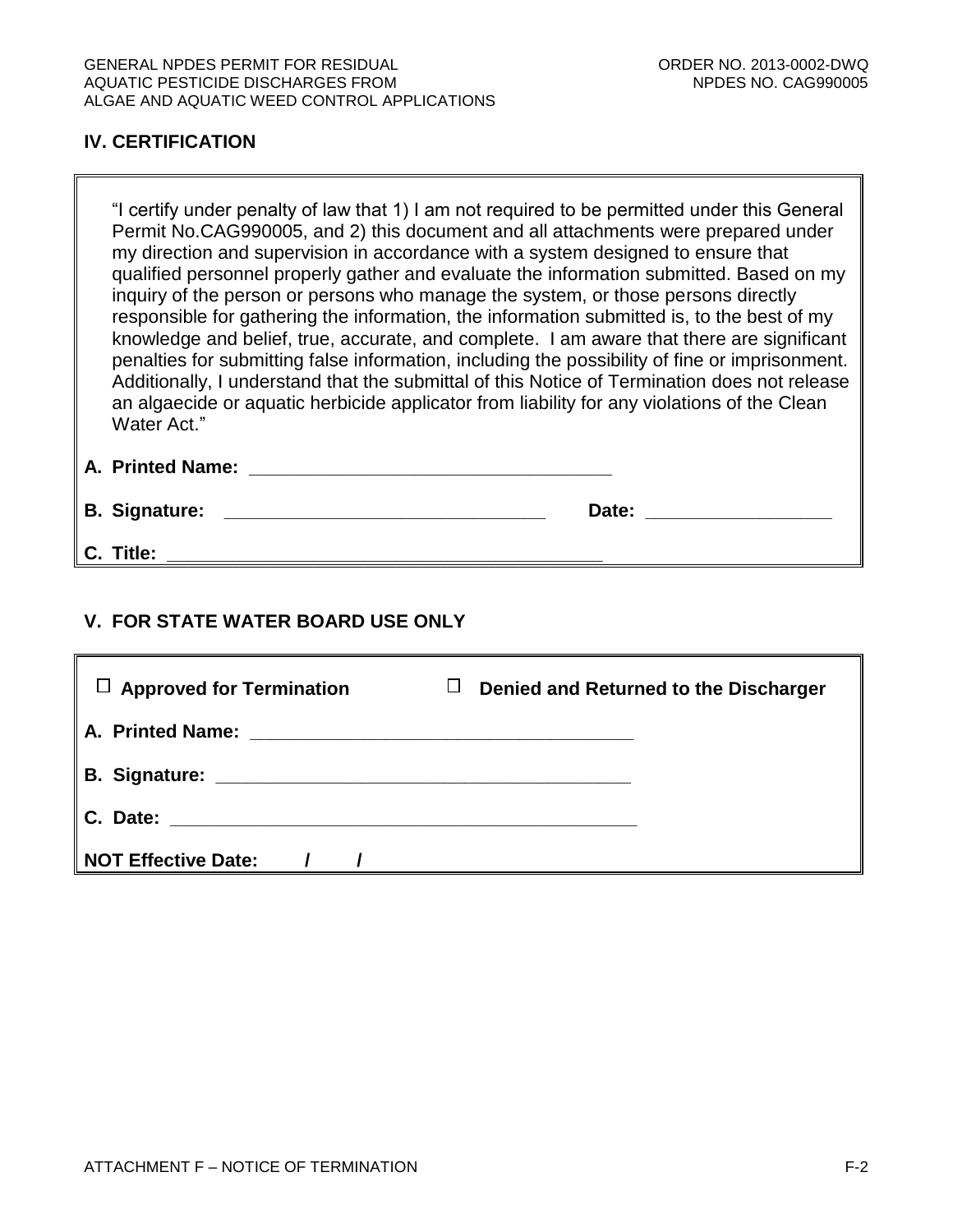# **Attachment G – Exception List**

## **LIST OF PUBLIC AGENCIES AND MUTAL WATER COMPANIES GRANTED AN EXCEPTION PURSUANT TO STATE WATER RESOURCES CONTROL BOARD POLICY FOR IMPLEMENTATION OF TOXICS STANDARDS FOR INLAND SURFACE WATERS, ENCLOSED BAYS, AND ESTUARIES OF CALIFORNIA**

The public entities and mutual water companies listed herein have prepared Initial Studies, Negative Declarations (ND), Mitigated Negative Declarations (MND), and Notices of Determination for the discharge of algaecides and aquatic herbicides in accordance with the California Environmental Quality Act (CEQA (Public Resources Code § 21000 et seq.)) to comply with the exception requirements of section 5.3 of the Policy. The boards of each public entity, as the lead agencies under CEQA, approved the Final ND/MND and determined that the discharge of algaecides and aquatic herbicides in their respective projects would not have a significant effect on the environment. These public entities and mutual water companies have determined that the water quality or related water quality impacts identified in the environmental assessments of the ND/MND are less than significant.

In addition to submitting the CEQA documentation, these public entities and mutual water companies have also complied with the other exception requirements of section 5.3 of the Policy.

As required in section 15096 of the CEQA Guidelines, the State Water Resources Control Board (State Water Board), as a Responsible Agency under CEQA, considered the ND/MND approved by the board of each public entity and finds that the projects will have less than significant water quality impact if the waste discharge requirements in this General Permit are followed. Accordingly, the public entities and mutual water companies listed herein are hereby granted an exception pursuant to section 5.3 of the Policy.

- 1. Byron-Bethany Irrigation District
- 2. City of Antioch Department of Public Works
- 3. Contra Costa Water District
- 4. Contra Costa County Flood Control and Water Conservation District
- 5. Department of Food and Agriculture
- 6. Department of Water Resources
- 7. Friant Water Users Authority
- 8. Glenn-Colusa Irrigation District
- 9. Maine Prairie Water District
- 10. Marin Municipal Water District
- 11. Metropolitan Water District of Southern California
- 12. Modesto Irrigation District
- 13. Nevada Irrigation District